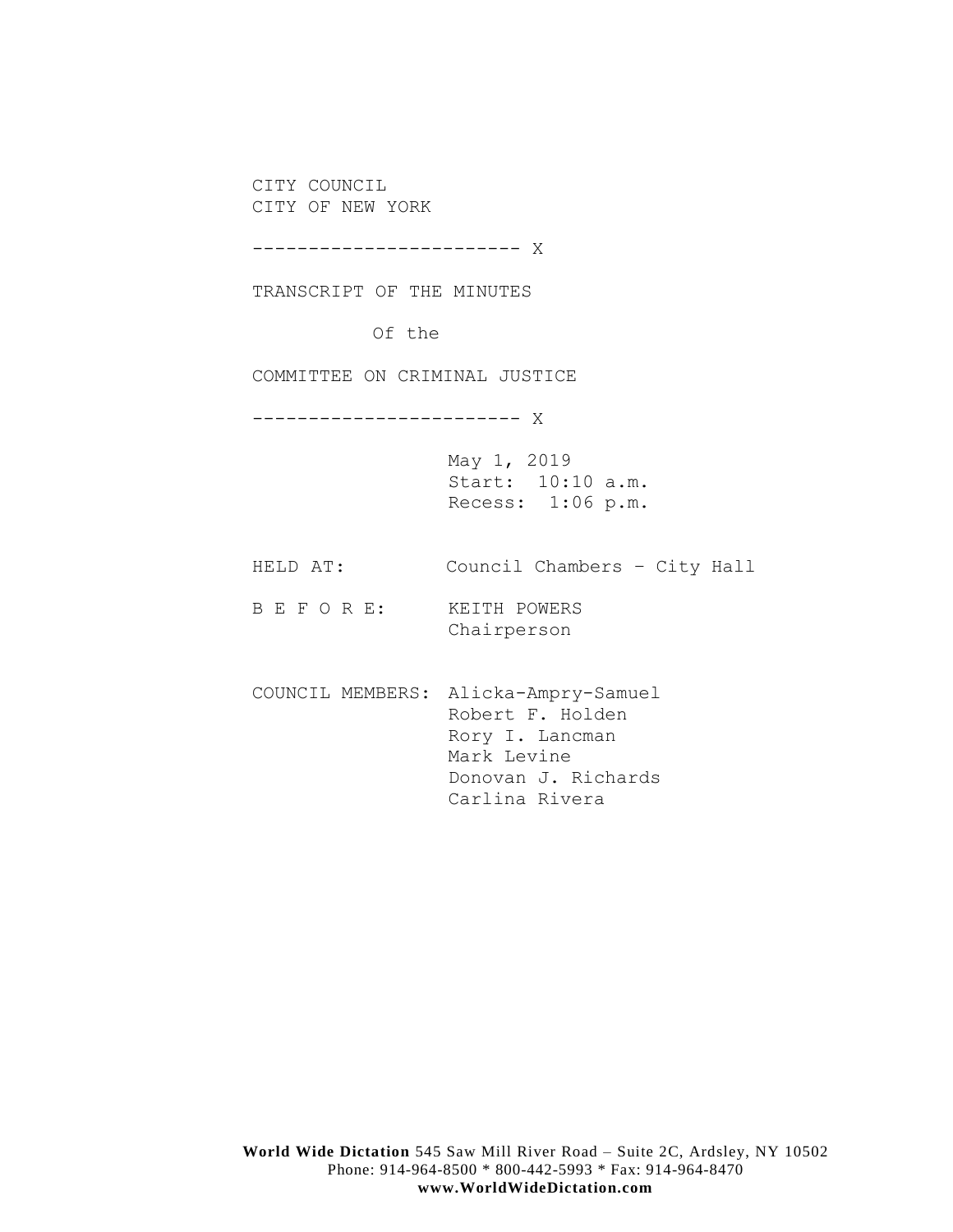## A P P E A R A N C E S (CONTINUED)

Faye Yelardy, Assistant Commissioner, Office of Sexual Abuse and Sexual Harassment Prevention, New York City Department of Correction

David Suarez, Acting Warden, Rose M. Singer Center

Prechelle Shannon, Senior Institution Administrator and Former DOJ Certified Prison Rape Elimination Act, PREA, Auditor

Heidi Grossman, Deputy General Counsel

Partners from Correctional Health Services

Mik Kinkade, Director of the Prisoner Justice Project, Sylvia Rivera Law Project

Deborah Lolai, Criminal Defense Attorney and the LGBT Client Specialist, Bronx Defenders

Kelsey De Avila, Project Director of Jail Services, Brooklyn Defender Services

Kayla Simpson, Staff Attorney, Prisoners' Rights Project Legal Aid Society

Mariah Lopez, Executive Director Strategic Transgender Alliance for Radical Reform (STARR)

Curtis Bell, Katal Center Member

Cecilia Gentile, Transgender Woman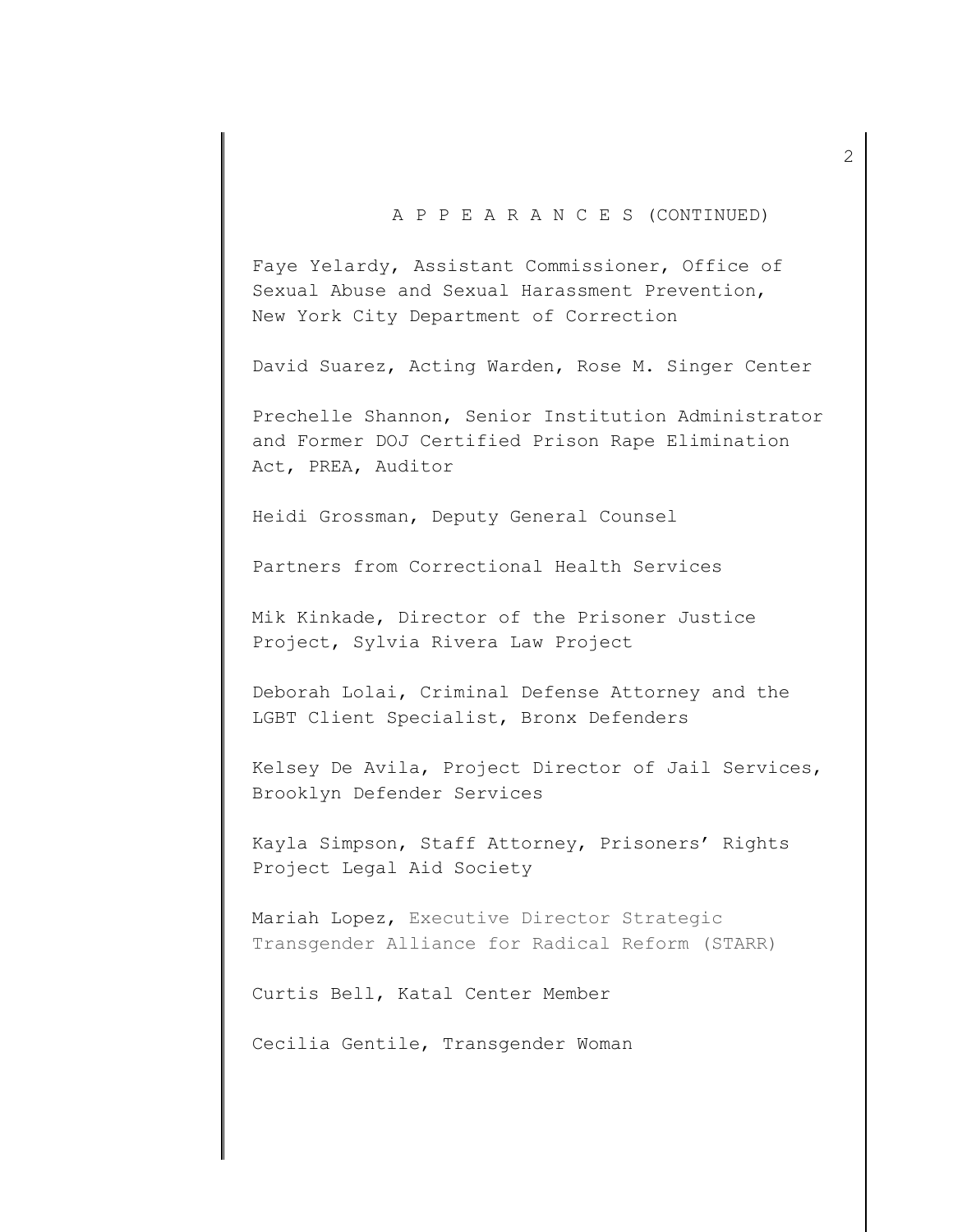Jen Doman, Supervisor for Forensic Social Work Unit New York County Defender Services

Christine Herrera, CEO & Founder Trans Equity Coalition

Betsy Lindor, Katal Center Member

Akesia Johnson, Katal Center Member

Zachary Katznelson, Policy Director Independent Commission on New York City Criminal Justice and Incarceration Reform a/k/a Lippman Commission

Alajo Rodriguez, Exodus Transitional Community of East Harlem

Andrea Bowen, Consultant New York City Anti-Violence Project & Coordinator, TGNCNB Solutions Coalition

Dyjuan Tatro, Board Member, The Fortune Society and Alumnus of the Bard Prison Initiative

Samuel Cabassa, Member of KAKE (sic)

Jasmine Perez, Social Worker, Destination Tomorrow

Charlie Solidum, Program Manager of HIV STI Services LGBT Network, Queens LGBT Center

Juana Peralta, Director of Economic Justice Initiatives, LGBT Center

Michael Mushlin, Law Professor, PACE University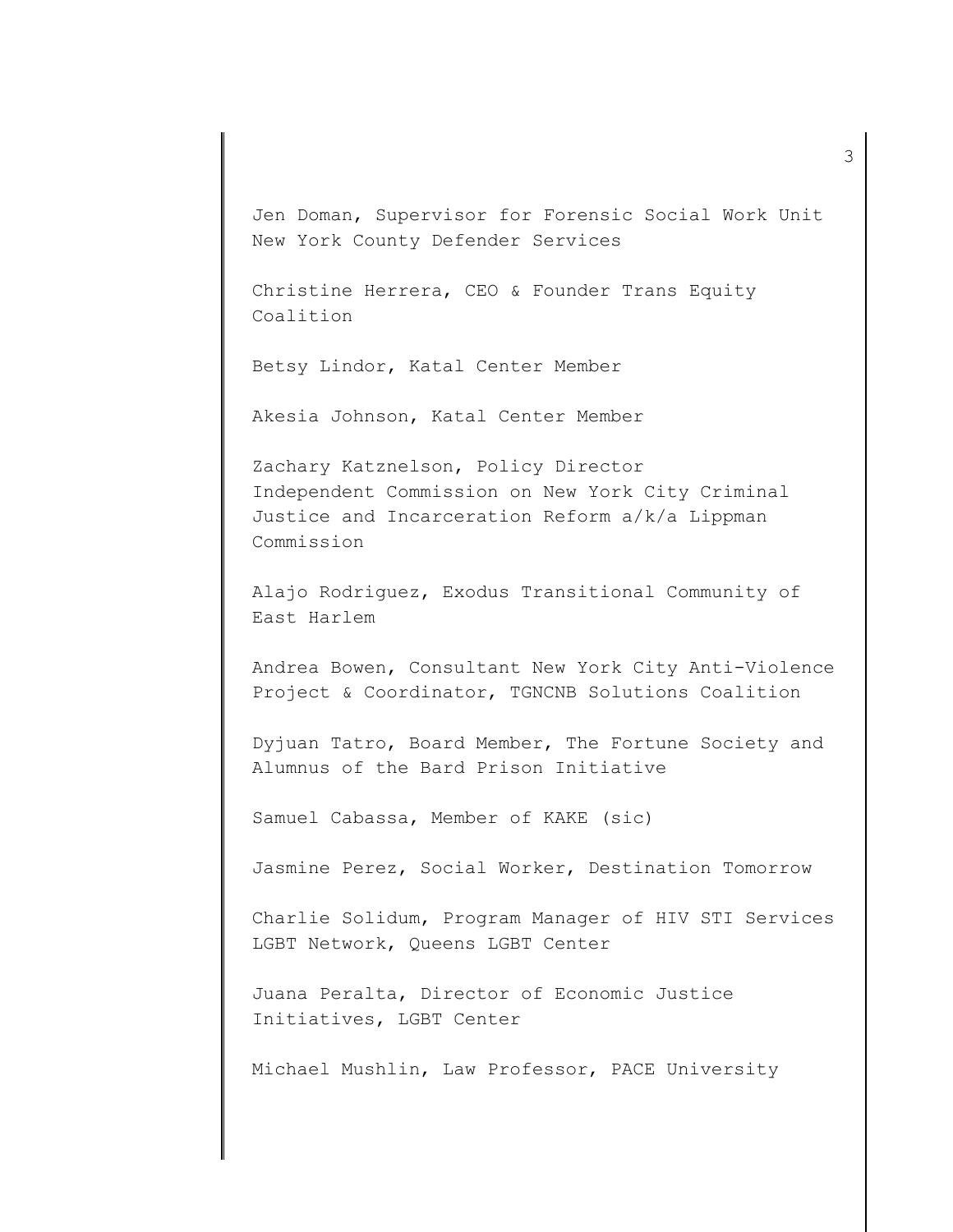Nala Toussaint, Health Advocacy Coordinator, Callen-Lorde and member of Trans Equity Coalition and Solution Coalition

4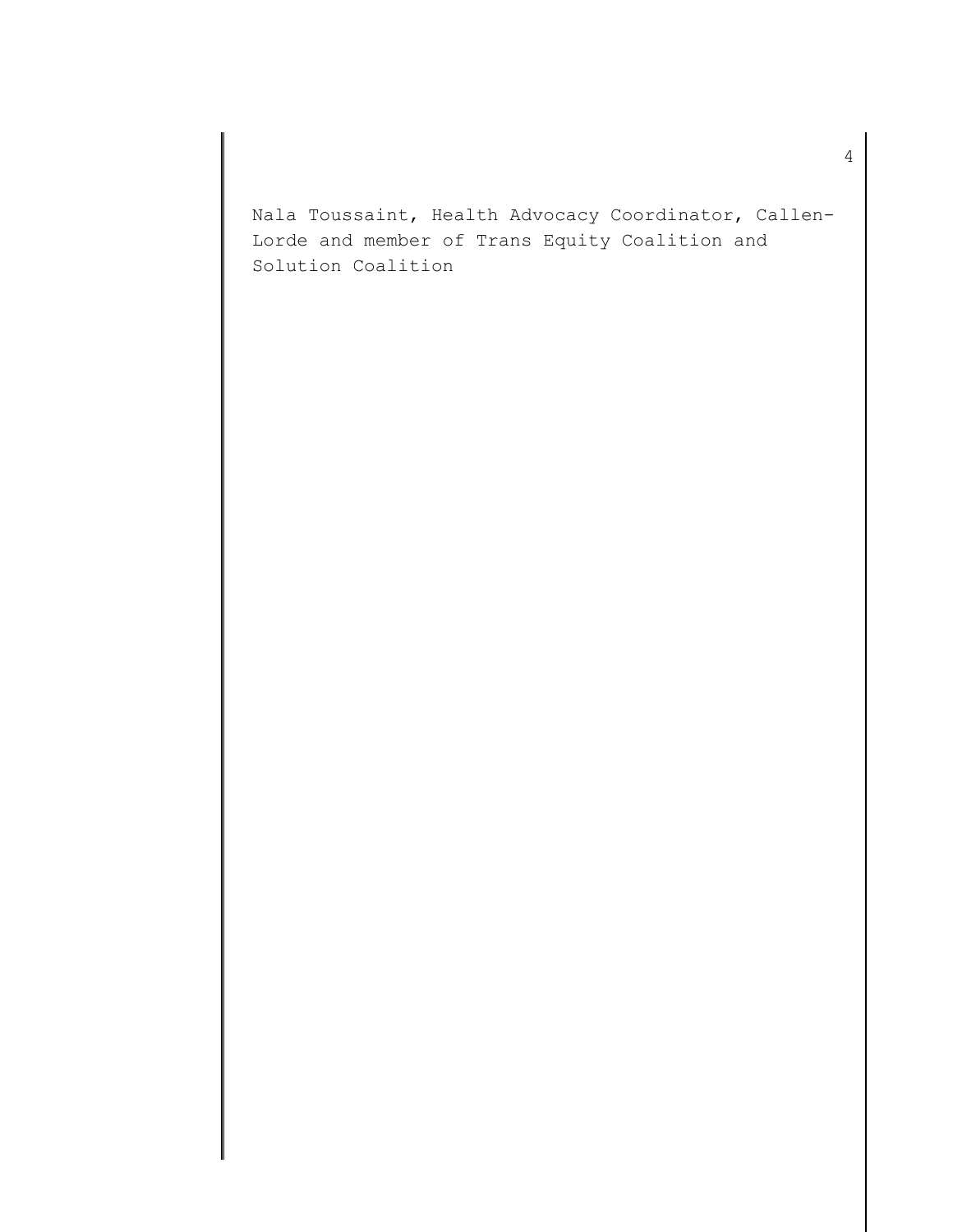2

[sound check] [pause] [gavel]

3 4 5 6 7 8 9 10 11 12 13 14 15 16 17 18 19 20 21 22 23 24 25 you everybody for being here today. I'm the Chair of CHAIRPERSON POWERS: Good morning. Thank the Criminal Justice Committee Keith Powers. If you are here for specialized high schools, you should be next door as there's a big hearing also happening next door, but thank you for being here. We're conducting a hearing today on the experience of transgender, and gender non-conforming people in New York City jails, and I want to thank the Department of Corrections and Correctional Health Services and many others for being here. I want to start by saying the department has made a number of strides in this area, and has proven itself to be a leaders in the nation developing policy in house incarcerated individuals in accordance with their gender identity, and in operating a transgender housing unit commonly called THU for its transgender women. It, and it recently moved back to THU to the Rose M. Singer Building facility where transgender women now have greater access to more gender responsive services, and I want to thank them for doing that, but we, of course, always believe there's still work—more work to be done. We've spoken with a number of the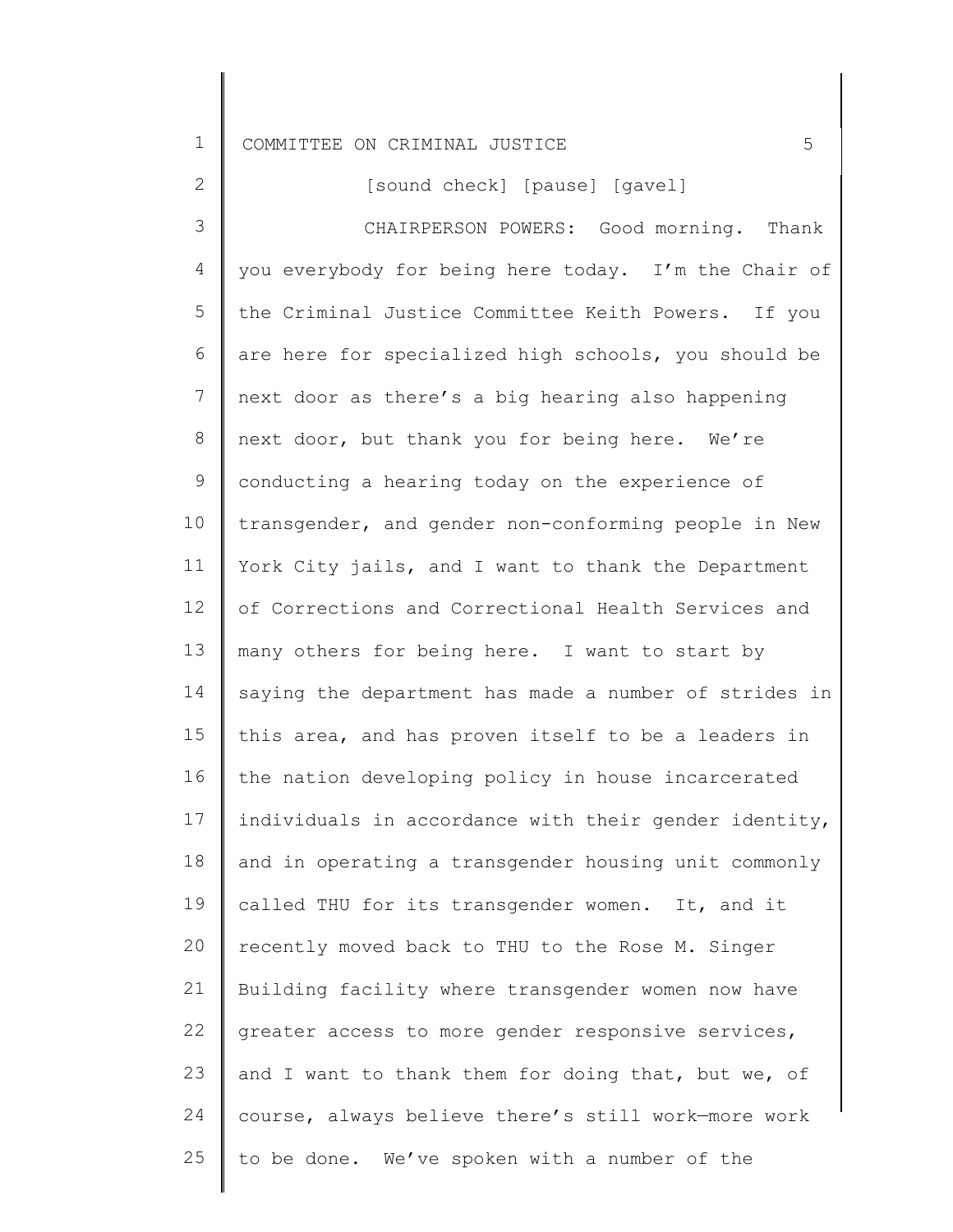2 3 4 5 6 7 8 9 10 11 12 13 14 15 16 17 18 19 20 21 22 23 24 25 advocates in the room today who have told the stories of transgender clients being rejected from the THU form unclear reasons. At the same time, we've also seen written statements from transgender incarcerated individuals raising questions about compliance with federal requirements regarding proper path risks (sic). Considering that transgender individuals face higher rates of sexual victimization than cisgender individuals, it is important the department is taking every possible measure to ensure the safety of transgender individuals in its custody. Today, we will all be hearing five bills and aimed at improving the lives of transgender, gender non-conforming, gender non binary, and intersex people in custody. The first two bill intro—Introductions. Nos. 1513 and 1514 by Council Member Ayala aimed to ensure that housing units where T—TGNCNBI populations are housed had the same access to mental health and substance uses treatments as do units that house cisgender populations. The third bill is my bill, Introduction 1532, which will require the department to create an independent appeals process for the denial of housing requests, and Council Member Moya's bill which accompanies that Introduction 1530 will require the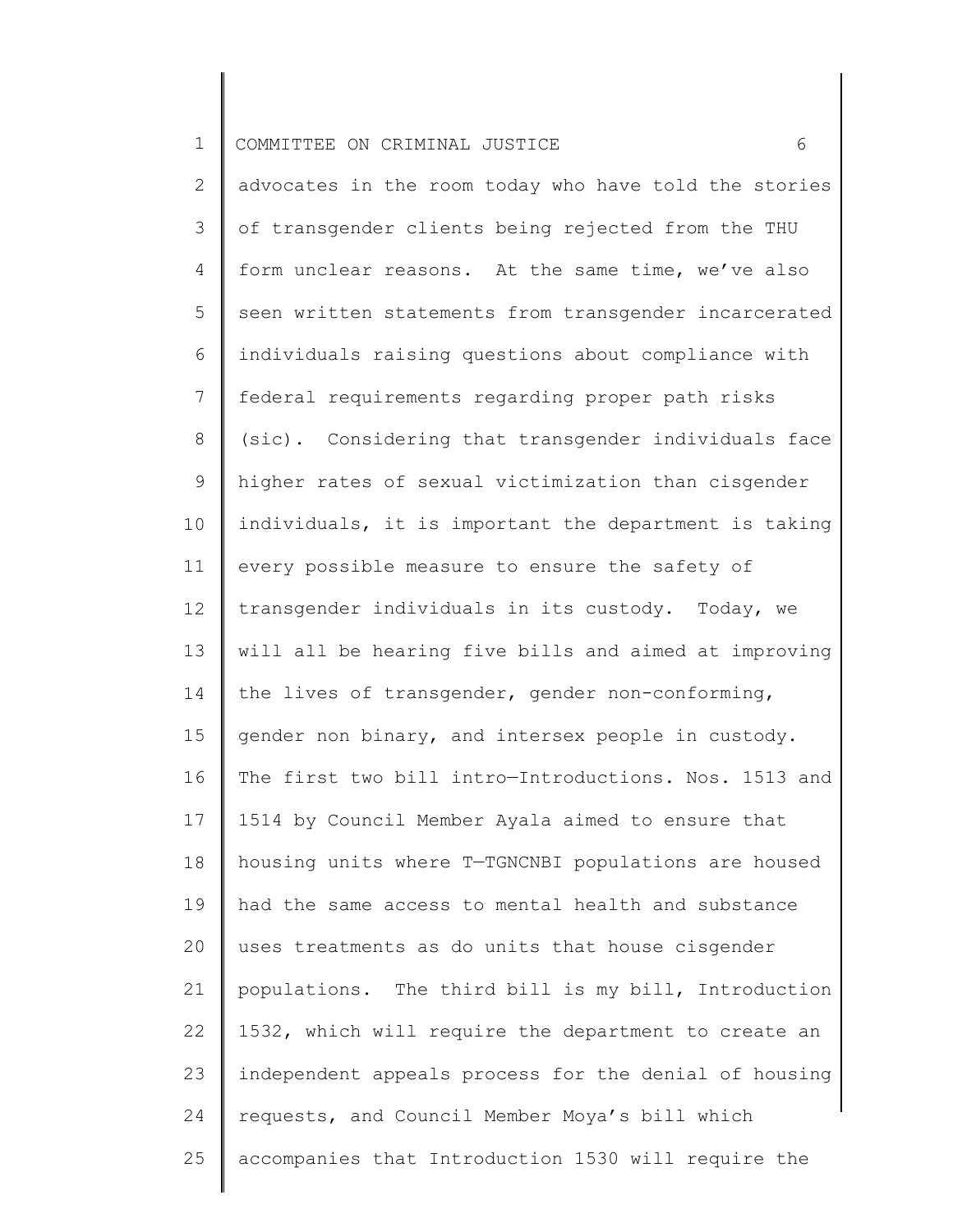2 3 4 5 6 7 8 9 10 11 12 13 14 15 16 17 18 19 20 21 22 23 24 25 department to issue comprehensive reporting on such bills. Finally, we're going to hear a bill on this topic from Council Member Rosenthal, 1535, which will require the Bronx Opioid Collective to convene a taskforce to address policies related to the treatment of transgender—transgender, gender nonconforming, and non-binary individuals the department who end up in the Department of Correction. In addition to those bills, we're hearing two important resolutions that aim to move pending legislation in the state of New York. We are thankful for the State Legislature and the governor for their efforts earlier this year to reform the criminal justice system about speedy trials, discovery, and bail reform, but we know that there are still issues pending out there in the state that the City Council and others in this room today care much about. The first Resolution 829, which is—I'm sponsoring will call the state to pass Senate Bill 1343 and Assembly Bill 5493 to reform parole, conditional release, revocation presumptive release and post-relief supervision to reduce—supervision to reduce the number of people housed in jails and prisons in New York State. The second resolution 143-A introduced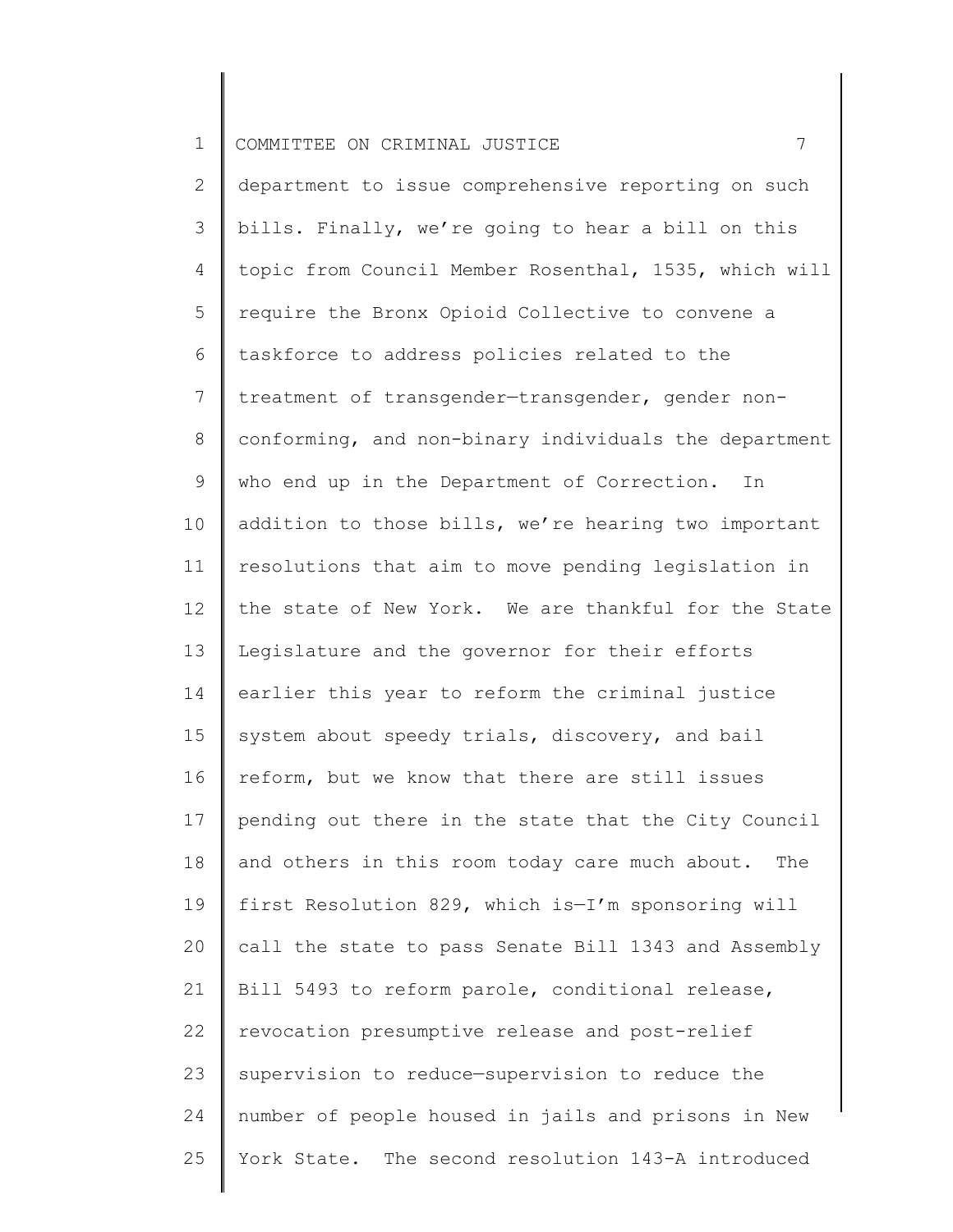2 3 4 5 6 7 8 9 10 11 12 13 14 15 16 17 18 19 20 21 22 23 24 by my colleague Council Member Dromm is support of the Humane Alternatives to Long-Term Solidary Act and commonly known as the ALTS Act. That is an important piece of legislation that would amend New York State Correction Law by eliminating the time an incarcerated individual spends time in segregated confinement. We would also be remiss and need to mention that New York City has also been a leader in that area, and I want to thank the Department and Board of Correction for their work around solitary confinement, and with that said, I also want to thank my staff who has helped put this hearing together. We had also I should mention just we've met with a number of groups who are doing works in this—in these areas. I want to thank them for their input as well, and I also want to recognize we have a number of colleagues here today who are joining us from our committee: Council Member Bob Holden, Council Member Carlina Rivera, Council Member Alicka Ampry-Samuel, and Council Member Danny Dromm. I'm going to--before we move on, I'm going to ask Council Member Dromm to say a few words about his resolution today. COUNCIL MEMBER DROMM: Thank you, Chair.

25 Long-term solitary confinement is torture, plan and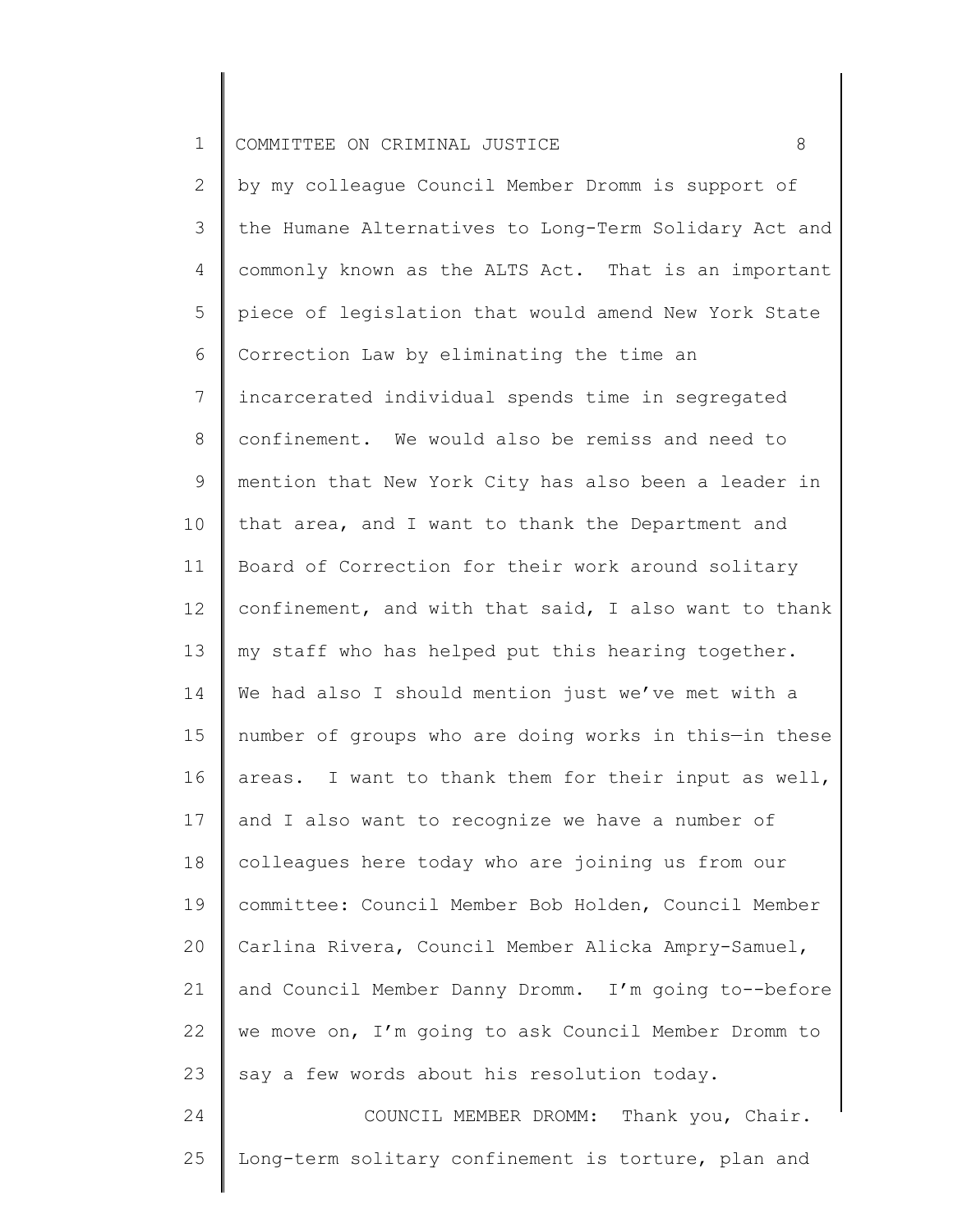1 COMMITTEE ON CRIMINAL JUSTICE  $\overline{9}$ 

2 3 4 5 6 7 8 9 10 11 12 13 14 15 16 17 18 19 20 21 22 23 24 25 simple. As responsible policy makers, we must act to cancel (sic) this especially gruesome practice of the new Jim Crowe whether in city jails of state prisons. For years I've been helping to amplify the voices of the advocates including survivors. Many of them are hear today, and I want them to know their cries for justice were solitary and definitely not in vain as the political momentum has now pushed the issue to the fore. I also want to pause and take a moment to recognize someone who ultimately did not make it although his life was not in vain as it has spurred us to act, Kalief Browder. Victims are often individuals struggling with serious mental health issues. This punishment does not lead to any changed behavior, but rather an exacerbation of their agony and an increase in future violence. Even those who go in with adequate mental health leave them with scars that last a lifetime. Resolution 143 supports the halt, the Solitary Confinement Act, which is state legislation aimed at curbing the government's complicity in this form of torture. New York City is not where it ultimately where it needs to be on this issue, but it has made significant strides. However, we must always be vigilant as the Department of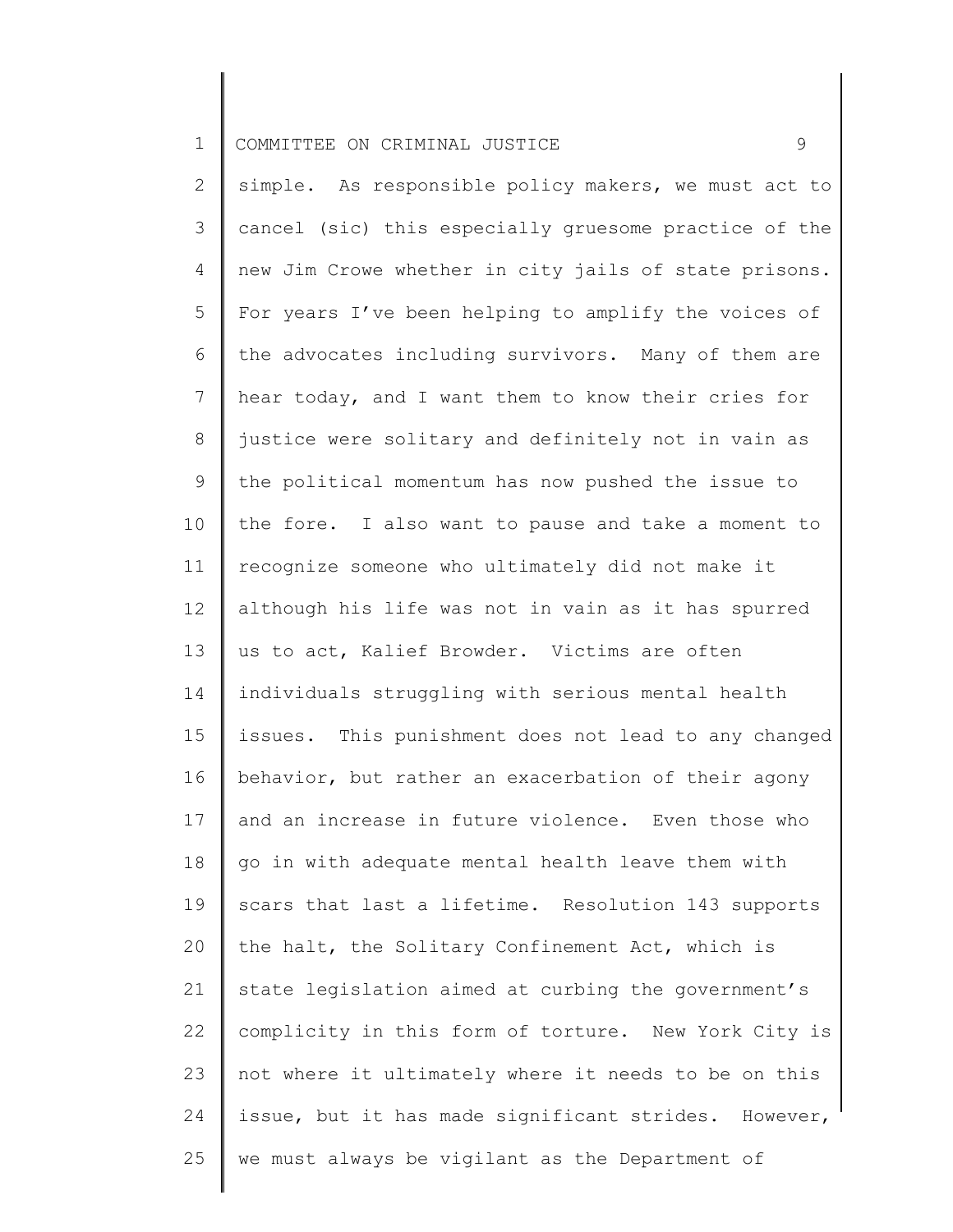| $\mathbf 1$    | 10<br>COMMITTEE ON CRIMINAL JUSTICE                   |
|----------------|-------------------------------------------------------|
| $\overline{2}$ | Correction has chipped away at efforts by the City    |
| 3              | Council and the Board of Correction to lead reforms.  |
| 4              | Strictly limiting the use of solitary confinement has |
| 5              | benefits far beyond protecting individual human       |
| 6              | rights. Facilities, security and public safety will   |
| 7              | improve, but how does unimaginably brutalizing        |
| $8\,$          | incarcerated individuals and then releasing them to   |
| $\mathsf 9$    | the general population or the general public promote  |
| 10             | security and safety. It is time for the state to act  |
| 11             | to end this practice, and I hope that this hearing    |
| 12             | and the eventual passage of Resolution 143 will       |
| 13             | encourage Albany to improve the Halt Solitary         |
| 14             | Confinement Act in its efforts to reform the Criminal |
| 15             | Justice System. Thank you.                            |
| 16             | CHAIRPERSON POWERS: Thank you for that.               |
| 17             | So, we will now hear testimony from the Department of |
| 18             | Corrections, and I believe Health Services as well,   |
| 19             | Correctional Health Services as well. So, yeah,       |
| 20             | we're just going to take the opportunity to swear you |
| 21             | in.                                                   |
| 22             | LEGAL COUNSEL: If every person could                  |
| 23             | raise your right hands, and stated your name starting |
| 24             | from the left to the right.                           |
| 25             | FAYE YELARDY: [off mic] [pause]                       |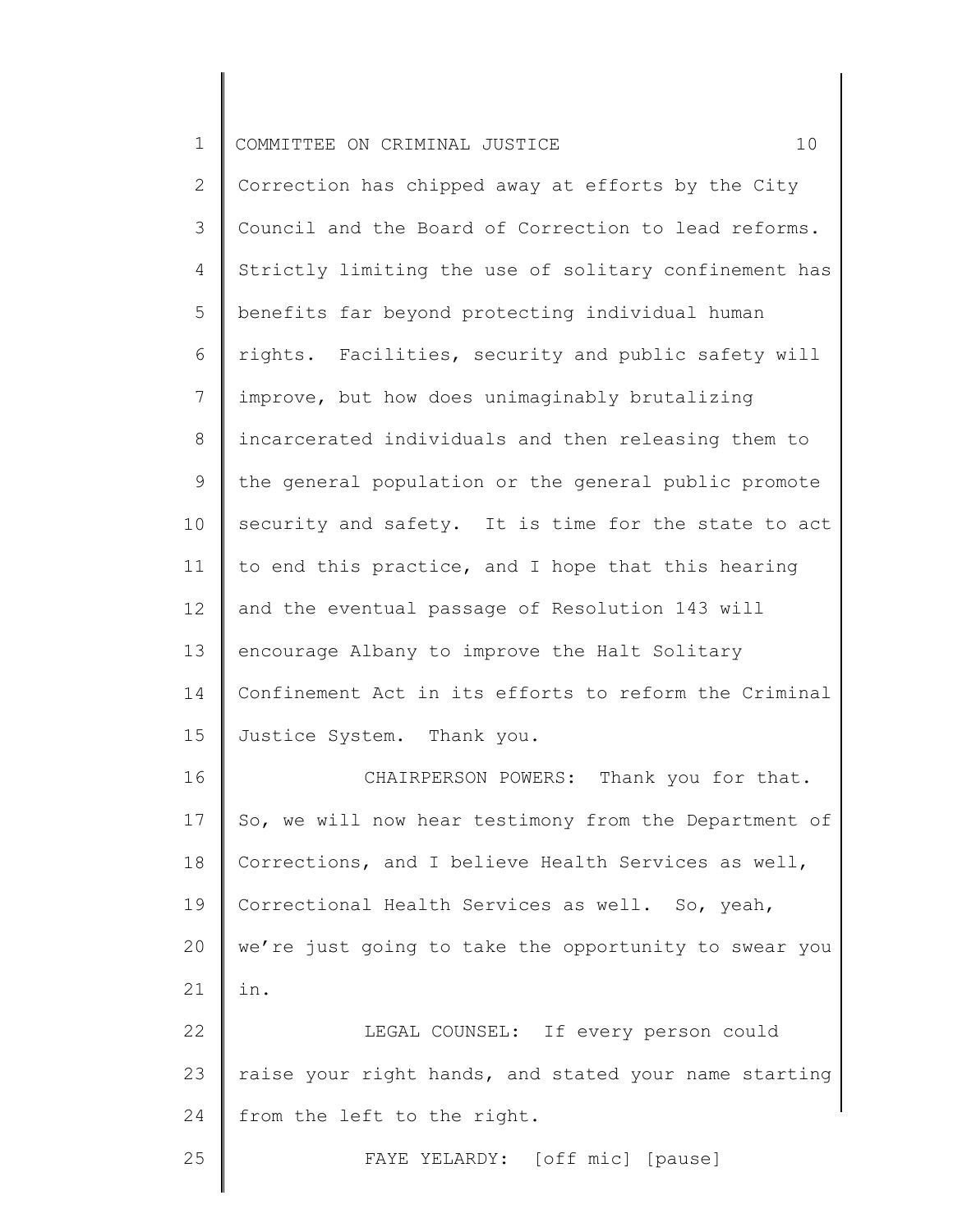2 3 4 5 6 7 8 9 10 11 12 13 14 15 16 17 18 19 20 21 22 23 24 25 LEGAL COUNSEL: Do you affirm to tell the truth, the whole truth and nothing but the truth in your testimony before this committee, and to respond honestly to Council Member questions? FAYE YELARDY: [off mic] I do. CHAIRPERSON POWERS: Thank you. You can begin your testimony when you're ready. [pause] FAYE YELARDY: Good morning, Chair Powers and members of the Committee on Criminal Justice. I am Faye Yelardy, the Assistant Commissioner for the Office of Sexual Abuse and Sexual Harassment Prevention for the New York City Department of Correction. Joining me at the table this morning are my colleagues who will assist me with answering questions today. I have to my right Acting Warden David (sic) Wallace—thank you--of Rose M. Singer Center. To my left, I have Prechelle Shannon, Senior Institution administrator who previously served as a DOJ Certified Prison Rape Elimination Act, better known as PREA Auditor for four years, and I have Heidi Grossman, our Deputy General Counsel, and I'm happy to join at the table our partners from Correctional Health Services. [pause] Thank you for this opportunity to discuss the department's work,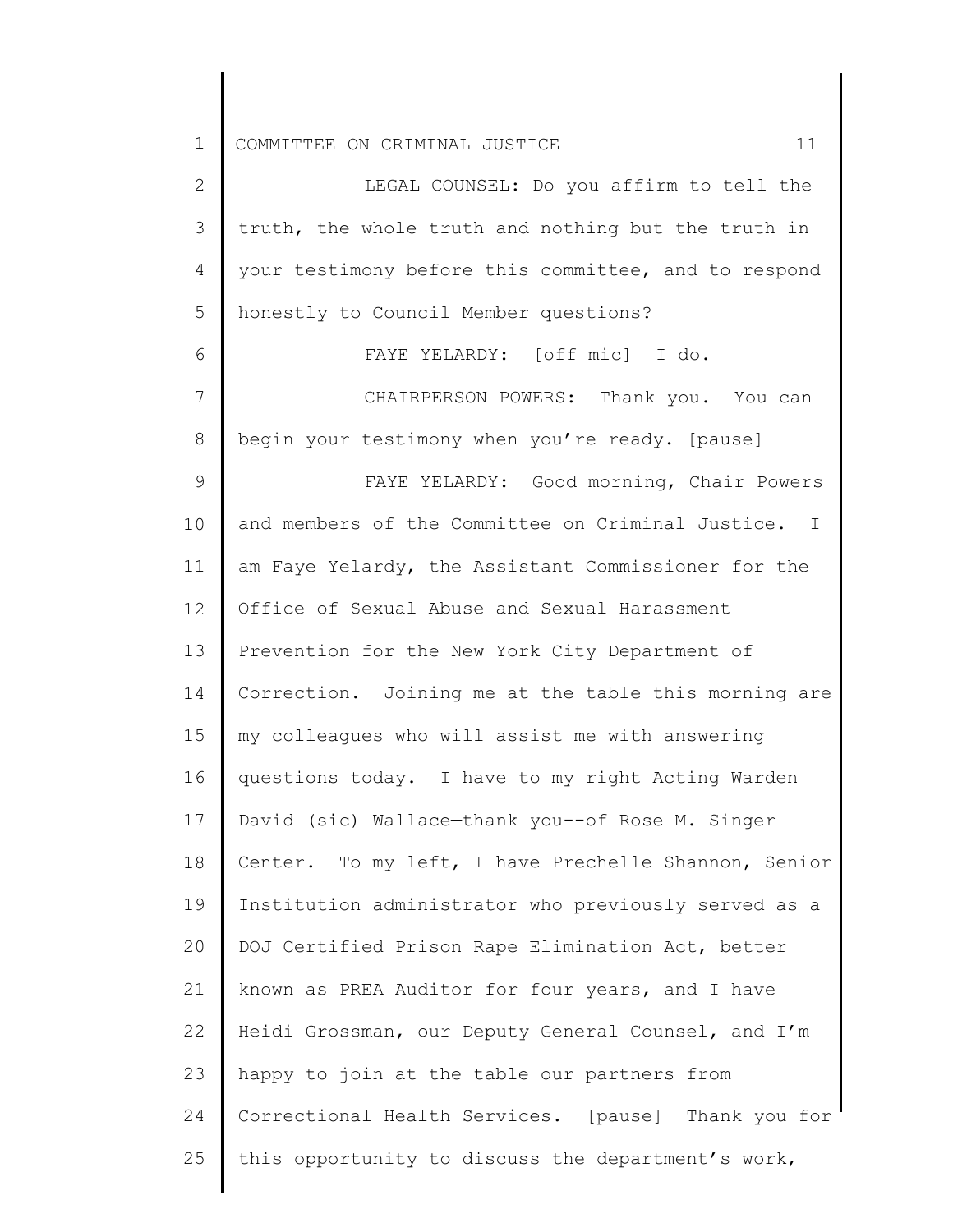| $\mathbf 1$    | COMMITTEE ON CRIMINAL JUSTICE<br>12                     |
|----------------|---------------------------------------------------------|
| $\overline{2}$ | and our efforts to provide safe housing and services    |
| 3              | to transgender, gender non-conforming and intersex      |
| 4              | individuals within our custody. Today, I am pleased     |
| 5              | to provide opening remarks about the brand-I'm sorry    |
| 6              | about the groundbreaking work we have undertaken to     |
| 7              | afford individuals in our custody housing by gender     |
| 8              | identity, as well as our ongoing efforts to             |
| 9              | institutionalize policies and practices that support,   |
| 10             | and sustains sexual safety. I will also comment on      |
| 11             | Intro 1513, Intro 1514, Intro 1530, Intro 1532 and      |
| 12             | Intro 1534, the five bills being considered today.      |
| 13             | This-this department is committed to ensuring the       |
| 14             | safety, and security of everyone in our custody.<br>The |
| 15             | population within DOC's facility is as diverse as the   |
| 16             | population of New York City, and the department         |
| 17             | recognized its responsibility to provide safe           |
| 18             | housing, responsive healthcare, and engaging in         |
| 19             | programs to everyone who enters the facility.<br>In     |
| 20             | accordance with Executive Order 16, the department      |
| 21             | now houses individuals in our custody by bender         |
| 22             | identity, and we have become a national leader in       |
| 23             | this practice and are proud that jurisdictions across   |
| 24             | the country now look to New York City as a model for    |
| 25             | the placement and housing of transgender, gender non-   |
|                |                                                         |

∥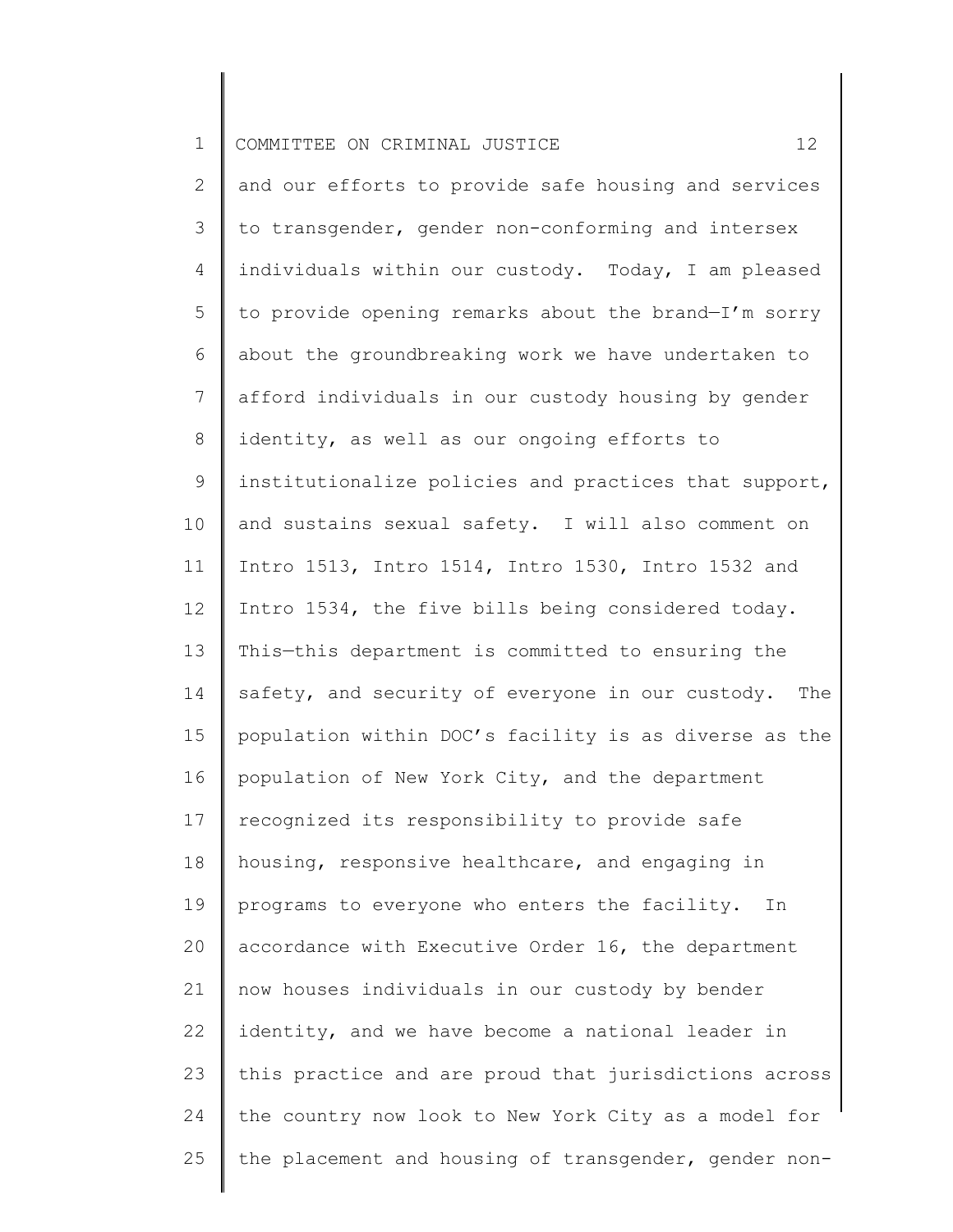| $\mathbf 1$    | 13<br>COMMITTEE ON CRIMINAL JUSTICE                   |
|----------------|-------------------------------------------------------|
| $\overline{2}$ | conforming, and Intersex individuals. Our practices   |
| 3              | have been developed to close-a consultation with      |
| 4              | leaders in the LGBTQI policy and advocacy communities |
| 5              | as well as through conversations with the city's      |
| 6              | Commission on Human Rights. We have also worked to    |
| 7              | provide our uniformed officers with sensitive and     |
| 8              | accurate training on the needs and rights of--        |
| 9              | [background comments]                                 |
| 10             | CHAIRPERSON POWERS: Please close the                  |
| 11             | door. Sorry about that.                               |
| 12             | FAYE YELARDY: [laughter] Okay, where                  |
| 13             | was I? So, we have also worked to provide our         |
| 14             | uniform officers and with sensitivity and accurate    |
| 15             | training on the needs and rights of transgender,      |
| 16             | gender non-conforming, Intersex individuals in the    |
| 17             | department's custody in order to ensure these         |
| 18             | individuals are treated with understanding and        |
| 19             | respect. The department is committed to safe          |
| 20             | housing, and during intake, officers complete a       |
| 21             | security screening tool to assess and individual's    |
| 22             | risk of victimization. Categories that are assessed   |
| 23             | by an intake officer includes, but are not limited    |
| 24             | to, whether an individual is small in stature, the    |
| 25             | nature of the crime an individual is accused of,      |
|                |                                                       |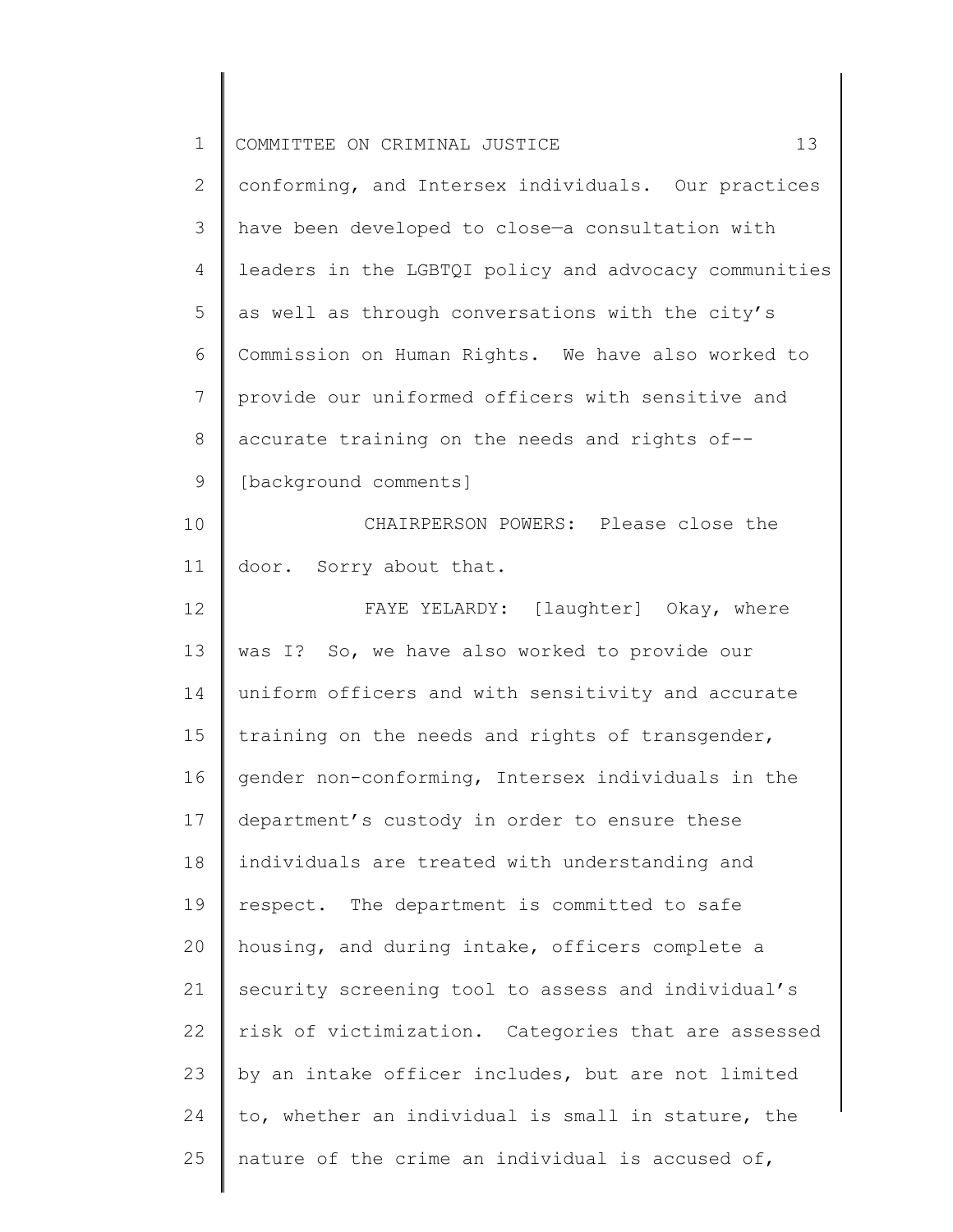1 2 3 4 5 6 7 8 9 10 11 12 13 14 15 16 17 18 19 20 21 22 23 24 25 COMMITTEE ON CRIMINAL JUSTICE  $14$ whether or not an individual has a history of violent crime or committing sexual abuse. Whether or not an individual has been a victim of sexual abuse and whether an individual ident—whether an individual identifies or presents as gender non-conforming and whether the individual is LGBTQI. The affirmative items checked on the screening tool are scored and in consideration of additional security information, a housing placement is reached. [door bangs] The department takes special care to separate those who may be at risk of abuse, potentially including those who are gender non-conforming from those known to the department to be abusers. In some cases, depending on their score on the Risk Assessment, it may make sense to house some gender non-conforming in protective custody. In other cases that may not be warranted. In addition, everyone who is newly admitted into custody, and identified as transgender, and/or or Intersex is offered the Transgender/ Intersex Housing Form, which we'll also call the TIH form. The TIH form, which specifically asks if the individual identified as transgender and/or Intersex is a critical piece of the department's process of identifying individuals eligible for the Transgender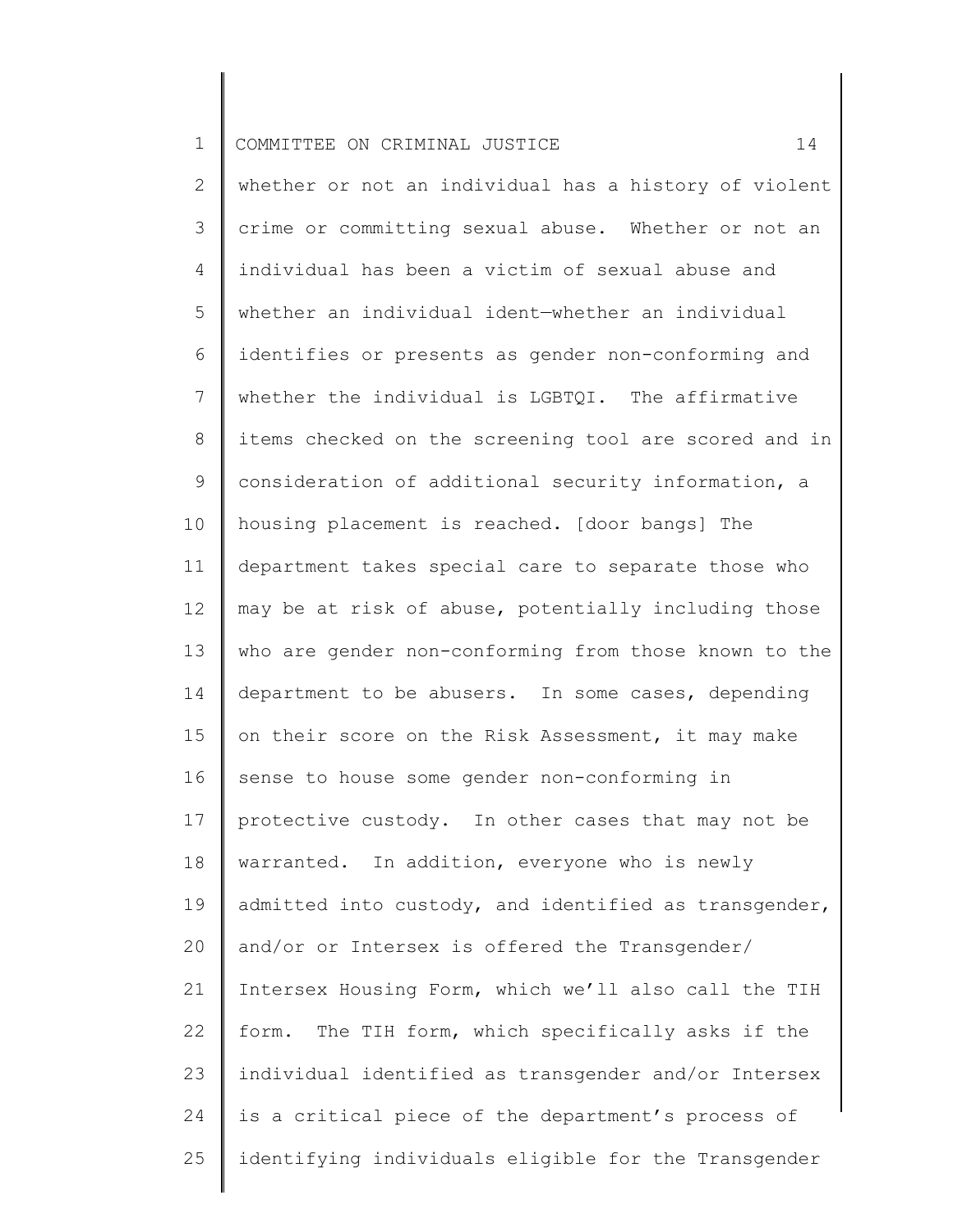1 2 3 4 5 6 7 8 9 10 11 12 13 14 15 16 17 18 19 20 21 22 23 24 25 COMMITTEE ON CRIMINAL JUSTICE  $15$ Housing Unit known, as THU. Transgender Housing Unit. The TIH form also affords transgender and/or intersex individuals an opportunity to indicate if they would prefer to be housed within a male facility, a female facility or the THU. The THU was created in 2015, and was initially housed in male facilities before moving to Rosie in July of 2018. Our THU model has set the national standard for transgender and Intersex housing in their facilities. The co-location of the THU with Rosie has allowed transgender and Intersex individuals who choose to reside in a female facility with the opportunity to access the same programs, same services, and healthcare as every other woman within the department's custody. The move also provided an opportunity for certain transgender and intersex individuals to be housed with GP housing units at Rosie's if so choose. In addition to the THU unit itself, Rosie is also home to a dedicated transgender new admission housing unit. If an individual going through intake at a male facility self-identifies as transgender of intersex, that individual will be transferred to Rosie to complete the intake process. That is to say the department does not wait to assess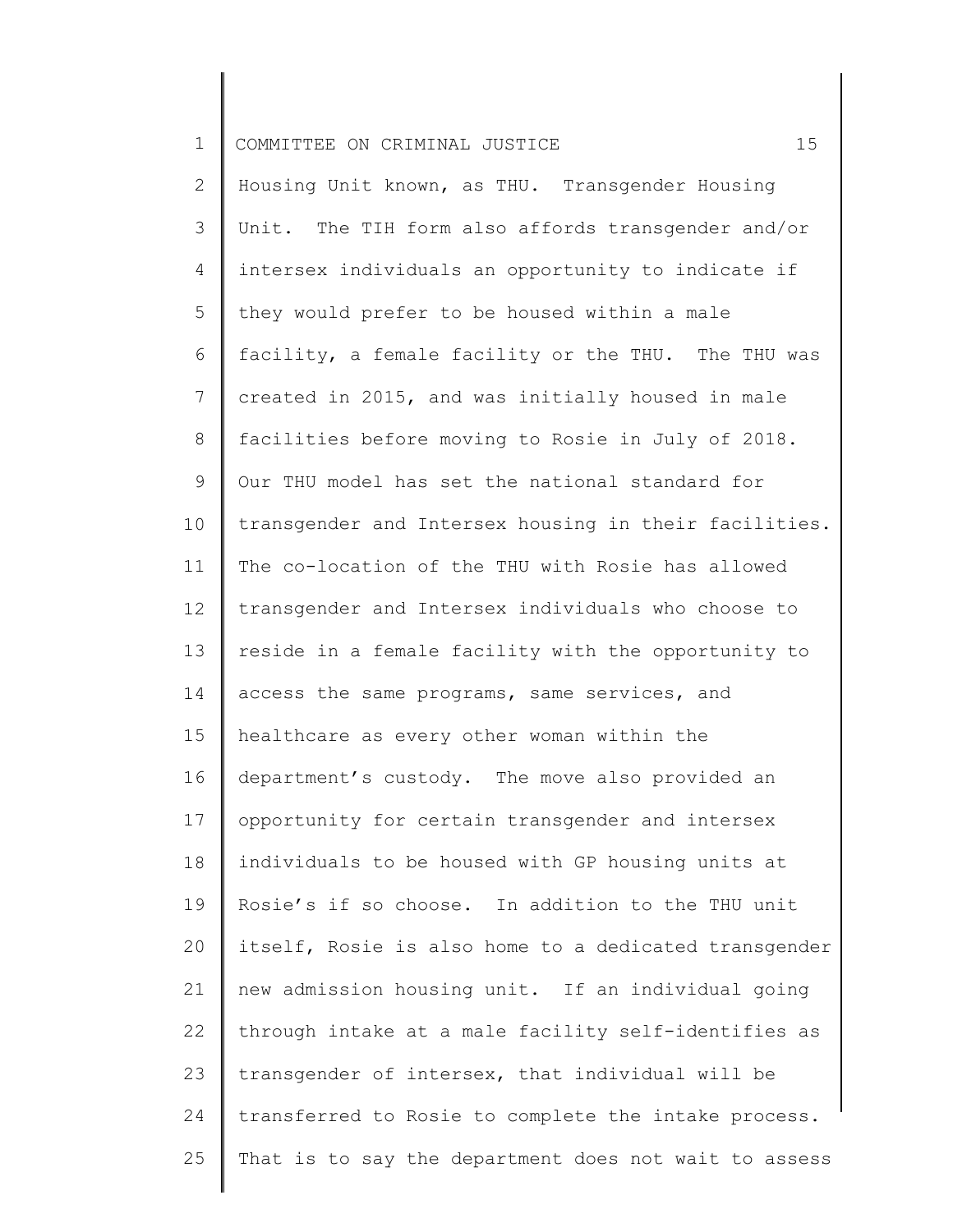2 3 4 5 6 7 8 9 10 11 12 13 14 15 16 17 18 19 20 21 22 23 24 25 as an individual before transferring them to Rosie's to complete their intake process. Safe housing take priority over paperwork. Pere PREA regulations and the Board of Correction's minimum standards, all THU admission decisions are made on a case-by-case basis. In every consideration, the department considers both the health and safety of the individual applying to the THU unit. The safety and wellbeing of the individual already in the THU Unit and overall management and security operations, the transgender or Intersex individuals view some placement with respect to his or her own safety is given serious consideration in this process. From October 2018 to March 2019, the department received 115 applications for the THU. The breakdown of those applications is as follows: Of the 115 forms received, 29 individuals preferred to be housed in the male facility. Of the remaining 86 individuals seeking admission to THU, 12 individuals were discharged before an assessment could be completed. Of the remaining 74 individuals, 62 were placed in THUs and 12 were denied for safety and security reasons. In the same six-month period three transgender men were held in DOC's custody. Per their request, all three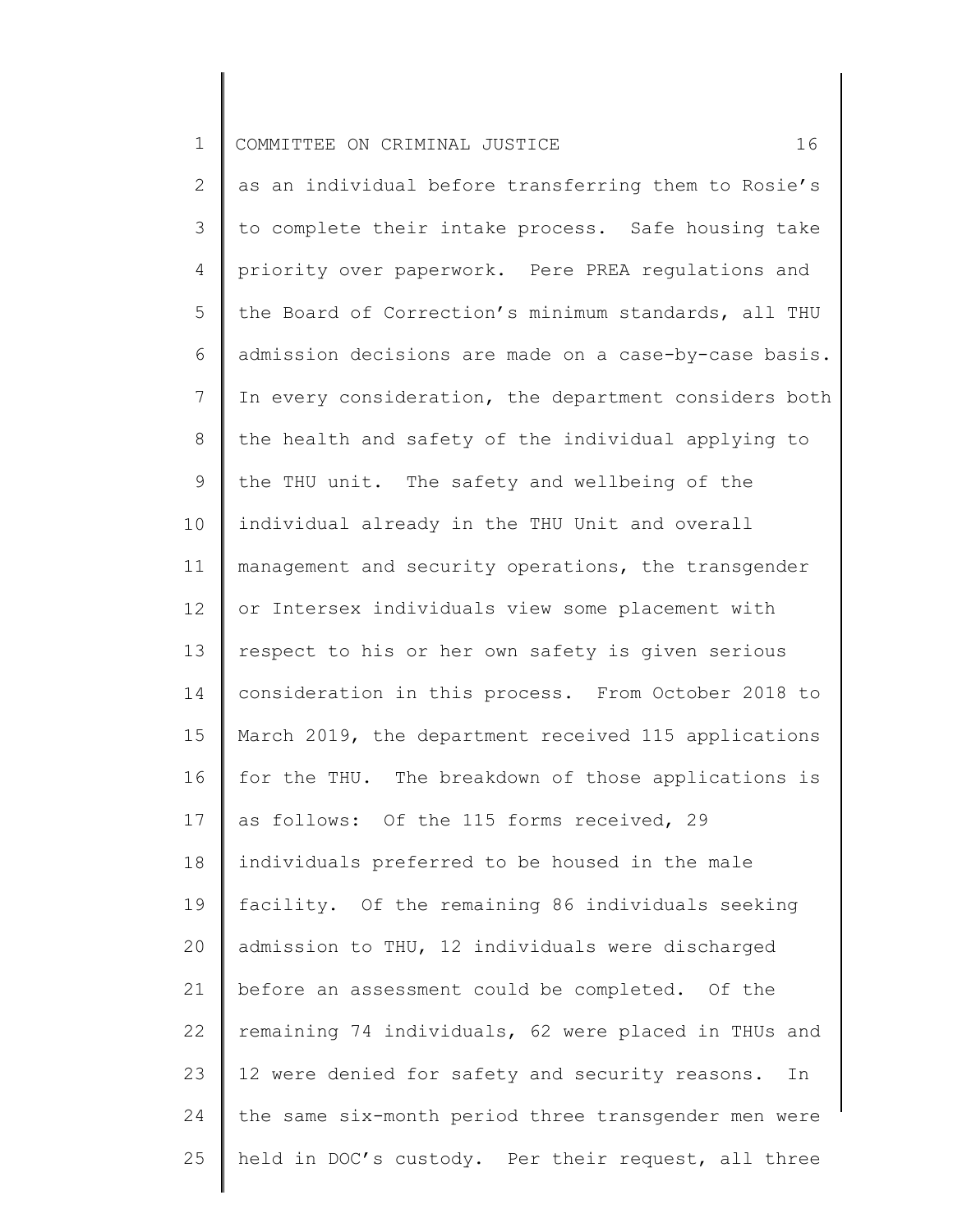| $\mathbf 1$     | 17<br>COMMITTEE ON CRIMINAL JUSTICE                   |
|-----------------|-------------------------------------------------------|
| 2               | individuals were housed at Rosie's. Just as any       |
| 3               | individual in DOC's custody can apply for placement   |
| 4               | in a THU, any individual can request to leave. If an  |
| 5               | individual no longer wishes to be housed in a THU or  |
| 6               | if a transgender or Intersex individual no longer     |
| $7\phantom{.0}$ | wishes to be housed in our general population, unit   |
| $8\,$           | with Rosie's they are able to complete a voluntary    |
| 9               | discharge form. All THU requests are closely and      |
| 10              | thoroughly reviewed by the PREA Unit, which is        |
| 11              | comprised of a PREA Supervisor, a representative from |
| 12              | CHS and the warden of designated facilities. The      |
| 13              | review considers the individual's views with respect  |
| 14              | to his or her own view as well as information from    |
| 15              | their risk assessment tool. The department did make   |
| 16              | a case-by-case determination about how to ensure      |
| 17              | safety for each transgender or Intersex individual in |
| 18              | our custody. As required-as required by the federal   |
| 19              | standard, and also the Board of Correction minimum    |
| 20              | standard. An individual will either be approved or    |
| 21              | denied housing within the female facility if the      |
| 22              | individual imposes a safety and/or security concern.  |
| 23              | Any individual denied placement into the THU is       |
| 24              | informed of the reasons for the denial, and has the   |
| 25              | opportunity to have their request reconsidered with   |
|                 |                                                       |

║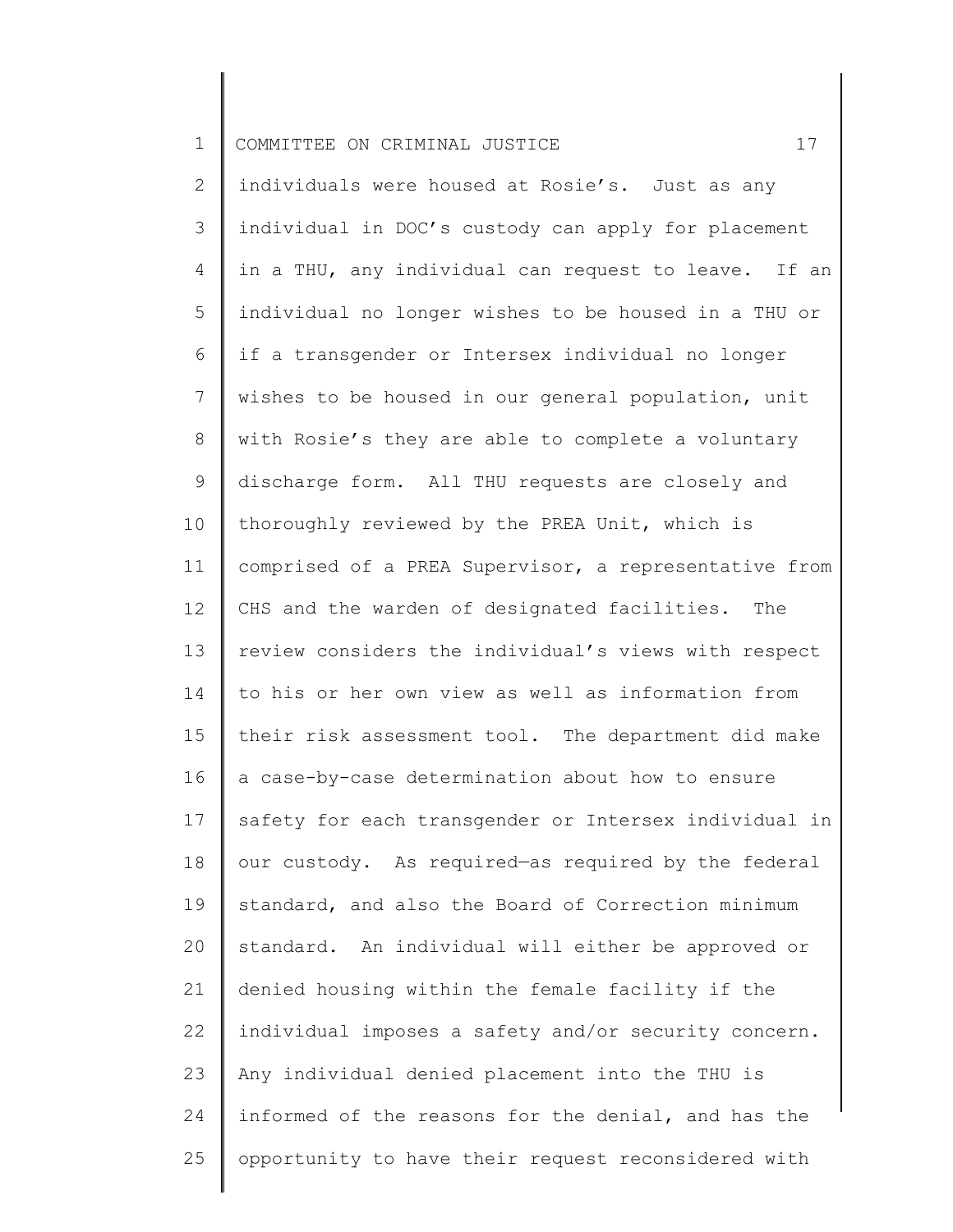2 3 4 5 6 7 8 9 10 11 12 13 14 15 16 17 18 19 20 21 22 23 24 25 the understanding that a secondary review will be held if the individual has new information to present. At present, the PREA Unit handles these appeals. We are in the process of developing a more robust review process. However, in the details of this plan—I'm sorry. However, the details of this plan are still in development. We look forward to updating the Council on our appeal process as it comes to fruition. It would be impossible to for me to speak about the progress the department has made in its efforts to safely house transgender and gender non-conforming and Intersex individuals without discussion the great work e have done to adhere to increase our PREA compliance. Since 2015 when the department announced it would be voluntarily implementing PREA standards, we have worked tirelessly to implement staff wide PREA training, and refreshers courses and draft policies and operational practices in line with PREA guidelines. As part of the federal grant assists correctional facilities and becoming PREA certified, the department has enlisted the assistance of the Moss Group, a nationally recognized expert in PREA and LGBTQI issues to outline a multi-year plan that will bring the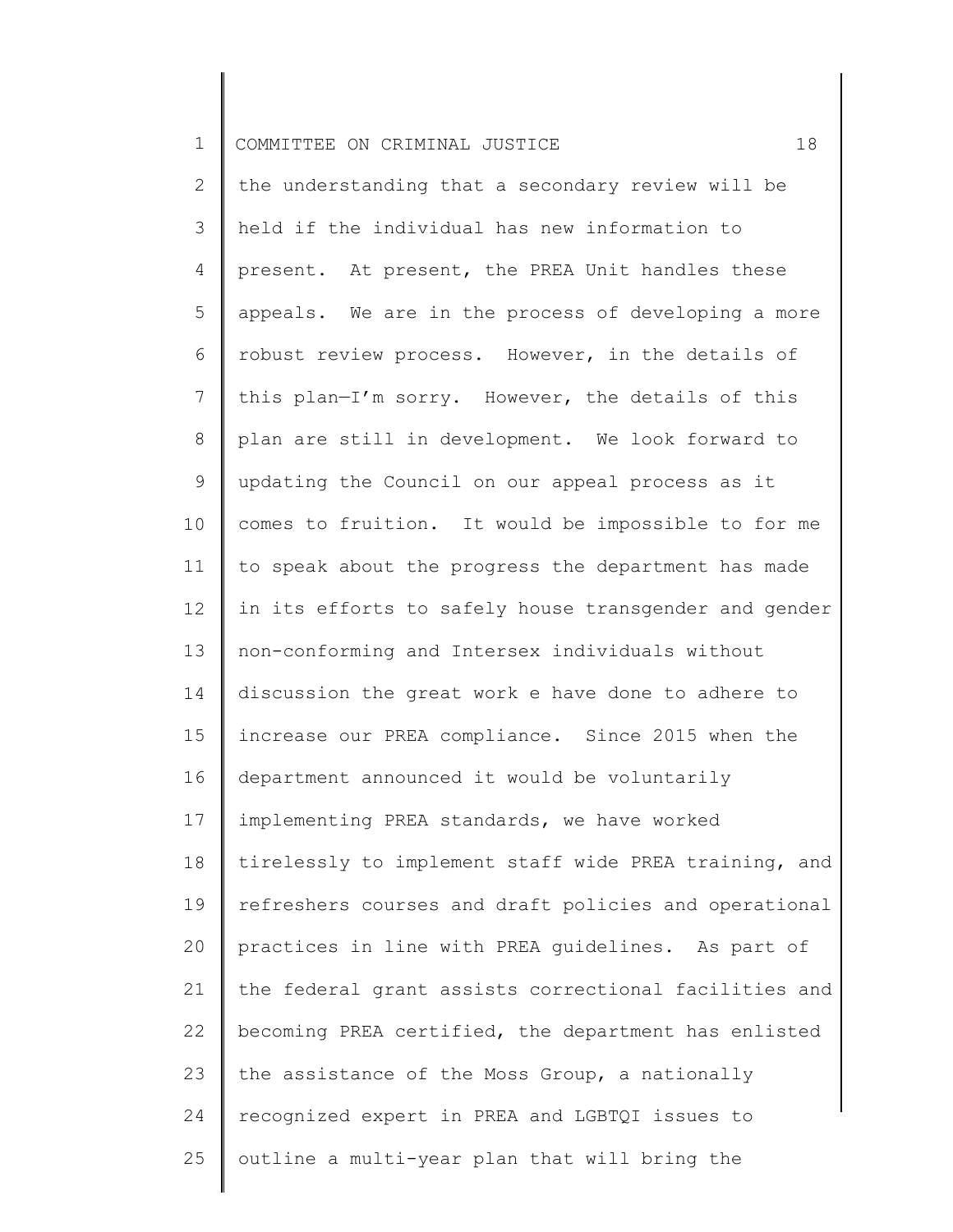| $\mathbf 1$    | 19<br>COMMITTEE ON CRIMINAL JUSTICE                   |
|----------------|-------------------------------------------------------|
| 2              | department into full compliance. The department has   |
| 3              | also successfully trained over 10,000 DOC employees   |
| $\overline{4}$ | on PREA with training provided to all in-coming       |
| 5              | recruits, and there are monthly scheduled trainings   |
| 6              | for all DOC non-uniform staff, contractors, and       |
| 7              | volunteers. Training is vital to remind staff of the  |
| 8              | importance of professional and respectful             |
| 9              | terminology, and of their responsibility to protect   |
| 10             | vulnerable populations whenever they are being-       |
| 11             | whether they are-they may be housed or wherever they  |
| 12             | may be housed. Finally, I will comment on Intro       |
| 13             | 1513, Intro 1514, Intro 1530, Intro 1532, and Intro   |
| 14             | 1535. Every individual in DOC's custody has equal     |
| 15             | access to healthcare and mental healthcare. The       |
| 16             | department reflects the spirit of Intro 1513 and      |
| 17             | 1514. In fact, the department is home to the oldest   |
| 18             | methadone clinic in the country, and wants to impress |
| 19             | upon the Council that providing these services to     |
| 20             | everyone is a responsibility the department takes     |
| 21             | seriously. Whether legislated to or not, DOC will     |
| 22             | continue to ensure healthcare access is afforded to   |
| 23             | all individuals in our custody. Regarding Intro       |
| 24             | 1530, which we understand to be a companion bill to   |
| 25             | 1532, the department supports the general premise of  |
|                |                                                       |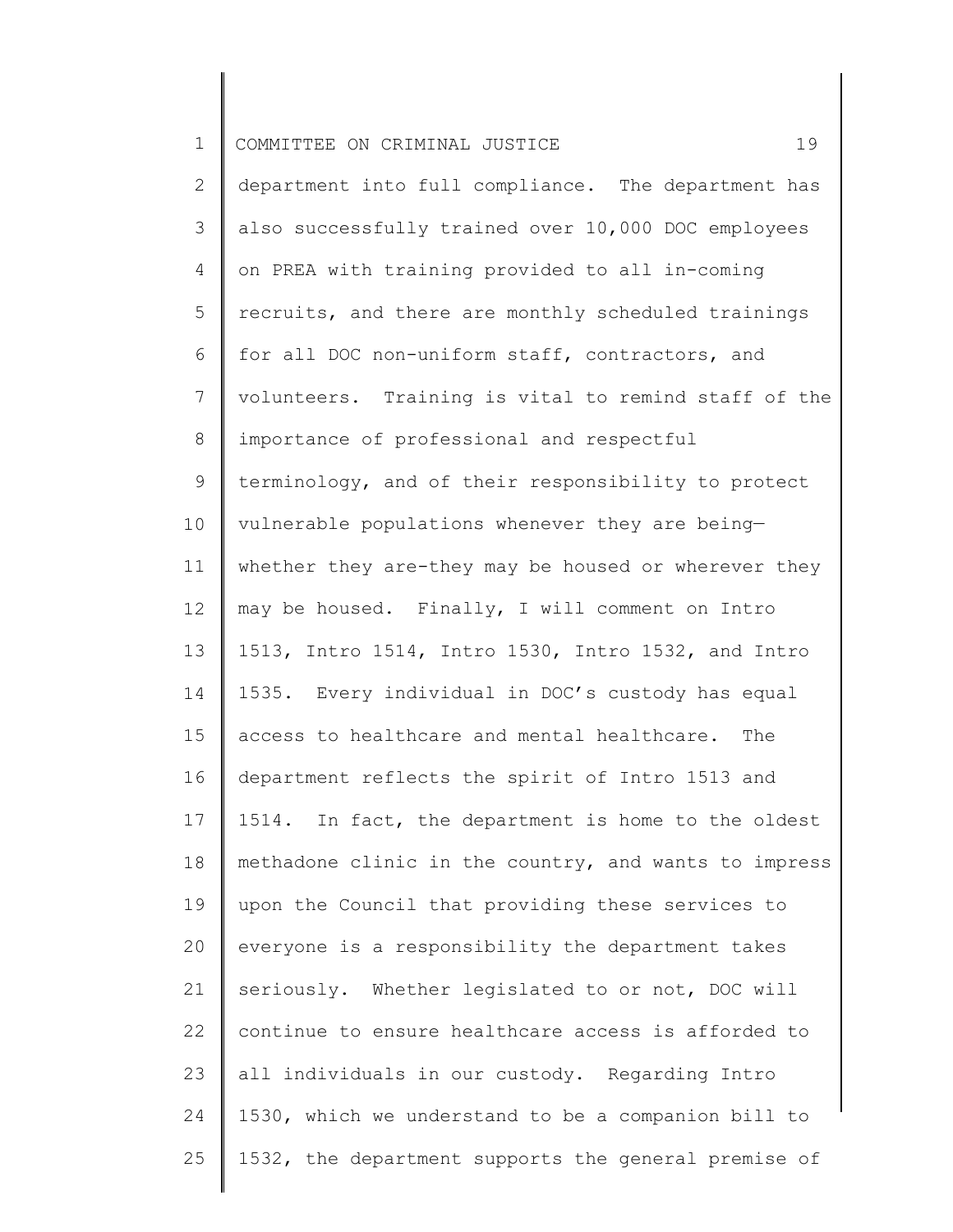| $\mathbf 1$    | 20<br>COMMITTEE ON CRIMINAL JUSTICE                   |
|----------------|-------------------------------------------------------|
| $\overline{2}$ | the bill, but would like to work with Council on the  |
| 3              | matrix and wording so not to produce duplicative      |
| 4              | information as what is already reported to the Board  |
| 5              | of Correction. As a national correction leader in     |
| 6              | housing by gender identity, the department shares the |
| $\overline{7}$ | Council's interest in having a tool to affect an      |
| 8              | individual's risk of victimization, an fair and       |
| $\mathsf 9$    | thoughtful process to make certain housing            |
| 10             | assignments on a case-by-case basis and a process for |
| 11             | an appeal of that assignment. The department is in    |
| 12             | the process of designing a robust secondary review    |
| 13             | process that allows to review by party not involved   |
| 14             | in the original decision process. As bill             |
| 15             | negotiations continue, we'd appreciate your           |
| 16             | opportunity to talk through our existing process with |
| 17             | Council more fully and work together to devise        |
| 18             | legislation that supports fairness and safe housing   |
| 19             | for all. Intro '35 requires the creation of a task    |
| 20             | force, which mainly-which mainly internal-with mainly |
| 21             | internal parties to advise on DOC polices and         |
| 22             | security protocols. While we appreciate the spirit    |
| 23             | of collaboration of this bill. The department cannot  |
| 24             | support this legislation. The department has worked   |
| 25             | closely with advocates and LGBTQI policy experts to   |
|                |                                                       |

 $\begin{array}{c} \hline \end{array}$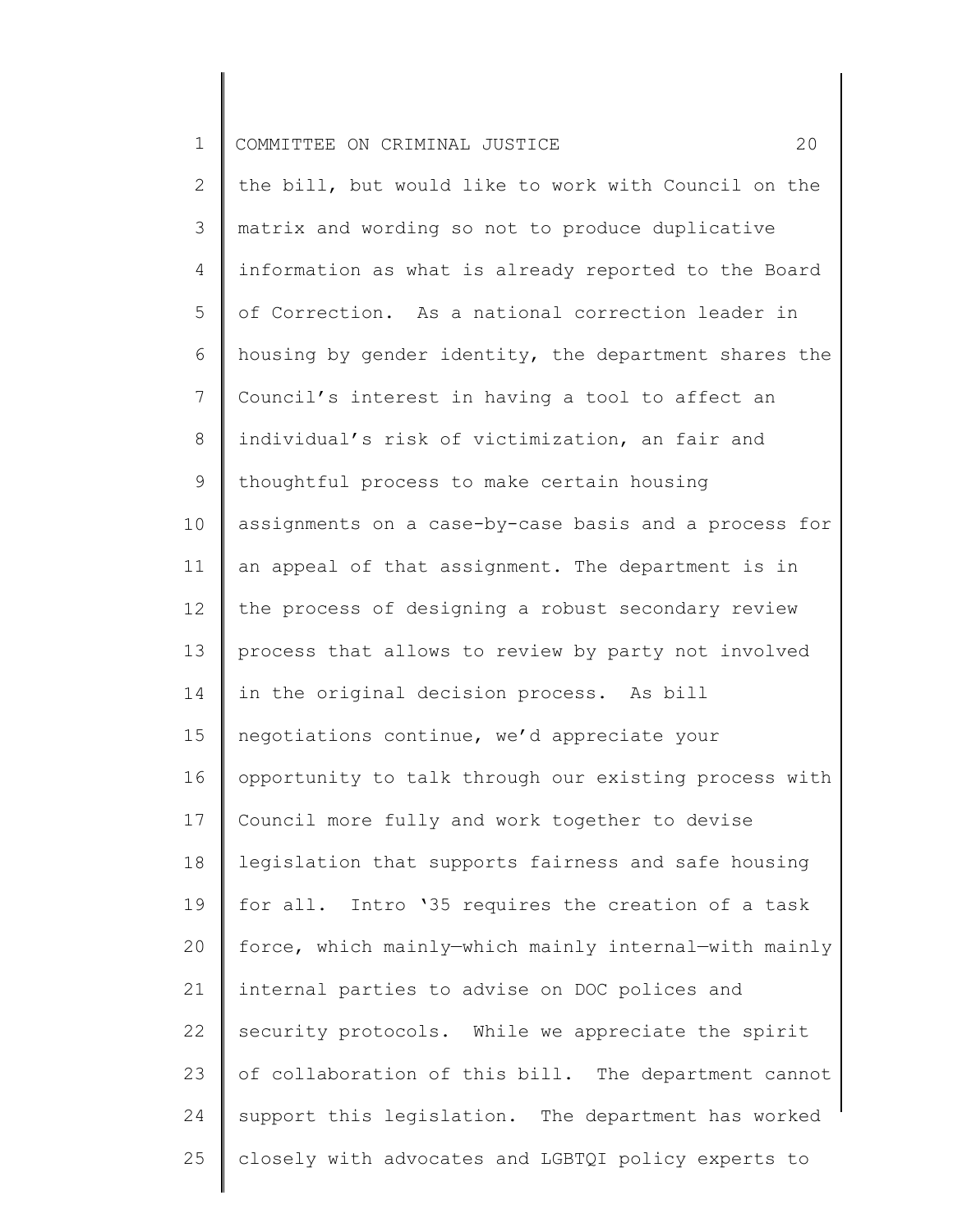| $\mathbf 1$    | 21<br>COMMITTEE ON CRIMINAL JUSTICE                   |
|----------------|-------------------------------------------------------|
| 2              | advise our existing policies and programs. In fact,   |
| 3              | we already meet with advocates on a quarterly basis   |
| 4              | and sometimes more frequently to address ongoing      |
| 5              | issues. However, there is a difference between-a      |
| 6              | difference from bringing an issue areas expert to     |
| $7\phantom{.}$ | advise on policy creation and having issue area       |
| 8              | experts who are not experts in correction and         |
| 9              | security make recommendations on security policy.     |
| 10             | The department opposes individuals without a          |
| 11             | correctional service background advising on security  |
| 12             | and housing policies and transmission to the Mayor    |
| 13             | and to the Council. In addition, we have serious      |
| 14             | concerns about potentially sharing sensitive and      |
| 15             | confidential information with individuals who lack    |
| 16             | authority to possess access to this information.      |
| 17             | However, we remain open to additional conversations   |
| 18             | about avenues to integrate LGBTQI advocates into      |
| 19             | operational decisions as we have with advocates'      |
| 20             | concerns and visiting practices program offerings and |
| 21             | bail procedures. As you can see, the department has   |
| 22             | worked hard to improve the safety and experience of   |
| 23             | transgender, gender non-conforming and Intersex       |
| 24             | individuals in our custody. The department            |
| 25             | appreciates Council's interests and support in these  |
|                |                                                       |

║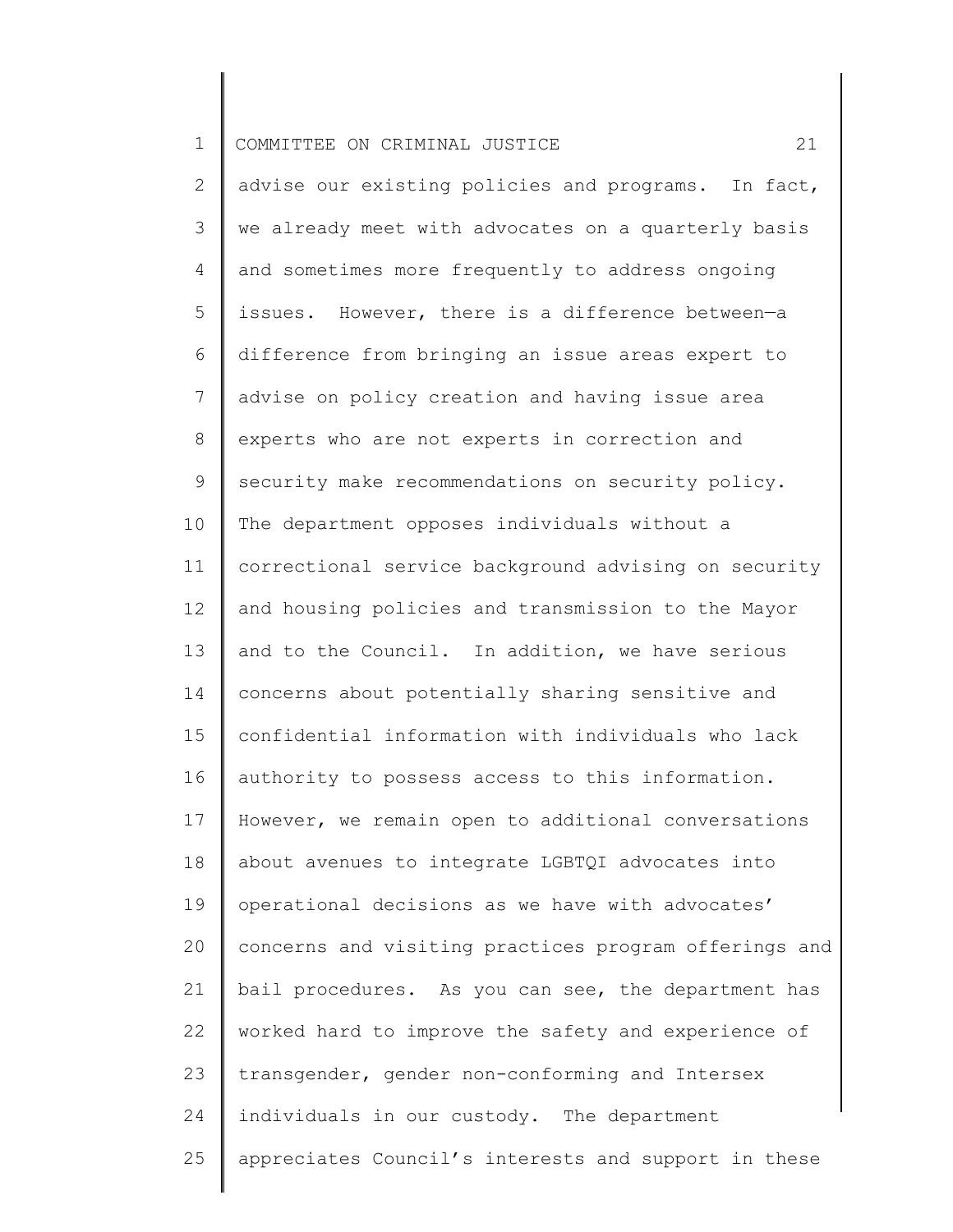| 1    COMMITTEE ON CRIMINAL JUSTICE |  |
|------------------------------------|--|
|------------------------------------|--|

2 3 4 5 6 7 8 9 10 matters and look forward to continuing to work with you, the Board, advocates and stakeholder to build upon the work we have already done and remain a national model for the correctional institutions across the country for years to come. We also extend an invitation to Council to visit our THU so you can see the good work we are doing for yourselves. Thank you again for the opportunity to testify today, and we are happy to answer any questions.

11 12 13 14 15 16 17 18 19 20 21 22 23 24 25 CHAIRPERSON POWERS: Okay, thank you for that. [coughs] I want to talk just on the legislative stuff first. Then I'm go into some questions about intake and housing and then I know we have a couple of members who have questions here as well, but just on the legislative, first is does the does the administration support the two state bills that we're discussing today, the two resolutions. One is about the HALT Act, and the second is about reforming state parole? I know you mentioned that because there was no mention of them in the-- FAYE YELARDY: [interposing] Right. CHAIRPERSON POWERS: --in the testimony. FAYE YELARDY: Well, first of all, I just want to start by saying that the department has been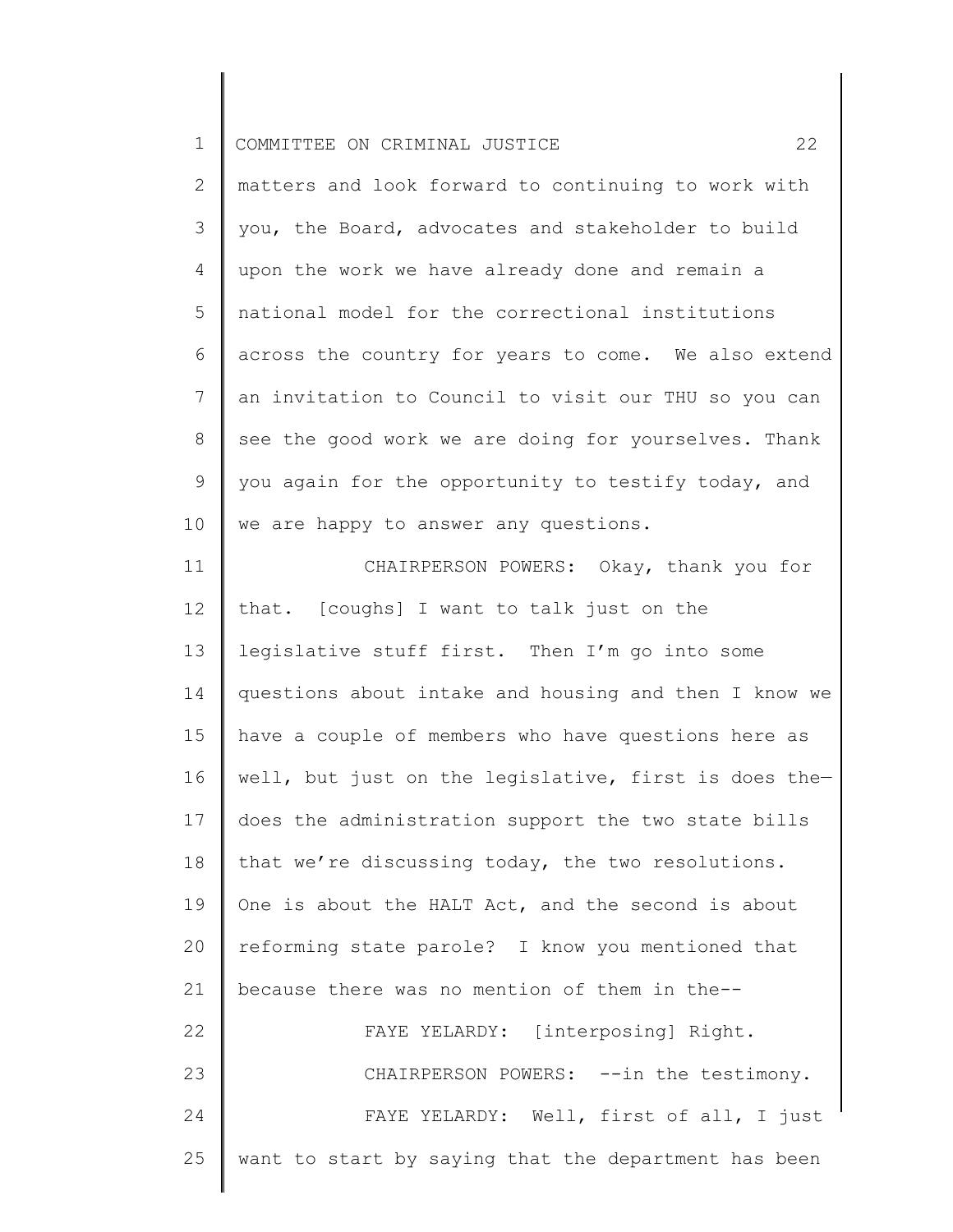2 3 4 5 6 7 8 9 10 11 12 13 14 15 16 17 18 19 20 21 22 23 24 25 a leader in punitive segregation reform as has been acknowledged. We have--from 2014 we had maybe 600 or so individuals in punitive segregation on any given day. Today, in 2019, that—that average might grow from 100 to 120. We've really reduced our reliance on punitive segregation. I would also say that the department, the city, the department eliminated punitive segregation for the 16 to 21-year-olds, and the department eliminated punitive segregation for the 18 to 21-year olds is—it's the first in the country as we understand it that has eliminated punitive segregation. The department also reduced the maximum punitive segregation time from 90 days to 30 days under exceptional circumstances, and we only allow people in—to remain in punitive segregation for 60 days within a six-month period. We also allow people seven days out of, in between their 30-day sentences. So, the-so we feel that we've made a great deal of progress and we're seeing great success and we have reduced reliance on punitive segregation. However, and we feel this current system is working, but the bill that—the state bill presents serious operational concerns for the department. So, we have disagreement over the process, and I'm happy to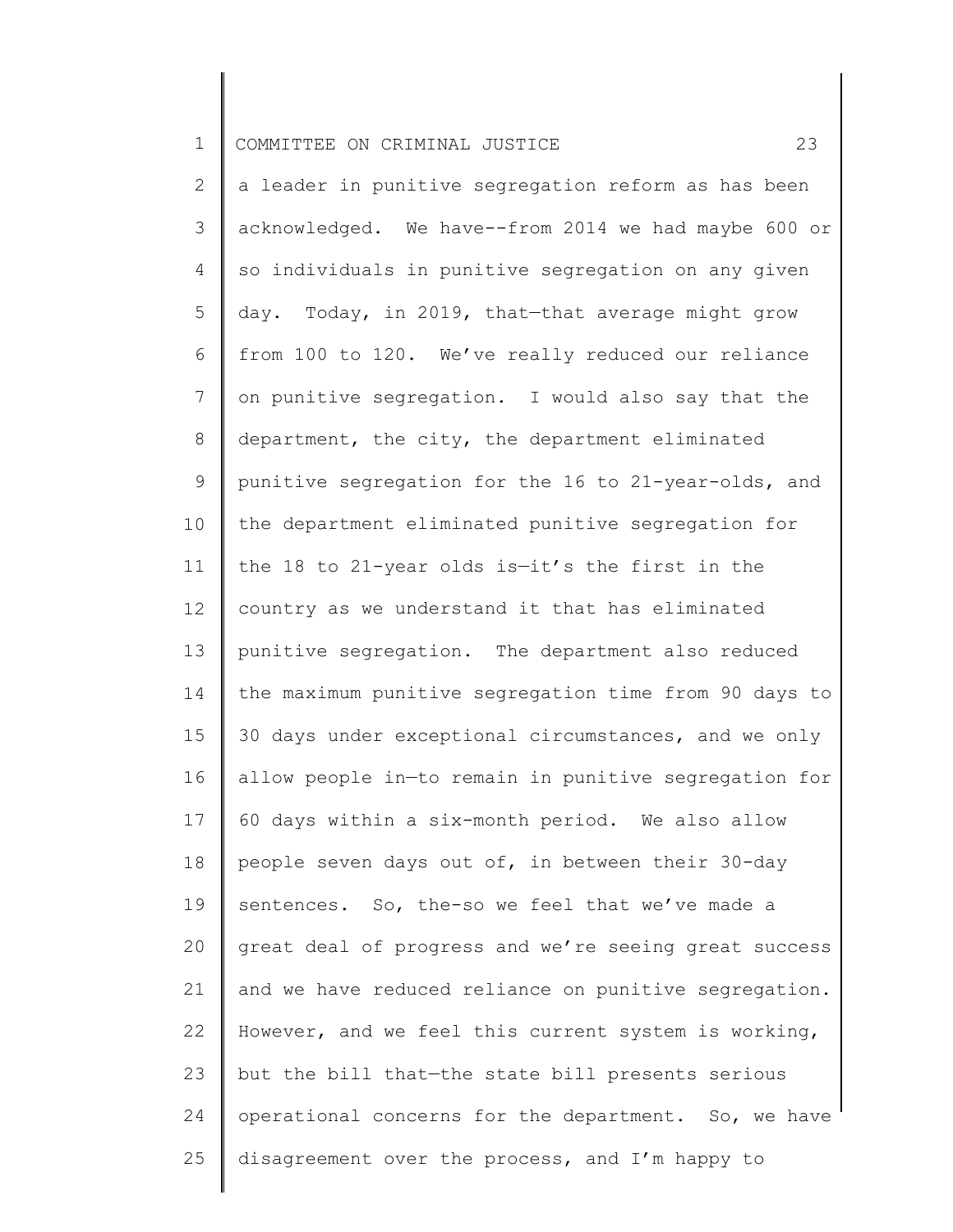1 2 3 4 5 6 7 8 9 10 11 12 13 14 15 16 17 18 19 20 21 22 23 24 25 COMMITTEE ON CRIMINAL JUSTICE 24 discuss this at another time, but that—that is the position of the department. CHAIRPERSON POWERS: And on the State Parole reform? FAYE YELARDY: [pause] Apologies. We are supportive of this. CHAIRPERSON POWERS: Thank you. FAYE YELARDY: We support that. It prevents anyone having unnecessary involvement within the Criminal Justice System. So, we do support that. CHAIRPERSON POWERS: Okay, thank you for that and we'll look forward to your comments on that and the other bill as well. On 1535 you mentioned some concerns around that that's Council Member Rosenthal's bill, which, you know, tries to be more inclusive in terms of input into the agency. You mentioned you have a process today in a place where you meet with—at groups and providers. Is that—is that formalized in any way or can you share with us what—what—what is that? What is happening, and will be—if the comment is that you have some concerns around the operational impact of doing the 1535, that there is a process that's in place. Can you share with us what that process might look like today?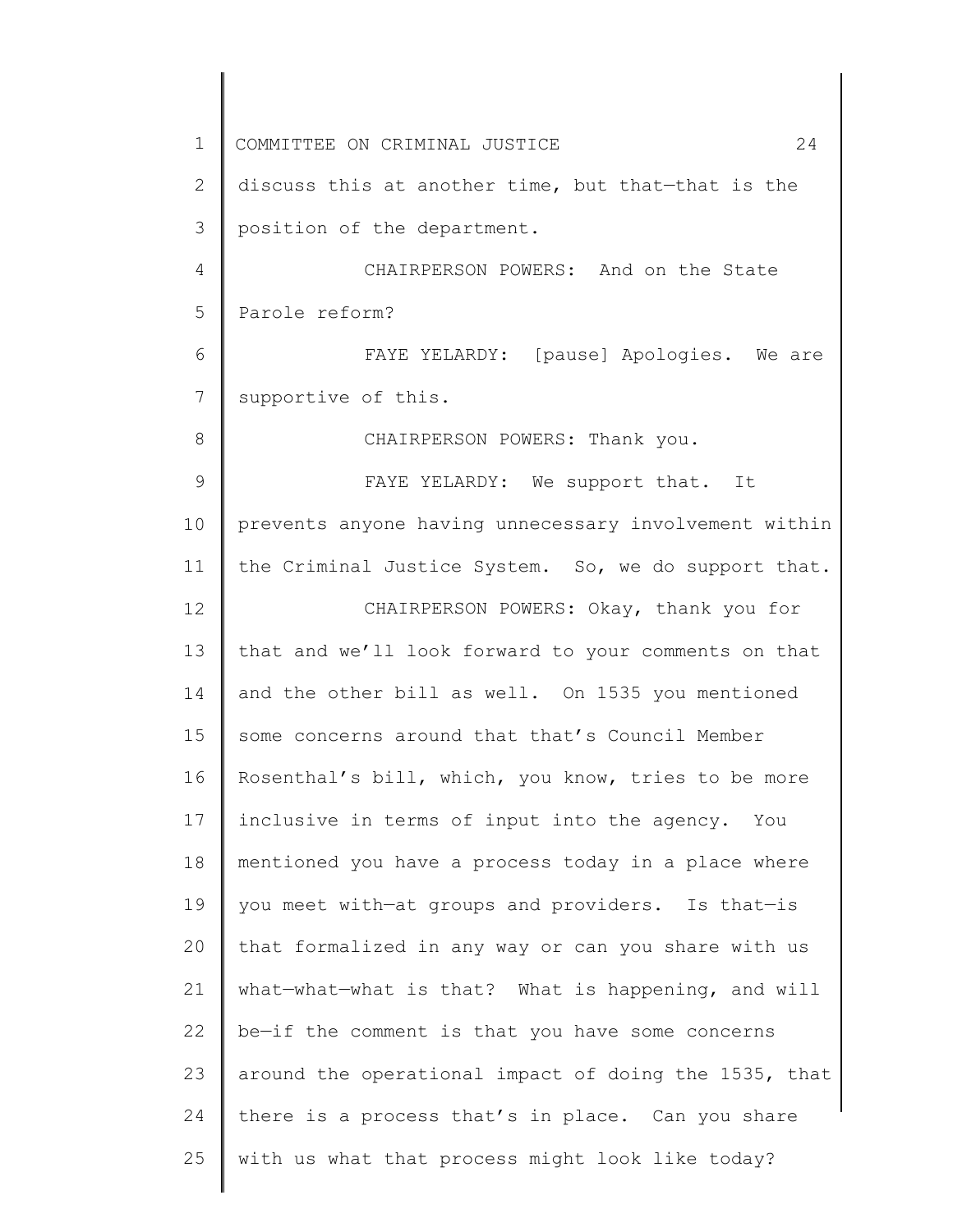2 3 4 5 6 7 8 9 10 11 12 13 14 15 FAYE YELARDY: Well, currently or currently and in the past we have met with some of the advocates and also stakeholders in working group settings. They have been very instrumental in the opening of the THU and supplying information that we wouldn't normally have to open the TV2. After that, we have had constant communication with them. In regards to training, we had one of our advocates help develop one of the trainings that we currently use for the Transgender Housing Unit and also for staff at the female facility, and we currently because since we've been housing by gender identity, we have continued communications with them including meetings that were—that were facilitated by CCHR.

16 17 18 19 20 21 CHAIRPERSON POWERS: Okay. So, who—who participates in that? How often do you meet? How does—how does a group or an individual become aware of when there's an opportunity to come and meet or participate in that, or how do you choose who can participate in that.

22 23 24 25 FAYE YELARDY: We're lucky enough that the advocates don't have a problem with reaching out to us, and requesting for a meeting and we're open to meet with them and--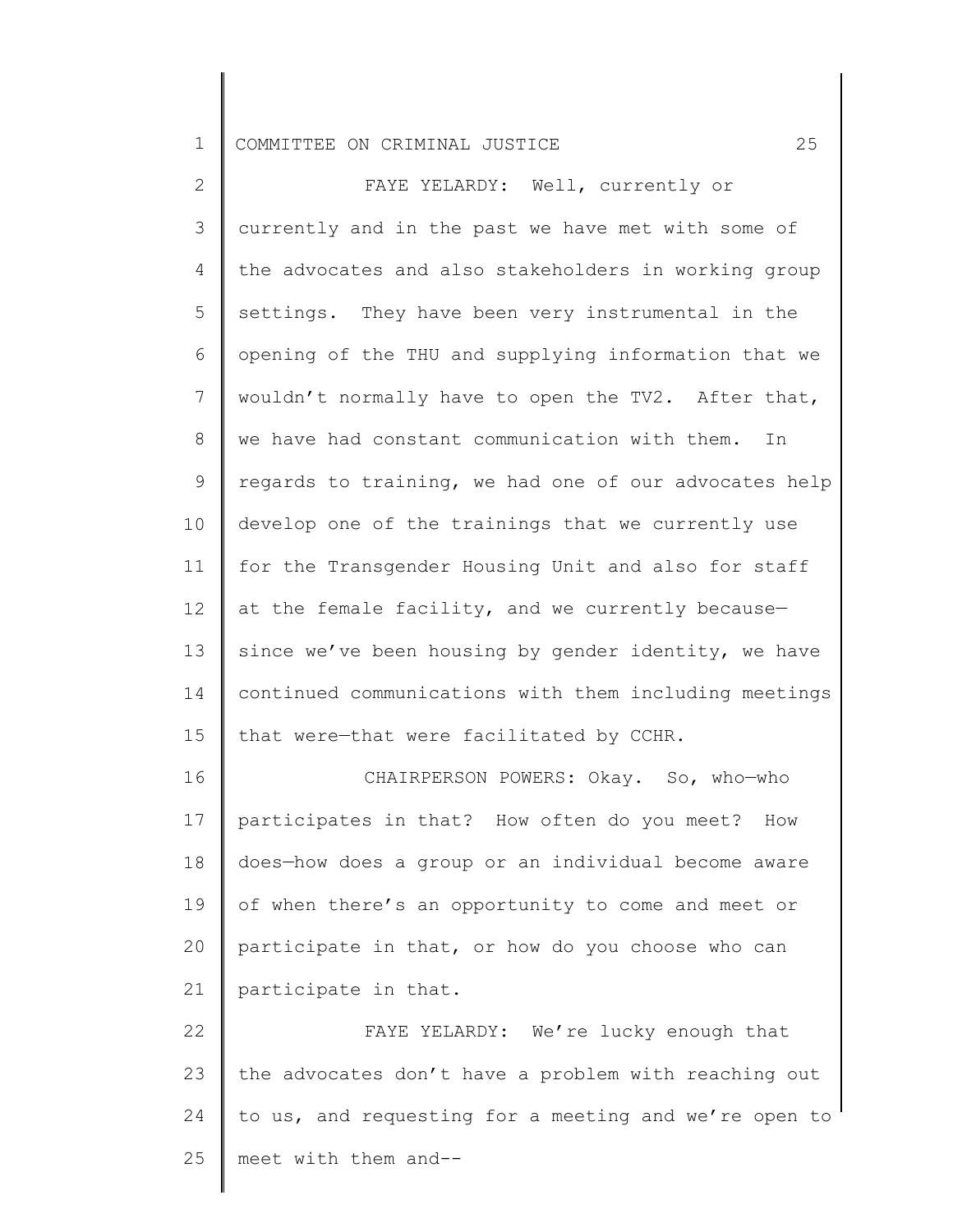| $\overline{2}$ | CHAIRPERSON POWERS: [interposing] I-I                 |
|----------------|-------------------------------------------------------|
| $\mathcal{S}$  | want to be more specific about it. 1535 is about      |
| 4              | setting up a more formal process. So, it's, I think   |
| 5              | you said you have an explanation of a process that    |
| 6              | you believe is in place today that would help         |
| 7              | integrate ideas into-into the DOC specifically around |
| $8\,$          | LGBTQI issues-issues. So, is-is that-when is the      |
| $\mathsf 9$    | last time you met?                                    |
| 10             | FAYE YELARDY: It's been-I believe it was              |
| 11             | I think maybe in November or December, but we met and |
| 12             | it was facilitated by CCHR in regards to housing by   |
| 13             | gender identity. We would like to have a more robust  |
| 14             | process mirroring some of the working groups that we  |
| 15             | currently have around the bail reform and-and         |
| 16             | programming, and so we're also looking in to doing    |
| 17             | that as well.                                         |
| 18             | CHAIRPERSON POWERS: Okay, and I-I-I                   |
| 19             | failed to mention we're also joined by our Health     |
| 20             | Chair and new committee member Council Member Mark    |
| 21             | Levine as well. I guess my point is it has been a     |

22 23 24 25 quarterly bid basis. As you mentioned since November, and I think the—the—they Council is seeking a more formal process than sort of at hoc process for getting groups together, and I think that the people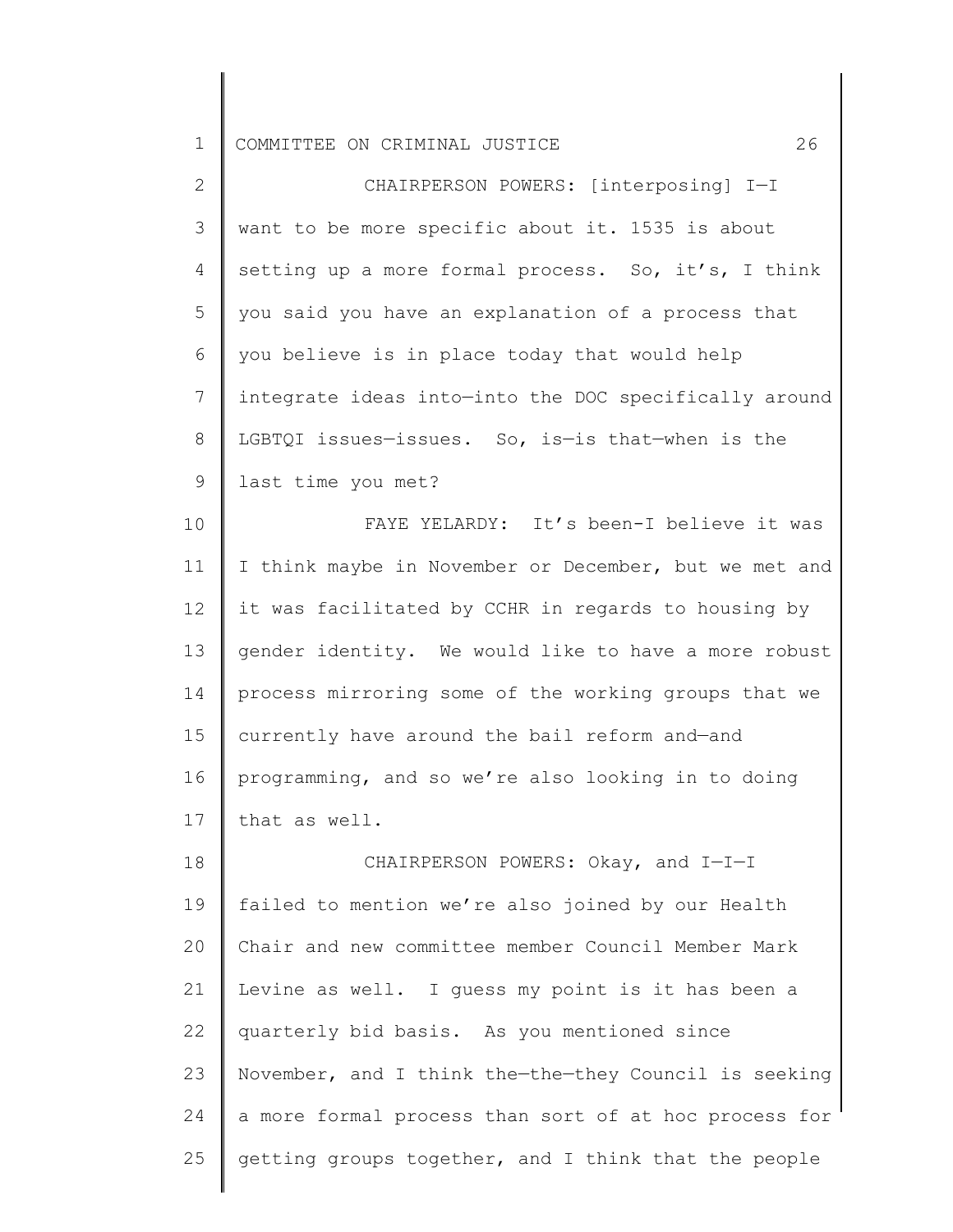| $\mathbf 1$     | 27<br>COMMITTEE ON CRIMINAL JUSTICE                   |
|-----------------|-------------------------------------------------------|
| 2               | that are doing work in this area whether it's         |
| 3               | formalized in legislation or not formalized in        |
| 4               | legislation, whether it is in this manner in context  |
| 5               | or not, I think, you know, the idea being that and    |
| 6               | particularly in an area and a population that has a   |
| $7\phantom{.0}$ | lot of sensitivity around it. I think a lot of        |
| 8               | misinformation and misunderstanding around it, but    |
| 9               | there are opportunities for them to be able to        |
| 10              | provide those who are doing the work on the ground to |
| 11              | provide meaningful input and if you-I'm-I'm sure that |
| 12 <sup>°</sup> | even spending an afternoon in any-in any agency by    |
| 13              | the way, but particularly one that has such an        |
| 14              | important role here you would find, you know,         |
| 15              | particular issues even in terms of how pronouns are   |
| 16              | used or how people are-are-are treated relative to    |
| 17              | their peers. So, I think that's what-that's what's    |
| 18              | being sought here, and-and so I think that, you know, |
| 19              | our requests here through-either through legislation  |
| 20              | or-or potentially beyond that is to have a working    |
| 21              | process where those groups know, who, you know, it's  |
| 22              | formalized process, and the agency is-is-is bringing  |
| 23              | groups in, and individuals in to hear and talk about  |
| 24              | issues that are arising.                              |

25

║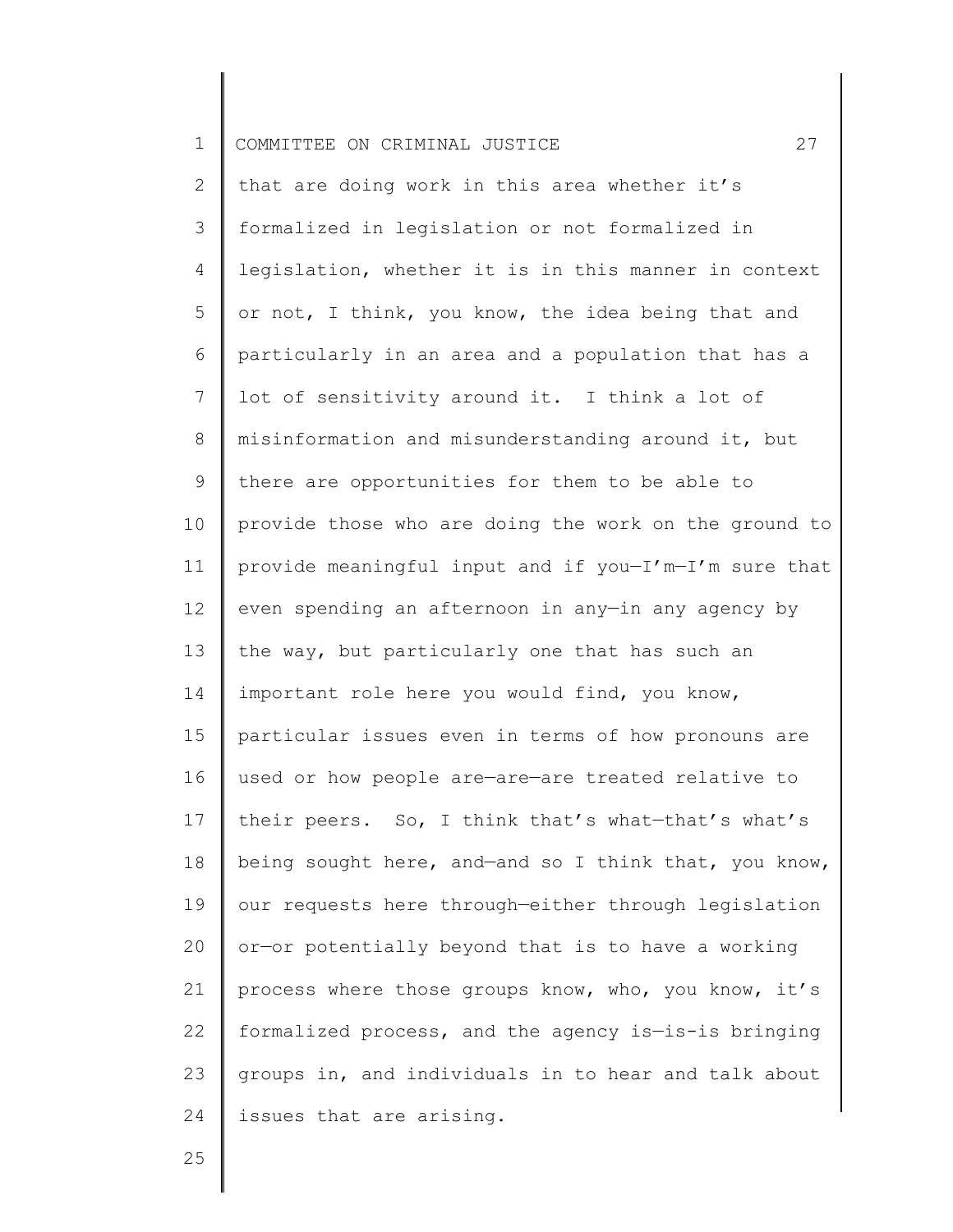| $\mathbf{2}^{\prime}$ | FAYE YELARDY: And Council Powers, I                   |
|-----------------------|-------------------------------------------------------|
| 3                     | would-I would also like to add in addition to that,   |
| 4                     | we have ongoing conversations with the Moss Group,    |
| 5                     | who are the sexual safety experts in the field. We're |
| 6                     | actually contracted with them. They provide           |
| $7\phantom{.0}$       | technical assistance and just information about our   |
| 8                     | policies and the trends that are in the LGBTQI        |
| 9                     | community. So, they offer excellent service, and      |
| 10                    | assistance. So, we're-we're constantly looking for--  |
| 11                    | CHAIRPERSON POWERS: [interposing] I                   |
| 12                    | understand that, but they-they are your contract      |
| 13                    | agency to provide training. I'm talking about having  |
| 14                    | groups that are doing work and working with the -thee |
| 15                    | vulnerable population here to also be able to have    |
| 16                    | places for input.                                     |
| 17                    | FAYE YELARDY: Well, to your point and we              |
| 18                    | are happy to talk about a less formal process not     |
| 19                    | necessarily associated with the legislation, but to   |
| 20                    | talk about how do we bring people together, and have  |
| 21                    | more of a process in place to that we can engage with |
| 22                    | the community. So we are open to that discussion.     |
| 23                    | CHAIRPERSON POWERS: Okay and I                        |
| 24                    | appreciate that, and I'm right that you have a-and    |
| 25                    | I'm going to go into some of other areas, but as part |
|                       |                                                       |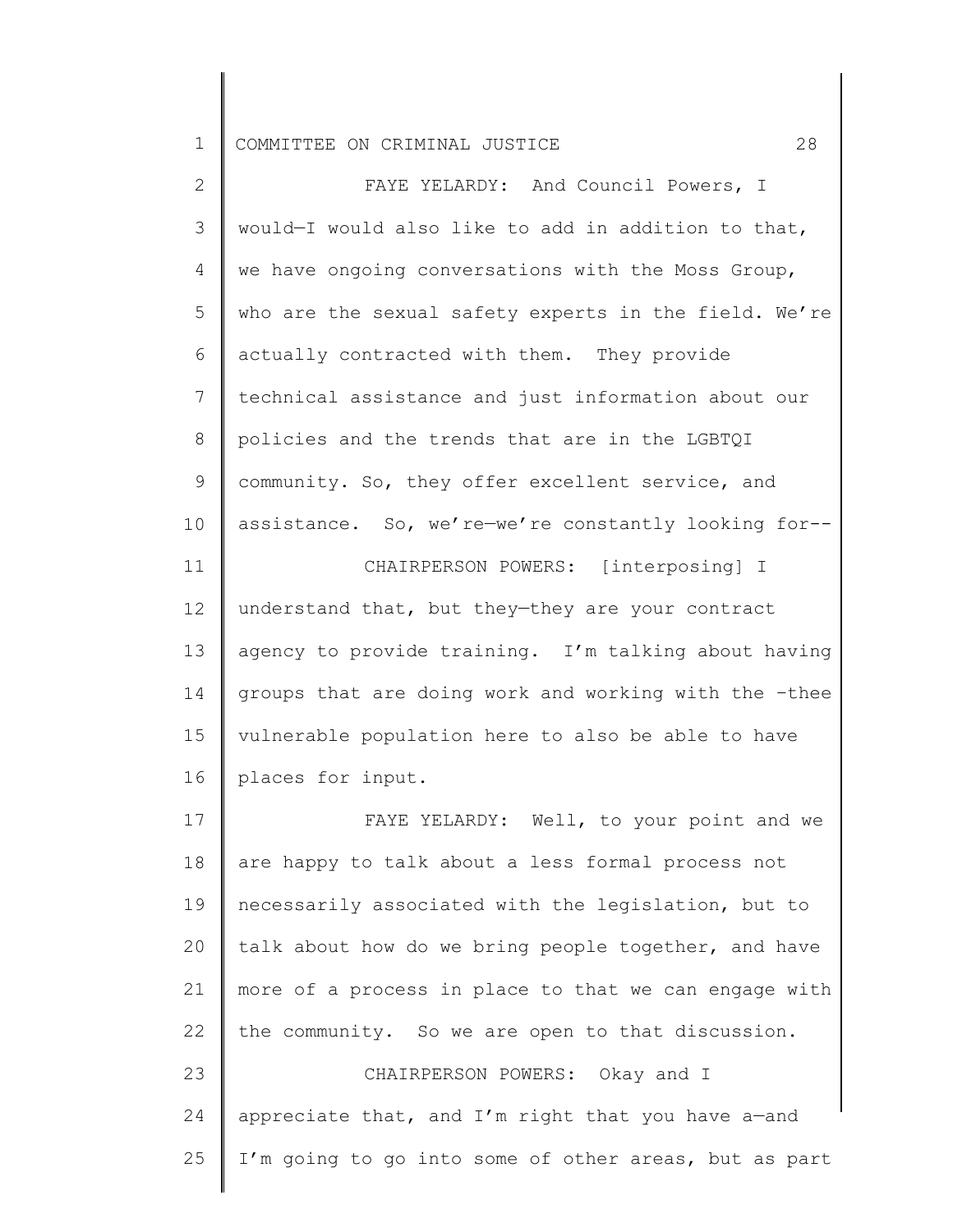| $\mathbf 1$    | 29<br>COMMITTEE ON CRIMINAL JUSTICE                   |
|----------------|-------------------------------------------------------|
| $\overline{2}$ | of the THU directive, you have a THU Advisory         |
| 3              | Committee. Is that correct and can you tell us who    |
| 4              | is on it, how often they've met and how many of the   |
| 5              | committee members are appointed?                      |
| 6              | FAYE YELARDY: You said the THU Advisory               |
| $7\phantom{.}$ | Committee.                                            |
| 8              | CHAIRPERSON POWERS: As I understand,                  |
| 9              | it's based on the-there's an advisory committee-      |
| 10             | committee put together pursuant to the THU direct of- |
| 11             | --?                                                   |
| 12             | FAYE YELARDY: Well, previous THU                      |
| 13             | Director is why you're talking about--                |
| 14             | CHAIRPERSON POWERS: [interposing] I                   |
| 15             | believe. I think it's the one form 2014.              |
| 16             | FAYE YELARDY: Yes. So, we have no in                  |
| 17             | practice utilize the Advisory Committee and we are    |
| 18             | now looking to make more robust committee information |
| 19             | or committee members to assist with processes as far  |
| 20             | as how individuals entered into the THU, but we've    |
| 21             | also been sharing that policy with members from the   |
| 22             | Board of Corrections internally again getting         |
| 23             | feedback from industry experts to help us develop out |
| 24             | that directive.                                       |
| 25             |                                                       |
|                |                                                       |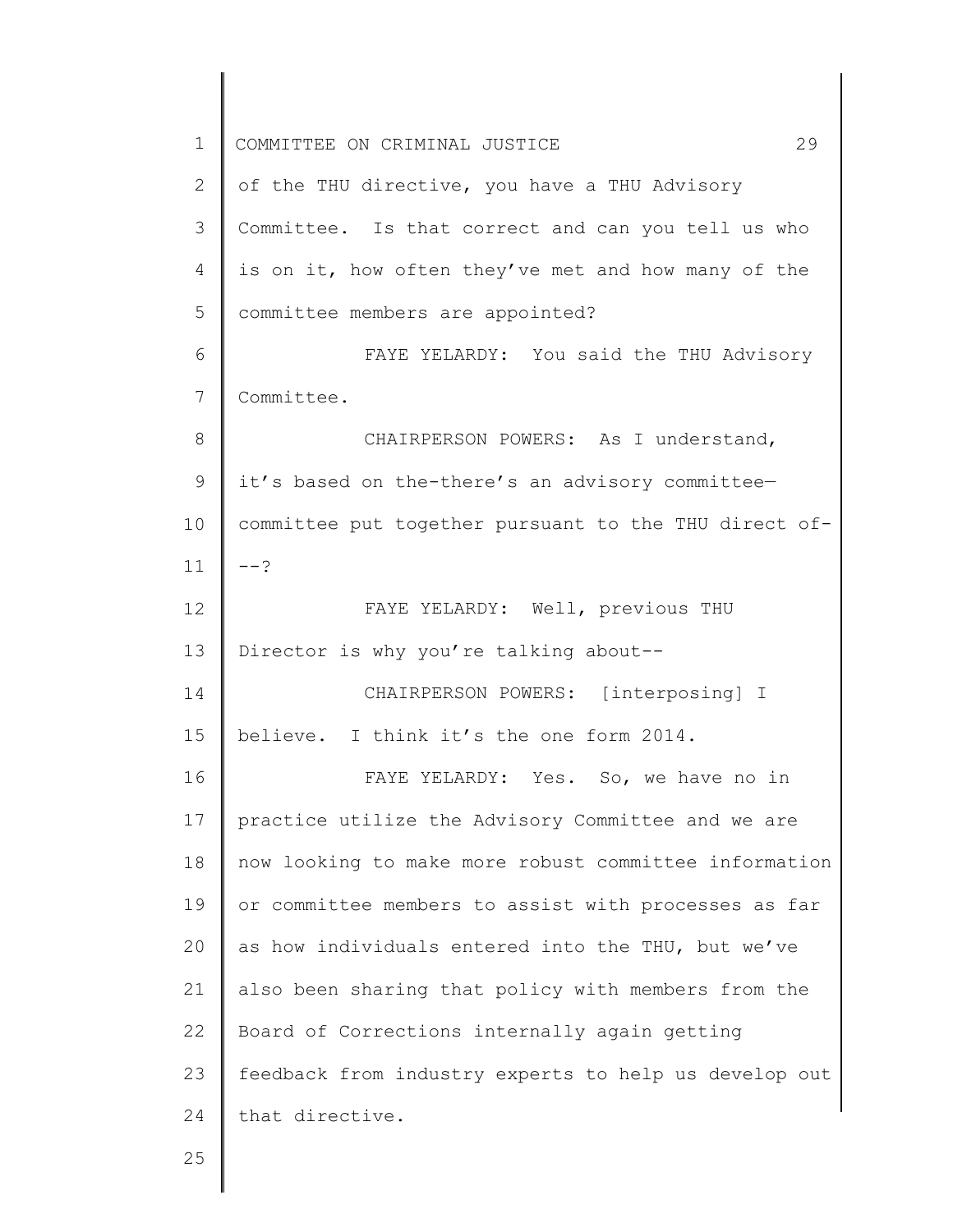| $\overline{2}$  | CHAIRPERSON POWERS: Okay, I mean if-if                |
|-----------------|-------------------------------------------------------|
| $\mathcal{S}$   | there is a requirement here to have an advisory       |
| 4               | committee, and you're not doing it, this goes back to |
| 5               | 2014. I'll read it to you: If the inmates and in      |
| 6               | there, it talks about the inmate may appeal the       |
| $7\phantom{.0}$ | rights of THU Advisory Committee, and then the        |
| 8               | commander of the facility can extend (sic) this       |
| 9               | requests. So there is no THU Advisory Committee? Is   |
| 10              | that-is that correct?                                 |
| 11              | FAYE YELARDY: Right. No, there is. I                  |
| 12              | think that was back in 2014 when we-we established-we |
| 13              | had an Advisory Committee and we met with some of the |
| 14              | advocates and-and discussed the transgender housing   |
| 15              | unit. That was at a time when we had our THU Unit in  |
| 16              | our male facility. Since then we've moved into the    |
| 17              | female facility. So, some of the conversations and    |
| 18              | discussions that we learned and heard about, we were  |
| 19              | able to integrate into what we do today, but we-we    |
| 20              | are open to talking about how we do a-work more with  |
| 21              | the advocates, and-and establish some sort of process |
| 22              | to communicate and even if it's-it's informally       |
| 23              | setting up our regularly scheduled meetings, we're    |
| 24              | open to that.                                         |

25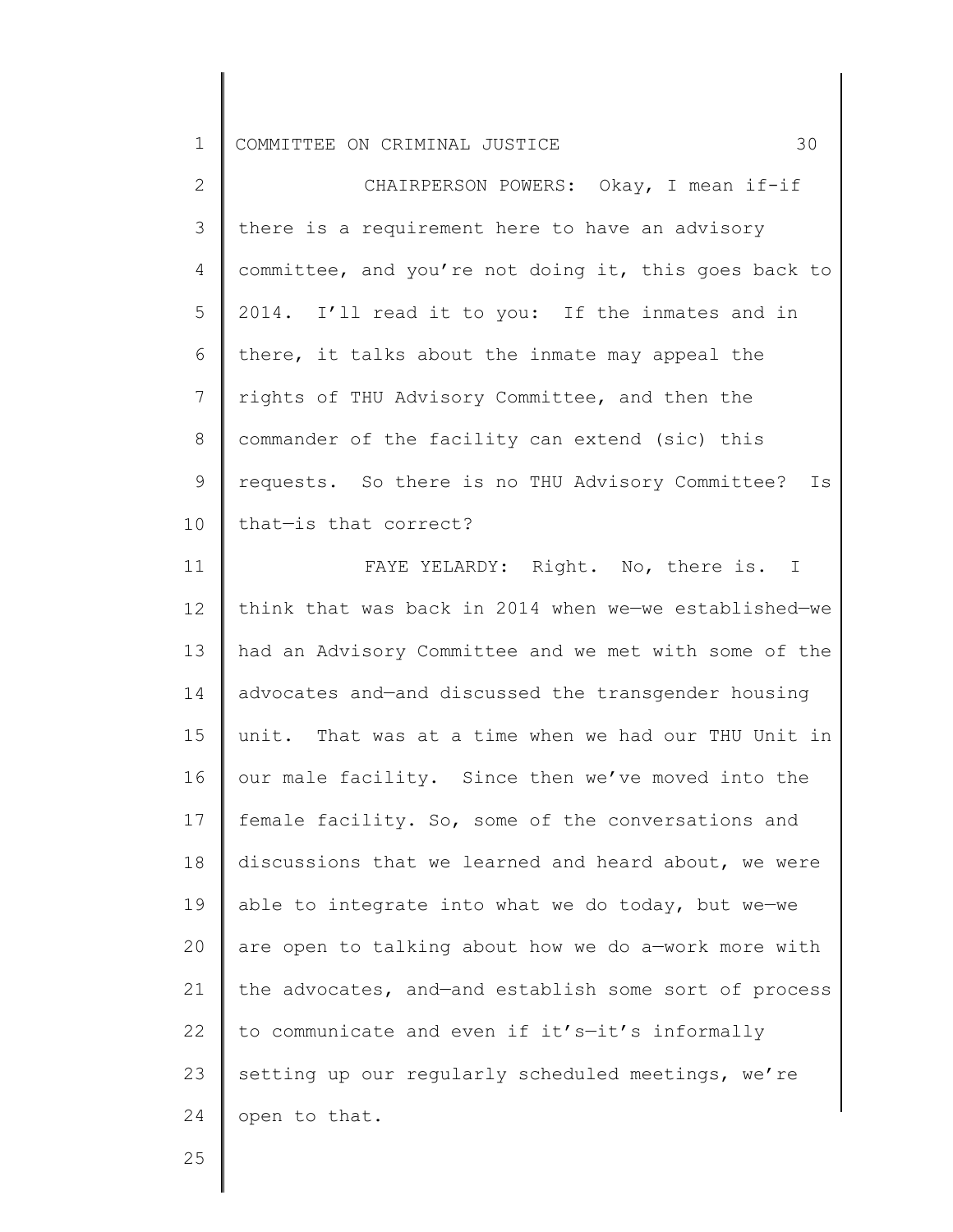2 3 4 5 6 7 8 9 10 11 12 13 14 15 16 17 18 19 20 21 22 CHAIRPERSON POWERS: [interposing] Well, I just want to kind of take a step back, though. Now, it's on something different. I think one is about have formal input into the processes that end in the operations. Without—you know, I understand the concern about making that—making that a—a—making policy versus advising, I understand that concern, but the—but the—in your directive you have it—I mean it's stated appeals process for housing through and advisory committee that you're saying it sounds like it doesn't exist. We're also here with a piece of legislation today asking for an appeals process and the agency is says that you are working on one, but it seemed—I—and I'm just raising what I think is which is a point from this directive, which is that you don't have an appeals process. Is that correct? And, but—but your directive says there is one. I mean I your directive seems to state there is one, and if a person—and they-and they may want to appeal their-their housing based on a rejection, there's a committee to do that.

23 24 25 FAYE YELARDY: Right. So right now we're-we're still—our appeals process is under development, and we are trying—we're exploring what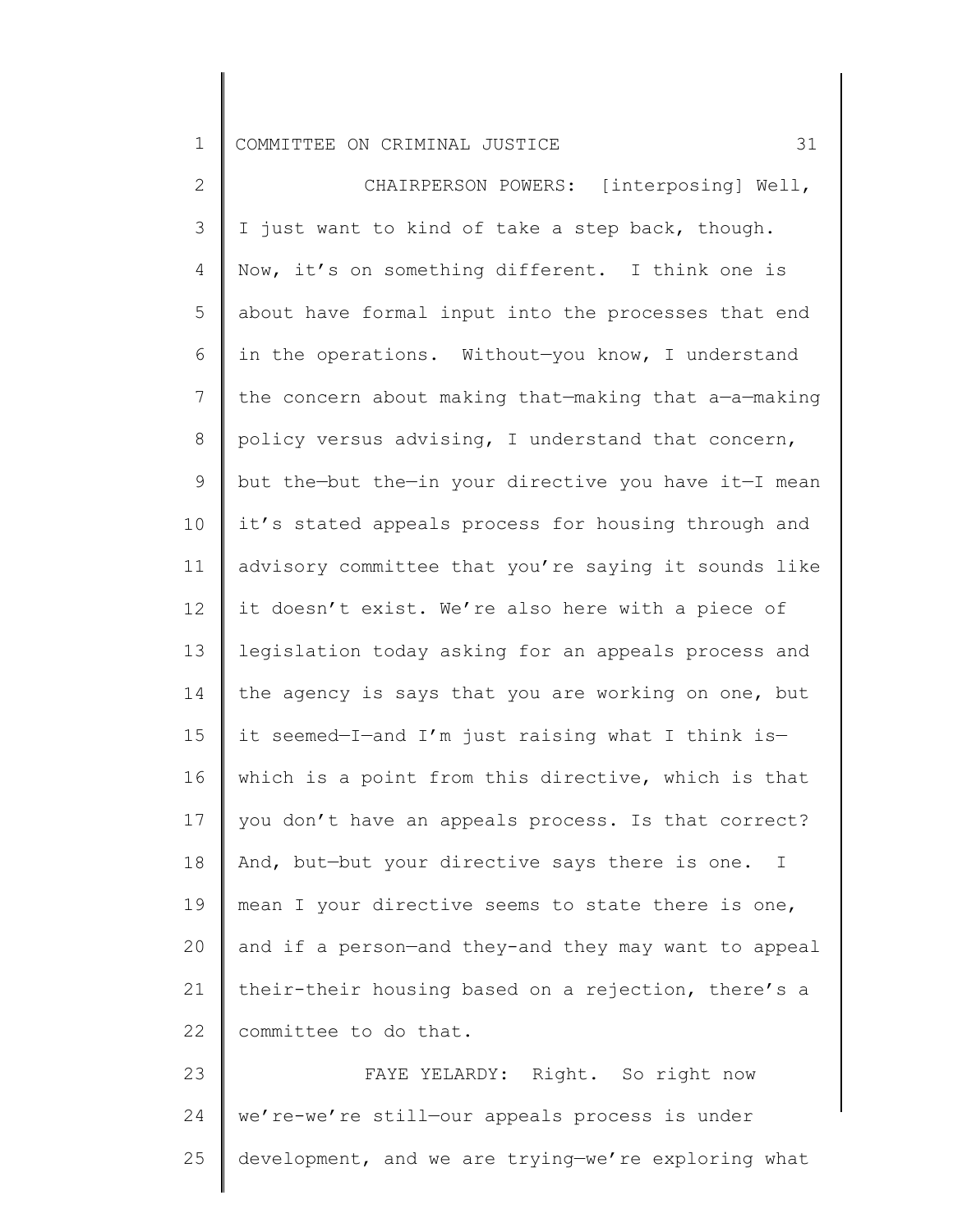| $\mathbf 1$    | 32<br>COMMITTEE ON CRIMINAL JUSTICE                   |
|----------------|-------------------------------------------------------|
| $\overline{2}$ | it has-what the process is going to look like, and we |
| 3              | in terms of having a committee that has another layer |
| 4              | of review, we're happy to work and talk further with  |
| 5              | the Council about what that appeals process looks     |
| 6              | like, and in terms of I guess I was-I was thinking    |
| 7              | advisory committee outside of the department. I       |
| $8\,$          | don't think that's what we were thinking, but--       |
| $\mathsf 9$    | CHAIRPERSON POWERS: No, I'm-I'm-I'm,                  |
| 10             | just I-I was talking about like an advisory committee |
| 11             | to help inform policies. Going beyond the topic of    |
| 12             | sort of committees that are established here in       |
| 13             | Department of Correction, my-my-my questions was      |
| 14             | whether there was this appeals process that was set   |
| 15             | up for it. My legislation in the Council today        |
| 16             | actually allows for an appeals process, but we're-but |
| 17             | we're actually five years past when you had to pass a |
| 18             | directive that said you would institute a directive   |
| 19             | that said you would do that on your own. You don't    |
| 20             | have one today, and you're asking for some more time  |
| 21             | to set up one, and-and to work with us on             |
| 22             | legislation. It just begs the question about why      |
| 23             | there's isn't one in place today. If there was a      |
| 24             | good government (sic) to create upon the idea here    |
| 25             |                                                       |
|                |                                                       |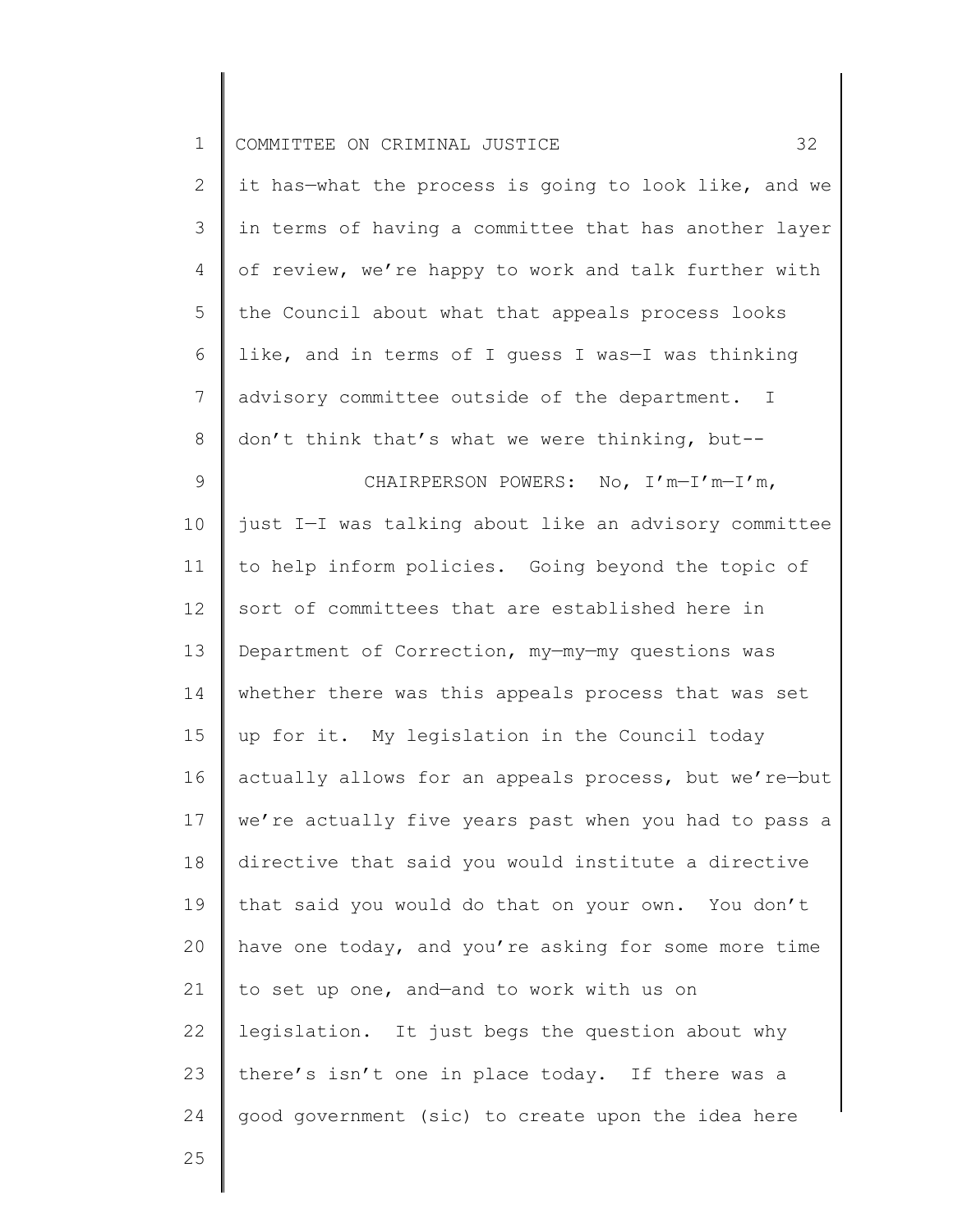| $\mathbf 1$     | 33<br>COMMITTEE ON CRIMINAL JUSTICE                   |  |  |  |  |  |
|-----------------|-------------------------------------------------------|--|--|--|--|--|
| 2               | that-that there should be a process for an inmate to  |  |  |  |  |  |
| 3               | be able to appeal their housing.                      |  |  |  |  |  |
| 4               | PRECHELLE SHANNON: My understanding is                |  |  |  |  |  |
| 5               | we do have an appeals process in place right now.     |  |  |  |  |  |
| 6               | It's just not as robust as the proposed legislation.  |  |  |  |  |  |
| $7\phantom{.0}$ | So, so, we-we do have an existing appeals process.    |  |  |  |  |  |
| 8               | CHAIRPERSON POWERS: Can you tell us what              |  |  |  |  |  |
| 9               | the appeals process is today?                         |  |  |  |  |  |
| 10              | PRECHELLE SHANNON: It's very general in               |  |  |  |  |  |
| 11              | that a person can once denied they can seek           |  |  |  |  |  |
| 12              | reconsideration, and then an evaluation is-is done of |  |  |  |  |  |
| 13              | that person's appeal, and then-                       |  |  |  |  |  |
| 14              | CHAIRPERSON POWERS: [interposing] Who                 |  |  |  |  |  |
| 15              | does the evaluation?                                  |  |  |  |  |  |
| 16              | PRECHELLE SHANNON: The PREA Unit will                 |  |  |  |  |  |
| 17              | do that evaluation.                                   |  |  |  |  |  |
| 18              | CHAIRPERSON POWERS: So who does it?                   |  |  |  |  |  |
| 19              | PRECHELLE SHANNON: The PREA Unit will                 |  |  |  |  |  |
| 20              | do that evaluation.                                   |  |  |  |  |  |
| 21              | CHAIRPERSON POWERS: And-and who does the              |  |  |  |  |  |
| 22              | original-like who?                                    |  |  |  |  |  |
| 23              | PRECHELLE SHANNON: The same, the PREA                 |  |  |  |  |  |
| 24              | unit.                                                 |  |  |  |  |  |
| 25              |                                                       |  |  |  |  |  |
|                 |                                                       |  |  |  |  |  |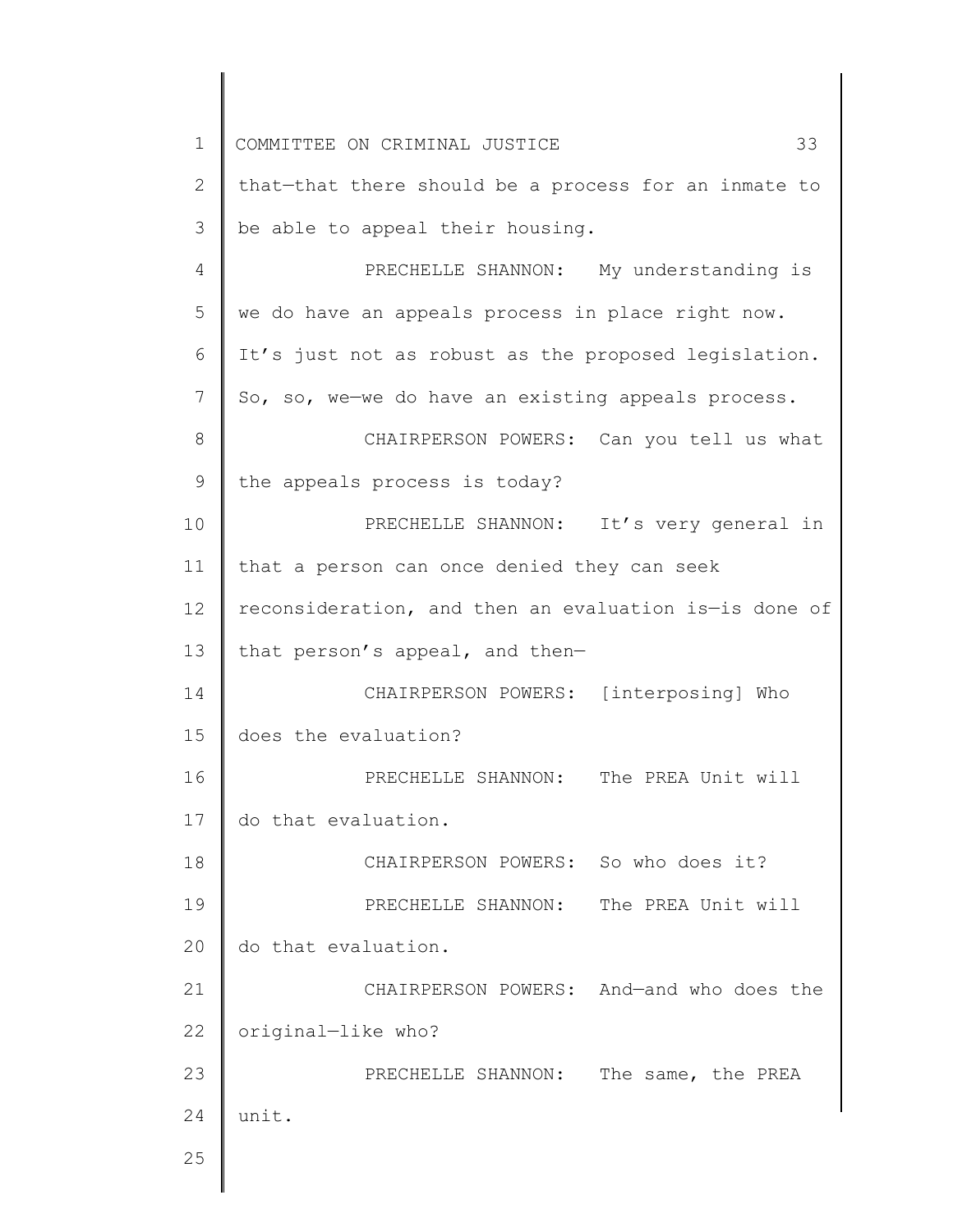2 3 CHAIRPERSON POWERS: So, the same people that make the decision, review and do the--

4 5 6 7 8 9 10 11 12 13 14 15 16 17 18 19 20 21 PRECHELLE SHANNON: [interposing] Well, I would say that that that's a fair point and that is something that we are looking into in terms of how we develop, and we are happy to work with the City Council again to talk about what that would look like, but we did want and what I would also add is that this is a new unit. We started on housing and consistent with gender identify in October of this year. There are a lot of lessons learned. There's a lot that we're developing. We're pretty much the leaders, and there's really no road map on how to do this. So, we are trying our best to take lessons learned and improve and constantly do better. So, we—we—and we learn a lot from operationally on when we start a process in place that's even basic. We then learn about what the needs are and how we can improve. So, that's—that's our goal is always to improve.

22 23 24 25 CHAIRPERSON POWERS: I understand that and I'm—I'm just—I'm just holding the day in 2014 from December 3, 2014, directed there were (sic) changes to a housing unit. It talks about an appeals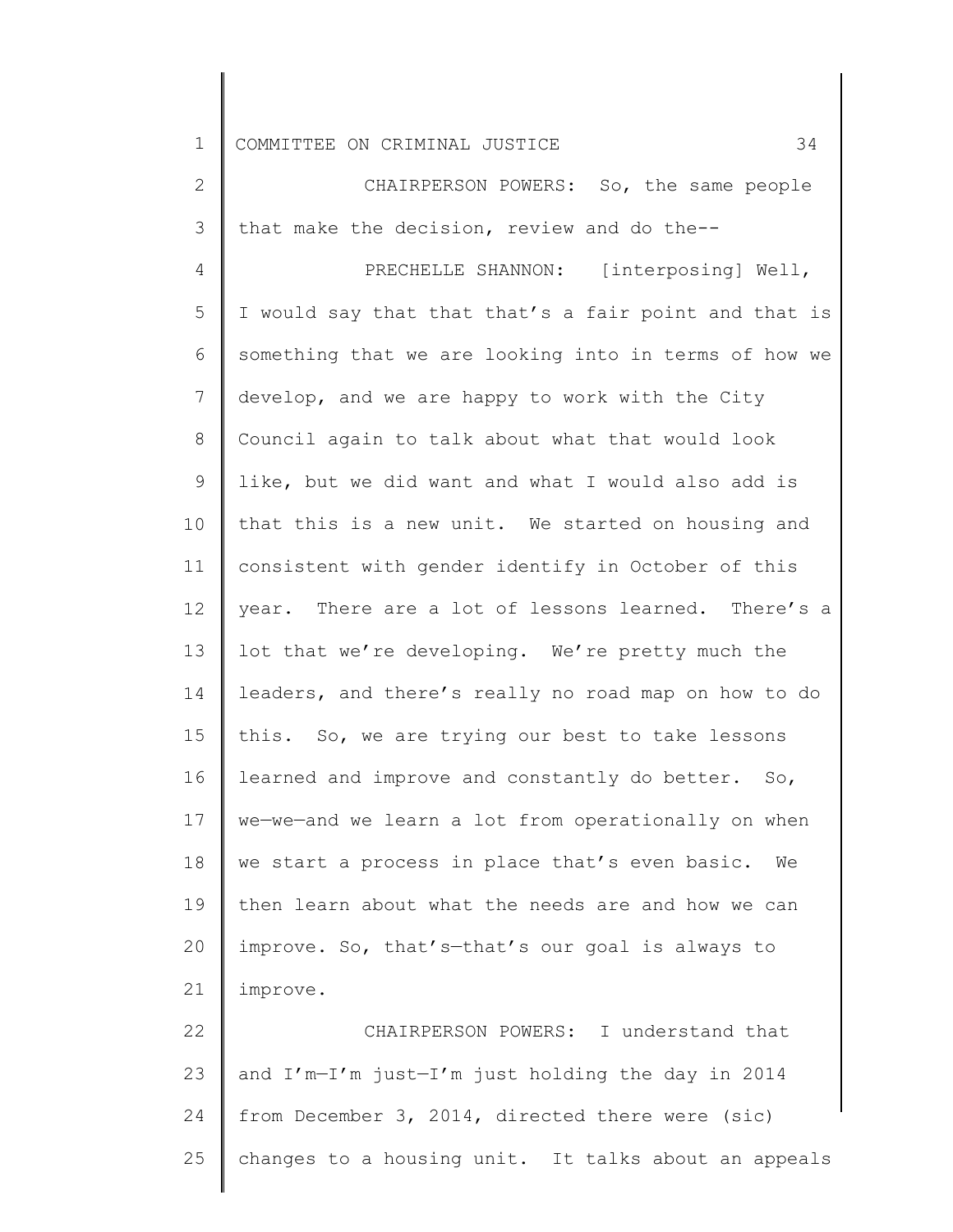| ᅩ | COMMITTEE ON CRIMINAL JUSTICE |  |  |  |  |  |  |
|---|-------------------------------|--|--|--|--|--|--|
|---|-------------------------------|--|--|--|--|--|--|

2 3 4 5 6 7 8 9 10 11 12 13 14 15 16 17 process that doesn't exist today, and it begs a question whether you are taking this seriously enough if you're not willing to put that in place, you're having the existing people who are reviewing it do the appeals process, and then coming to the Council and asking whether to work with us on a process that we're asking—that we're ourselves trying to set up, and you know, for—for—for any individual who has raised concerns to us, it does—it does make us look a s city and as a city as a whole, and that certainly a department look like we're not taking this issue seriously where if the if sort of the testimony today is we're working on it because we'll be here next year and we'll have another other hearing on this and potentially not be anywhere absent passing legislation to do something about it.

18 19 20 21 22 23 24 25 FAYE YELARDY: that we-the department is adding a Director for the LGBTQI community to come to the department. They would be—this individual once on board may also play a role. So, as I said again, we are constantly evolving and we are trying to be a leader in housing consistent with gender identify. The appeals process is one piece and one layer to this, and we continue to hope to do better, and we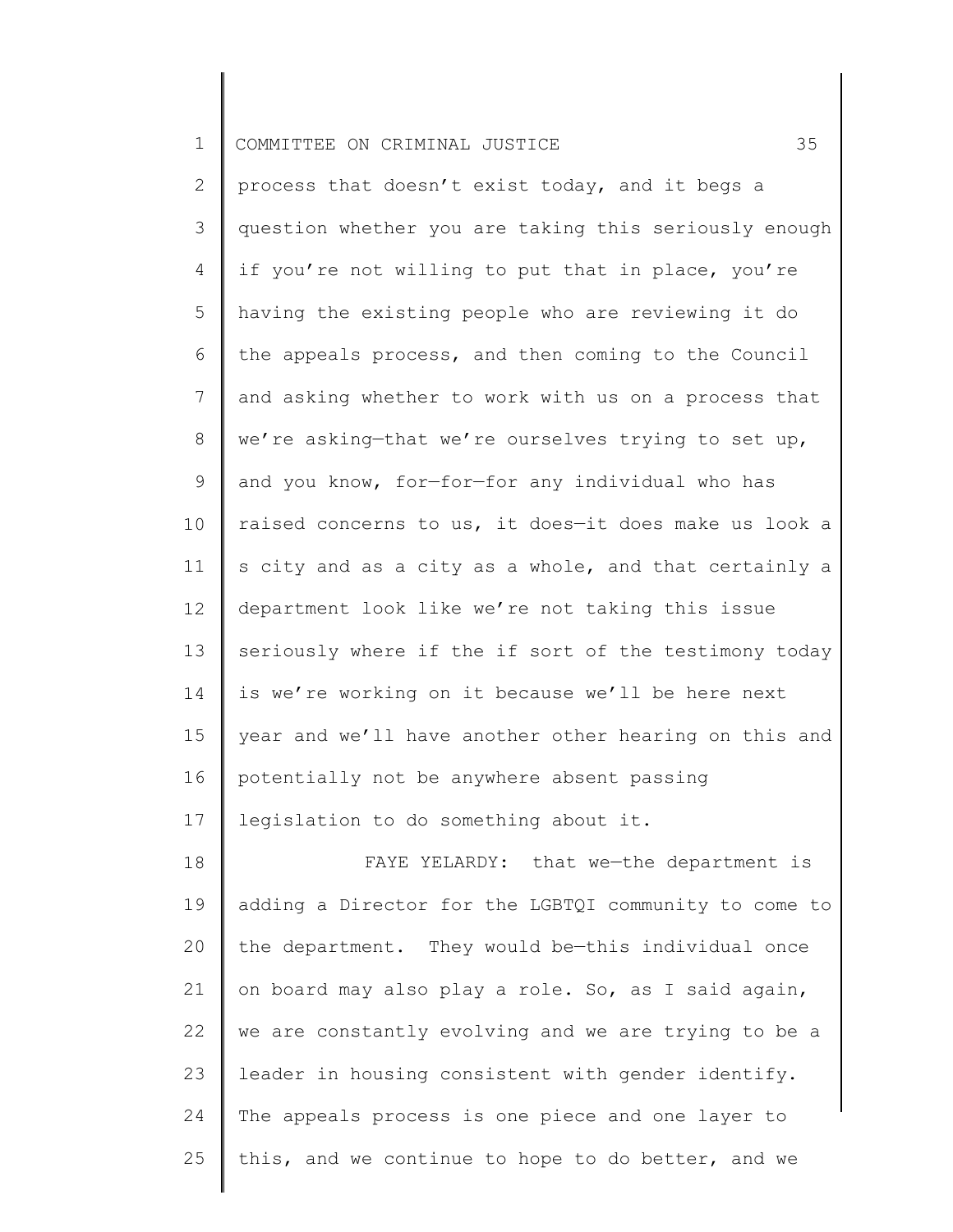1 2 3 COMMITTEE ON CRIMINAL JUSTICE 36 are going to work on this and create a more robust appeals process.

4 5 6 7 8 9 CHAIRPERSON POWERS: Okay, I'm going to move on, but I—actually I'm going to—I'm going to housing and intake, and some more, but I will—I'm going to let—allow my colleagues an opportunity to ask some questions, and we're going to start with Council Member Rivera.

10 11 12 13 14 15 16 17 18 19 20 21 22 23 24 25 COUNCIL MEMBER RIVERA: Hi. Thank you, Chair Powers. Good morning everyone. Thank you for being here. I have a couple of questions about healthcare and we a very good conversation at a previous hearing along with Council Member Powers about sick call, and producing people that are detained or who are currently incarcerated into receiving-to receive healthcare services, and there were some issues with how they were labeled and the delays, and we were very disappointed with the process overall, but we know that you committed to doing your best and—and—and we believe that CHS trying is trying to do that with the resources available. In terms of the challenges with sick call and some of the problems that we identified, when it comes to our TGNCNB population, our community, some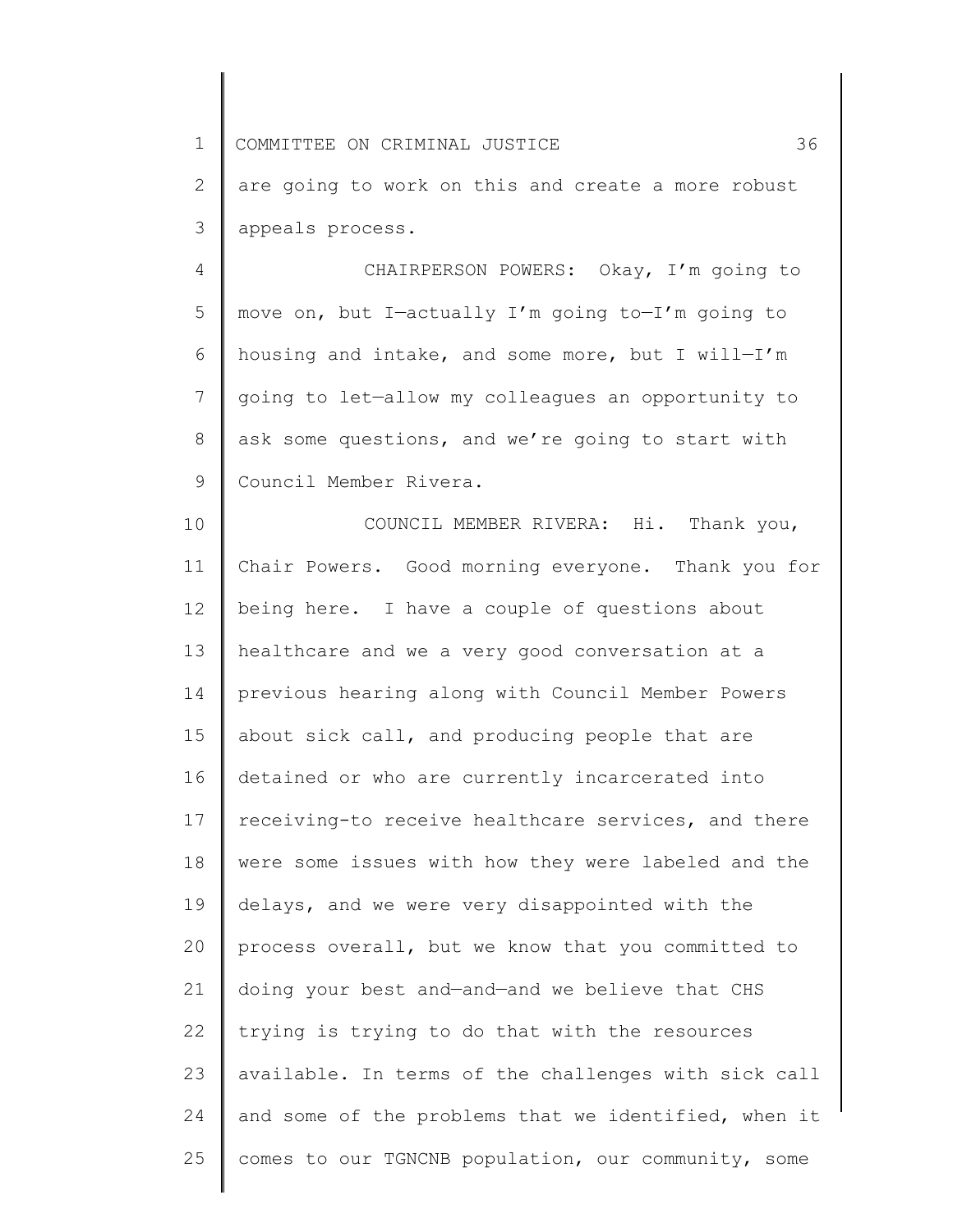| $\mathbf 1$    | 37<br>COMMITTEE ON CRIMINAL JUSTICE                         |
|----------------|-------------------------------------------------------------|
| $\overline{2}$ | of them have long-term healthcare issues that have to       |
| 3              | be addressed, and I know that we received this policy       |
| 4              | on transgender care, but how are you addressing some        |
| 5              | of those long-term health issues, and if you could          |
| 6              | talk a little bit about hormone replacement therapy,        |
| $\overline{7}$ | and what you're providing and-and whether or not it's       |
| $\,8\,$        | enough because clearly we want to be able to advocate       |
| 9              | for more resources. [pause] [background comments]           |
| 10             | PRECHELLE SHANNON: Correctional Health                      |
| 11             | Services. Can you hear me now? [background comments]        |
| 12             | Correctional Health Services provides care to all our       |
| 13             | patients based on their individual clinical needs.          |
| 14             | Factors like personal characteristics including             |
| 15             | gender identify don't-don't factor into the care that       |
| 16             | we provide unless affects the course of treatment.          |
| 17             | Certainly in terms of housing that doesn't-that             |
| 18             | doesn't affect what care they need. So, we-since we         |
| 19             | came over to Health and Hospitals and became the            |
| 20             | direct provider of care in 2016, we did consult with        |
| 21             | experts who we revised with-I hope you have a current       |
| 22             | stamp, right? So, we revised it November 5 <sup>th</sup> of |
| 23             | 2018, the policy, and it includes a range of care for       |

25 post-surgical care. We have obviously a specialist

transgender persons ranging from homeowner therapy to

24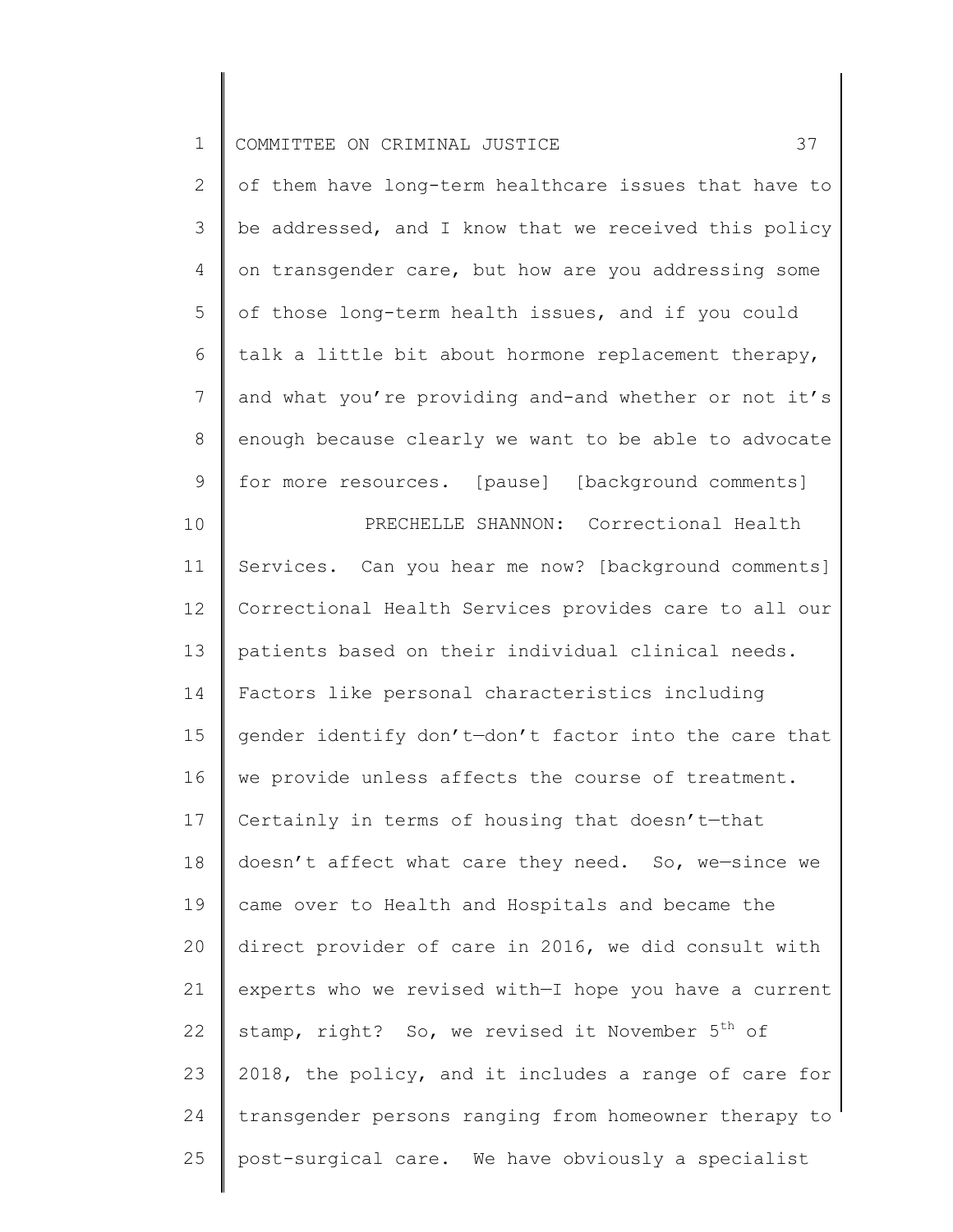| $\mathbf 1$    | 38<br>COMMITTEE ON CRIMINAL JUSTICE                   |
|----------------|-------------------------------------------------------|
| $\mathbf{2}$   | available at Bellevue and Elmhurst as well as         |
| 3              | resources of Health and Hospitals including their     |
| 4              | Advanced Training Certificate which our staff undergo |
| 5              | and Dr. McDonald who is our Chief Medical Officer     |
| 6              | very strong believes as do the services that to       |
| $\overline{7}$ | improve and maximize access to transgender care that  |
| 8              | it should be part of the-the-the armament that every  |
| 9              | primary care provider in the jail rather than relying |
| 10             | solely on specialists so-so maximum access is         |
| 11             | available so that every primary care provider knows   |
| 12             | how to counsel, monitor and manage the care of        |
| 13             | persons.                                              |
| 14             | COUNCIL MEMBER RIVERA: During the                     |
| 15             | hearing, we saw that a number of inmates were "not    |
| 16             | produced by DOC" and so that number was very          |
| 17             | concerning. Do you have any numbers specifically on   |
| 18             | people that identify as TGNCNB in terms of not        |
| 19             | produced because when it comes to something like      |
| 20             | hormone replacement therapy the consistency there     |
| 21             | along with a number of issues, and I'll ask you about |
| 22             | mental health and people in observation units. Are    |
| 23             | you-do you have those numbers specifically for why    |
| 24             | they're not being produced?                           |
|                |                                                       |

25

║

║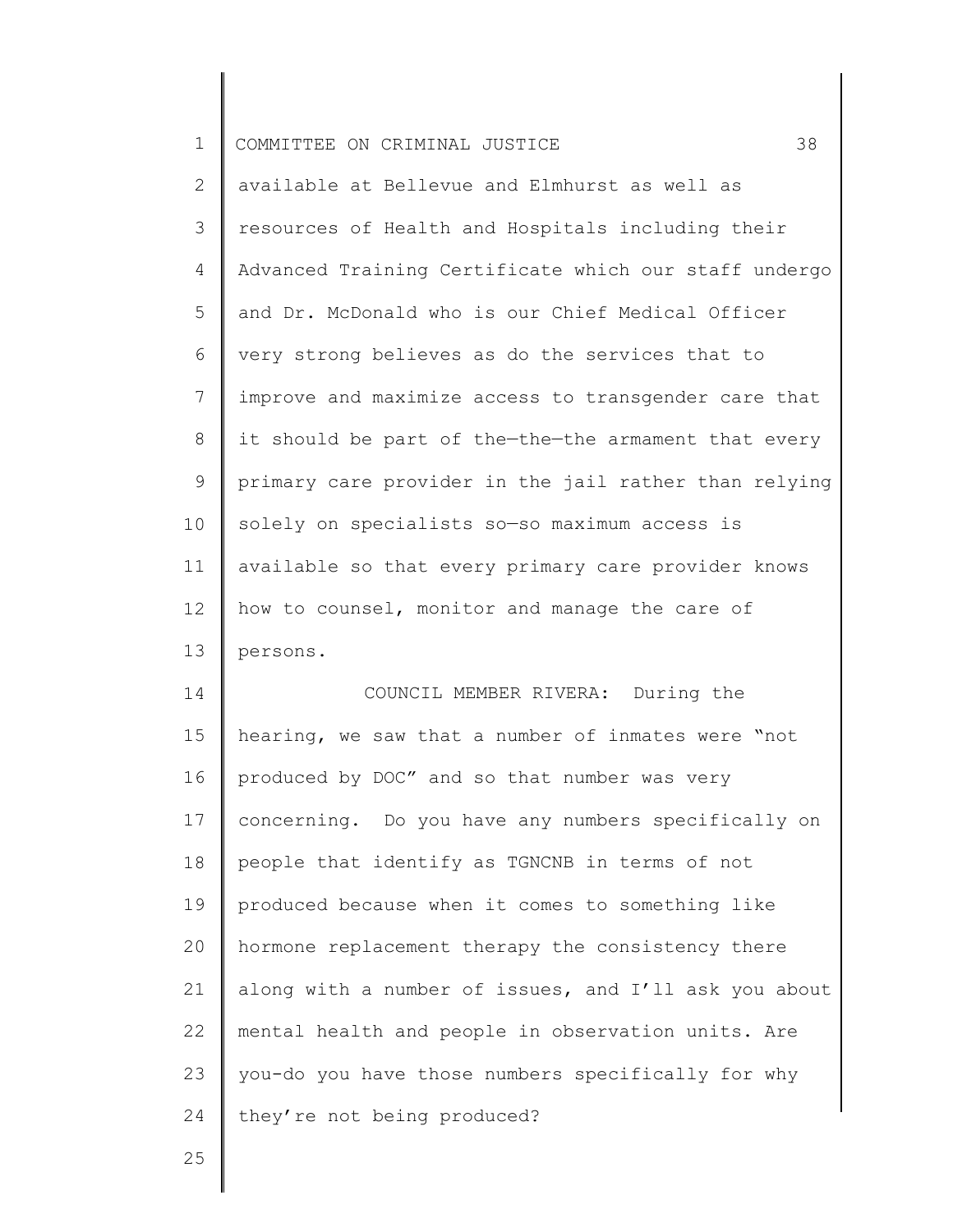2 3 4 5 6 7 8 9 10 11 12 13 14 15 16 17 18 19 20 21 22 PRECHELLE SHANNON: We currently do not, and again we're not—we're not tracking patients by their gender identity. We are aware of the production issues. We continue to work with the department to improve that. I think there are efforts currently underway with Council to have the department report more robustly the—the underlying reasons under production and non-production. COUNCIL MEMBER RIVERA: And people that are in the—the THU, do they have access to detox treatment or do they have total access in terms of whether they have to transition and they qualify for a mental observation unit, and—and I'm just trying to get an idea that—that all of these important services are—are available considering I think what an alarming conversation was had about sick call and about identifying an individual's needs, and then what I felt was a bit problematic was the discretion of DOC having to produce that person, and then us not having like real information and details. PRECHELLE SHANNON: Yes. Patients who

23 24 25 have serious—serious health issues whether physical or mental are generally not—not in the THU. They're in the clinical therapeutic Housing areas.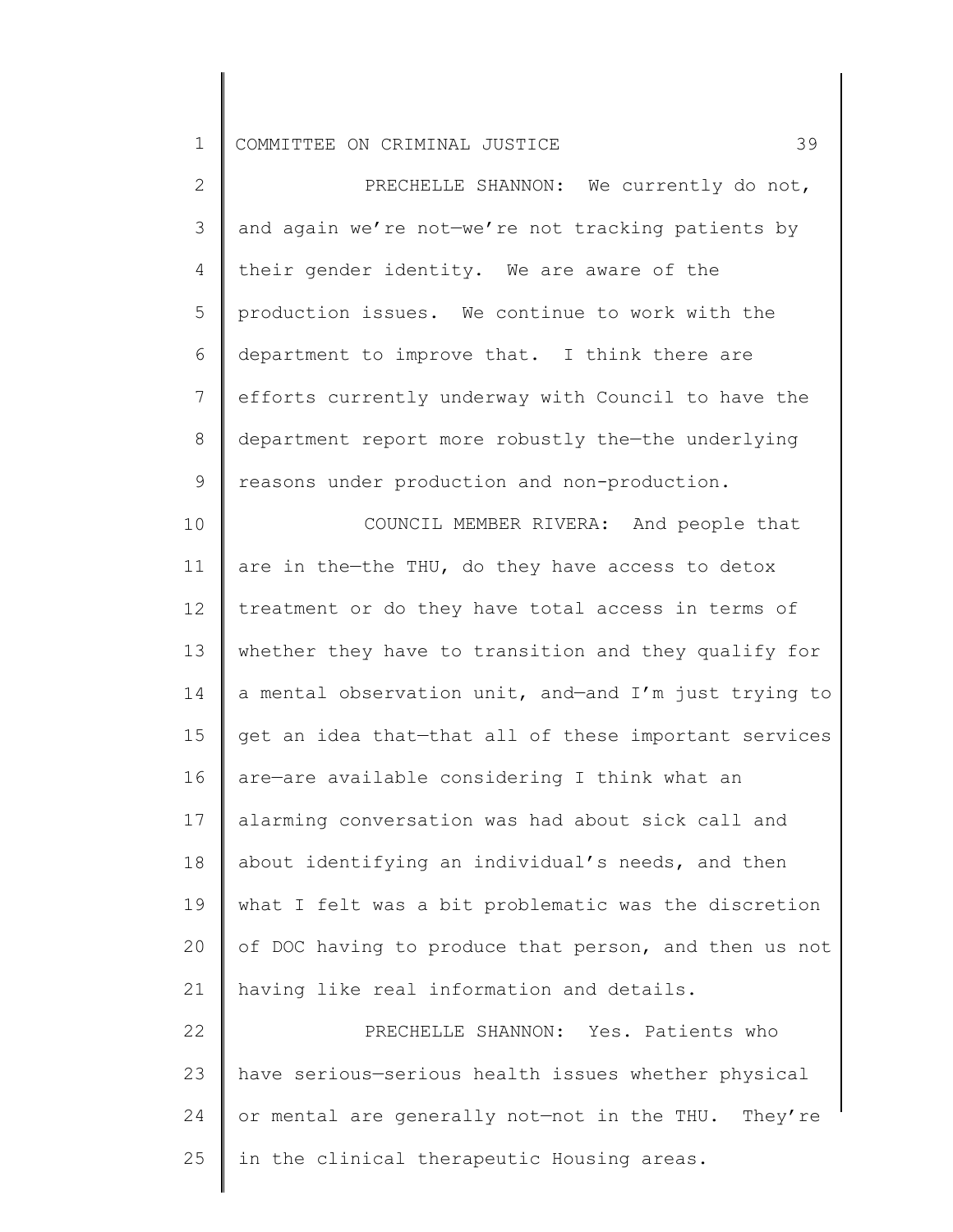| $\mathbf{2}$   | COUNCIL MEMBER RIVERA: Okay. So, I just               |
|----------------|-------------------------------------------------------|
| 3              | want to well thank you, Chair for-for the amount of   |
| 4              | time that you've given me, but I just want to be      |
| 5              | clear that, you know, we have every intention of-of-  |
| 6              | of diving a little bit deeper into this issue and-and |
| $\overline{7}$ | talking on transgender-transgender care specifically  |
| $\,8\,$        | and to potentially have a follow-up period. Okay,     |
| $\mathsf 9$    | and-and thank you all for being here and for offering |
| 10             | your testimony. This is something that's incredibly   |
| 11             | important to us, and-and I'm looking forward to       |
| 12             | hearing from the advocates today.                     |
| 13             | CHAIRPERSON POWERS: Great. Thank you                  |
| 14             | for that. Thank you. Next up is Council Member        |
| 15             | Holden and then Council Member Dromm.                 |
| 16             | COUNCIL MEMBER HOLDEN: Thank you for                  |
| 17             | your testimony. One, I have a couple of questions.    |
| 18             | You've got to give me a little more advanced notice   |
| 19             | next time. [laughter]                                 |
| 20             | COUNCIL MEMBER RIVERA: Can I ask one                  |
| 21             | more questions.                                       |
| 22             | CHAIRPERSON POWERS: You've got to begin               |
| 23             | with us.                                              |
| 24             | COUNCIL MEMBER HOLDEN:<br>Yes.                        |
| 25             |                                                       |
|                |                                                       |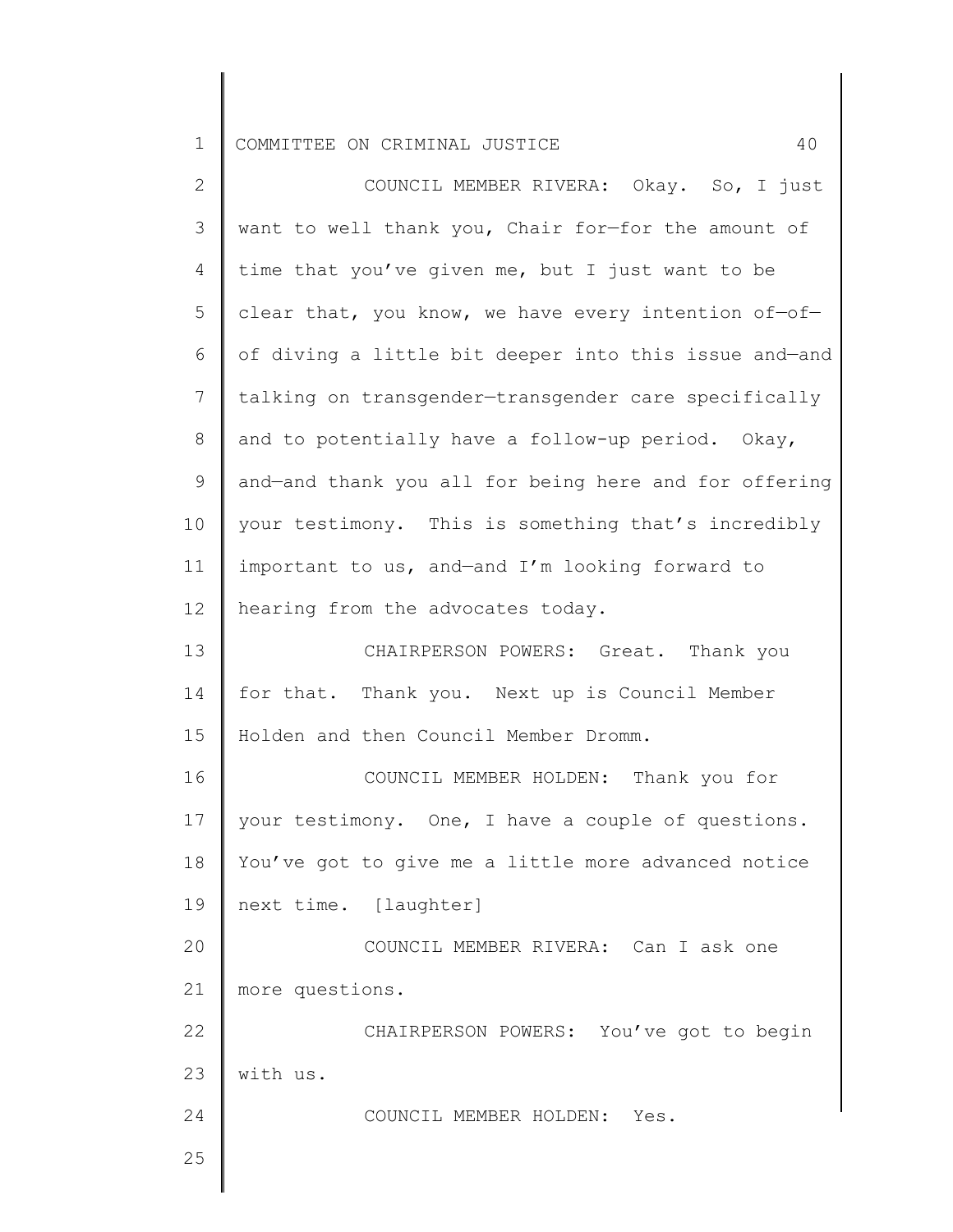1 2 3 4 5 6 7 8 9 10 11 12 13 14 15 16 17 18 19 20 21 22 23 24 25 COMMITTEE ON CRIMINAL JUSTICE 41 CHAIRPERSON POWERS: You'll just have a lot. COUNCIL MEMBER RIVERA: You're preparing, Bob? Okay. Great. COUNCIL MEMBER RIVERA: I just wanted to ask a little bit about the—the—I—I heard and forgive me if I didn't hear the answer about the—like the Advisory Committee and some of the advocates that you consult with how often does that happen? FAYE YELARDY: Specific to the Gender Health Alliance Advisement? (sic) COUNCIL MEMBER RIVERA: You mentioned that it happened, and then you're in constant communication, but I wasn't sure if there was a consistent schedule for how often you meet with some of the advocates, and people who hopefully will influence and impact to better your healthcare policy. FAYE YELARDY: So currently, we don't have a consistent schedule as it relates to advocates to speak particularly about THU. However, we are expanding our reach and, you know, we're—we're open to—to kind of structuring that process to make it better, but we are constantly in contact with experts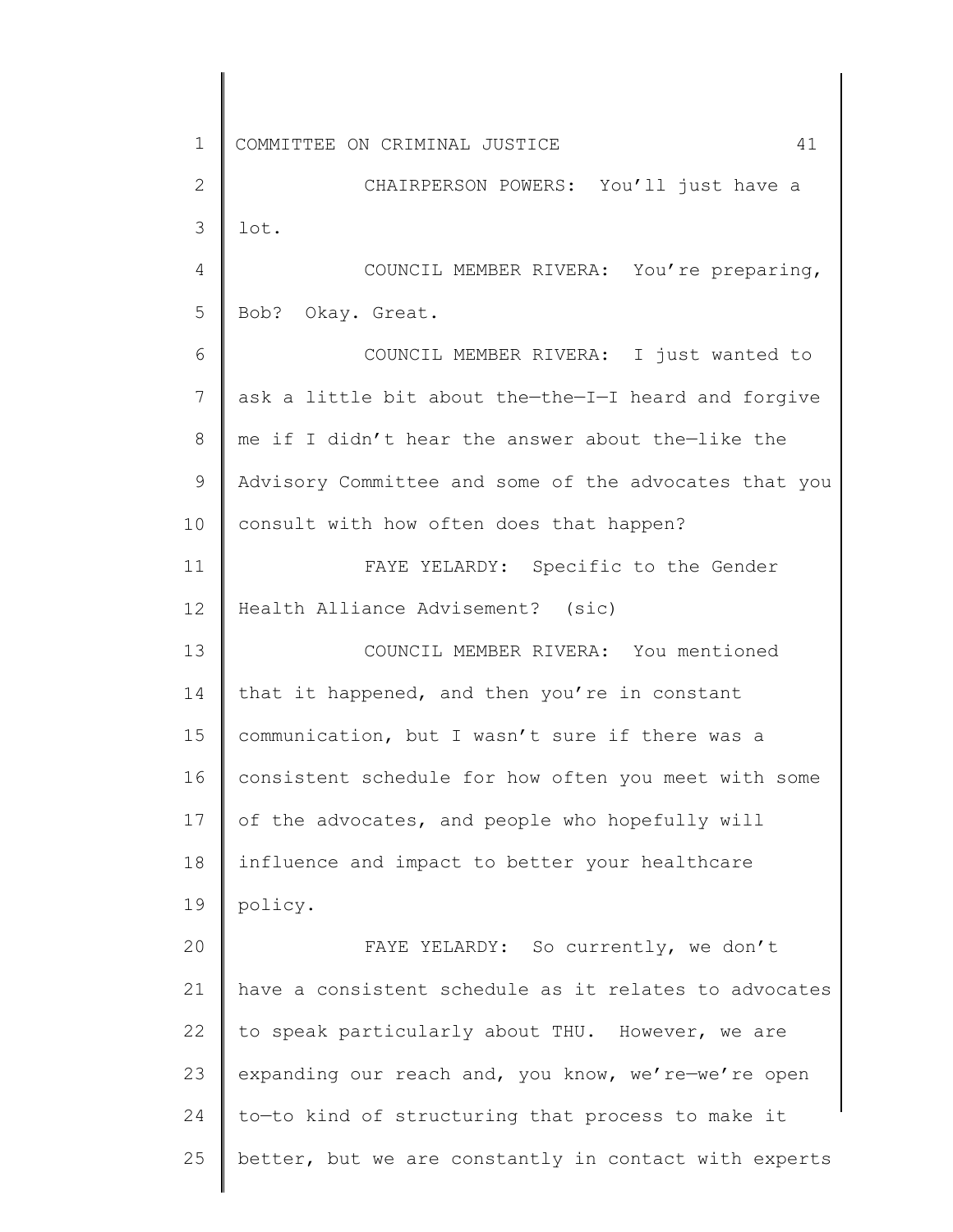| $\mathbf 1$ | 42<br>COMMITTEE ON CRIMINAL JUSTICE                   |
|-------------|-------------------------------------------------------|
| 2           | in this field for LGBTQI issues, and we constantly    |
| 3           | get feedback with them.                               |
| 4           | COUNCIL MEMBER RIVERA: Okay, I-I would,               |
| 5           | you know, just encourage you that they're all experts |
| 6           | because not only do they have lived experiences, but  |
| 7           | they-this is their lifetime, you know, vocation.      |
| 8           | This is their-their goal is to be great advocates     |
| 9           | for-for equality, and the last question was about,    |
| 10          | you know, in your testimony you mentioned the         |
| 11          | department successfully trained over 10,000 DOC staff |
| 12          | on PREA. How many staff are there overall in the      |
| 13          | Department of Corrections?                            |
| 14          | FAYE YELARDY: Right now I believe we're               |
| 15          | almost a little under 12. Yes, a little under         |
| 16          | 12,000.                                               |
| 17          | COUNCIL MEMBER RIVERA: 12,000 and how                 |
| 18          | often does the training take place?                   |
| 19          | FAYE YELARDY: Definitely on a monthly                 |
| 20          | basis. We had two trainings happening. We have the    |
| 21          | initial four-hour PREA training required by the PREA  |
| 22          | standards and the DOC minimum standards, and we also  |
| 23          | have the two-hour refresher. That's also required     |
| 24          | by-by both standards.                                 |
| 25          |                                                       |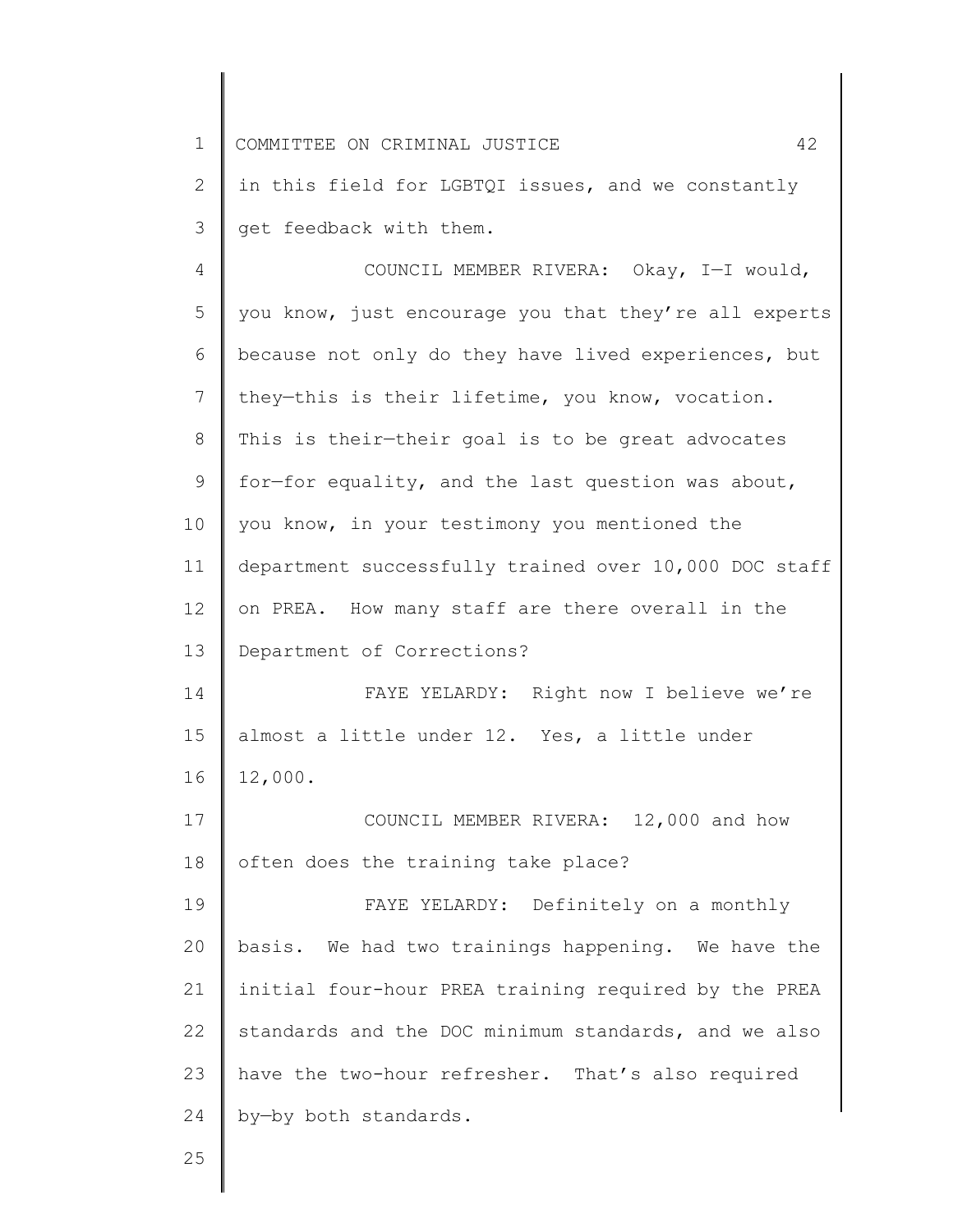1 2 3 4 5 6 7 8 9 10 11 12 13 14 15 16 17 18 19 20 21 22 23 24 25 COMMITTEE ON CRIMINAL JUSTICE 43 COUNCIL MEMBER RIVERA: So each person is obligated to take the training, the initial longer training and then a refresher every month? FAYE YELARDY: Every two—no every two years. COUNCIL MEMBER RIVERA: Every two years. FAYE YELARDY: Yes. COUNCIL MEMBER RIVERA: Just want to make sure that I was hearing that correctly. I get a monthly thing. It's like an open training-- FAYE YELARDY: Yeah. COUNCIL MEMBER RIVERA: --where people can walk in. FAYE YELARDY: No, no, no. Monthly training is going on-- COUNCIL MEMBER RIVERA: Yes. FAYE YELARDY: --so that everyone in the department has the initial training. So, we do that on a monthly basis to capture everyone, and then on a monthly basis we also have a two-hour refresher because individuals who are already in their two-year anniversary have to now do the two-hour refresher.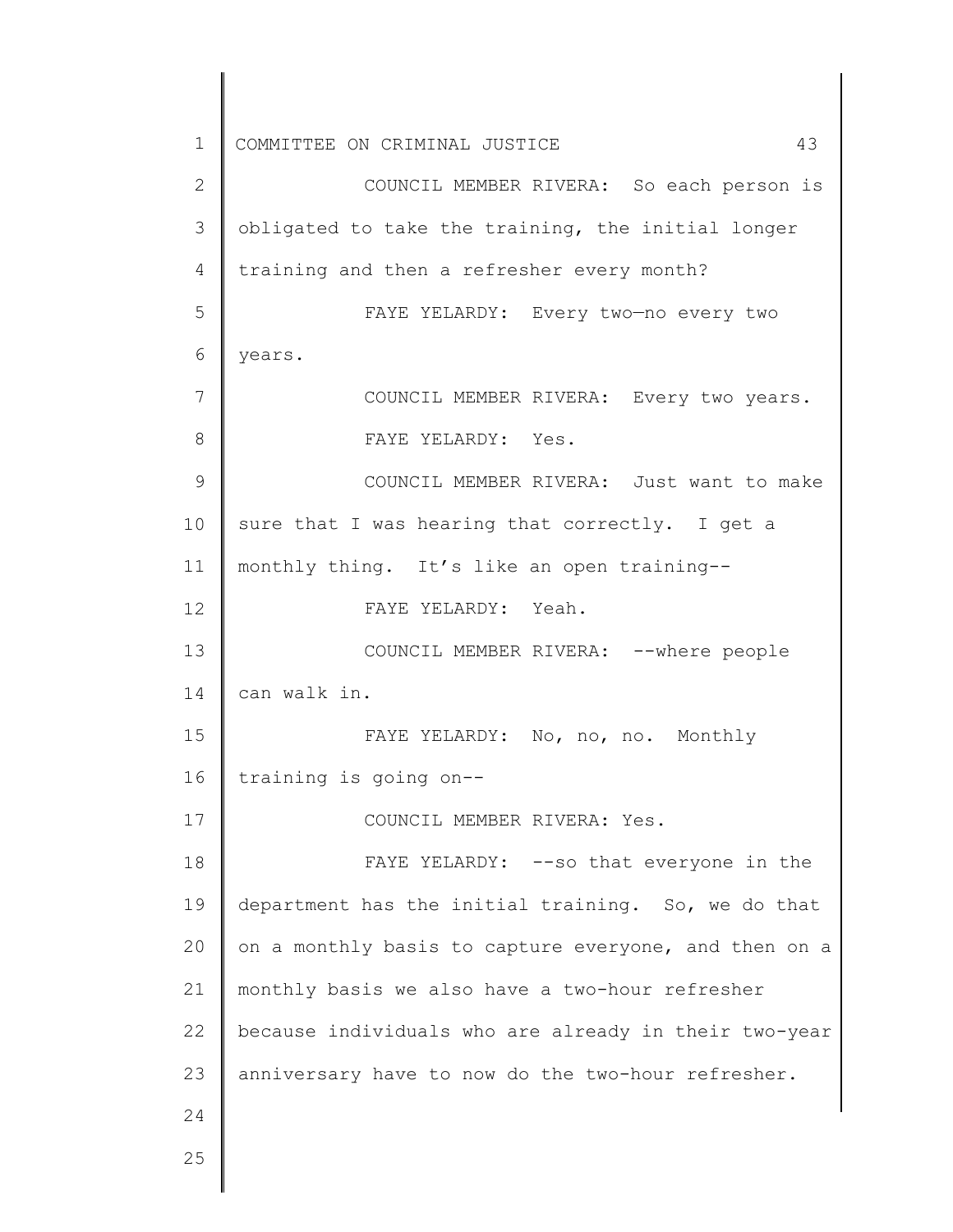| $\mathbf 1$  | 44<br>COMMITTEE ON CRIMINAL JUSTICE                   |
|--------------|-------------------------------------------------------|
| $\mathbf{2}$ | COUNCIL MEMBER RIVERA: Okay. Alright,                 |
| 3            | and every two years. Okay, I got it. Thank you.       |
| 4            | Thank you for the-the extra time.                     |
| 5            | CHAIRPERSON POWERS: Yep, thank you.                   |
| 6            | COUNCIL MEMBER HOLDEN: Okay. I'm back.                |
| 7            | The Voluntary Discharge Form, could you give us an    |
| 8            | idea of the timeline. So, if somebody submits that on |
| 9            | a Monday will they get it reviewed in a couple of     |
| 10           | days, three days, ten days? What's the timeline on    |
| 11           | that?                                                 |
| 12           | FAYE YELARDY: It's a-it's a multi--                   |
| 13           | COUNCIL MEMBER HOLDEN: [interposing] Can              |
| 14           | you-can you use the microphone? Sorry, sorry, just    |
| 15           | for us.                                               |
| 16           | FAYE YELARDY: It's-it's almost immediate              |
| 17           | so it depends. It's a case-by-case analysis, but we   |
| 18           | have 24 hours to-to review it. We might have to       |
| 19           | receive additional information that will require an   |
| 20           | additional time, but within 24 hours we try to make a |
| 21           | determination.                                        |
| 22           | COUNCIL MEMBER HOLDEN: So, who reviews                |
| 23           | it, the PREA Unit reviews it?                         |
| 24           | FAYE YELARDY: Yes.                                    |
| 25           |                                                       |
|              |                                                       |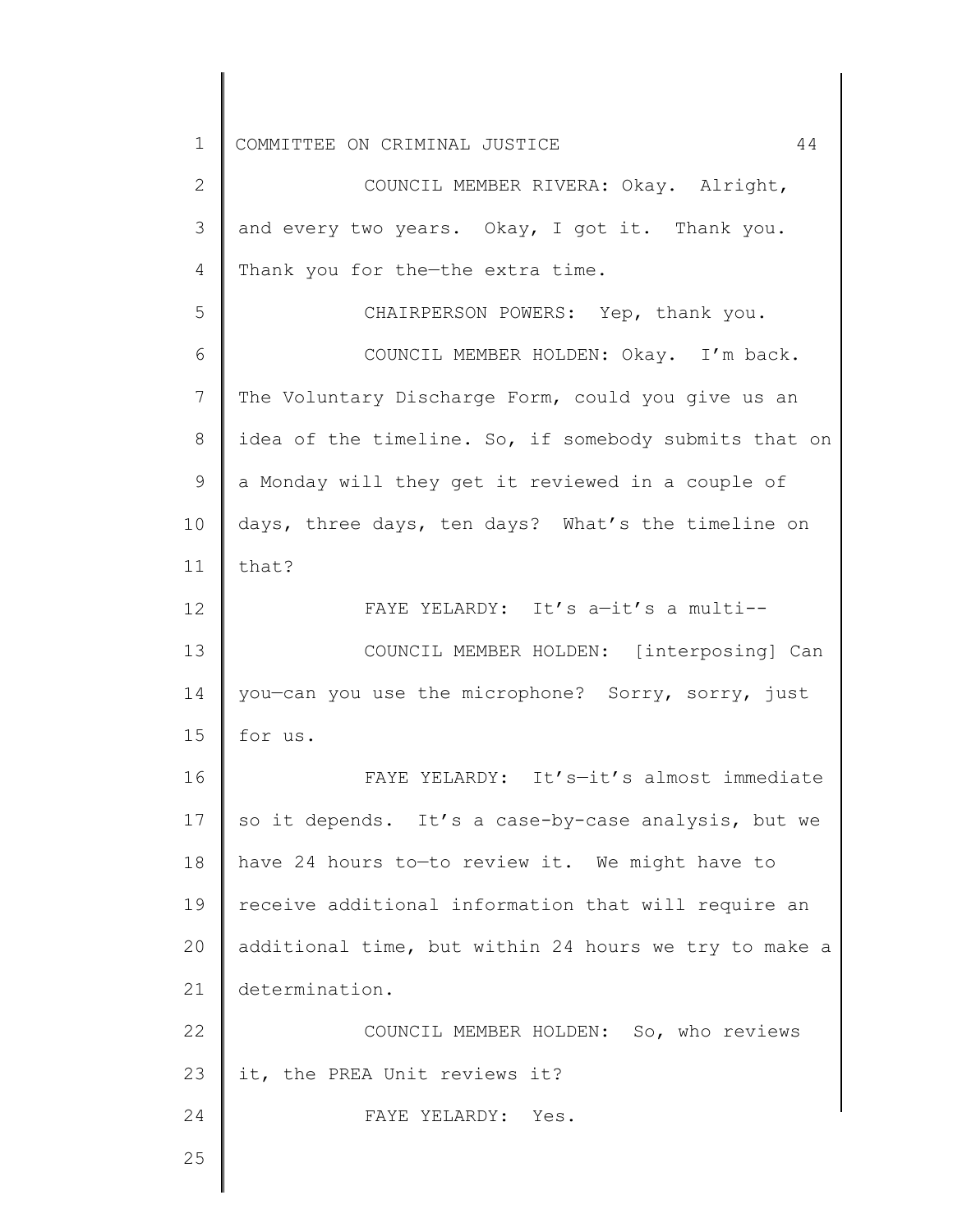1 2 3 4 5 6 7 8 9 10 11 12 13 14 15 16 17 18 19 20 21 22 23 24 COMMITTEE ON CRIMINAL JUSTICE 45 COUNCIL MEMBER HOLDEN: And—and it's usually immediate you said? FAYE YELARDY: Yes. COUNCIL MEMBER HOLDEN: Okay. I just have a—on Intro I guess restricting 35, you said the meeting that you had an informal meeting in November and December of last year with the Review Committee. Is that right? FAYE YELARDY: I believe it—please don't hold me to that. I'm not sure. I believer that's correct. COUNCIL MEMBER HOLDEN: [interposing] See that's, but that's the best—that's the best reason to have—to formalize this. Like I agree with the Chair's remarks that since we don't know exactly when it's replaced, that we should have it formalized and have the unit actually overseeing this from outside, and not only inside the Department of Corrections, but outside health professionals and so forth, reviewing this whether it's quarterly, but they set up regular meetings to review it, and that—that actually makes the—makes the unit even better. So I would—I would say that you should want this

25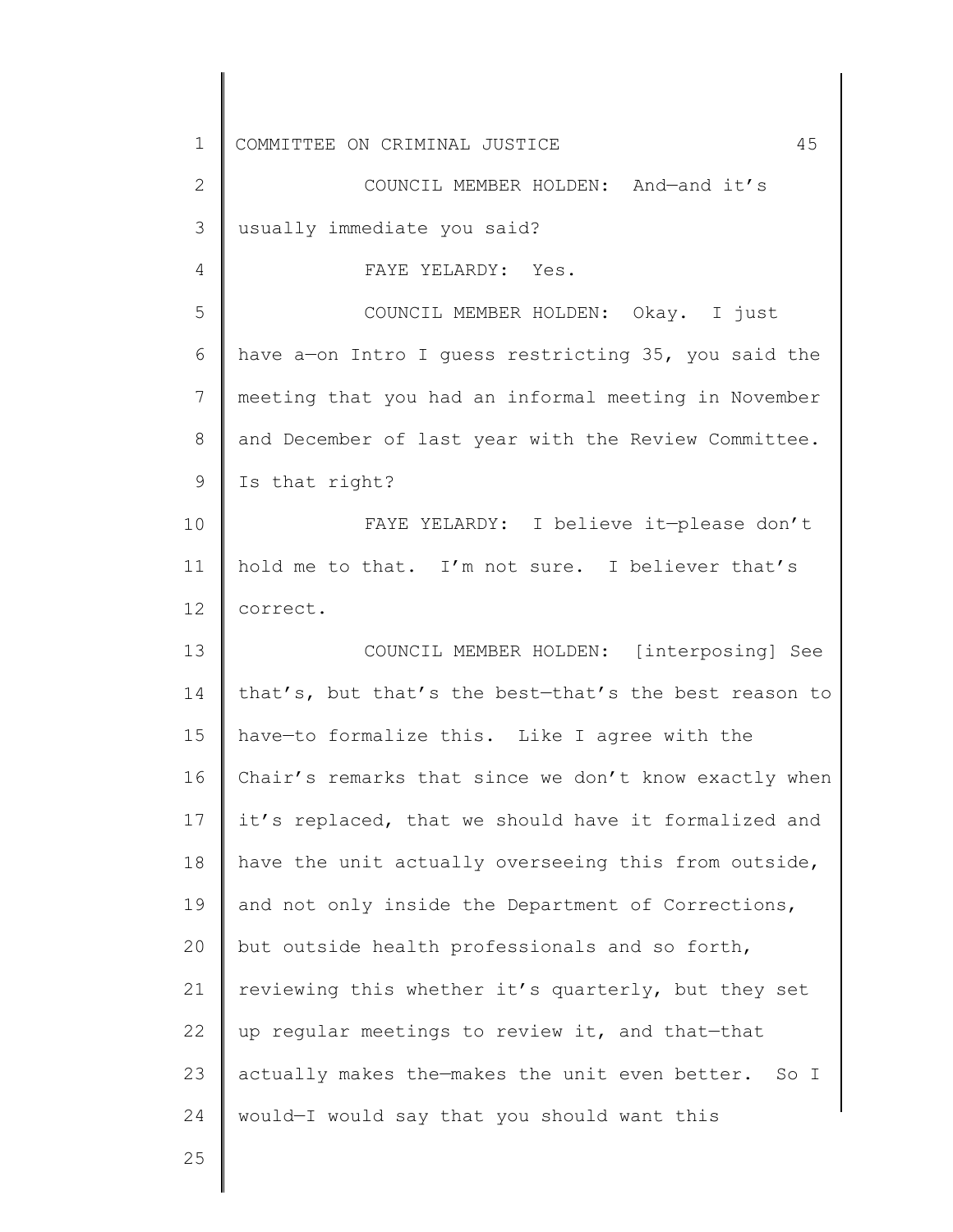| $\mathbf 1$    | 46<br>COMMITTEE ON CRIMINAL JUSTICE                  |
|----------------|------------------------------------------------------|
| $\mathbf{2}$   | legislation. You should agree with it because it     |
| 3              | would help formalize, and it sounds like it's not.   |
| $\overline{4}$ | FAYE YELARDY: So, we-we agree that                   |
| 5              | that's a great idea, and that is something that      |
| 6              | we're, you know, going to work to develop, and-and   |
| 7              | really try our best efforts to start putting         |
| 8              | something together that's more formalized because we |
| 9              | do understand the value that they bring to us as     |
| 10             | correctional professionals, and we want to make sure |
| 11             | we're doing our best efforts.                        |
| 12             | COUNCIL MEMBER HOLDEN:                               |
| 13             | FAYE YELARDY:                                        |
| 14             | COUNCIL MEMBER HOLDEN: So, you're going              |
| 15             | to support the 1535 Intro?                           |
| 16             | FAYE YELARDY: Well, we will support                  |
| 17             | formalizing a more consistent way to meet with our   |
| 18             | advocates in the community in order for us to really |
| 19             | take he value away with that.                        |
| 20             | COUNCIL MEMBER HOLDEN: [interposing] So,             |
| 21             | you should support this because this does formalize  |
| 22             | it. You haven't and if it's--                        |
| 23             | PRECHELLE SHANNON: Yes, I-I-we again, I              |
| 24             | think that we would just restate what we articulated |
| 25             | earlier, which is that we don't support a formalized |
|                |                                                      |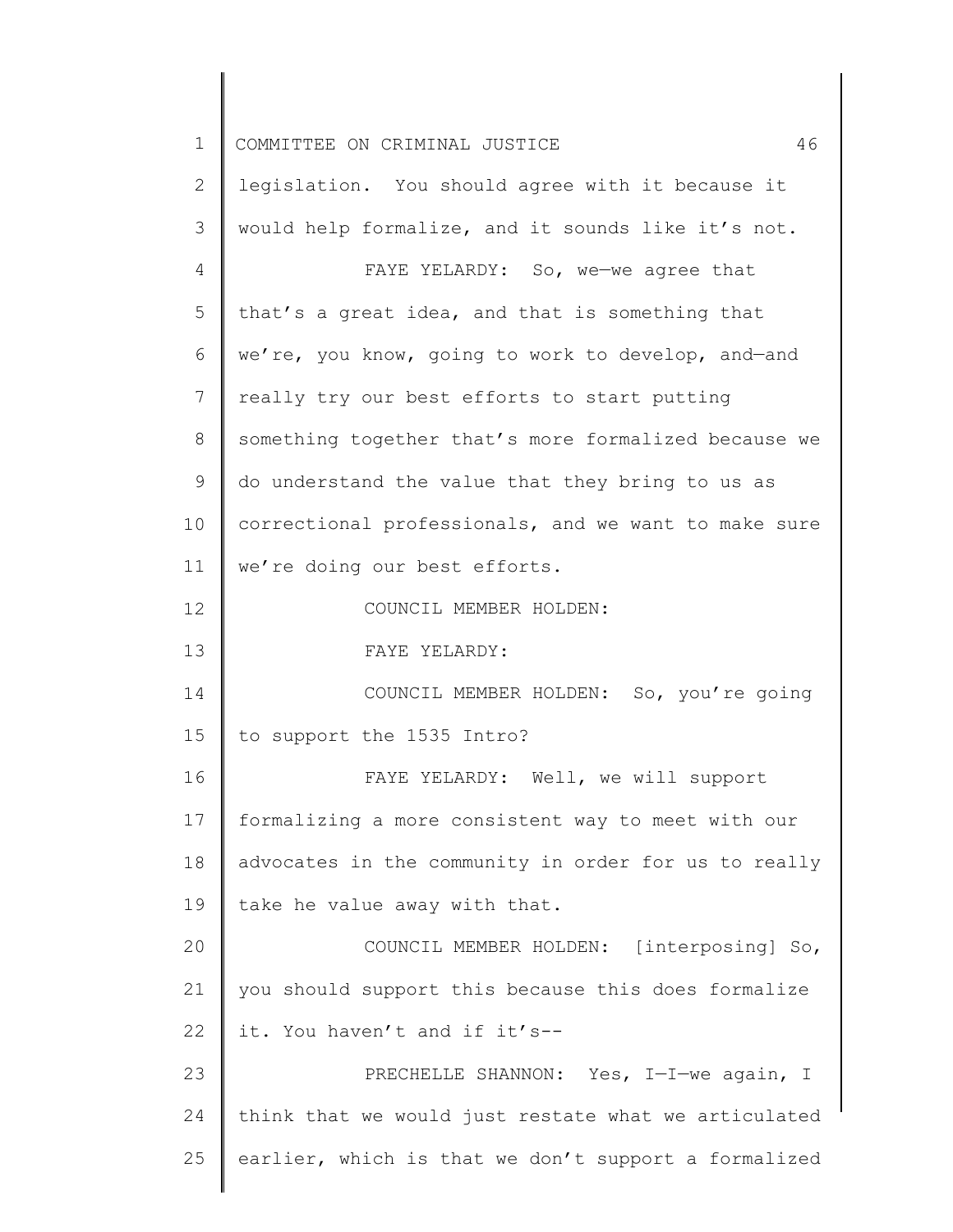|  | 1    COMMITTEE ON CRIMINAL JUSTICE |  |  |  |  |  |  |
|--|------------------------------------|--|--|--|--|--|--|
|--|------------------------------------|--|--|--|--|--|--|

2 3 4 5 6 7 8 9 through legislation process, but we are willing to open up and talk about what a more formal internal process would be within the department to be able to meet more regularly with the advocates, and to hear their concerns, but we—we reiterate our concerns about the makeup of such a task force with not being correctional experts in the field, we also have to navigate our--

10 11 12 13 14 15 16 COUNCIL MEMBER HOLDEN: But there are come correctional experts in the task force. It's not every—it's not totally outside Corrections. So, you'd have people sitting at the table, but I think that—that feedback some—some discussion is important to—to improve because you'll need somebody from the outside looking in sometimes to actually develop.

17 18 19 20 21 22 23 24 25 PRECHELLE SHANNON: Well, I—I—I would not disagree that getting feedback it hasn't—it's helpful because, in fact, that's why we are where we are today. We've been able to do this on our—on our own. The department is a leader. We are well beyond and ahead of many other jails in the country, and so that is because we've listened and taken into consideration what people have shared with us, and we feel very proud of that. We, the department made its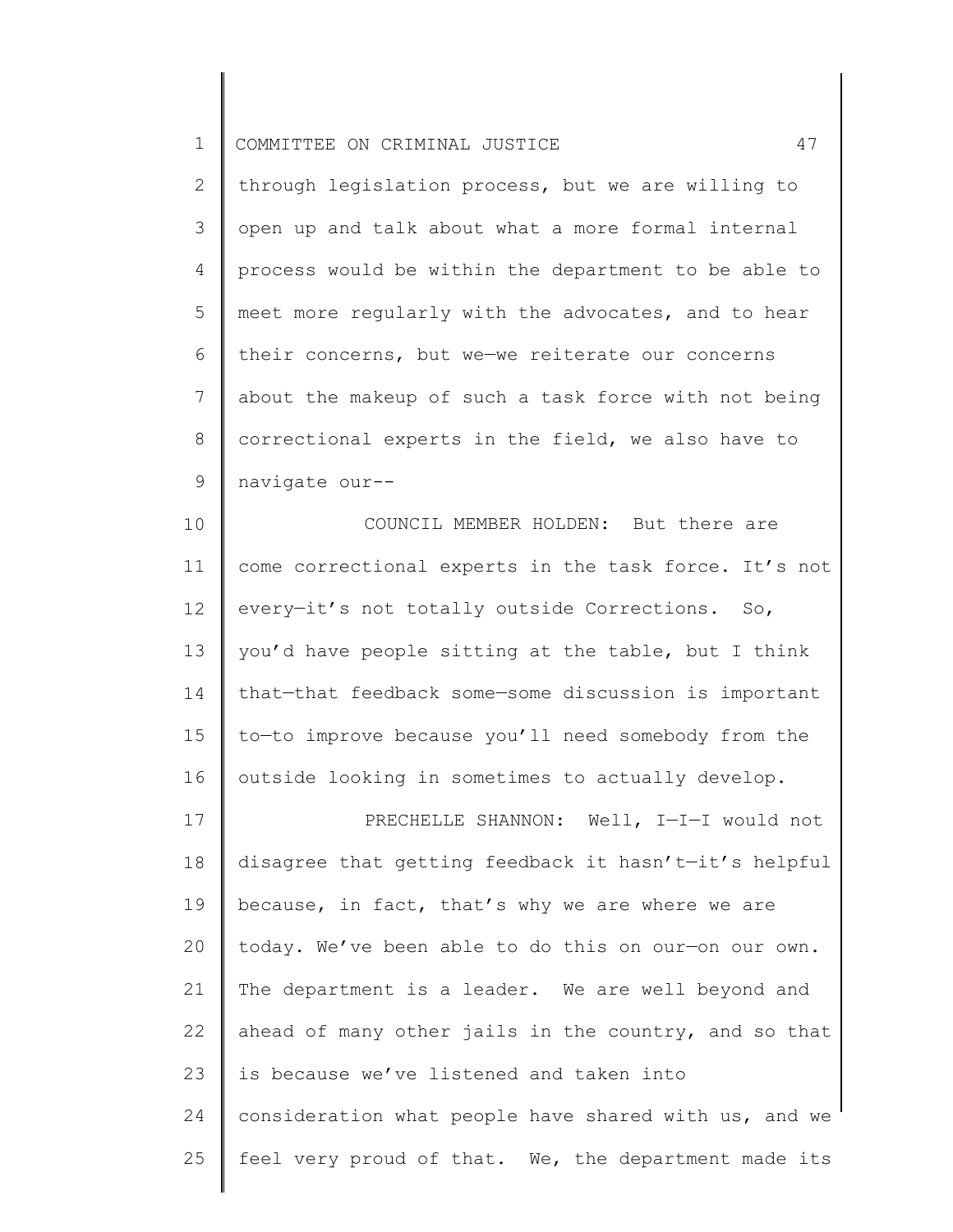| $\mathbf 1$    | 48<br>COMMITTEE ON CRIMINAL JUSTICE                   |
|----------------|-------------------------------------------------------|
| 2              | own decision to transfer the Transgender Housing Unit |
| 3              | from the male facility to a female facility. That     |
| 4              | has facilitated our ability to provide programming,   |
| 5              | and to address the concerns that were raised by the   |
| 6              | advocates and I think-so we are very proud of that,   |
| $7\phantom{.}$ | and we feel that we-we're happy to talk further about |
| 8              | how can formalize an internal process to make reqular |
| 9              | more regularly separate (sic) meetings.               |
| 10             | COUNCIL MEMBER HOLDEN: Okay, thank you.               |
| 11             | CHAIRPERSON POWERS: Thank you. We now                 |
| 12             | have Council Member Dromm.                            |
| 13             | COUNCIL MEMBER DROMM: Thank you very                  |
| 14             | much, and I'm very disappointed to hear that you're   |
| 15             | not supporting my resolution on HALT, but I figured   |
| 16             | you probably wouldn't because you're constantly       |
| 17             | asking for variances to the segregated housing        |
| 18             | regulations, and so that really did not surprise me   |
| 19             | and I am glad to see that you've reduced the numbers, |
| 20             | and certainly I am glad and took an active role when  |
| 21             | helping to eliminate solitary for the younger people, |
| 22             | but I-I-I am disappointed to be honest with you that  |
| 23             | you still don't' see solitary confinement as torture. |
| 24             | So, that is very concerning to me. That being said,   |
| 25             | when-when-when somebody is brought into DOC as a      |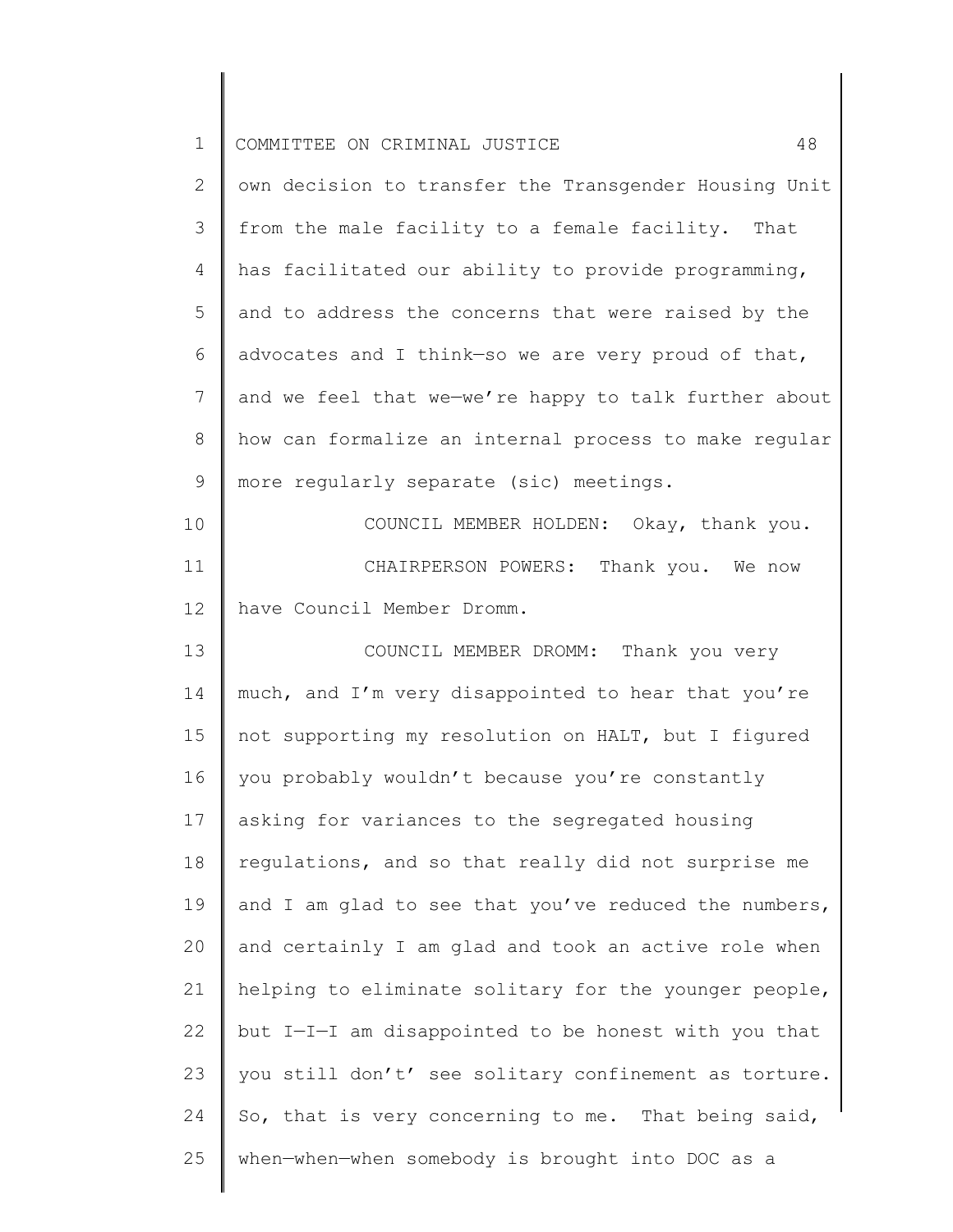1 2 3 4 5 6 7 8 9 10 11 12 13 14 15 16 17 18 19 20 21 22 23 24 25 COMMITTEE ON CRIMINAL JUSTICE 49 detainee, is there sexual orientation or gender identity asked, evaluated at intake? FAYE YELARDY: Yes, sir. COUNCIL MEMBER DROMM: So, you have—you have a record of all LGBT transgender people that come into the—your--? FAYE YELARDY: So—so everyone who identifies yes. All—anyone who comes through our intake process goes through the same risk screening and we are able to identify them through those questions. COUNCIL MEMBER DROMM: And do you have those numbers? FAYE YELARDY: I'm sorry? COUNCIL MEMBER DROMM: Do you have like a—a total of those numbers? Do you have those numbers with you today, how many there are? FAYE YELARDY: For each or for any category? COUNCIL MEMBER DROMM: For each category for LGBT, how do you identify? Is there a sheet or how is that done? I'm just trying to get an understanding of how it is that you go about identifying these individuals.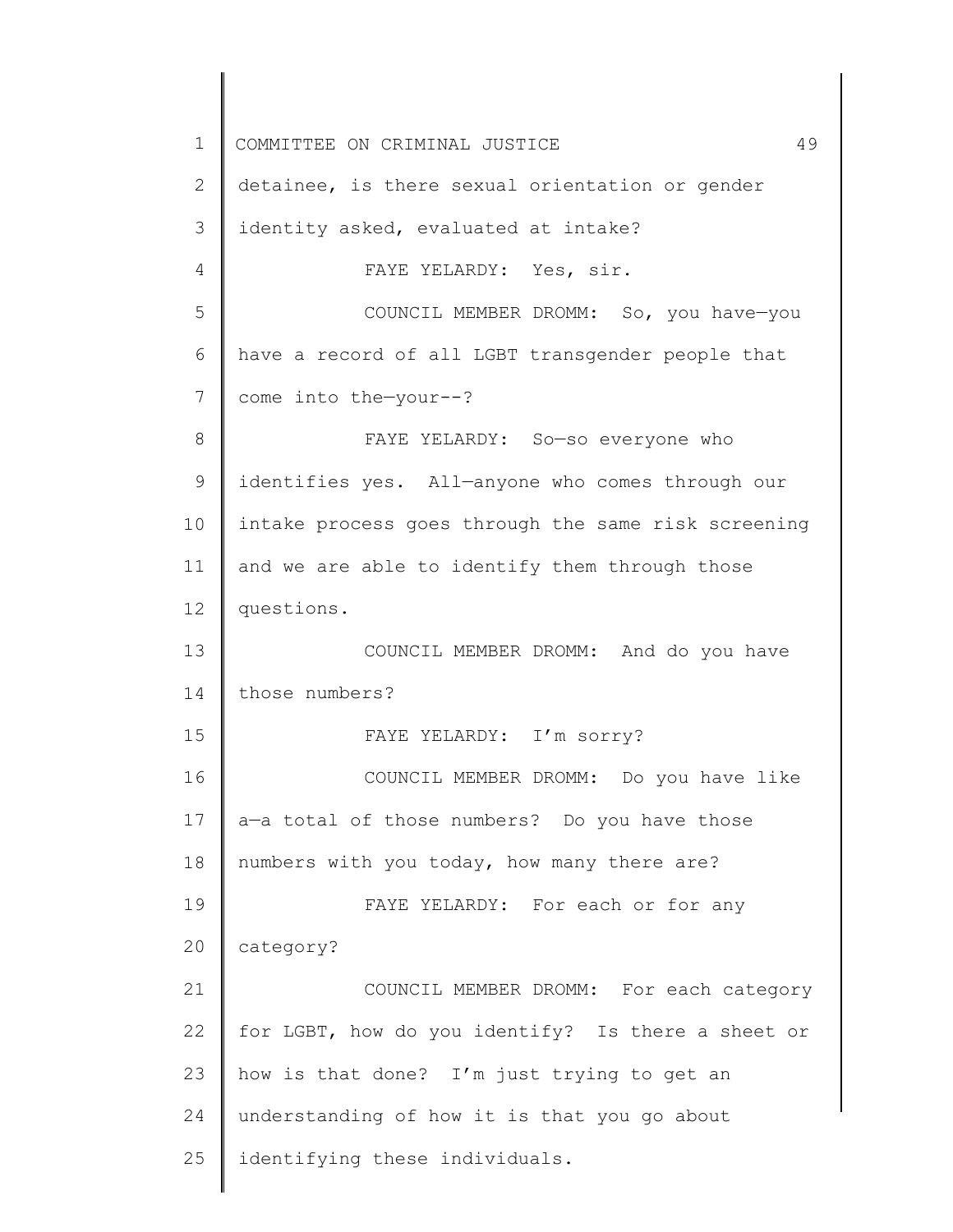2 3 4 5 6 7 8 9 10 11 12 13 14 15 16 17 18 19 20 21 22 23 24 25 FAYE YELARDY: So, that information is tracked through our PREA Risk Screening, and they—on the risk screening they state which and which gender they identify as, and we track it through our PREA Risk Screening COUNCIL MEMBER DROMM: But what about the LG—LGB, Lesbian, Gay, Bisexual? Do you track that? [background comments] FAYE YELARDY: So, we—we—anyone who identifies in that classification we track, Lesbian, Gay, Bisexual, Transgender, Intersex. COUNCIL MEMBER DROMM: So, how many detainees last year for example would you have had identified as LGBT? FAYE YELARDY: So, we've been using the PREA risk screening instrument since 2015? [background comments] Since 2016. So, for the last two—at least two to three years, we've been tracking that information. COUNCIL MEMBER DROMM: So, how many? You say in your testimony you had 115 applications for the Transgender Housing Unit, but what about for the other groups?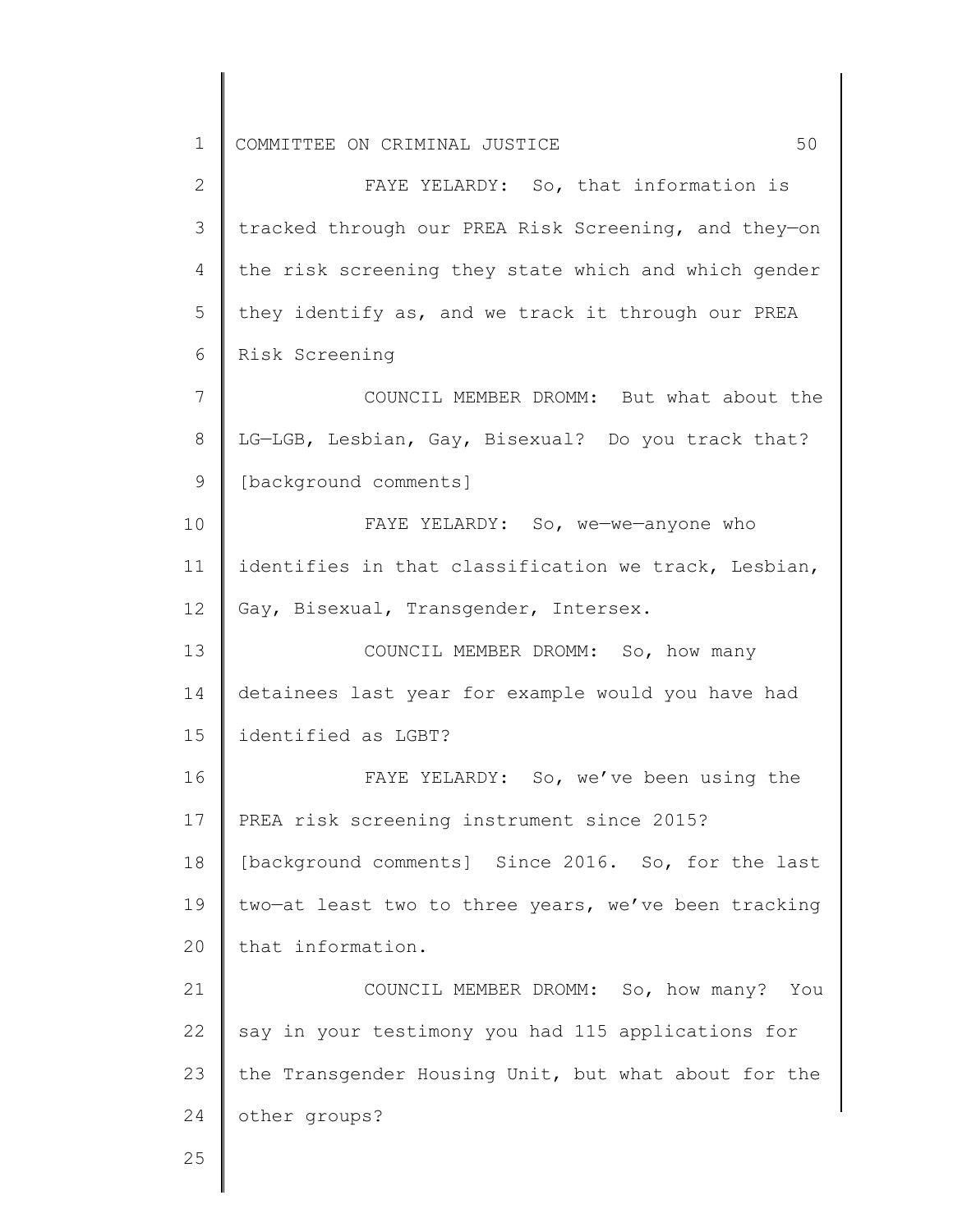| $\mathbf{2}$   | FAYE YELARDY: So those numbers as far as             |
|----------------|------------------------------------------------------|
| 3              | the applications total that's from October 2018, and |
| 4              | we only brought the-the numbers from when we had     |
| 5              | moved the housing unit to Rosie. For the other-      |
| 6              | PRECHELLE SHANNON: Let me just say that              |
| $7\phantom{.}$ | I think because of the-the topic of this hearing is  |
| 8              | about the housing with gender identity and in        |
| 9              | particular transgender and intersex, we are able to  |
| 10             | provide information about those placements in terms  |
| 11             | of the other individuals who identify as Lesbian,    |
| 12             | Gay, Bisexual. We-we can get back to you with        |
| 13             | information.                                         |
| 14             | COUNCIL MEMBER DROMM: Okay. I-I really               |
| 15             | would like that, and I don't think they're all that  |
| 16             | separate to be honest with you especially since you  |
| 17             | brought it up in your testimony. I just really would |
| 18             | have thought you would have been, you know, ready to |
| 19             | answer that question. How many people--[background   |
| 20             | comments]                                            |
| 21             | PRECHELLE SHANNON: Excuse me--                       |
| 22             | COUNCIL MEMBER DROMM: Yep.                           |
| 23             | PRECHELLE SHANNON: -- excuse me, Council             |
| 24             | Member Dromm, we actually do have those numbers and  |
| 25             | would like to provide them for you.                  |
|                |                                                      |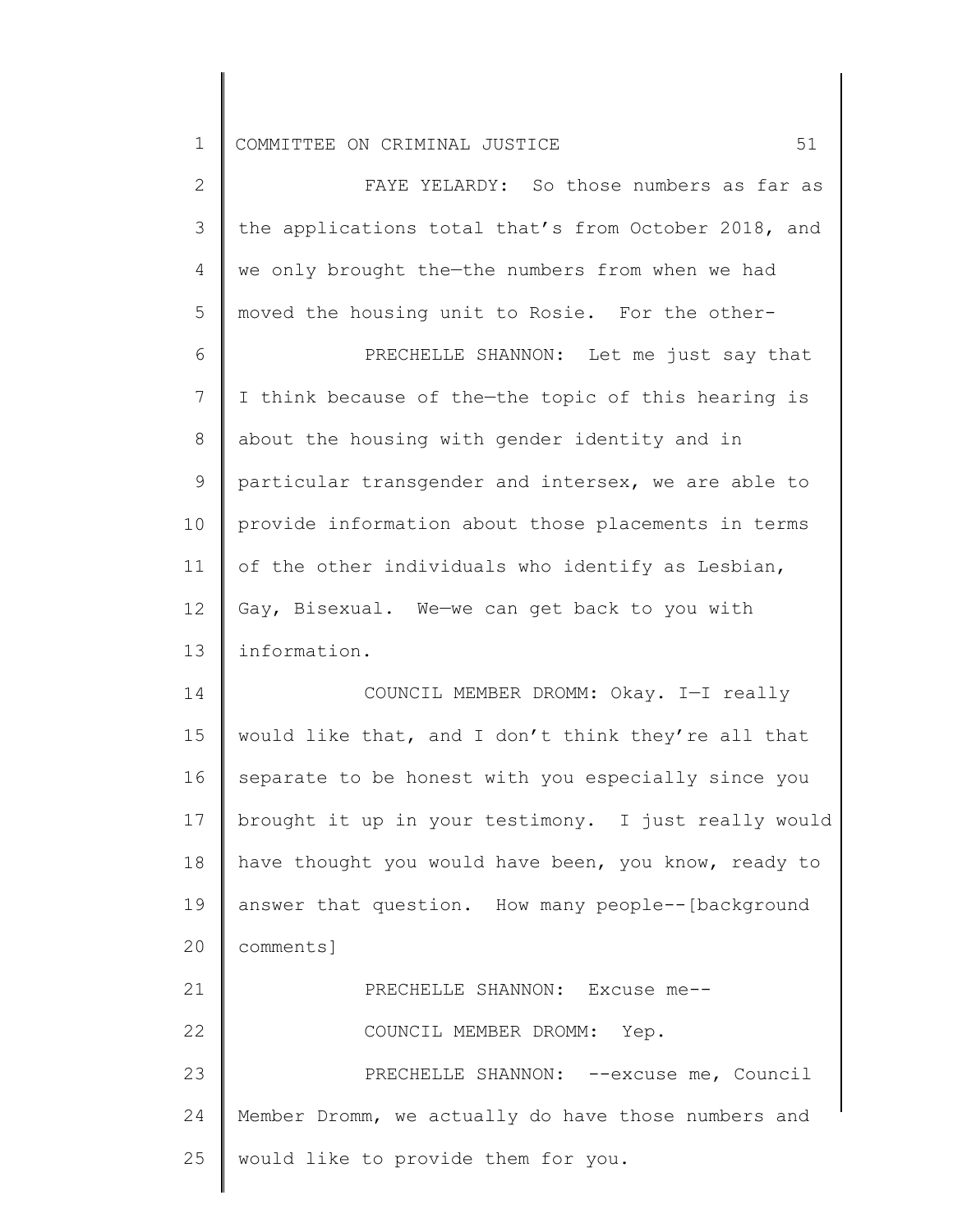| $\mathbf 1$  | 52<br>COMMITTEE ON CRIMINAL JUSTICE                   |
|--------------|-------------------------------------------------------|
| $\mathbf{2}$ | FAYE YELARDY: I have-I have current--                 |
| 3            | COUNCIL MEMBER DROMM: Okay, good.                     |
| 4            | FAYE YELARDY: --numbers for you. I                    |
| 5            | don't have how many. I'm sorry, I keep doing this     |
| 6            | but sorry. I don't have the numbers of how many in    |
| 7            | the last year, but I have the current numbers if you  |
| $8\,$        | would like me to give you those numbers.              |
| 9            | COUNCIL MEMBER DROMM: Sure.                           |
| 10           | FAYE YELARDY: So, currently and these                 |
| 11           | are individuals from this Red Screening Tool who      |
| 12           | identified to us. We have 39 individuals who          |
| 13           | identified as bisexual. We have 26 who identified     |
| 14           | as-as gay; three who identified as gender non-        |
| 15           | conforming; 27 who identified as-as lesbian and we    |
| 16           | have transgender females, 47 and transgender male, 3. |
| 17           | COUNCIL MEMBER DROMM: And no gay? Did                 |
| 18           | you say gay?                                          |
| 19           | FAYE YELARDY: Yes, sir.                               |
| 20           | COUNCIL MEMBER DROMM: How many gay?                   |
| 21           | FAYE YELARDY: 26.                                     |
| 22           | COUNCIL MEMBER DROMM: Okay, good. Thank               |
| 23           | you. That's what I was trying to get at. I            |
| 24           | appreciate it. Alright. Now, on the Advisory          |
| 25           | Committees, are there LGBTQ people? Like are there-   |
|              |                                                       |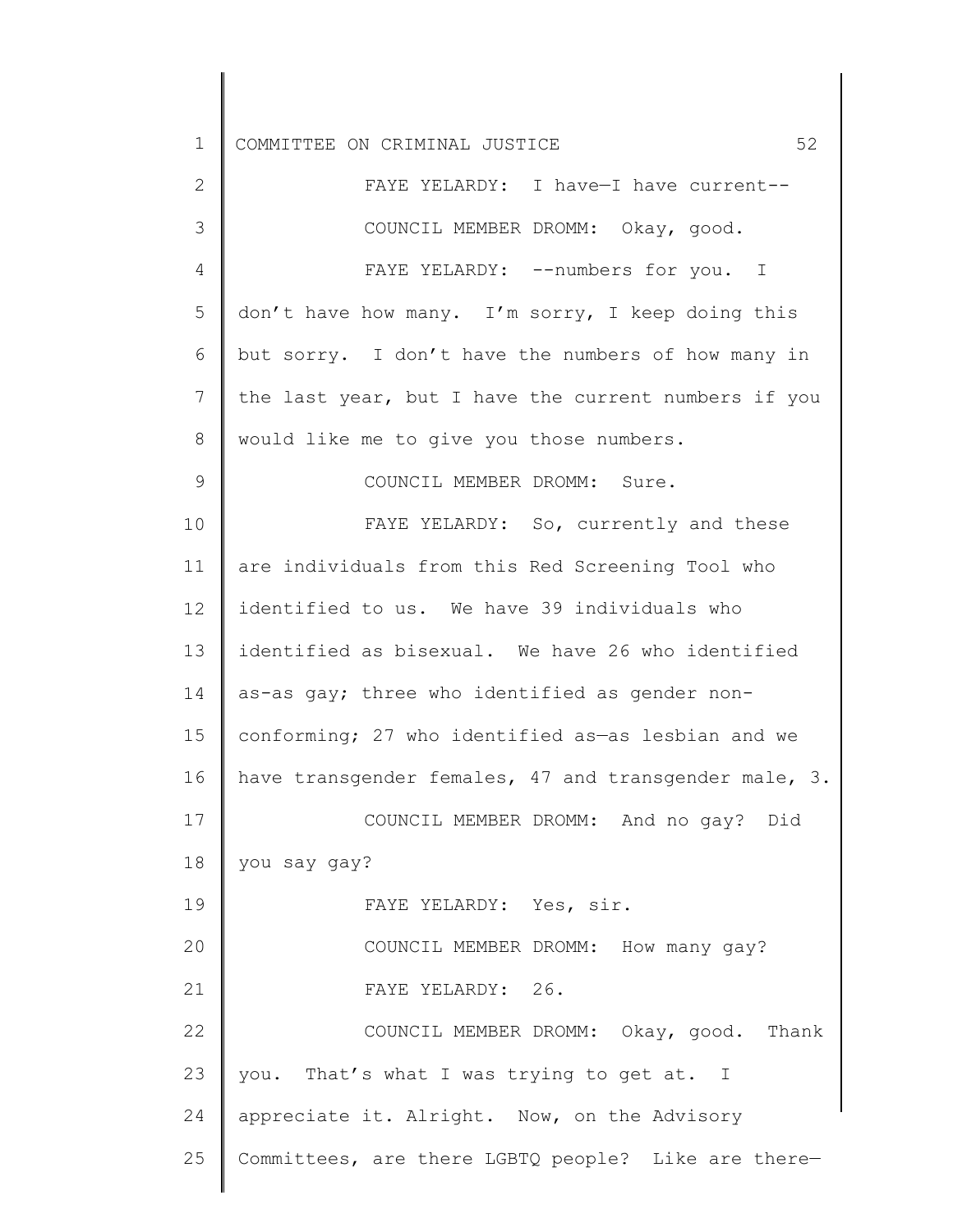| 1  | 53<br>COMMITTEE ON CRIMINAL JUSTICE                   |
|----|-------------------------------------------------------|
| 2  | since you're saying that it's not made up of          |
| 3  | advocates or there are no advocates on it, do you     |
| 4  | have any LGBTQ people either on the THU Advisory      |
| 5  | Committee or on the PREA Committee?                   |
| 6  | FAYE YELARDY: On our-on our new-in our                |
| 7  | new directives that we're-we're revising now, it's    |
| 8  | currently in draft form, we will have like a-I'm just |
| 9  | trying to say we have a Director of LGBTQI Affairs    |
| 10 | who can speak to that and give us some good guidance  |
| 11 | as far as the community is concerned, and that        |
| 12 | individual will be-will be part of the Advisory       |
| 13 | Committee.                                            |
| 14 | COUNCIL MEMBER DROMM: Okay, so when-if                |
| 15 | somebody is--                                         |
| 16 | FAYE YELARDY: [interposing] And                       |
| 17 | committing crime.                                     |
| 18 | COUNCIL MEMBER DROMM: -- when somebody is             |
| 19 | asking for a placement in the Transgender Housing     |
| 20 | Unit, how long does it take to process that request?  |
| 21 | FAYE YELARDY: We usually-we have-I                    |
| 22 | believe we get our posts (sic) every two hours but it |
| 23 | really depends. We usually try to do it within 24     |
| 24 | hours unless there is additional information that we  |
| 25 | need to look into and-and retrieve or if an           |
|    |                                                       |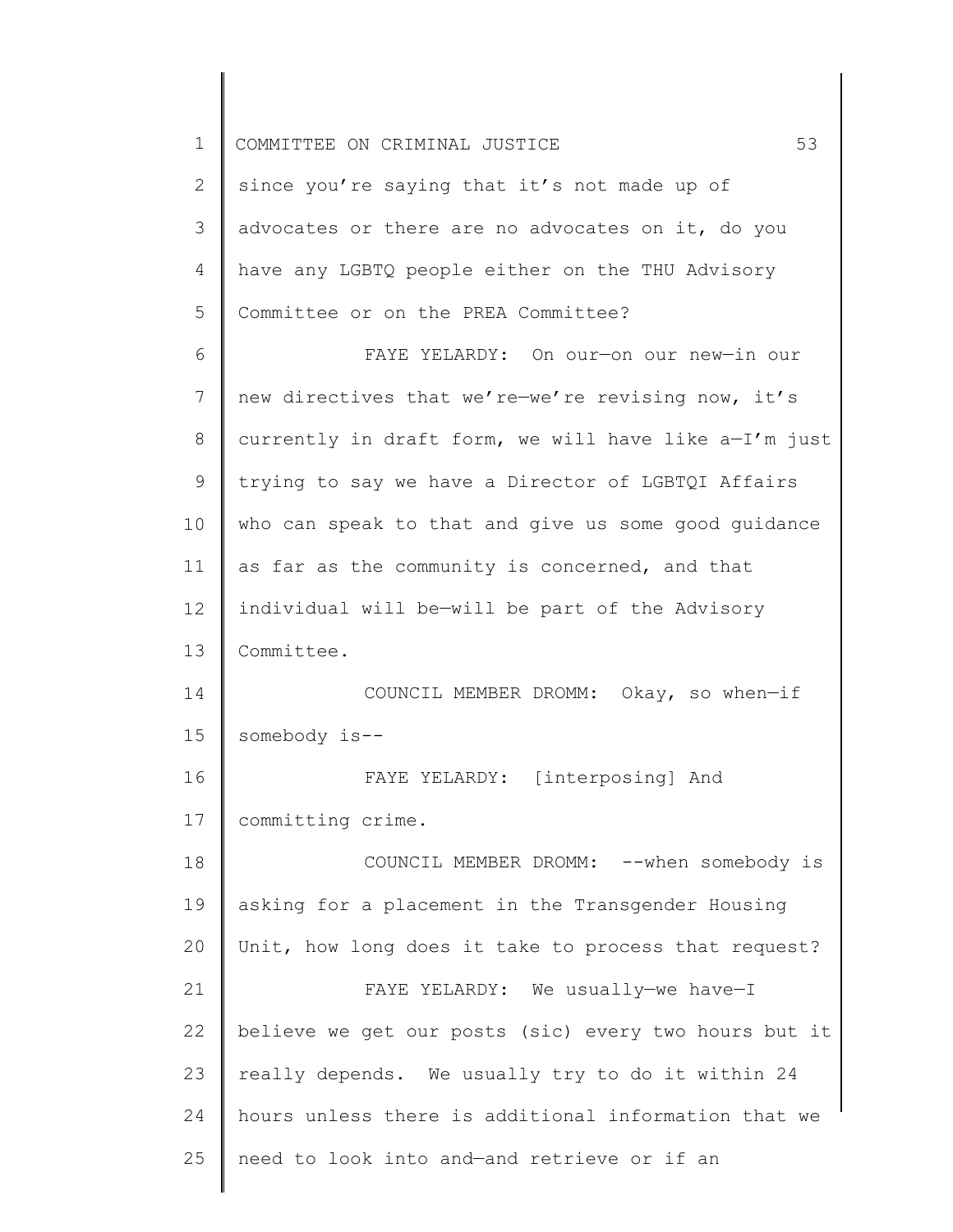| $\mathbf 1$ | 54<br>COMMITTEE ON CRIMINAL JUSTICE                  |
|-------------|------------------------------------------------------|
| 2           | individual requests to be in the Transgender Housing |
| 3           | Unit, and let's say they're out to court, that might |
| 4           | delay the process if we need to speak to them or     |
| 5           | something like, but we give ourselves 72, but we try |
| 6           | to do it between 24 and 48 hours.                    |
| 7           | COUNCIL MEMBER DROMM: Okay, so then the              |
| 8           | 50-excuse me the 12 individuals who were discharged  |
| 9           | before assessment would have been discharged before  |
| 10          | like 24 or 72 hours somewhere in that range?         |
| 11          | FAYE YELARDY: Yes, sir.                              |
| 12          | COUNCIL MEMBER DROMM: Okay. How many                 |
| 13          | Corrections Officers and administrators at DOC are   |
| 14          | transgender or LGB?                                  |
| 15          | FAYE YELARDY: We did not bring the                   |
| 16          | numbers? Oh, you're talking about staff, right, sir? |
| 17          | COUNCIL MEMBER DROMM: Yes.                           |
| 18          | FAYE YELARDY: Yes, we didn't bring the-              |
| 19          | the numbers for-for staff like we said.              |
| 20          | COUNCIL MEMBER DROMM: [interposing] But              |
| 21          | you collect that information?                        |
| 22          | FAYE YELARDY: Do we have the                         |
| 23          | information?                                         |
| 24          | COUNCIL MEMBER DROMM: But do you collect             |
| 25          | that information?                                    |
|             |                                                      |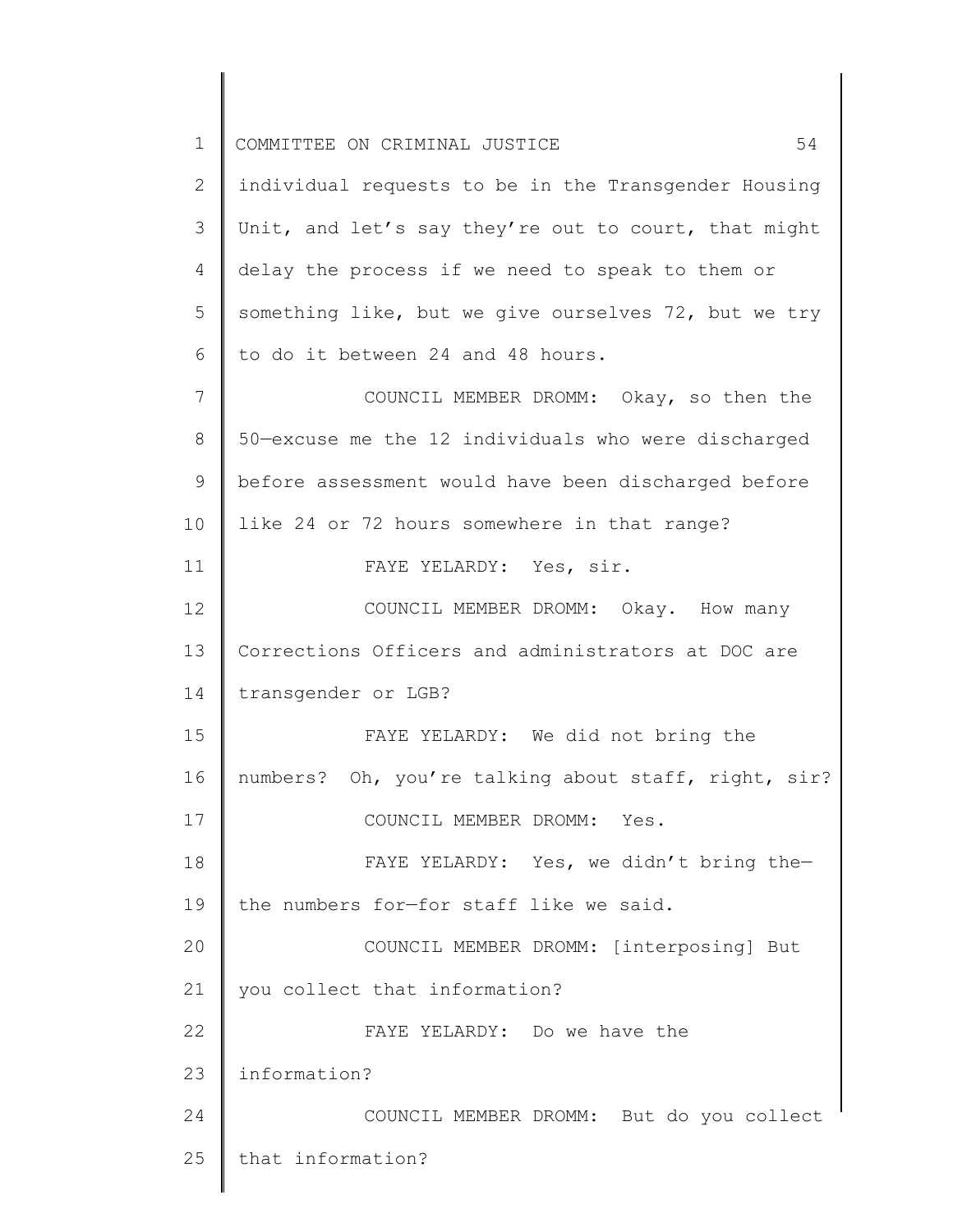| $\overline{2}$ | FAYE YELARDY: I'm not sure. We-we are                   |
|----------------|---------------------------------------------------------|
| 3              | the PREA Unit do not because the PREA Unit focuses on   |
| 4              | the inmate-inmate population, and staff on inmate       |
| 5              | allegation population. So, we don't collect that.       |
| 6              | COUNCIL MEMBER DROMM: Okay, so that                     |
| $7\phantom{.}$ | would be interesting to know if DOC does collect data   |
| $8\,$          | at the time of employment, and what type of special     |
| $\mathsf 9$    | programing do you have for transgender individuals in   |
| 10             | Rosie or even in other areas?                           |
| 11             | FAYE YELARDY: So, our transgender                       |
| 12             | incarcerated citizens are completely integrated into    |
| 13             | the Rosie facility. So, all the programs that are       |
| 14             | available to cisgender women are offered to             |
| 15             | transgender women. They also in addition to that get    |
| 16             | some specialized programming. They have the-the I       |
| 17             | Can program, which provides healthy relationships.      |
| 18             | It gets them prepared for work readiness, provides      |
| 19             | literacy, health and wellness training, any relapse     |
| 20             | prevention if someone has a history of substance        |
| 21             | abuse, and they also offer additional trauma focused    |
| 22             | programs specifically for our transgender women.        |
| 23             | COUNCIL MEMBER DROMM: And what about for                |
| 24             | younger inmates, younger detainees, both I guess.<br>Do |
| 25             |                                                         |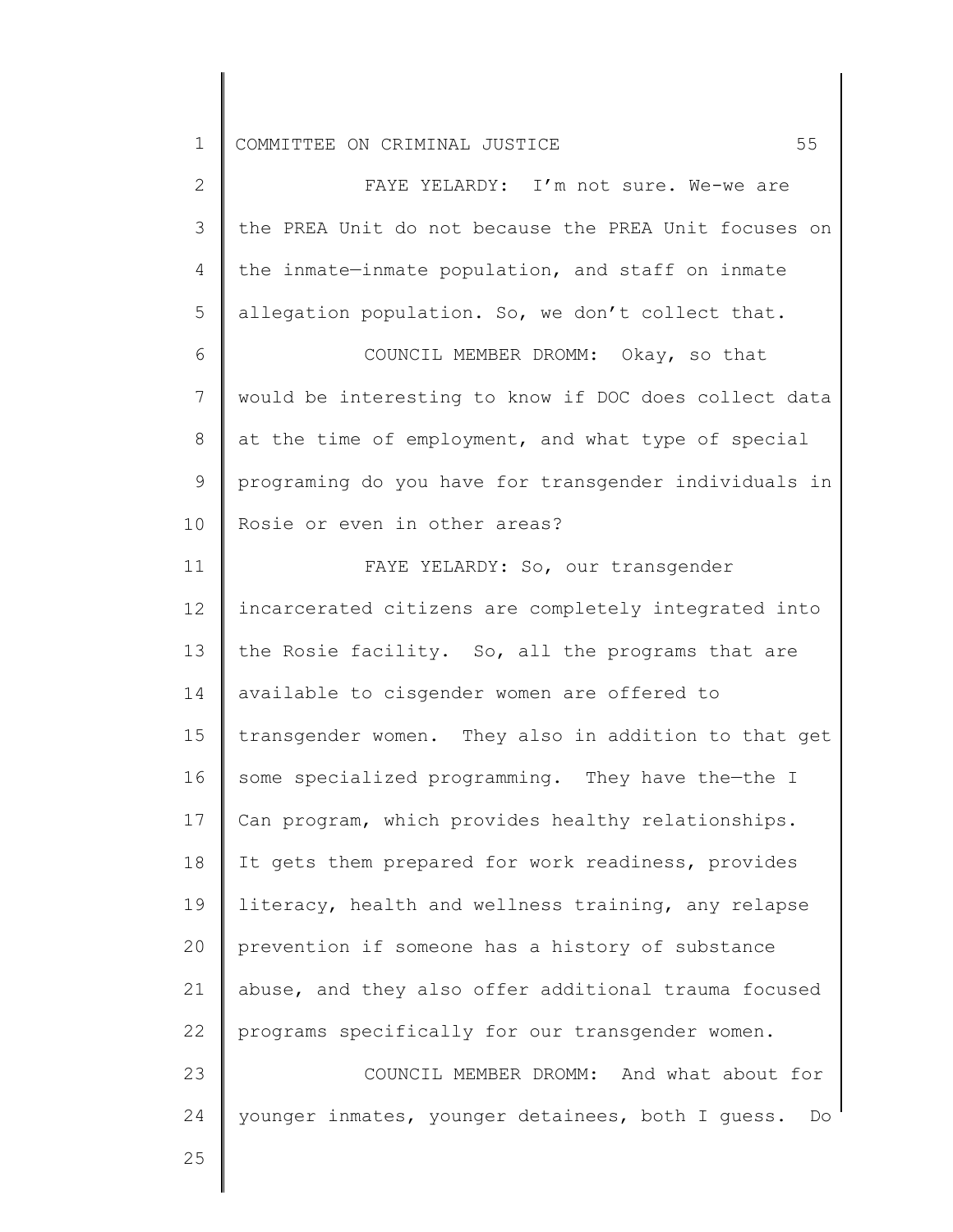1 2 3 4 5 6 7 8 9 10 11 12 13 14 15 16 17 18 19 20 21 22 23 24 25 COMMITTEE ON CRIMINAL JUSTICE 56 they have an opportunity to go to school or how does that work? FAYE YELARDY: Yeah, yeah. PRECHELLE SHANNON: No. Our 18 to 21year-olds have the opportunity if they so choose to go to school. COUNCIL MEMBER DROMM: Okay and what about anybody younger than that? PRECHELLE SHANNON: 16 and 17-year-olds who are-are in our adolescent at Horizon. They have and they go to school as well everyday as well. COUNCIL MEMBER DROMM: They go to school everyday? PRECHELLE SHANNON: They're mandated to go to school. COUNCIL MEMBER DROMM: Okay and just let me ask last about in the—in this directive I guess it was tied, dated 12/3/14. It says that the Transgender Housing Unit, THU Advisory Committee shall meet monthly? Did that occur? FAYE YELARDY: Not—not currently, sir. It does not. COUNCIL MEMBER DROMM: So, this directive is not being followed?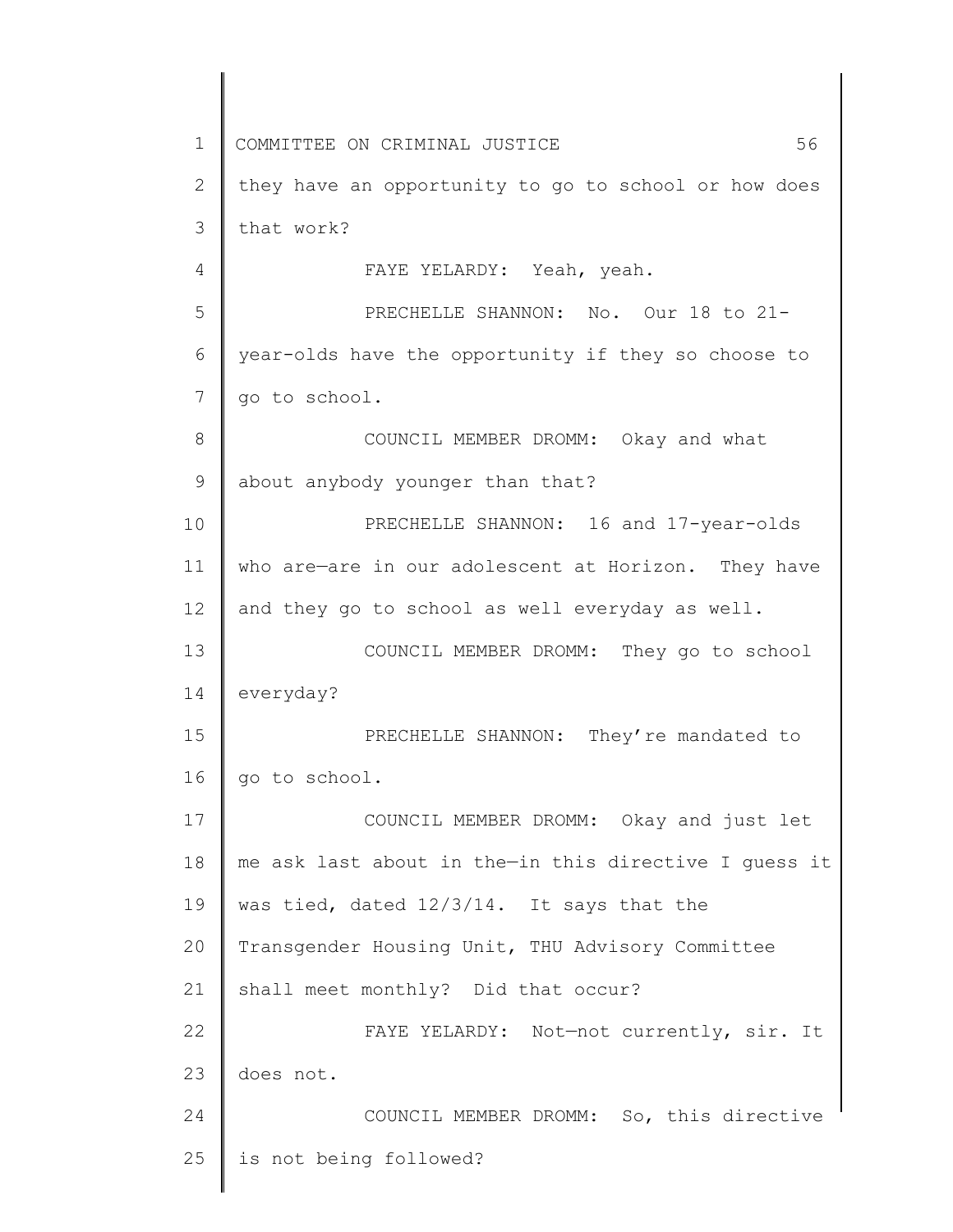2 3 4 5 FAYE YELARDY: So, the directive is being revised currently as we speak, and we're sharing that directive with members of the DOC to, you know, improve upon that directive.

6 7 8 9 10 11 12 13 14 15 16 17 18 19 20 PRECHELLE SHANNON: We've been sharing. We've been working with our partners at CCHR regarding the directive, and what I will say again and reiterate is that as—as we've discussed, October we opened—we started housing with gender identity. So, whatever—so policies and work that we're working on we're constantly improving and we always see a need to—sometimes we see a need to revise and improve upon policies that were dated from December. We've—a lot of lessons learned between December and now, and we're trying to operationalize and improve the policy. So that's why we're constantly trying to incorporate feedback from the community and from other stakeholders who are interested so that we can improve and enhance the existing directive.

21 22 23 24 25 COUNCIL MEMBER DROMM: Okay, because here it also says in the same sentence, the THU Advisory Committee shall meet monthly. The meeting shall be chaired by the Deputy Commissioner of Strategic Planning and Programs. The Advisory Committee can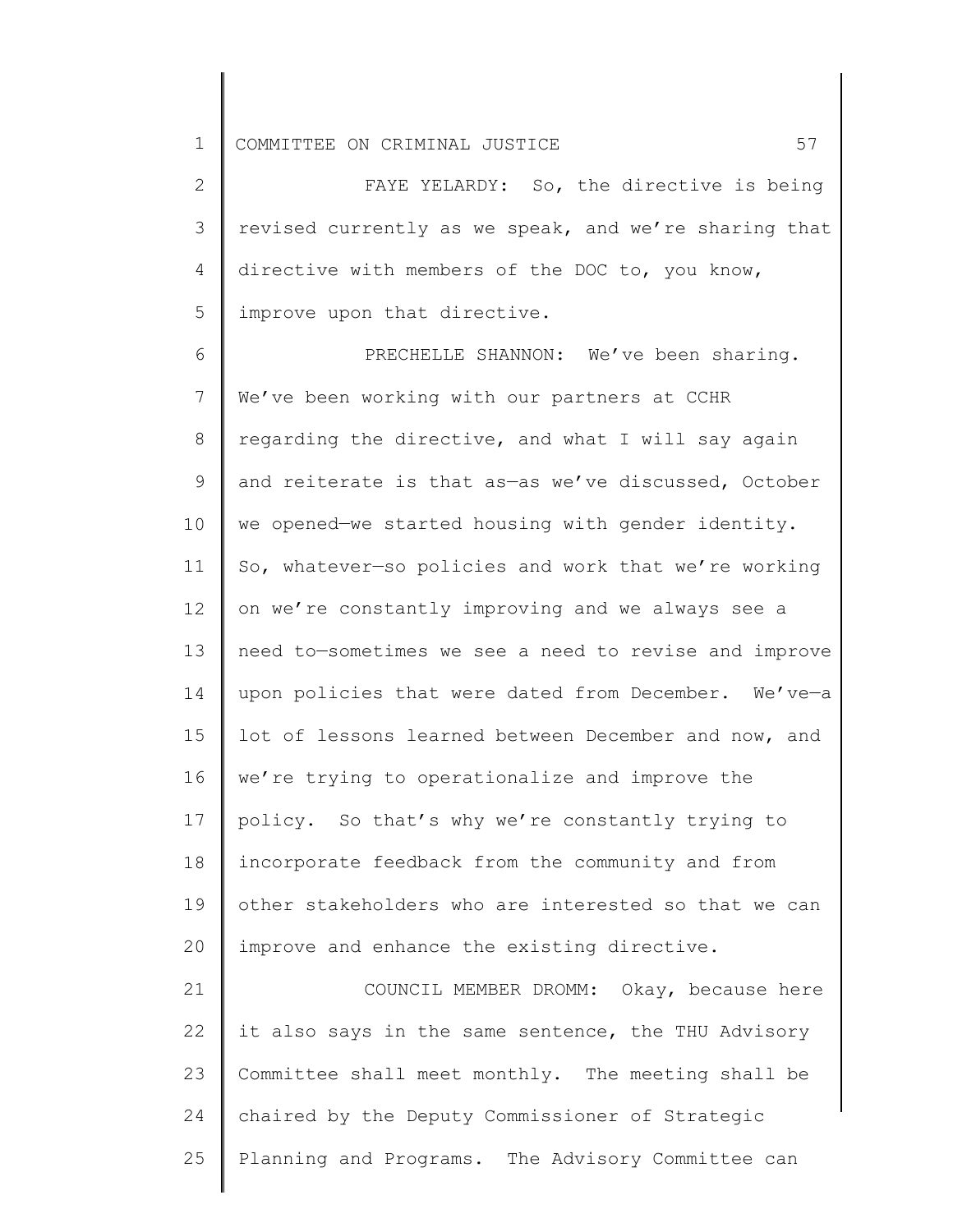2 3 4 5 6 make recommendations and reconsider of requests for placement in THU. However, only the THU Evaluation Committee can make a placement determination. Is that still true or is it PREA? I'm confused. [background comments]

7 8 9 10 11 12 13 14 15 16 FAYE YELARDY: So there has been—thank you. There has been a lot of changes as far as the staff as well since that policy has come into existence, and we learn a lot of things again from the advocates on how to improve the process, and what we did not do was put it in—in written form yet, and so that's what we're doing now to include housing by gender identity, but we—although it's not in writing, we have improved our practices, and not necessarily in writing our policies.

17 18 COUNCIL MEMBER DROMM: When do you expect to put it in writing?

19 20 21 FAYE YELARDY: It's in draft form. We are still receiving information from t stakeholders and advocates.

22 23 24 25 PRECHELLE SHANNON: Our goal is to finalize this as soon as we can. So, we recognize the need to have a final written policy, and that is our goal, and we are continuing to work to make sure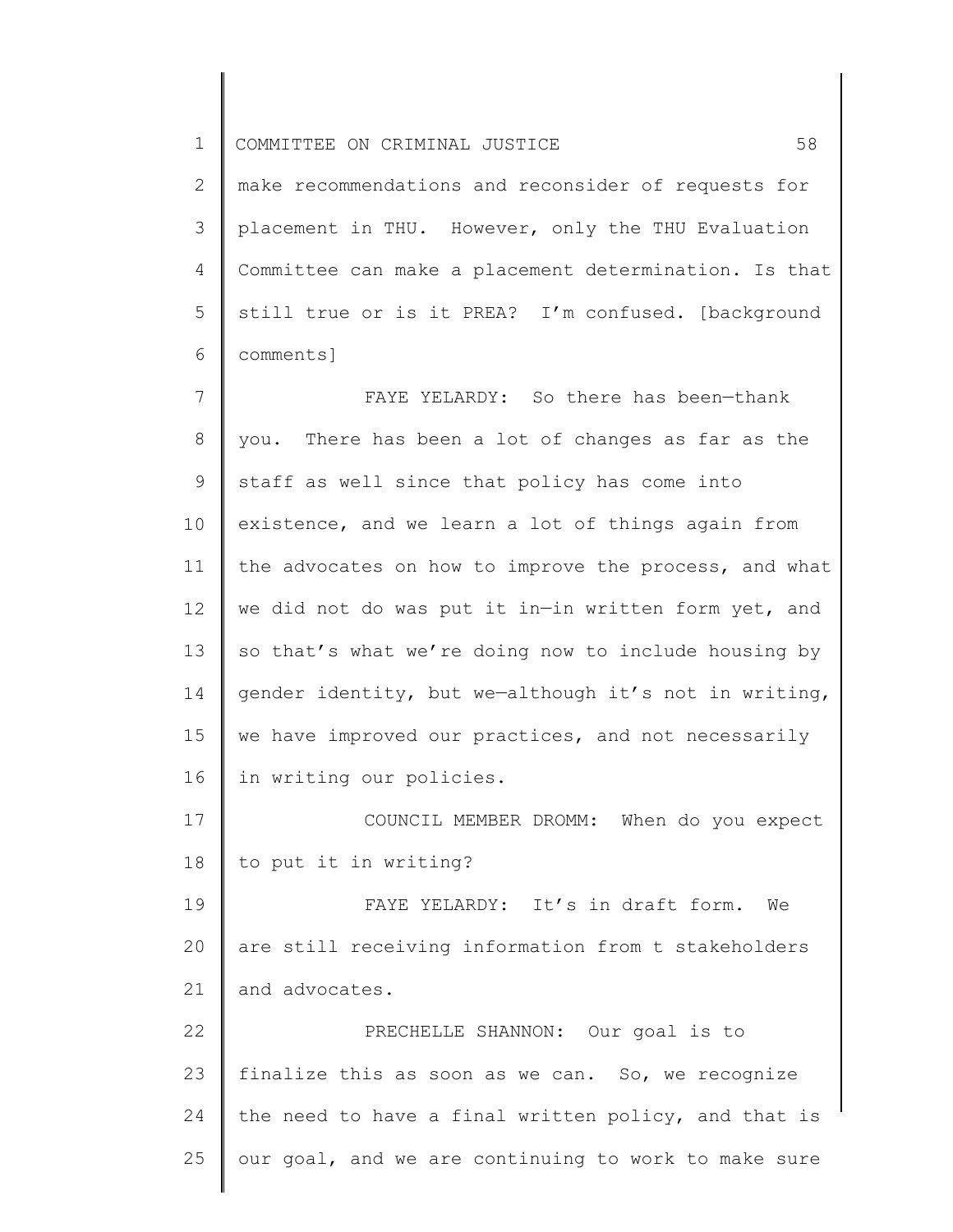1 2 3 4 5 6 7 8 9 10 11 12 13 14 15 16 17 18 19 20 21 22 23 24 25 COMMITTEE ON CRIMINAL JUSTICE 59 that it's a good policy, that it incorporates all the concerns. Sot that way we don't have to go back and keep revising so that would be all. (sic) COUNCIL MEMBER DROMM: Okay, thank you. Alright, thank you, Mr. Chair. CHAIRPERSON POWERS: Thank you. Thanks for those questions. Just a couple follow-up questions on this as well. I think you said-can you just give us the numbers on the—how many transgender individuals are in custody today? FAYE YELARDY: Sure. In custody our transgender population would be—worry—would be 50. That would include three of our transgender males. CHAIRPERSON POWERS: Got you and how many available beds do you have or—or in the THU Unit? FAYE YELARDY: 50. CHAIRPERSON POWERS: 50? FAYE YELARDY: Yes. CHAIRPERSON POWERS: So, you're at capacity. So, it's-- FAYE YELARDY: No, no, no, no. So, we have our transgender population. CHAIRPERSON POWERS: Oh, not everybody is in the THU, right.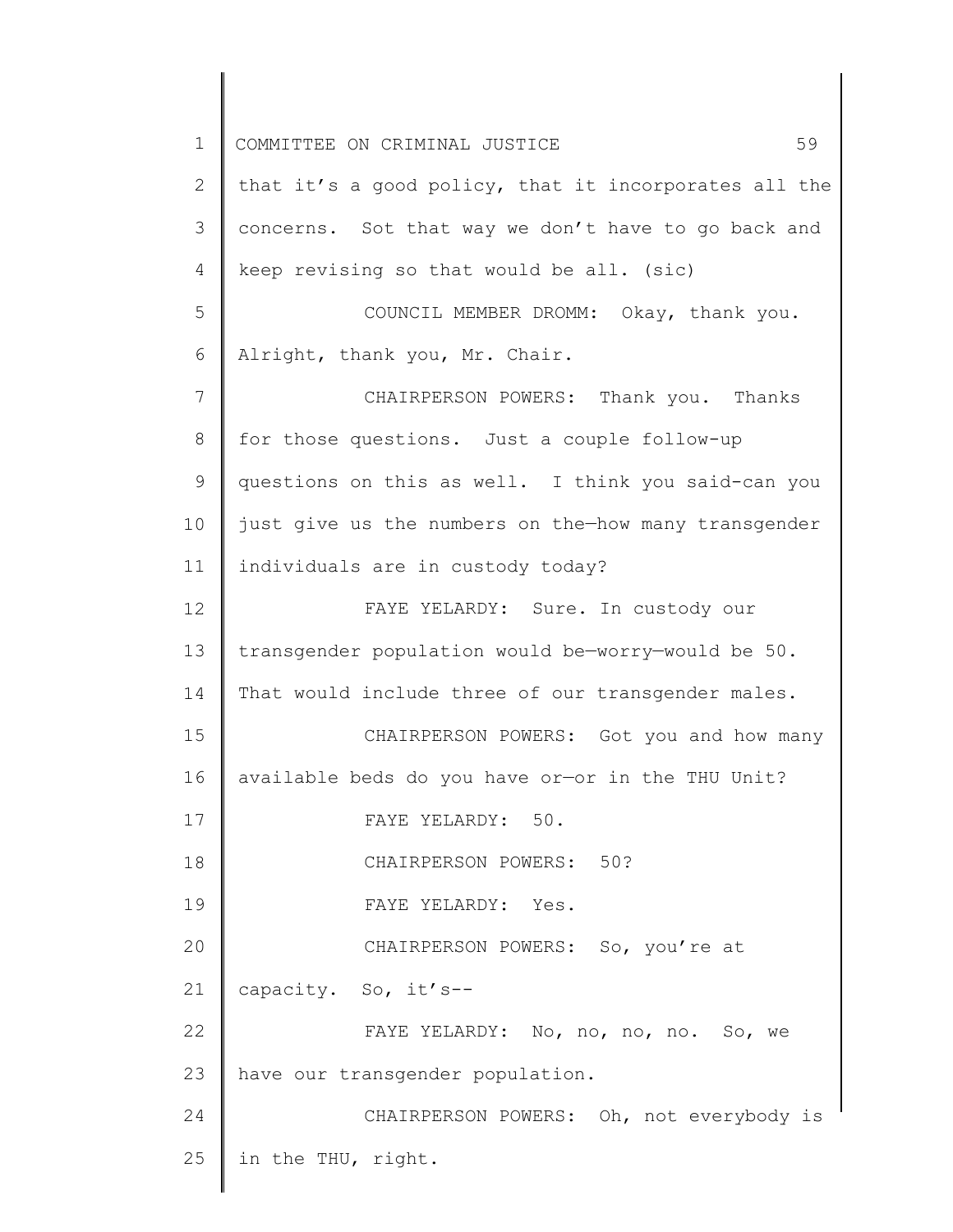1 2 3 4 5 6 7 8 9 10 11 12 13 14 15 16 17 18 19 20 21 22 23 24 25 COMMITTEE ON CRIMINAL JUSTICE 60 FAYE YELARDY: Right. Do you want the numbers for who's in the—how many in the THU? CHAIRPERSON POWERS: Yes. FAYE YELARDY: We have 13 currently in THU and I'm sorry, these numbers are as of-of Monday-Monday's numbers. There's 13 currently in THU. We have eight in general population and two in the New Admission Housing Unit. CHAIRPERSON POWERS: So, that's 23 and you have another other 27 that are--? FAYE YELARDY: Three of our transgender- transgender males I think we have-- CHAIRPERSON POWERS: [interposing] Alright, right. FAYE YELARDY: --they're at-they're at Rosie's and we have outside of Rosie in protective custody we have 13 of our transgender women and-- CHAIRPERSON POWERS: Okay. FAYE YELARDY: --in other facilities other than protective custody, there's 11. CHAIRPERSON POWERS: Okay, so, you've have 13 in THU, you have 50 beds and you have 37 others that are—some are—the-the men are and the men— I assume male also, but if—if—I just want to get a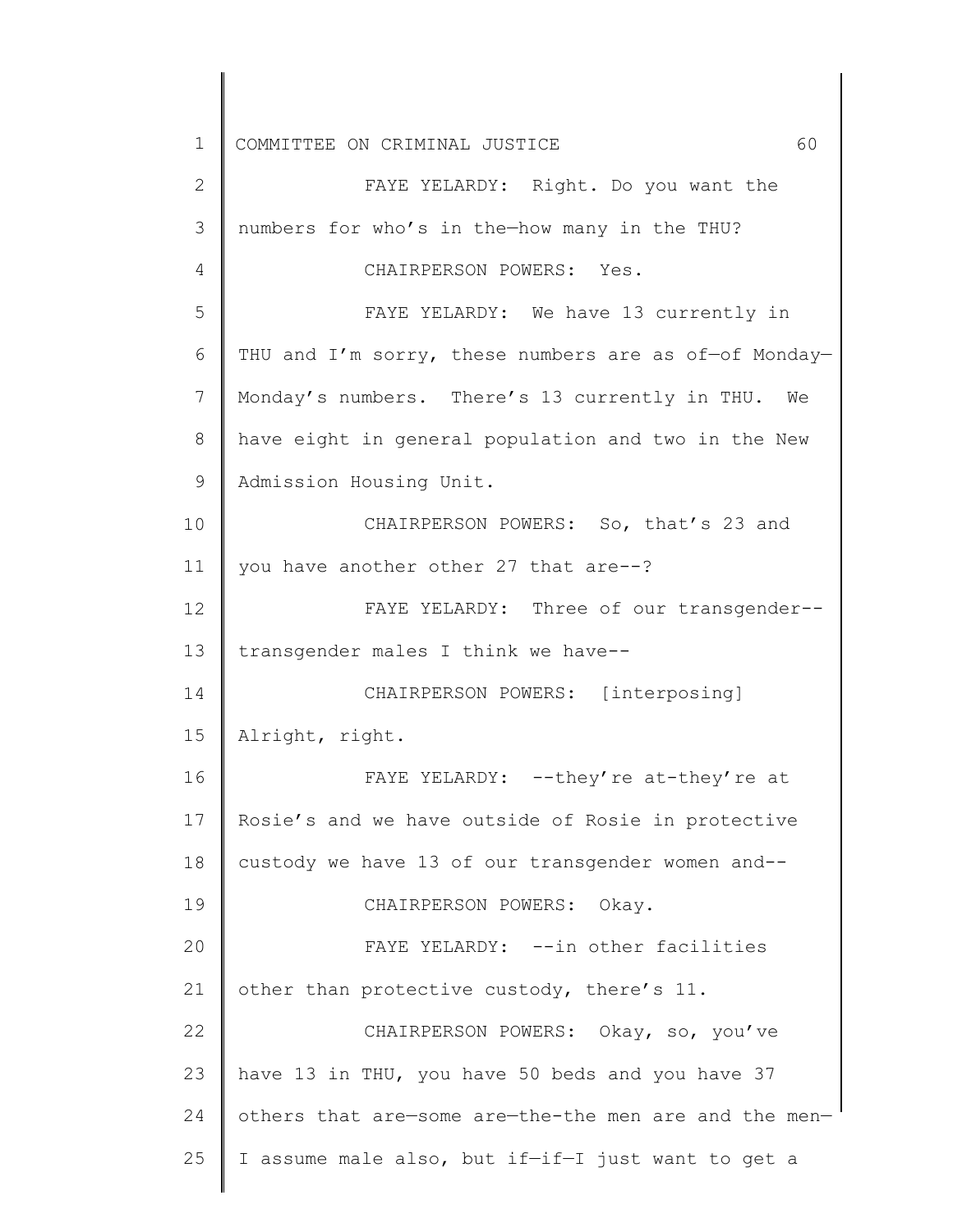2 3 4 5 6 7 8 9 10 11 12 13 14 15 16 better understanding of—of, you know, there's been some concerns that have been raised to offset in some cases that the housing is part of the conversation. You know, it can be a punitive or a reward even in terms of individuals' behavior. Can you share with us just more information about how these decisions are getting made in terms 50 today? I understand there is probably some sensitive information here, but how you get to number 13 for instance today when there seems to be other individuals who could be eligible for THU. You know, just addressing the concern that some folks have raised to the Council that some of these decisions may—could be made with a determination of preference to a certain individual or be punitive.

17 18 19 20 21 22 23 24 25 FAYE YELARDY: Okay. So, that would definitely be a concern of ours, too, that we—I don't believe that that is occurring. In fact, our intake staff in communicating their options to our transgender and intersex populations, they encourage them to apply to THU. Most of what the members, the totals for those who are in housing units outside out PC other than Rosie, those transgender women have requested to be placed in male housing. That—that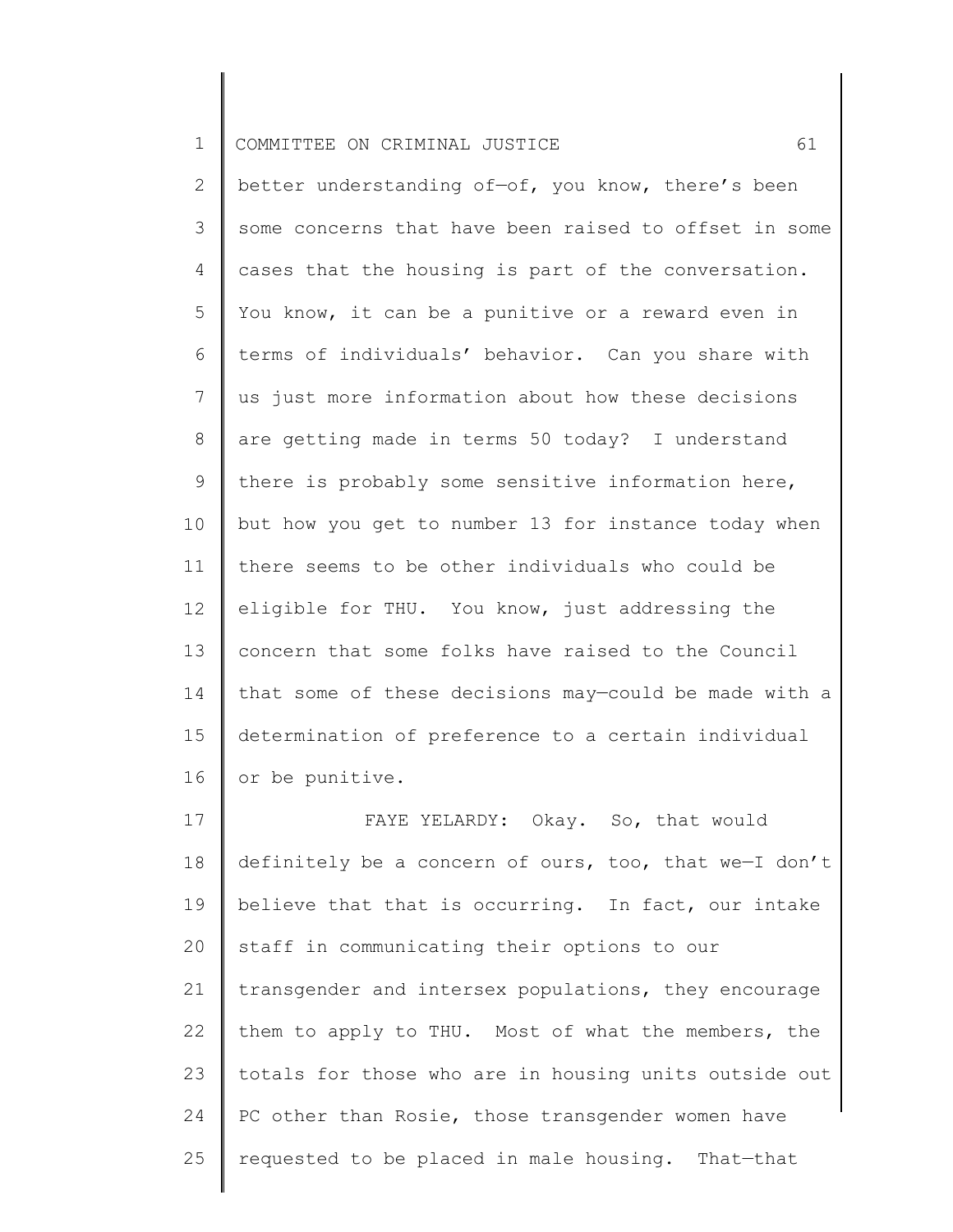| $\mathbf 1$ | 62<br>COMMITTEE ON CRIMINAL JUSTICE                   |
|-------------|-------------------------------------------------------|
| 2           | actually was their preference, but acceptance or      |
| 3           | denial into THU is not used like any type of punitive |
| 4           | or disciplinary measure for anyone. We encourage      |
| 5           | placement there, and so they're evaluated. We         |
| 6           | complete our case by-we do an individual-             |
| 7           | individualized assessment case by case, and if they   |
| $8\,$       | qualify they are, you know, given their preferred     |
| 9           | right placement-housing placement in THU.             |
| 10          | CHAIRPERSON POWERS: And how do you make               |
| 11          | a decision about who to place in protective custody?  |
| 12          | PRECHELLE SHANNON: So, it-it would all                |
| 13          | depend. Again, we-we do-we take a holistic approach   |
| 14          | to that examination. We look at, you know, our PREA   |
| 15          | re-screening. We look at how they identify We look    |
| 16          | at any other security concerns, any custody           |
| 17          | management issues, and we make a determination, and   |
| 18          | we also take serious consideration to the person's    |
| 19          | own perception of their safety, and that's, you know, |
| 20          | we then draw a conclusion of how to best house that   |
| 21          | individual.                                           |
| 22          | CHAIRPERSON POWERS: Do individuals ever               |
| 23          | request it then? If you're saying that there's        |
| 24          | concerned about their own-their own safety.<br>Is     |
| 25          | there-do people ever request to be put in--           |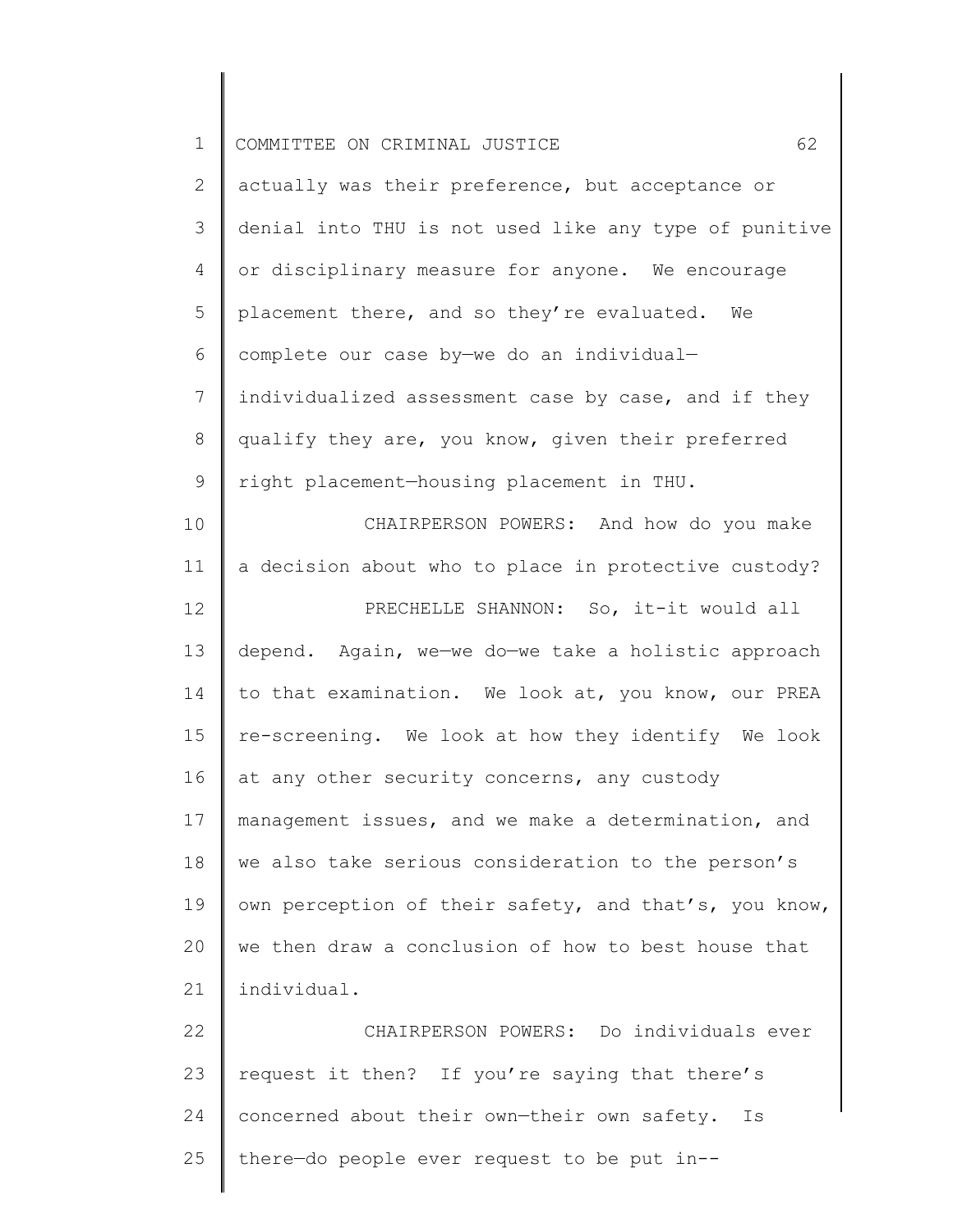1 2 3 4 5 6 7 8 9 10 11 12 13 14 15 16 17 18 19 20 21 22 23 24 25 COMMITTEE ON CRIMINAL JUSTICE 63 PRECHELLE SHANNON: [interposing] Absolutely. CHAIRPERSON POWERS: And how—do you know how many today in your population have requested that? PRECHELLE SHANNON: I don't have that specific number of who actually requests it to be placed in PC because of their own perception of the rights. CHAIRPERSON POWERS: [interposing] Okay. PRECHELLE SHANNON: So, we could—we could get that information. CHAIRPERSON POWERS: Can you be transferred out-- PRECHELLE SHANNON: Can you transferred? CHAIRPERSON POWERS: -- of protective custody? PRECHELLE SHANNON: Again, it would—it would, you know, security would definitely have to do an individual—individualized assessment to see if that would be the safest decision for someone requesting to be transferred out of PC, and and—and so and may I add to that—add also in that number out of the 24 individuals—out of the 24 individuals who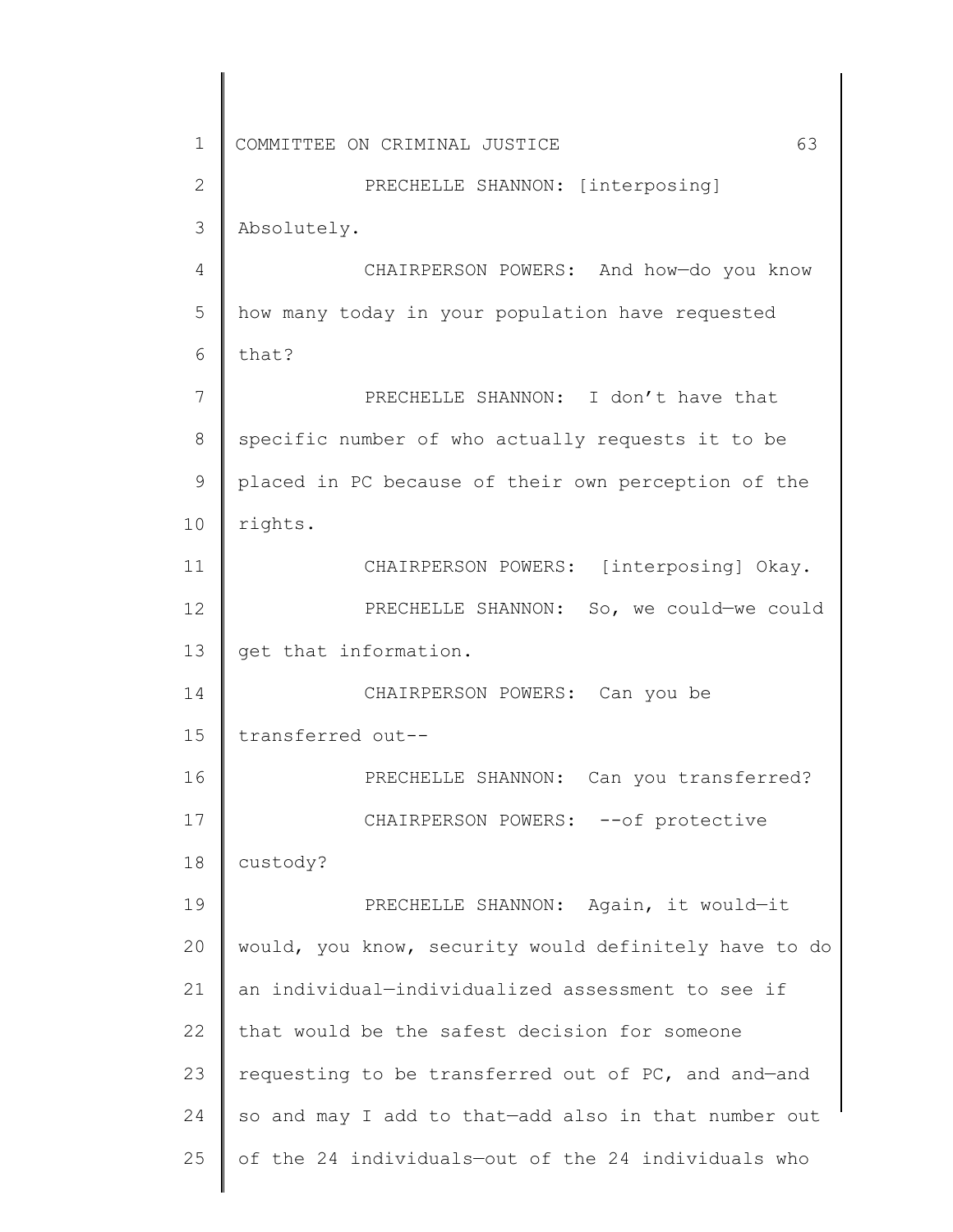| $\mathbf 1$   | 64<br>COMMITTEE ON CRIMINAL JUSTICE                     |
|---------------|---------------------------------------------------------|
| 2             | are not in the female facility, 13 did not want to be   |
| 3             | considered for the female facility and five were in     |
| 4             | female facility and then were removed either based on   |
| 5             | their requests or for other reasons.                    |
| 6             | CHAIRPERSON POWERS: Okay, thank you. I                  |
| 7             | thank you for that clarification. How are these         |
| 8             | applications that THU tracks?                           |
| $\mathcal{G}$ | FAYE YELARDY: We-yes. Okay we have--the                 |
| 10            | PREA Unit has a-a manual database and an electronic     |
| 11            | form that we track all of the applications that come    |
| 12            | through.                                                |
| 13            | CHAIRPERSON POWERS: An electronic form                  |
| 14            | that you check?                                         |
| 15            | FAYE YELARDY: Yes.                                      |
| 16            | CHAIRPERSON POWERS: Okay, and just a                    |
| 17            | final question on housing here. I presume that you      |
| 18            | have to also take into consideration things if          |
| 19            | there's a gang affiliation or other considerations to   |
| 20            | house people. So, how to you make a decision in that    |
| 21            | case about whether somebody gets into THU if there      |
| 22            | are other considerations. I know you're talking         |
| 23            | about this sort of process you go through, but          |
| 24            | presuming also that there's two individuals-there       |
| 25            | could be two individuals who have the same thing.<br>Do |
|               |                                                         |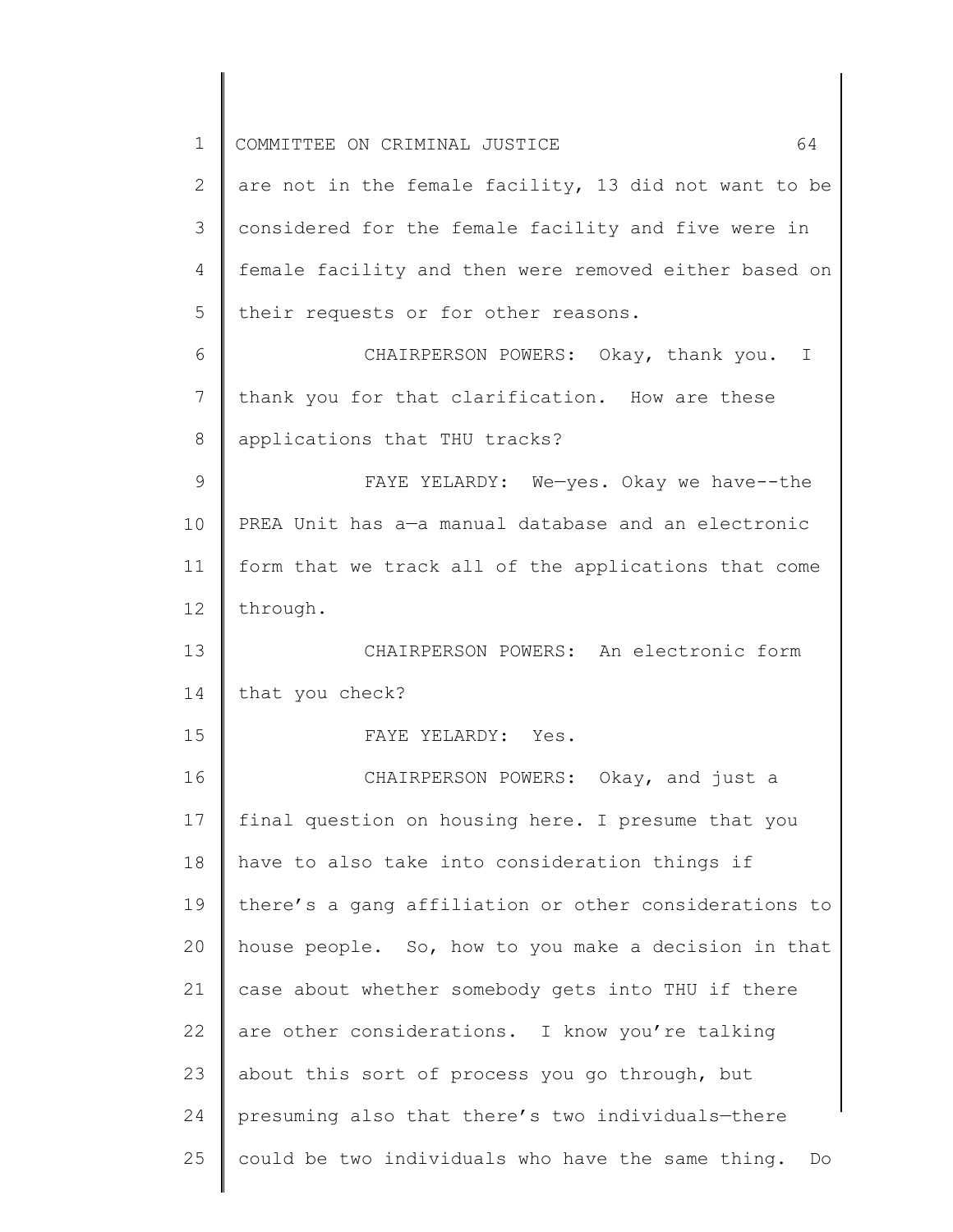2 3 you put one in and one—and one doesn't get in or how does that—how do you make a decision?

4 5 6 7 8 9 10 FAYE YELARDY: So, again, you know, we look at the full spectrum of the information of the information that we have. Sometimes it may be necessary to house someone in THU, and then someone else in the female population, but we—we—we give consideration to all of our options before making a decision.

11 12 13 14 15 16 17 18 PRECHELLE SHANNON: I would just add that we work very hard to try to place anyone who's transgender or intersex in the trans—if they so choose in the Transgender Housing Unit or alternatively in a general population area in the Rose M. Singer Center. So that is our effort, that is our goal and we try very hard to do that, and then and we've seen great success on that.

19 20 21 22 23 24 25 CHAIRPERSON POWERS: Okay, thank you. I wanted to move just with the CHS for a few questions, just about healthcare, and I know that Council Member Rivera touched on some of this, but can you just give us the transgender specific healthcare that CH provides just—just to hear it, just that CH provides for transgender individuals?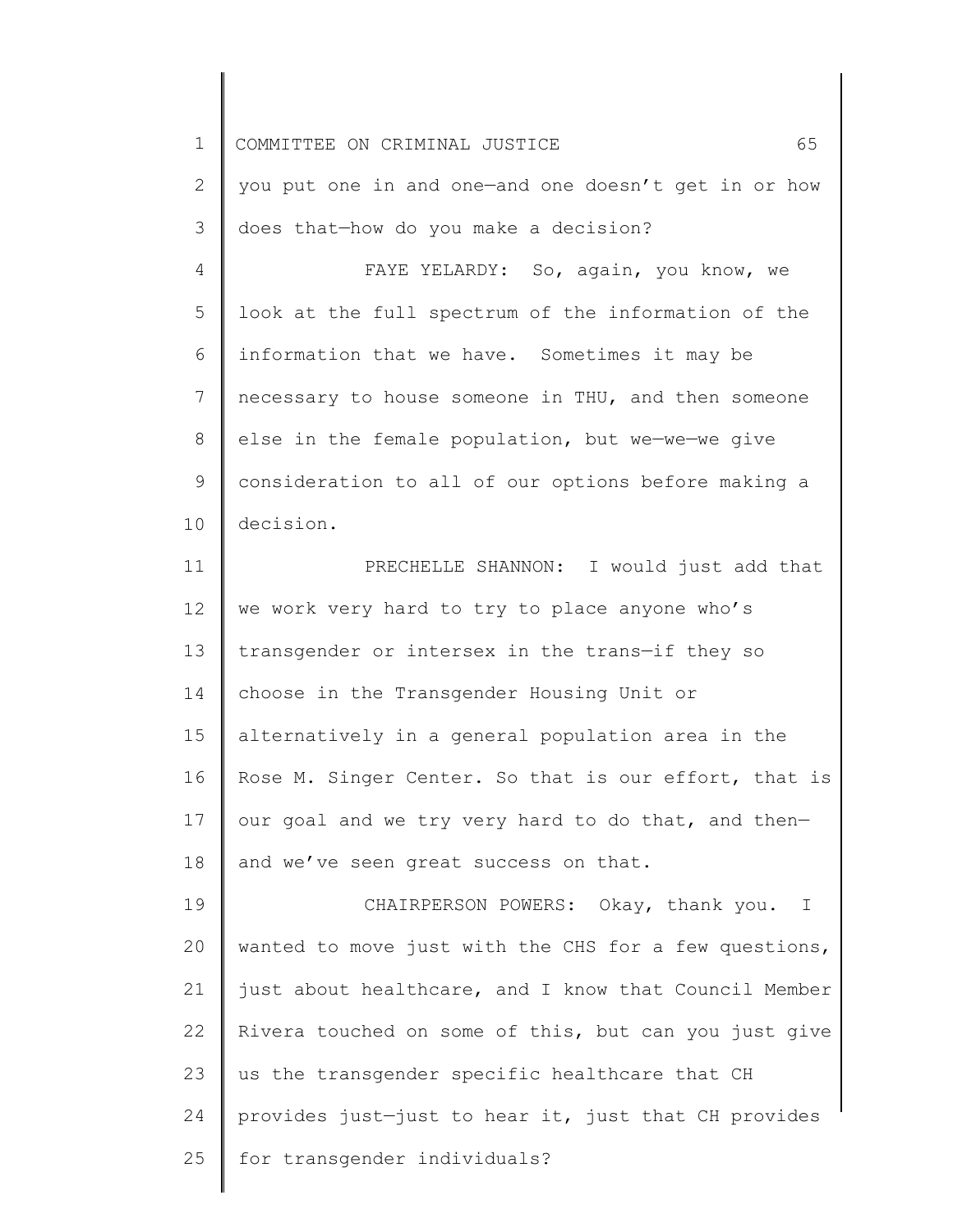2 3 4 5 6 7 8 9 10 11 12 13 14 15 16 17 18 19 20 21 22 23 24 25 DAVID SUAREZ: Sure. So, you know, treating transgender patients with respect is part of our core mission. We understand the—the trauma that is often associated with the life history of all of our patients, but in particular the pathway to do well for our transgender patients is often one marked by trauma and stigmatization in our society. And so, really the most important element of the care that we provide is understanding that, and respecting those patients, and respecting their gender identity. So, we start there with our training for our staff attending to the sensitivity, the appropriate use of preferred gender pronouns, and the way that we empathize and interact with our patients. There are details of hormone therapy, which often comes up, and we have policies that we've developed in collaboration with work groups, with experts, but as Dr. Yang mentioned, we also believe strongly that this should be a function of our primary doctors, and physician assistants, and MPs in our system. We want to make it a primary care function. It is a core expectation that our staff have expertise and—and the ability so that that lack of a provider who knows what they're doing is not a barrier to—to continuing-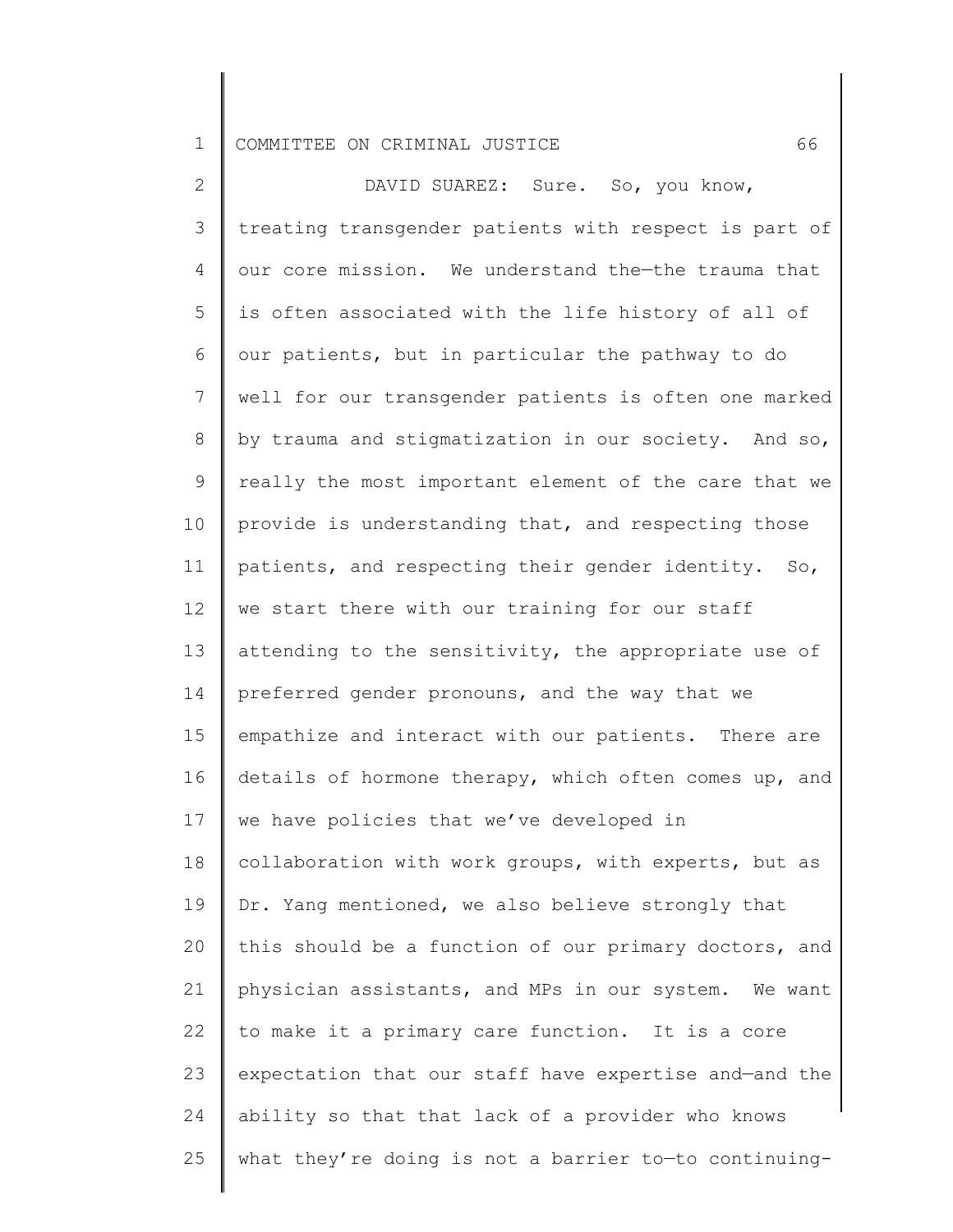2 3 4 5 CHAIRPERSON POWERS: [interposing] Can you tell us what's the—on the topic of hormone replacement therapy, can you tell us what the standard dosage is?

6 7 8 9 10 11 12 13 14 15 16 17 18 19 20 21 22 23 24 DAVID SUAREZ: So, I just want to clarify some critique of earlier policies before the transition to Health and Hospitals. The—a provider uncertainty was identified early on in this process as a barrier. So, in many systems around the country, people will require community collateral information, which means actual records of community treatment to start somebody on a hormone regime or a specialist appointment, which, you know, has a process to it that can take weeks as well. So, really the use of standardized regimens historically was designed to eliminate that barrier so we weren't waiting for those things that would slow down the process before starting medications. We appreciate the critiques of that earlier policy, and the development of intercurrent recommendations from expert bodies regarding the standards of care for those. So, our—our latest policy may have guidelines, general guidelines, but it seeks to

25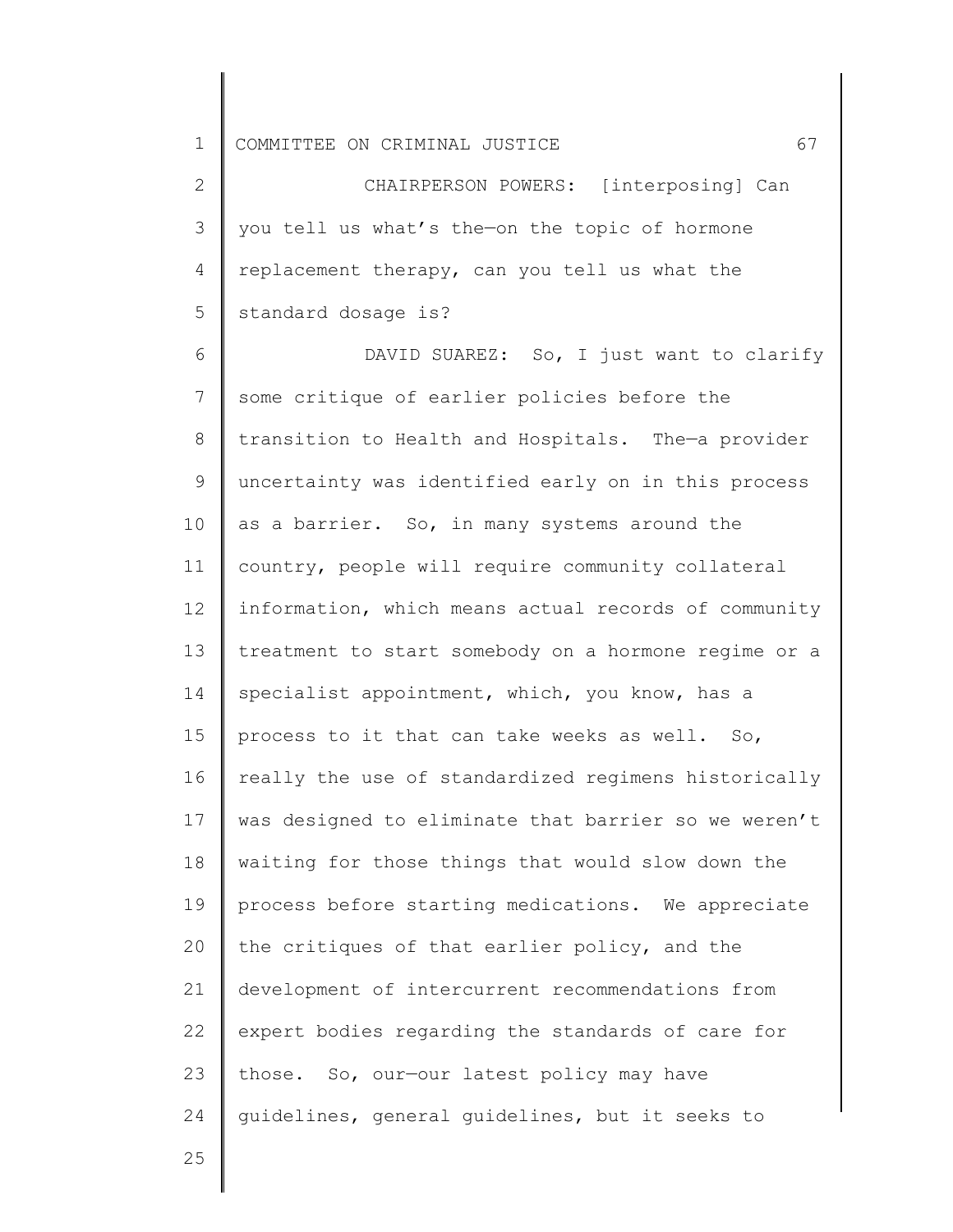| $\mathbf 1$    | 68<br>COMMITTEE ON CRIMINAL JUSTICE                   |
|----------------|-------------------------------------------------------|
| 2              | emphasize that the regimen should really be tied to   |
| 3              | the individual patients.                              |
| 4              | CHAIRPERSON POWERS: So, there is a                    |
| 5              | standard dosage or not a standard dosage?             |
| 6              | DAVID SUAREZ: So, there's not a standard              |
| $7\phantom{.}$ | dosage that's required for any individual patient.    |
| 8              | CHAIRPERSON POWERS: Okay, okay, thank                 |
| $\mathsf 9$    | you. The-and then we've heard and this is something   |
| 10             | that may have come up earlier in-in some legislation  |
| 11             | as well. We've heard that people house in the         |
| 12             | Transgender Housing Unit, the THU, don't have access  |
| 13             | to detox treatment, and can you describe what's the   |
| 14             | deduction in your offering today, and whether THU has |
| 15             | access to that, and if not, if there's a plan to and  |
| 16             | what is-what would that look like?                    |
| 17             | DAVID SUAREZ: Yeah, so the--thank you.                |
| 18             | The THU at Rosie's as a facility that has access to   |
| 19             | the range of services that we provide including the   |
| 20             | highest level of mental healthcare and all of our     |
| 21             | M.A.T. services. As we've expanded access to M.A.T.   |
| 22             | generally, we've move away even from detox towards    |
| 23             | maintenance when appropriate for as many patients as  |
| 24             | possible and that's available to anybody who is       |
| 25             | housed in Rosie's.                                    |
|                |                                                       |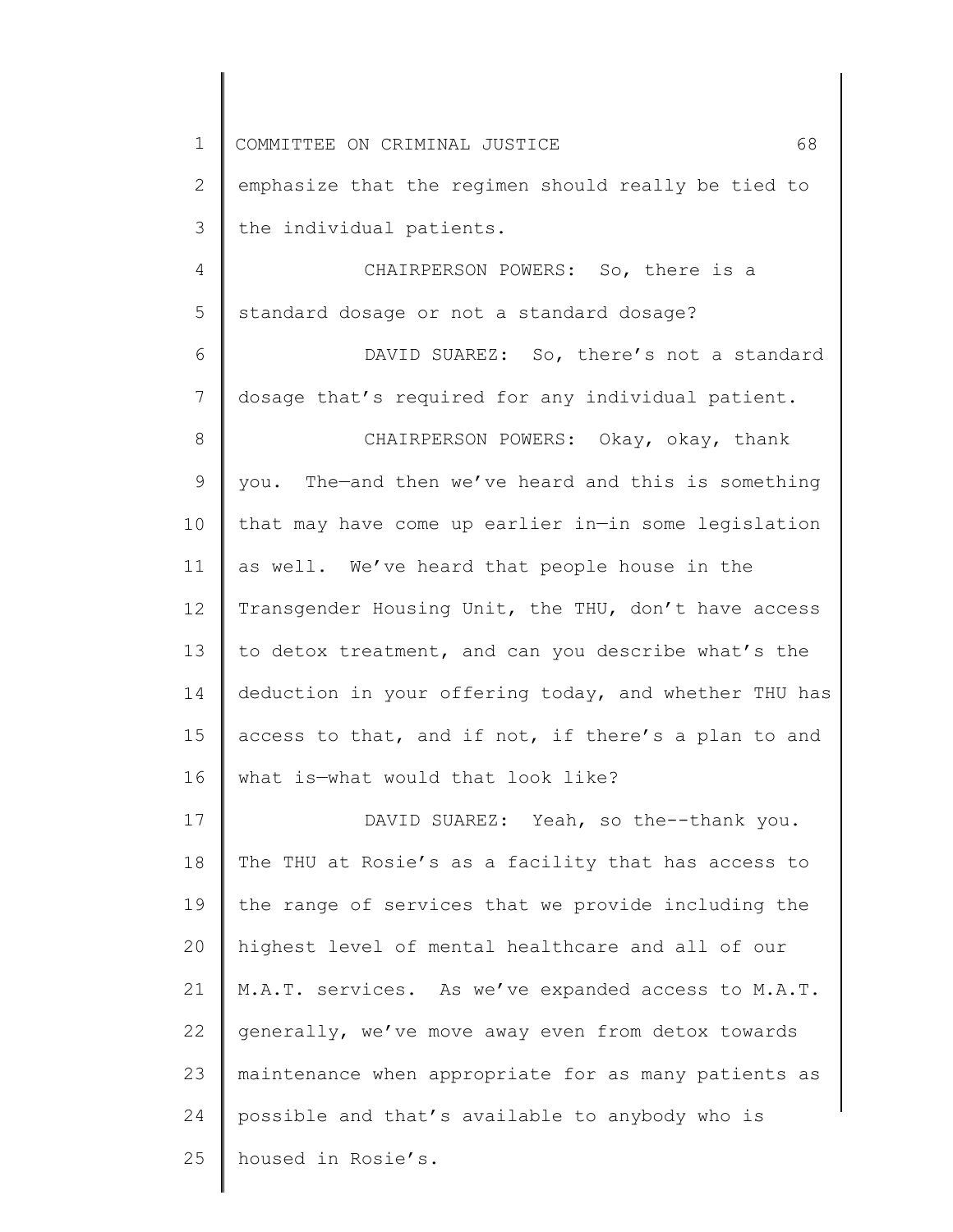2 3 4 5 6 7 8 9 10 11 12 13 14 15 16 17 18 19 20 21 22 23 24 25 CHAIRPERSON POWERS: Thank you for that question and that answer, and then and the final question here when a transgender person qualified for a mental observation—observation unit like CAPS or PACE, how is their housing determined? DAVID SUAREZ: Yeah, so, this is relatively recent that there is no restriction on housing in and those units are available in Rosie's as well as in other facilities across the system. So, to be handled on a case-by-case we are—do have the ability to offer the range of services to a trans—a transgender person housed in Rosie's. CHAIRPERSON POWERS: Does that—does a transgender woman have the option of being a CAPS patient at Rosie's? DAVID SUAREZ: Yes. CHAIRPERSON POWERS: And as—and does a transgender man have the option of being in the men's facility? DAVID SUAREZ: Yes, yes. CHAIRPERSON POWERS: Yes. DAVID SUAREZ: Not to say that these situations have necessarily come up, and because of the low numbers, you know, we would like to avoid the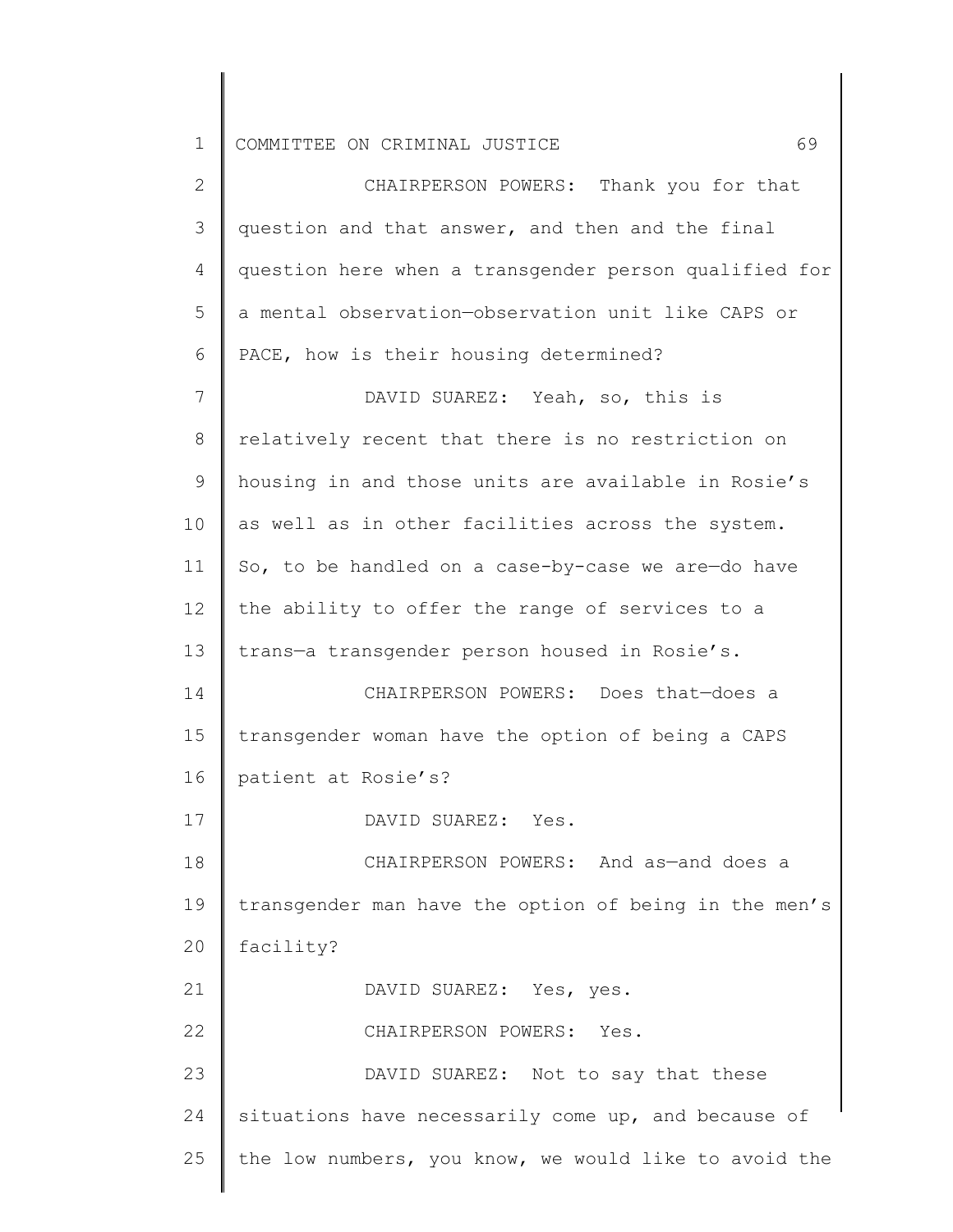2 3 details of who's in what units, but that—there—there is no prohibition on that. Yeah.

4 5 6 7 8 9 10 11 12 13 14 15 16 17 18 19 20 21 22 23 24 CHAIRPERSON POWERS: Okay, appreciate it. Just on training and sensitivity here, you know. I'm sorry. I turned my microphone. In the-in addition to the system wide changes that have to be made and obviously there are to get 12,000 employees and staff-and 2,000 staff members was the number cited earlier, and making sure that-that the system wide stuff that we do, and the people that are sitting in this room, and they're—when they're working on these issues really that filters down to every individual who is working in the facilities everything from, you know, reducing in this information or eliminating this information, understanding that that sort of verbiage and pronouns really matter, and—and tackling issues like phobia and—and people's, you know, resistance even in—even as society around us has changed. Can you talk to the sensitive—Sensitivity Training that officers are receiving today and—and what that process is. I've have had a chance to go into some of them, but I would like to know sort of comprehensively what the department is doing around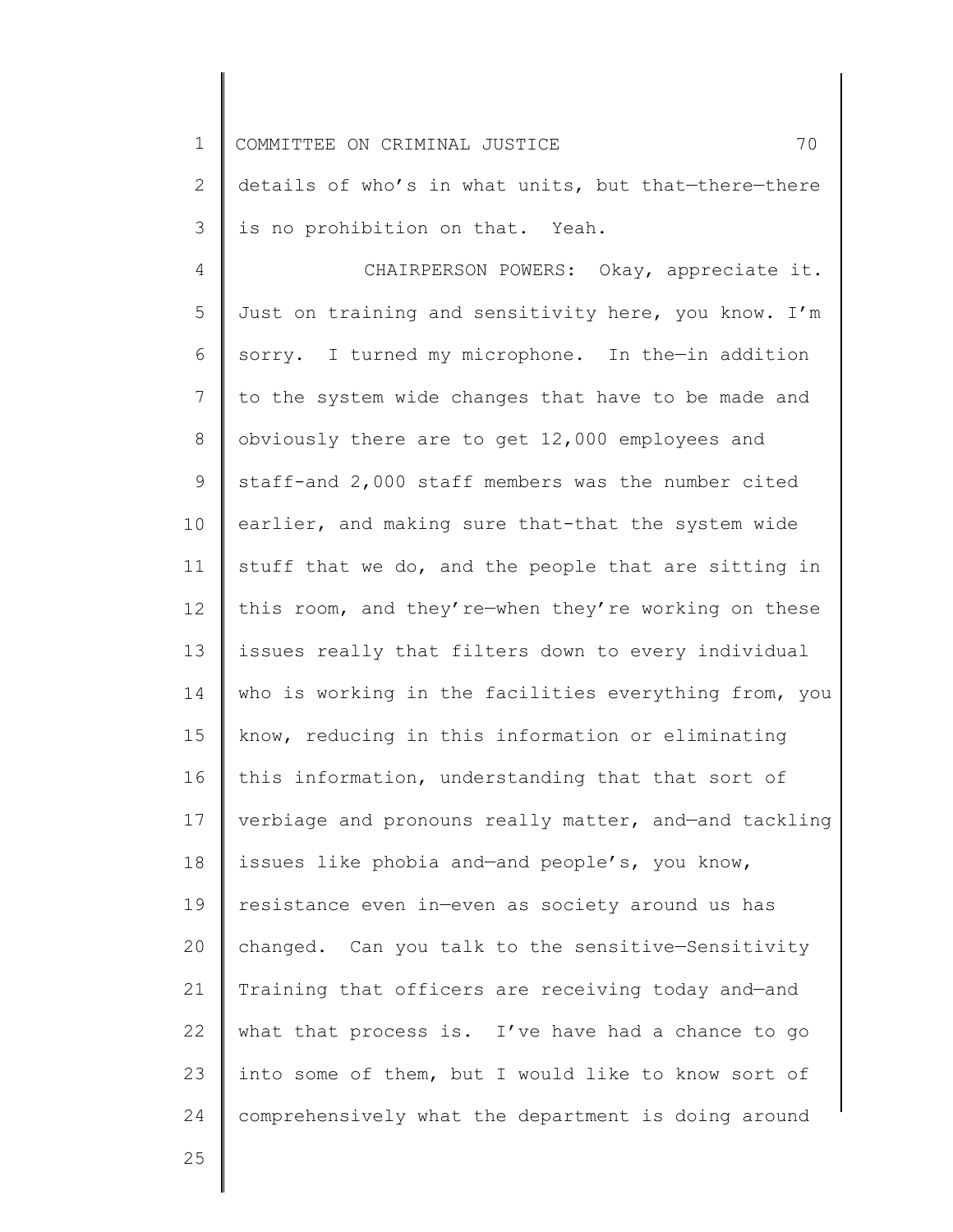| $\mathbf 1$ | 71<br>COMMITTEE ON CRIMINAL JUSTICE                   |
|-------------|-------------------------------------------------------|
| 2           | training for officers, and then for that matter for   |
| 3           | doctors as well. [pause]                              |
| 4           | FAYE YELARDY: So, we were working, like               |
| 5           | I said earlier very closely with a few of the-the     |
| 6           | advocates who developed the Sensitivity Training for- |
| 7           | for staff, and we ensured I believe we had almost     |
| 8           | everyone at that female facility go through the       |
| 9           | Sensitivity Training, but definitely staff who would  |
| 10          | come into contact with our transgender population     |
| 11          | first. That includes the intake staff or the escort   |
| 12          | staff at the other facilities, but we try to make     |
| 13          | sure that everyone in our female facility has that    |
| 14          | Sensitivity Training.                                 |
| 15          | CHAIRPERSON POWERS: I think everybody                 |
| 16          | should have that training and--                       |
| 17          | FAYE YELARDY: [interposing] Absolutely.               |
| 18          | CHAIRPERSON POWERS: -- and the, you know,             |
| 19          | the concern that that I have and-is that even beyond  |
| 20          | just providing training and a video, and I think it's |
| 21          | every two year training that you still have-you still |
| 22          | have a cultural shift to make in terms of a better    |
| 23          | understanding of these issues that are-are particular |
| 24          | to the transgender community and that there is even   |
| 25          | as I just am frank to be frank even as a society has  |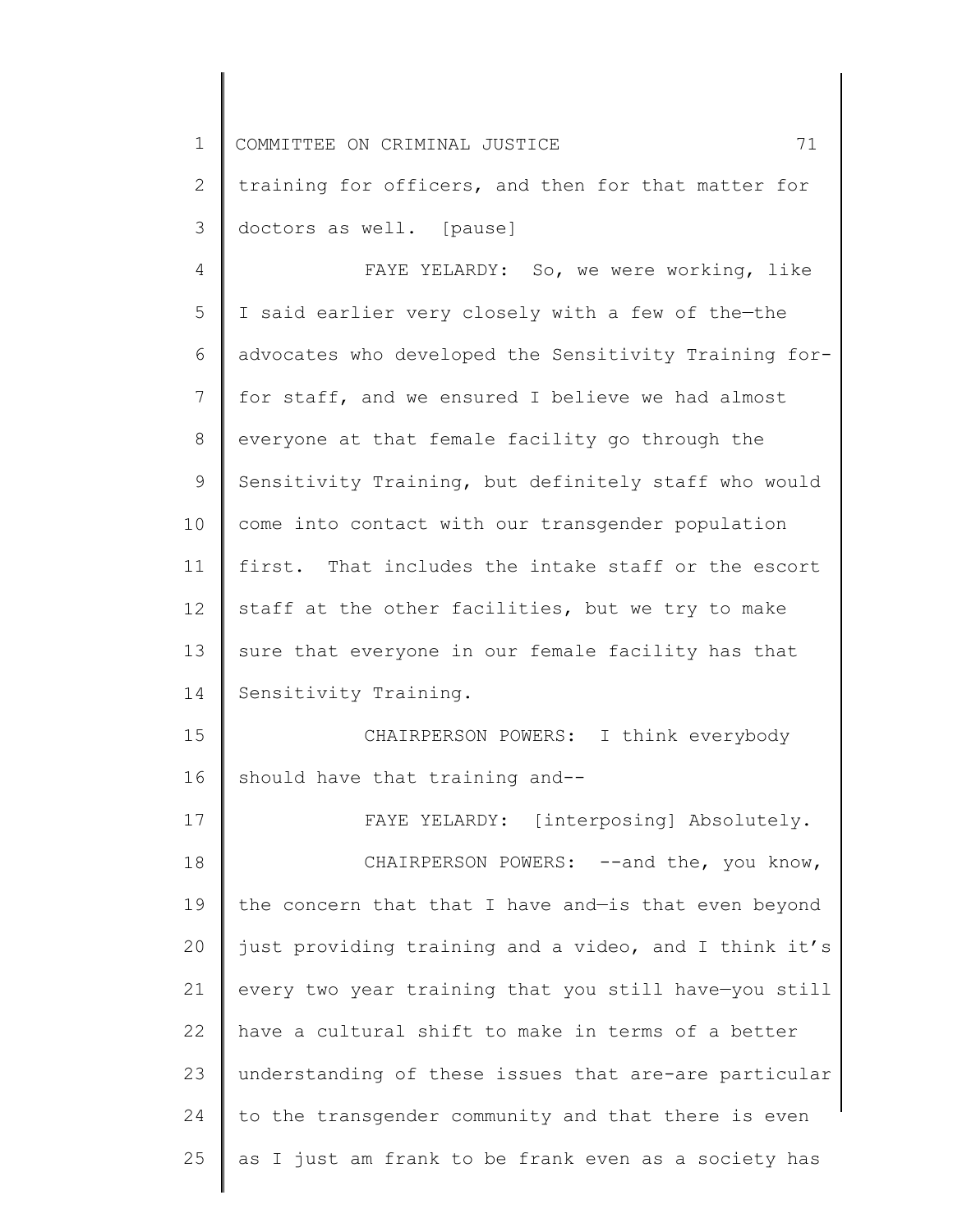| $\mathbf 1$ | 72<br>COMMITTEE ON CRIMINAL JUSTICE                   |
|-------------|-------------------------------------------------------|
| 2           | made I think significant strides in certain areas     |
| 3           | around LGBTQ, but not every single one of those       |
| 4           | letters in there is getting-has the same information  |
| 5           | and understanding, and there are still a lot of       |
| 6           | issues around phobia that exist both in-in the DOC    |
| 7           | and in other-in other parts all around us and, you    |
| $8\,$       | know, particularly for those who are in custody it    |
| $\mathsf 9$ | becomes even a larger concern and a challenge. So,    |
| 10          | just-just to-I want to know when did you-when do you  |
| 11          | hire an LGBTQ liaison?                                |
| 12          | PRECHELLE SHANNON: They are hired. I                  |
| 13          | believe they are already hired. We're just waiting    |
| 14          | for additional paperwork. So, I'm not really sure     |
| 15          | where we are in that process.                         |
| 16          | CHAIRPERSON POWERS: And that person will              |
| 17          | be part of the process of doing the-of PREA training- |
| 18          | and training sensitivity and in addition to other     |
| 19          | issues like meeting Mr. Holden.                       |
| 20          | PRECHELLE SHANNON: Yeah, we hope to                   |
| 21          | integrate that person into every element as it        |
| 22          | relates to PREA and our transgender and intersex      |
| 23          | populations, but I would also just like to add in our |
| 24          | PREA trainings that we've been conducting since 2014, |
| 25          | 2015 before our training there a-a specific model in  |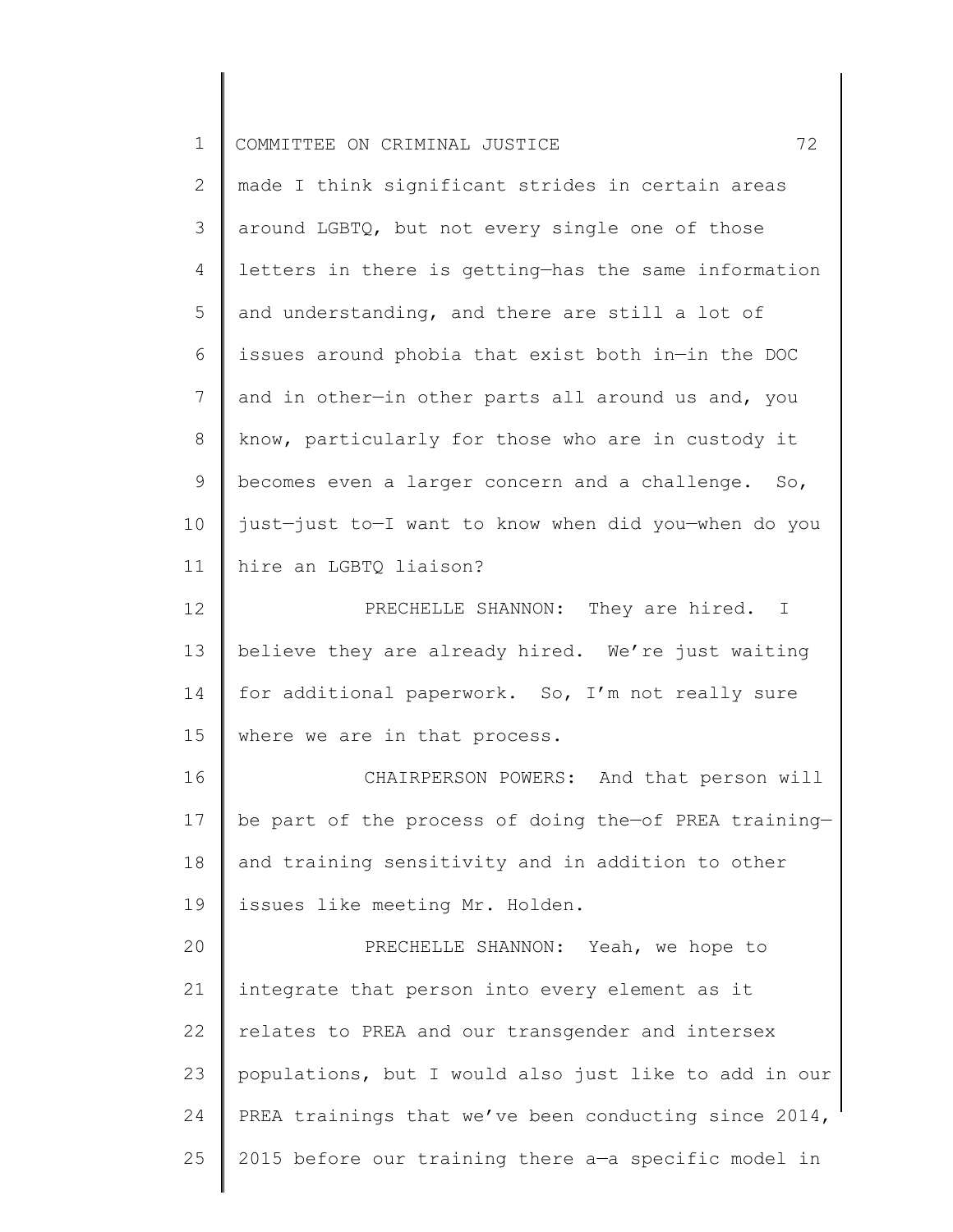| $\mathbf 1$    | 73<br>COMMITTEE ON CRIMINAL JUSTICE                  |
|----------------|------------------------------------------------------|
| $\mathbf{2}$   | that training that speaks clearly and extensively    |
| 3              | about gender sensitivity. It provides definitions    |
| 4              | for all of the LGBTQIs. It talks about equality      |
| 5              | versus equity, and it really goes into touch the     |
| 6              | culture so that we understand agency wide the need   |
| $7\phantom{.}$ | and the unique needs that-that our population may    |
| $8\,$          | have.                                                |
| $\mathcal{G}$  | CHAIRPERSON POWERS: What is the training             |
| 10             | today? You go through a four-hour and a two-hour, is |
| 11             | that correct? You do a four-hour initially?          |
| 12             | PRECHELLE SHANNON: [interposing] The-the             |
| 13             | initial training is the four-hour and then           |
| 14             | biannually staff get the two-hour refresher, but the |
| 15             | staff members at Rosie's, of course, they get        |
| 16             | addition-in addition to that they get the sensitive- |
| 17             | sensitivity training.                                |
| 18             | CHAIRPERSON POWERS: What is that                     |
| 19             | training? How often and what does it look like?      |
| 20             | FAYE YELARDY: So anyone who is going to              |
| 21             | be working in THU who is involved in escorts, they   |
| 22             | are provided that training. The PREA Unit actually   |
| 23             | does that training. One of our supervisors, our      |
| 24             | captain does the Transgender 101 training, and then  |
| 25             | there's an additional training that was developed by |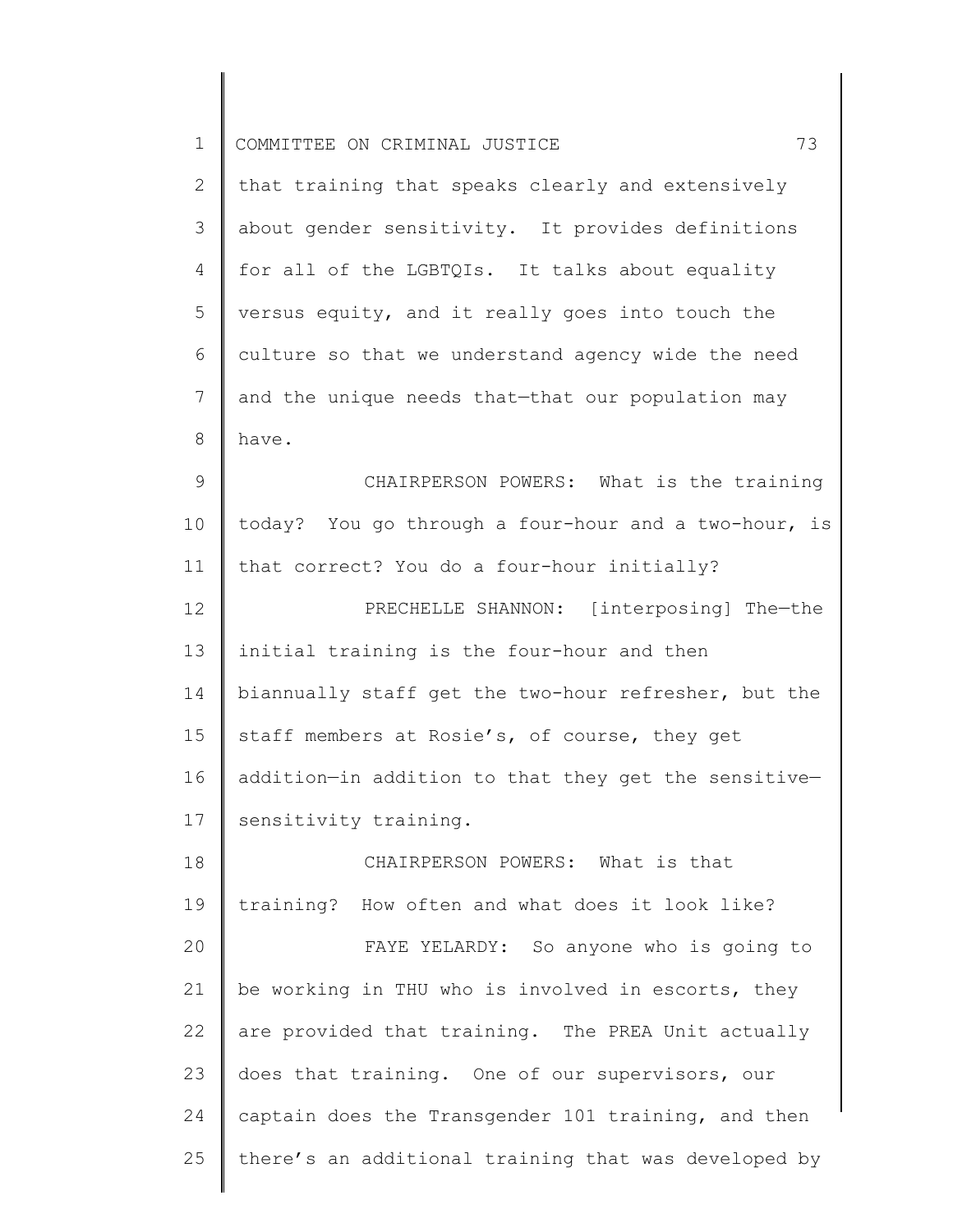1 2 3 4 5 6 7 8 9 10 11 12 13 14 15 16 17 18 19 20 21 22 23 24 25 COMMITTEE ON CRIMINAL JUSTICE  $74$ ACLU that specifically goes into even more details about how to keep transgender, intersex safe in prison. (sic) CHAIRPERSON POWERS: How often do they receive it? Is it one time? PRECHELLE SHANNON: They receive it initially when they're—anyone who is assigned, anyone who gets a new post assignment, and I'm not certain if that's an annual ongoing training, but we can find out if—if that is something that is done annually. CHAIRPERSON POWERS: Okay, we appreciate that. FAYE YELARDY: Just to go back also, thethe director will be on boarded by next month. I just want to— CHAIRPERSON POWERS: Okay. FAYE YELARDY: -- give you that. CHAIRPERSON POWERS: Thank you for that update. FAYE YELARDY: Also, we—we are incorporating some of that information in the Sensitivity Training, and our refresher training and annually we have to do. I believe it's given to us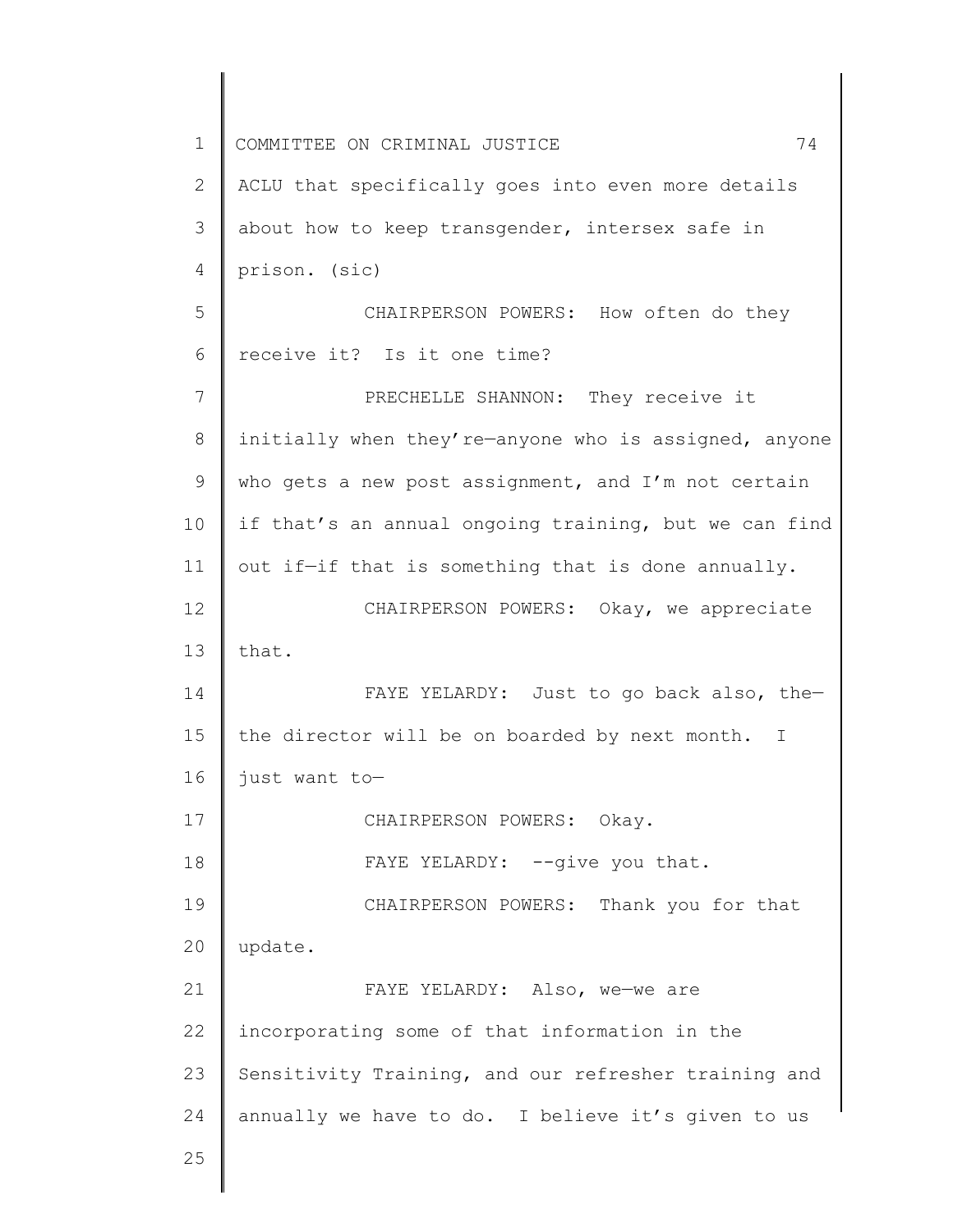1 2 3 4 5 6 7 8 9 10 11 12 13 14 15 16 17 18 19 20 21 22 23 24 25 COMMITTEE ON CRIMINAL JUSTICE 75 by DCAS, and we have an obligation like everyone who works for the city. PRECHELLE SHANNON: [interposing] Baseline it.(sic) Uh-hm. FAYE YELARDY: Yeah, we have to do and EEO training that includes that information as well. CHAIRPERSON POWERS: And—and do doctors have to go through any particular training? Do they go through the same training as officers or—and medical staff for that? DAVID SUAREZ: So, CHS in 2018 actually worked to develop our own PREA Training, and it was an opportunity to include a section of that training on-on transgender care. PREA and transgender Care obviously are separate issues, but it was an opportunity to reach all of our staff with a mandated training, and so it is incorporated into that training. Also, since transitioning to Health and Hospitals, we've leveraged some of the great resources that Health and Hospitals has developed for use across the system including having experts from Health and Hospitals come and give grand rounds as well as the training materials that they have available.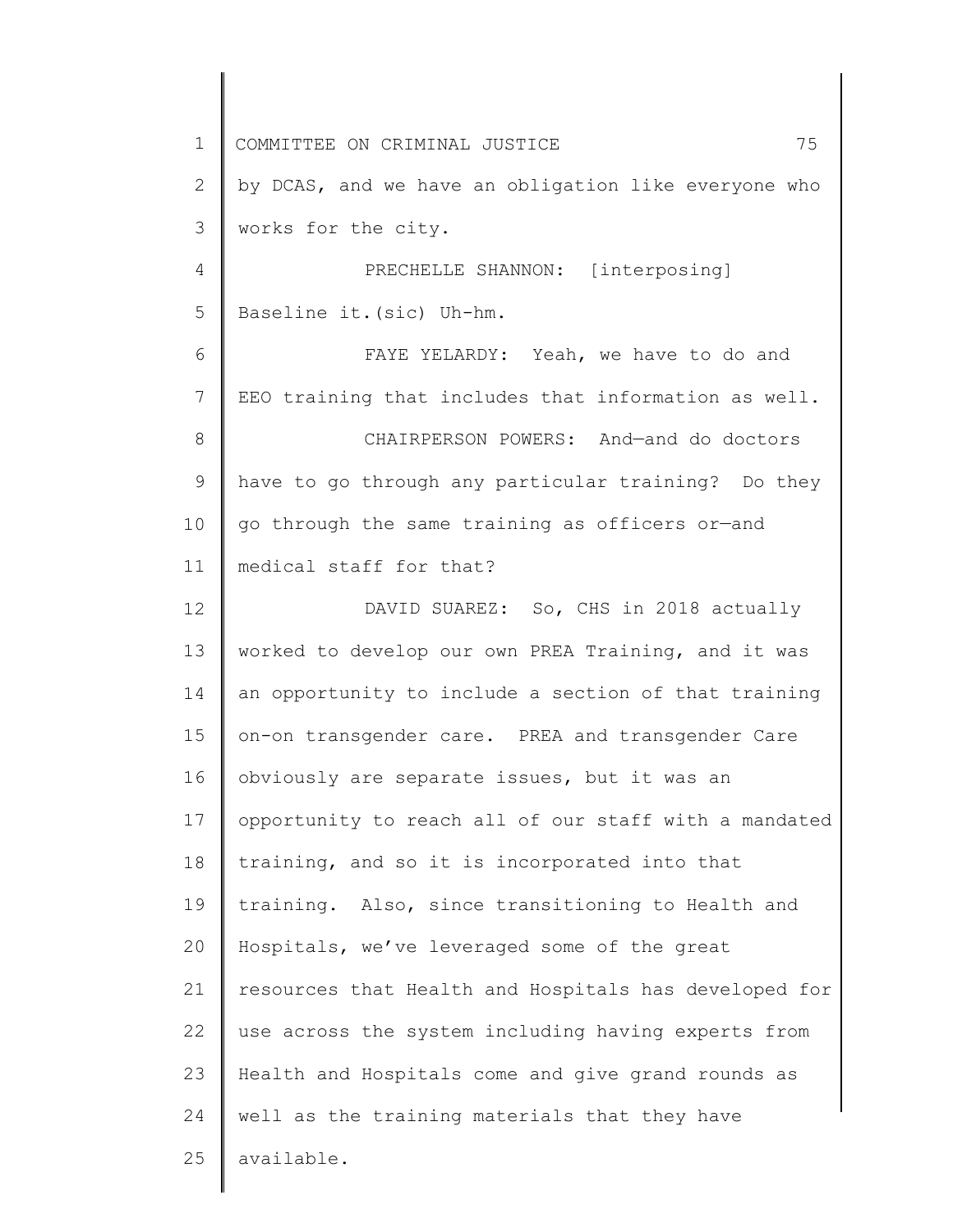2 3 4 5 6 7 8 9 10 11 12 13 14 15 16 17 18 19 20 21 22 23 24 25 CHAIRPERSON POWERS: Okay, thank you. So, do you have anything other things? Okay. Thanks—so I want to say I think—think, you know, think, I think, you know, we recognize that the agency has made strides and is leading in particular areas around it. I think, you know, it does not mean in my estimation or my opinion that we should stop there or do not continue to move the city forward and continue to be in the front, not, you know, not somewhere in the middle of the path in terms of large cities and—and throughout this country, and I think that, you know, we have some final questions particularly around how to—how to incorporate more voices into that process, but particularly also how to actually have formal processes that we are—we are we are advertising to be in—in effect here. You know, it's obviously important as well we're—we're going to hear momentarily from I think some of the advocates and those who are working on issues around the Criminal Justice System, but I—and I want to thank—I want to thank you for the work you—you're doing, and—and where we are today. I think that the legislation is trying to address—that we have to move forward (sic) in trying to address things that we see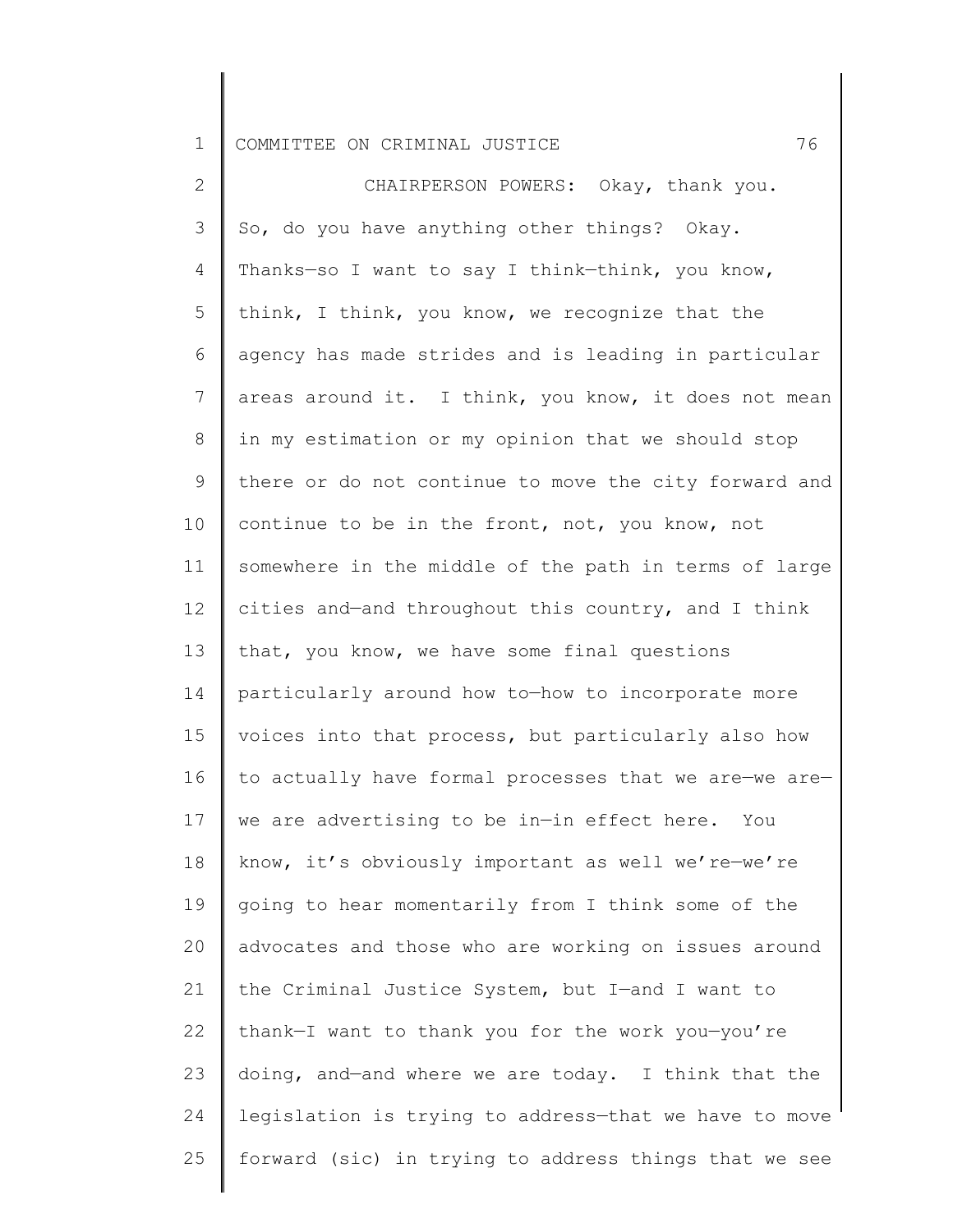2 3 4 5 6 7 8 9 10 11 12 13 14 15 16 17 18 19 20 21 22 23 24 25 as, you know, continued efforts to stay as leaders in here and also to formalize things that seem to be informal around like an appeals process or around getting more information around housing and other services that are being provided, and to ensure that for Council Member Ayala's bills that everybody is receiving the same and adequate and appropriate services. So, we will follow up with both agencies or agency and contractor or agency. I don't know, but around—around the—around some of the issues that we have as a follow-up, but I also would as always to encourage folks from CHS and DOC to stick around and hear from the folks that will be testifying after you because you will hear I'm sure other ideas and opinions as well. So, we thank you. Thanks. We'll take a quick second, and we'll invite others up here. Now, we are going to hear from our next panel from— Mik Kinkade from the Sylvia Rivera Law Project; Deborah Lolai from the Bronx Defenders; Kelsey Diabla from Brooklyn Defender Services; and Kayla Simpson from the Legal Aid Society. [background comments/pause] Alright, thank you. We are going to continue now with our next panel. The—we don't have to swear you in, but we—we are going to have just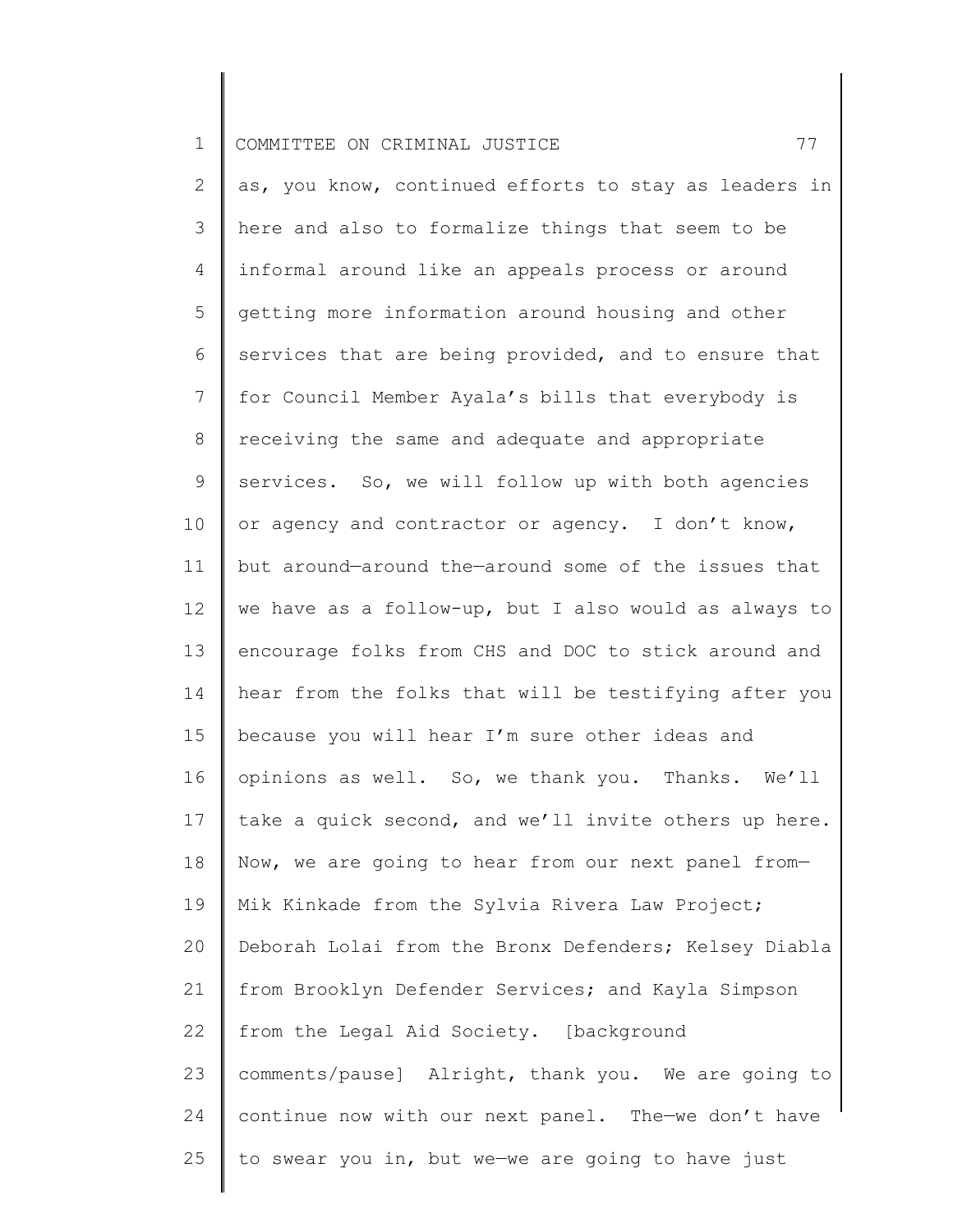| $\mathbf 1$    | 78<br>COMMITTEE ON CRIMINAL JUSTICE                             |
|----------------|-----------------------------------------------------------------|
| $\mathbf{2}$   | because we have a long list of groups, we're going to           |
| 3              | have some-some clock limitations here, and we want an           |
| 4              | opportunity to ask questions and final questions                |
| 5              | after as well. So, we'll go from my right this way.             |
| 6              | So, and if you can just before you testify just state           |
| $\overline{7}$ | your name and the group that you're affiliated with,            |
| 8              | and then you can start your testimony, and they'll              |
| 9              | have you on the clock, but we'll have an opportunity            |
| 10             | to ask questions as well.                                       |
| 11             | MIK KINKADE: Hello. My name is Mik                              |
| 12             | Kinkade. I am the Director of the Prisoner Justice              |
| 13             | Project at the Sylvia Rivera Law Project. I want to             |
| 14             | thank you for having this, and also for moving it               |
| 15             | from the 30 <sup>th</sup> so that more of us could attend.<br>I |
| 16             | didn't submit prepared comments, and in part that's             |
| 17             | because I wasn't sure what the Department of                    |
| 18             | Correction was going to say, and so I wanted to have            |
| 19             | more freedom to just respond. And in that, I wanted             |
| 20             | to say that I-last month at a Board of Correction               |
| 21             | PREA hearing, there was a lot of confusion around the           |
| 22             | different between transgender identity and sexuality            |
| 23             | and around the Prison Rape Elimination Act itself as            |
| 24             | a whole, and then the specific treatments of                    |
| 25             | transgender and non-conforming intersex people.                 |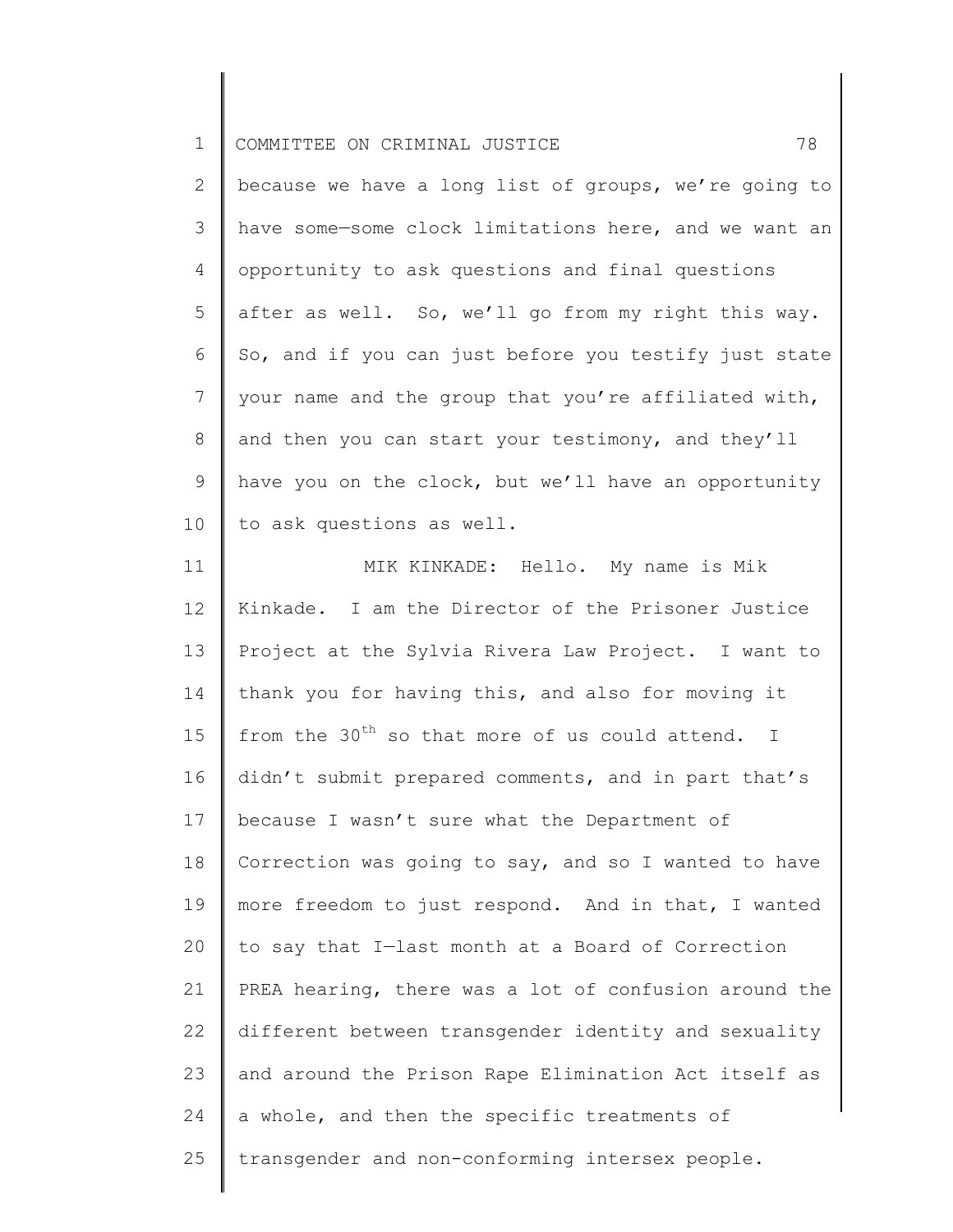| $\mathbf 1$    | 79<br>COMMITTEE ON CRIMINAL JUSTICE                   |
|----------------|-------------------------------------------------------|
| $\overline{2}$ | There seems to be a lot of conflation between         |
| 3              | transgender people, gender non-conforming people, and |
| 4              | intersex people, and in part this is because of a     |
| 5              | lack of definitions in the law. There are             |
| 6              | definitions in various different laws, but between    |
| 7              | the city to the federal it changes significantly and  |
| 8              | it's very unclear who these laws apply to. So, for    |
| 9              | instance, at the Board of Correction hearing the-the  |
| 10             | DOC continued to talk about the transgender and       |
| 11             | intersex housing. However, I-there's nothing on       |
| 12             | paper that says that intersex individuals unless they |
| 13             | also identify as transgender are allowed into housing |
| 14             | units, and in addition, the current directive, which  |
| 15             | is private and not allowed to be shared with          |
| 16             | individuals in the community or advocates has no      |
| 17             | placement for transgender men, and transgender men in |
| 18             | general don't seem to be considered in a lot of this. |
| 19             | The three men who were are Rose during the Board of   |
| 20             | Corrections testimony were counted as women, and this |
| 21             | seems to be an ongoing concerning that the Department |
| 22             | of Corrections doesn't actually know the difference   |
| 23             | between transgender men and transgender women.<br>In  |
| 24             | addition, when the department was telling you about   |
| 25             | the eight transgender women in general population, I  |
|                |                                                       |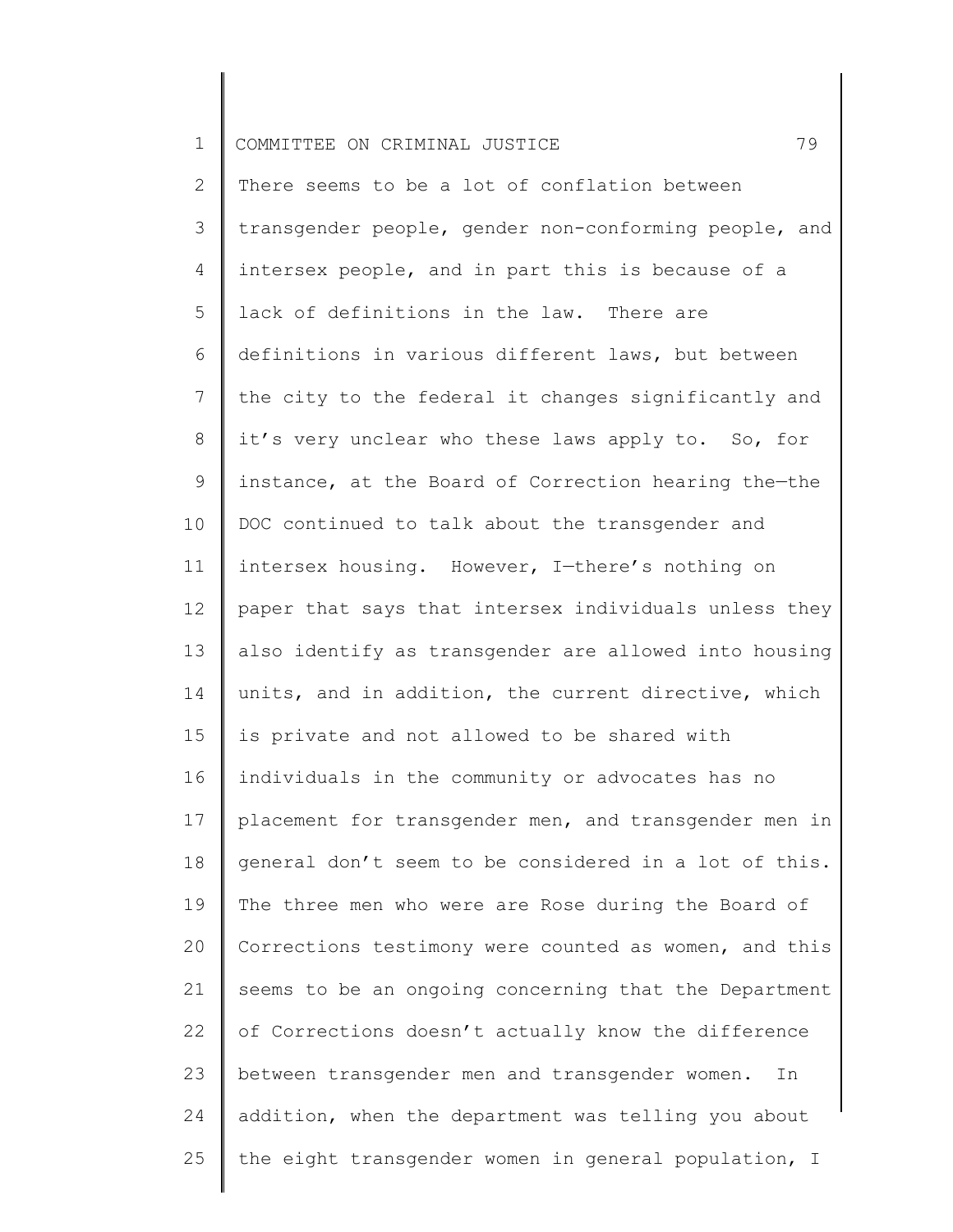| $\mathbf 1$     | 80<br>COMMITTEE ON CRIMINAL JUSTICE                   |
|-----------------|-------------------------------------------------------|
| $\overline{2}$  | want to be clear that those women are in another unit |
| 3               | altogether. So they are in a unit that allows for     |
| $\overline{4}$  | transgender women to and cisgender women 50 and       |
| 5               | older. [bell] So, I think there's a lot of clarity    |
| 6               | issues, and in addition, I just want to point out     |
| $\overline{7}$  | that the three-minute RMSC. I don't believe at any    |
| $8\,$           | point in time today the department said where they    |
| 9               | were housed, just that they were at Rose. They're all |
| 10              | in protective custody or isolated consignment of some |
| 11              | kind. So, I-there's a lot of general statements that  |
| 12 <sup>°</sup> | I think we need as more specifics about because they  |
| 13              | don't go into these when they talk with them. For     |
| 14              | instance, before our PREA training, there is no       |
| 15              | specifics that they said like about what part of that |
| 16              | is about transgender people in particular. I sat      |
| 17              | through a version of it two years ago, and there was  |
| 18              | no particular part of it that was about transgender   |
| 19              | identity or LGB identity at all.                      |
| 20              | CHAIRPERSON POWERS: Just as a follow-up               |

21 22 23 24 25 question and thank you for that, and thank you for flexible—flexibility in terms of the testimony. You talked about inconsistencies of definitions between federal, city, probably around state practices in that as well. Is there a definition? Do you—do you—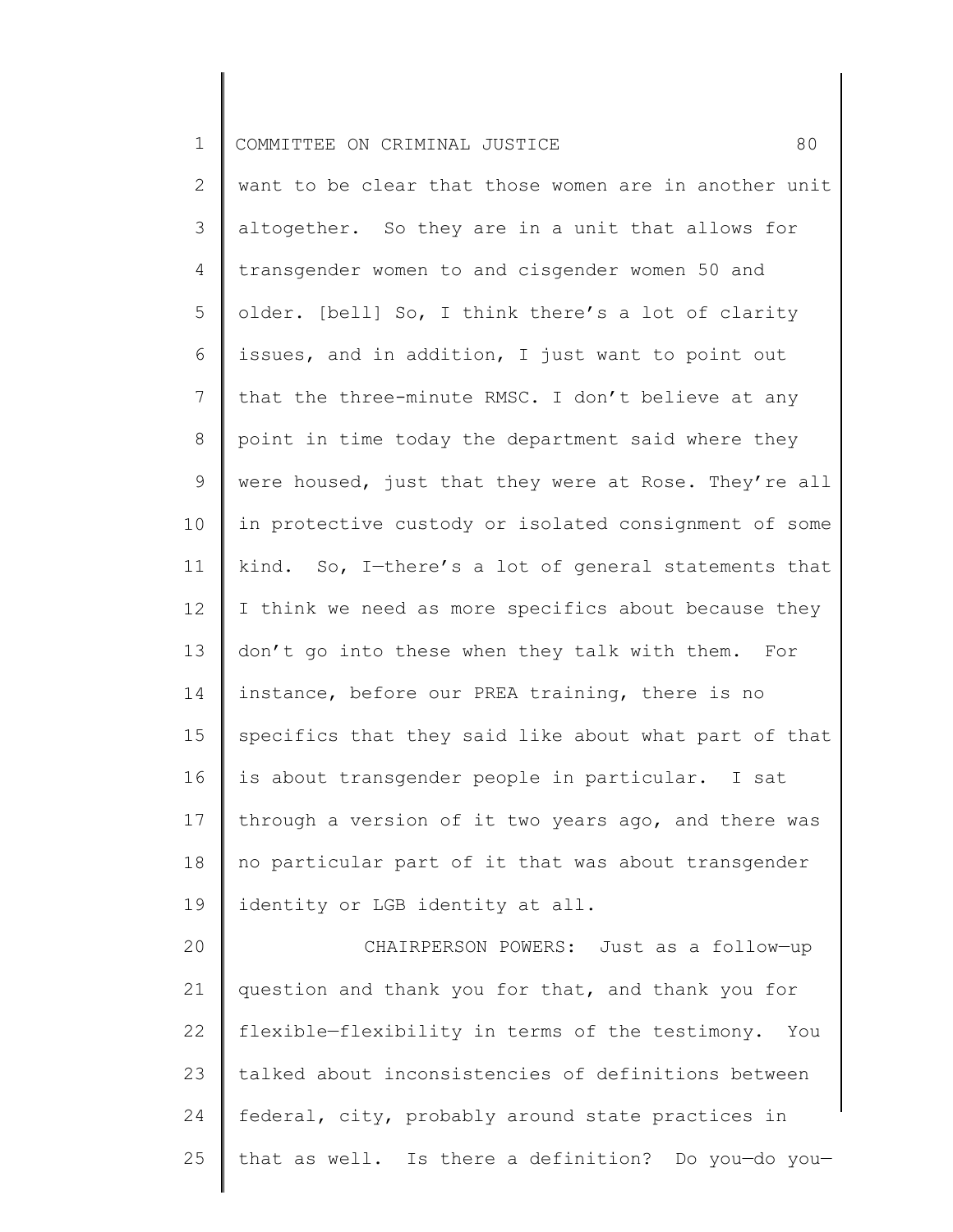2 3 4 5 is there—in the conflict between the city and the state, do you see a definitional preference in terms of the law and—and which one is you feel like more adequate?

6 7 8 9 10 11 12 13 14 15 16 17 18 19 20 21 22 23 24 MIK KINKADE: I don't think that either has a fantastic version. I think it just needs to be more clear throughout. So, for instance under the Prison Rape Elimination Act there are definitions of intersex and transgender, and then this specific things that apply to transgender people, intersex people, and then gender non-conforming people aren't included in there. Then the city has used the terms non-conforming in some of the specific minimum standards, but they're not reflected in the directive then. So, there just seems to be an inconsistent use, and we need to figure out if we want the Transgender Housing Unit, if we want transgender base placement to be inclusive of all people who identify as a sex or a gender other than that which they were born with or if we only want it to be people who transition on a binary, and—and I think that needs to be a decision that's made, and then clearly shared with people because there's no-there's no clarity.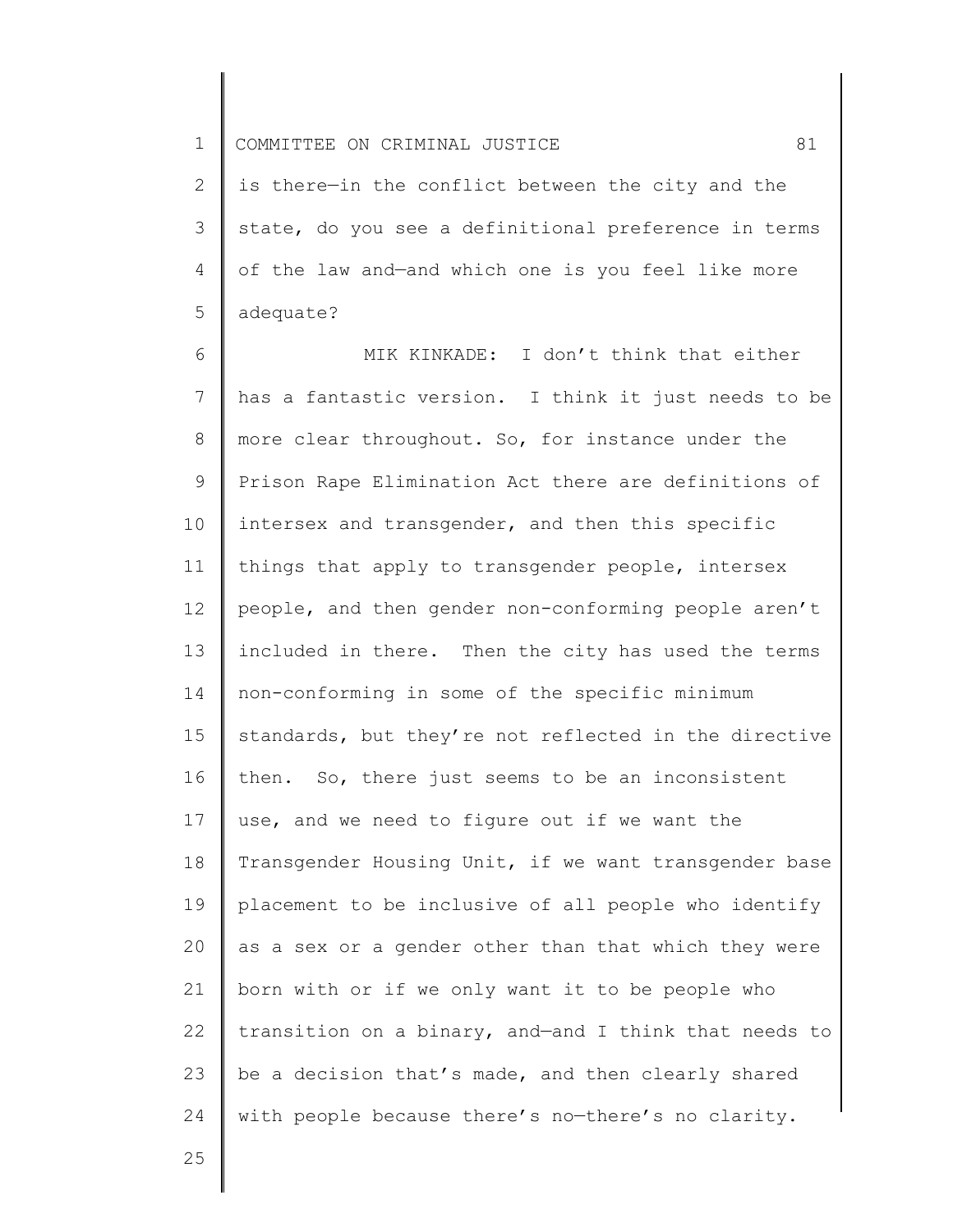| $\mathbf 1$  | 82<br>COMMITTEE ON CRIMINAL JUSTICE                  |
|--------------|------------------------------------------------------|
| $\mathbf{2}$ | CHAIRPERSON POWERS: That's great.                    |
| 3            | That's a great point, and-and on training have you   |
| 4            | ever sat through any of the PREA trainings?          |
| 5            | MIK KINKADE: Yes. I sat through one in               |
| 6            | 2016 I believe and then I'm supposed to have one-    |
| 7            | another one because I'm a volunteer. I go to RMSC    |
| 8            | every week. I am supposed to have had a training,    |
| 9            | but I haven't.                                       |
| 10           | CHAIRPERSON POWERS: You're required to               |
| 11           | have it? You're required to go?                      |
| 12           | MIK KINKADE: Yes.                                    |
| 13           | CHAIRPERSON POWERS: Did you-did you feel             |
| 14           | like they were adequate?                             |
| 15           | MIK KINKADE: No. I thin that the entire              |
| 16           | training was about how people in incarceration are   |
| 17           | tricky and will try to have sex with you. [laughter] |
| 18           | CHAIRPERSON POWERS: I have no follow-up              |
| 19           | questions.                                           |
| 20           | DEBORAH LOLAI: Good morning or                       |
| 21           | afternoon. I'm not sure. Good morning. My name is    |
| 22           | Deborah Lolai. I am a Criminal Defense Attorney and  |
| 23           | the LGBTQ Client Specialist at the Bronx Defenders.  |
| 24           | As part of my role at the Bronx Defenders, I         |
| 25           | represent hundreds of transgender people in criminal |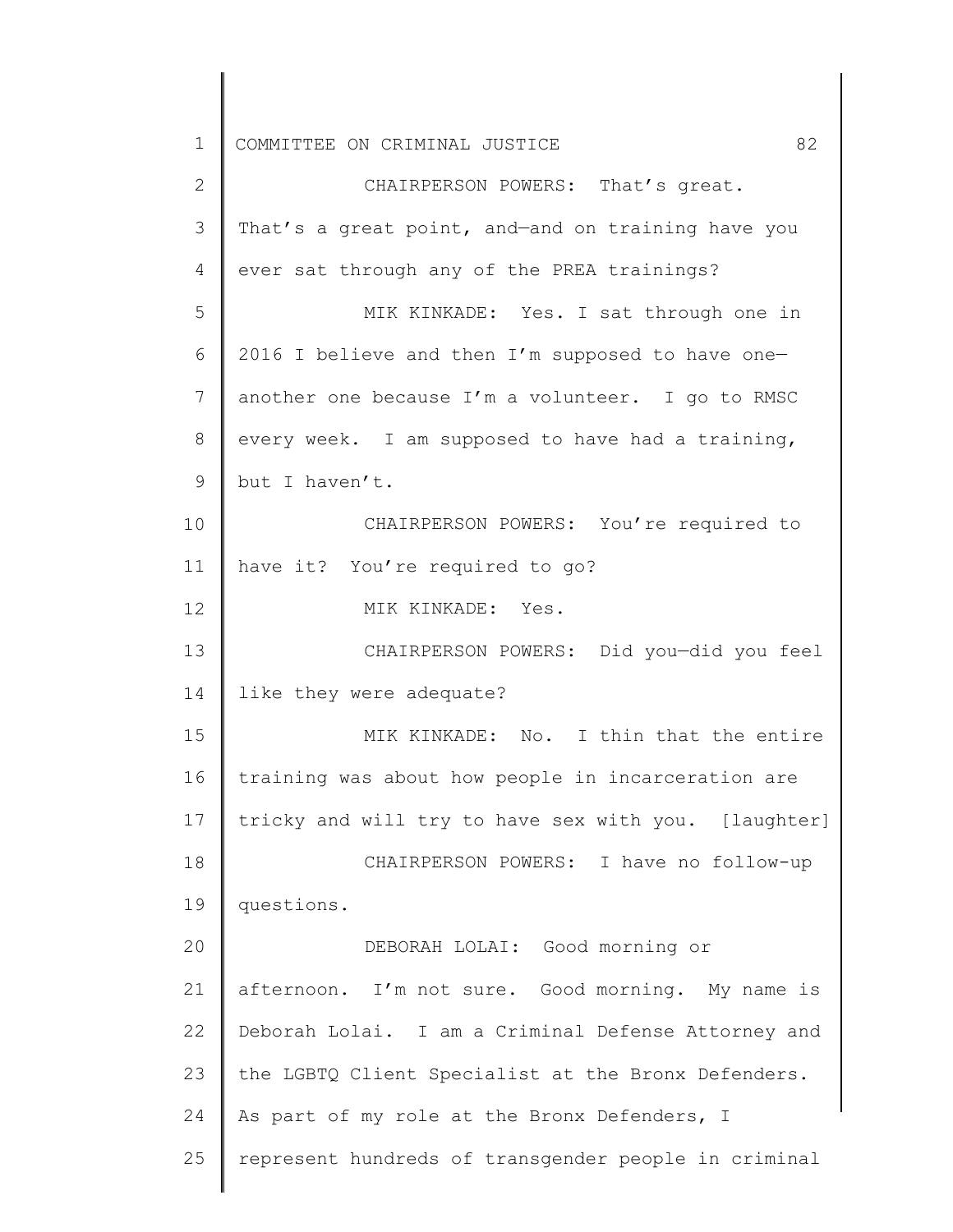| $\mathbf 1$     | 83<br>COMMITTEE ON CRIMINAL JUSTICE                   |
|-----------------|-------------------------------------------------------|
| 2               | cases every year many of whom were incarcerated       |
| 3               | pretrial. I testified before some of you in           |
| 4               | September of 2018 on this issue, and as has been      |
| 5               | acknowledge already today, there have been            |
| 6               | improvements since then primarily with the move of    |
| $7\phantom{.0}$ | the THU to Rose M. Singer Center. It's definitely     |
| 8               | been a lot better, but we are far from where we need  |
| 9               | to be. Since the department was-has-was supposed to   |
| 10              | have been housing people according to gender identity |
| 11              | from October 2018, I have to say contrary to-to what  |
| 12              | has already been testified to, that is not happening. |
| 13              | The majority of transgender women specifically who I  |
| 14              | represent who have been incarcerated since that date  |
| 15              | have been in a male facility, and again contrary to   |
| 16              | what has been testified to, they are not there by     |
| 17              | They are there because they were either<br>choice.    |
| 18              | rejected from the THU, they were discouraged from     |
| 19              | applying to the THU. They were kicked out of the THU  |
| 20              | or they didn't want to be in the THU. They wanted to  |
| 21              | be in general population at Rose M. Singer Center,    |
| 22              | which is again contrary to what has been said is not  |
| 23              | an option, and the other way that people end up in    |
| 24              | male facilities is when they have as the Council has  |
| 25              | talked about already today, when they have serious    |
|                 |                                                       |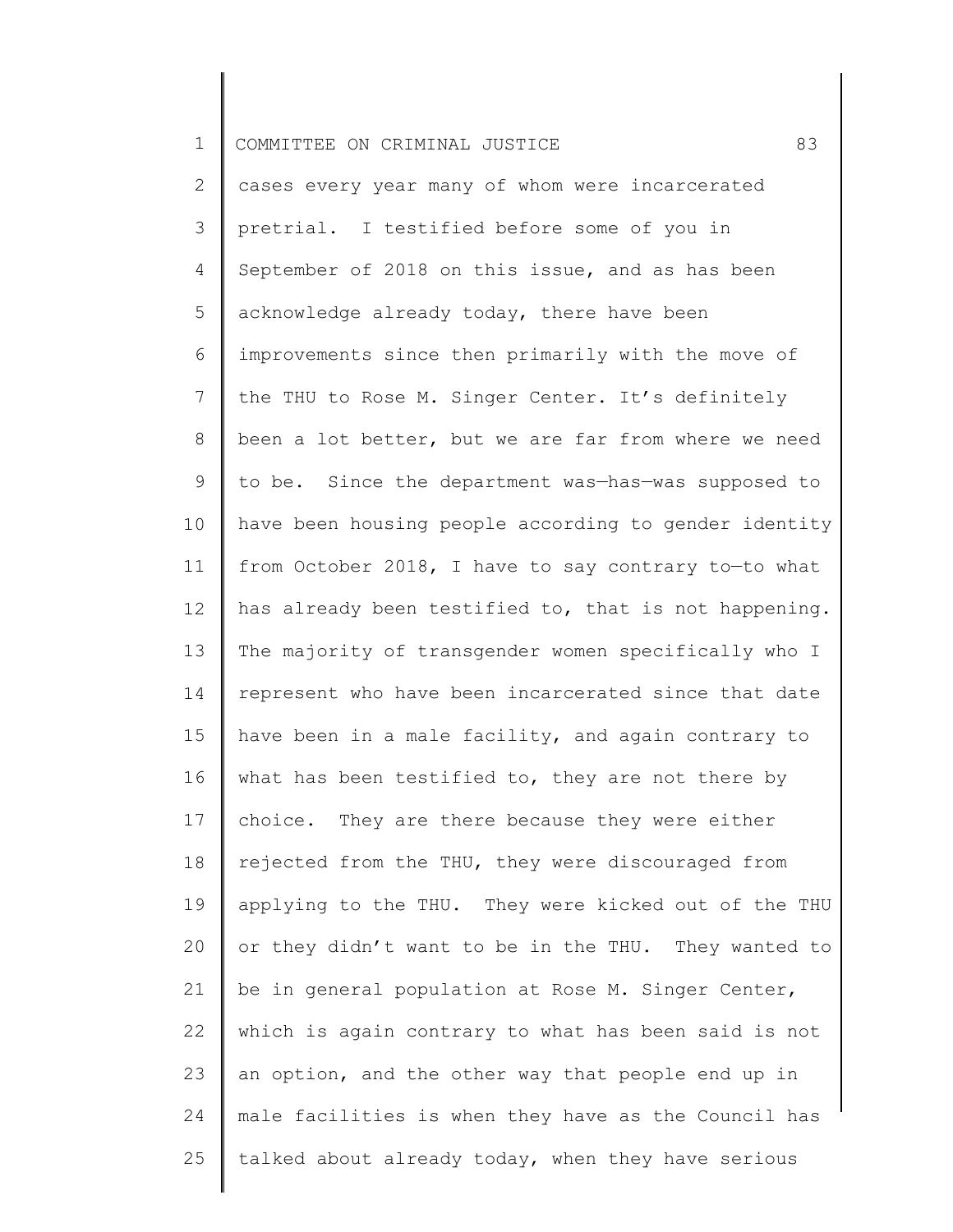| $\mathbf 1$ | 84<br>COMMITTEE ON CRIMINAL JUSTICE                   |
|-------------|-------------------------------------------------------|
| 2           | medical issues that they need medical attention for   |
| 3           | or serious mental health issues or drug-very intense  |
| 4           | drug treatment that they need. It was said today      |
| 5           | that those services, people in the THU has access to  |
| 6           | those services, [bell] but I just want to be clear    |
| 7           | that women in the THU don't have access to those      |
| 8           | services at Rose M. Singer Center. If they need       |
| 9           | those services, they're going to the male facilities. |
| 10          | I know I'm out of time. I submitted written           |
| 11          | testimony that-that includes a lot more suggestions   |
| 12          | and concerns that I have. So, I would ask that that   |
| 13          | be reviewed, but-but what I want to end with is that  |
| 14          | I-we support all of the bills that are being          |
| 15          | introduced. Related to this topic, I don't think any  |
| 16          | of these issues that I outlined for you in my         |
| 17          | testimony can be addressed until the department       |
| 18          | actually starts to see transgender women as women and |
| 19          | starts actually placing them in general population    |
| 20          | with cisgender women if that's what they want, and    |
| 21          | again the Bronx Defenders supports all the bill on    |
| 22          | the table today.                                      |
| 23          | CHAIRPERSON POWERS: Thank you for that.               |
| 24          | I'll just ask on follow-up question to you-how are-   |
| 25          | can you describe any particular processes about what  |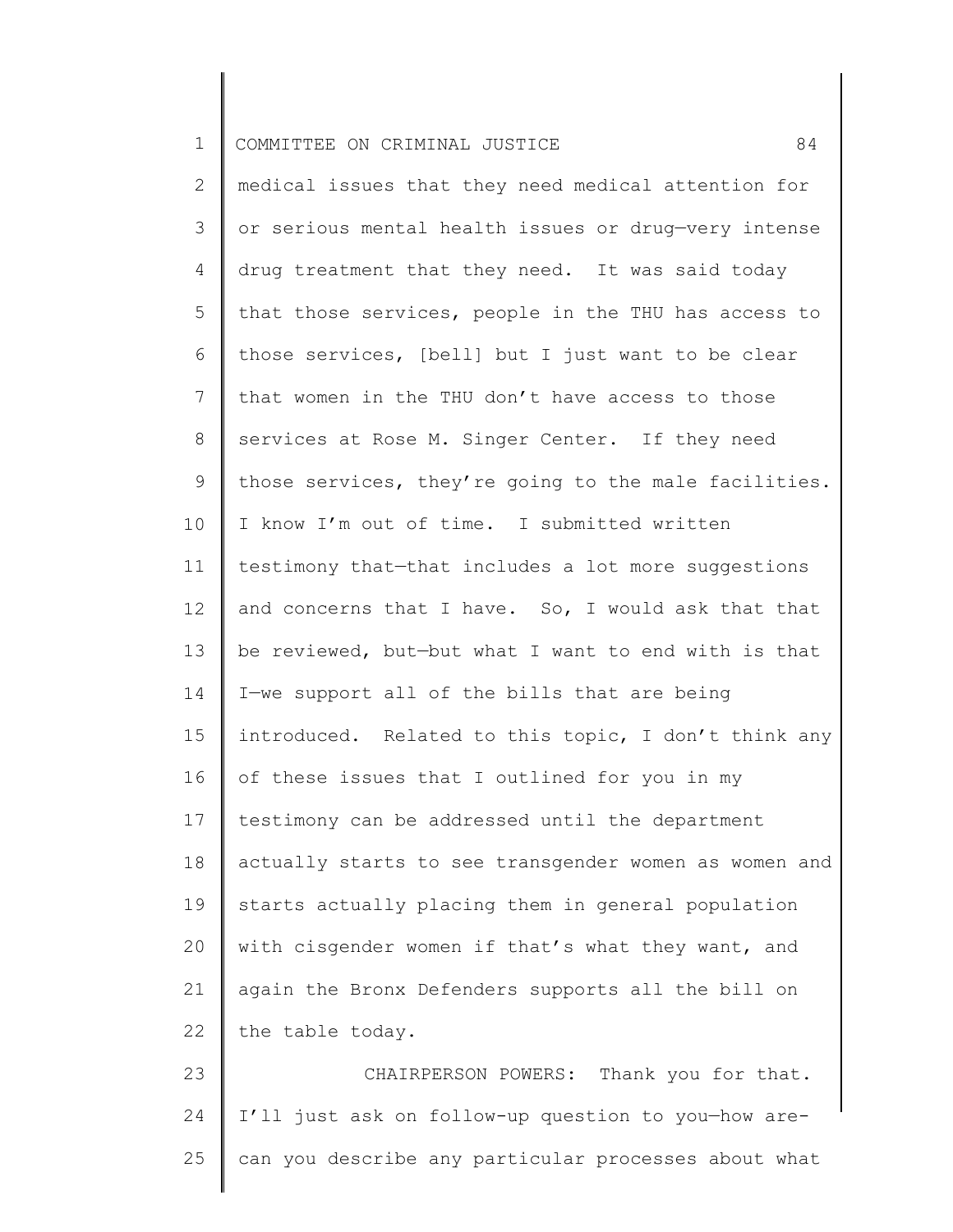1 2 3 COMMITTEE ON CRIMINAL JUSTICE  $85$ you've heard what or how they were discouraged from applying to THU?

4 5 6 7 8 9 10 11 12 13 14 15 16 17 18 19 20 21 22 23 DEBORAH LOLAI: Yes. So, on multiple occasions I have heard from clients that at intake they were told not to apply to the THU because it's too catty in there, because they're not going to like it in there. I also have had experiences. So, I'm specifically thinking of one client who I had who was initially in the THU. She reported being sexually harassed in the THU, was then removed forcibly after being pepper sprayed, and put in a male facility after basically begging the department to place her back in any women's facility, and she was even willing to go into solitary confinement in a women's facility because of the assault she was experiencing in a men's facility. She was approached by a PREA representative who told her she should not go to Rose M. Singer Center because she's actually as bad as it is where she was then in the male facility, it's much worse in general population at Rose M. Singer Center. So, that's just one story. CHAIRPERSON POWERS: Got it. So, thank

you. Thanks for sharing that.

24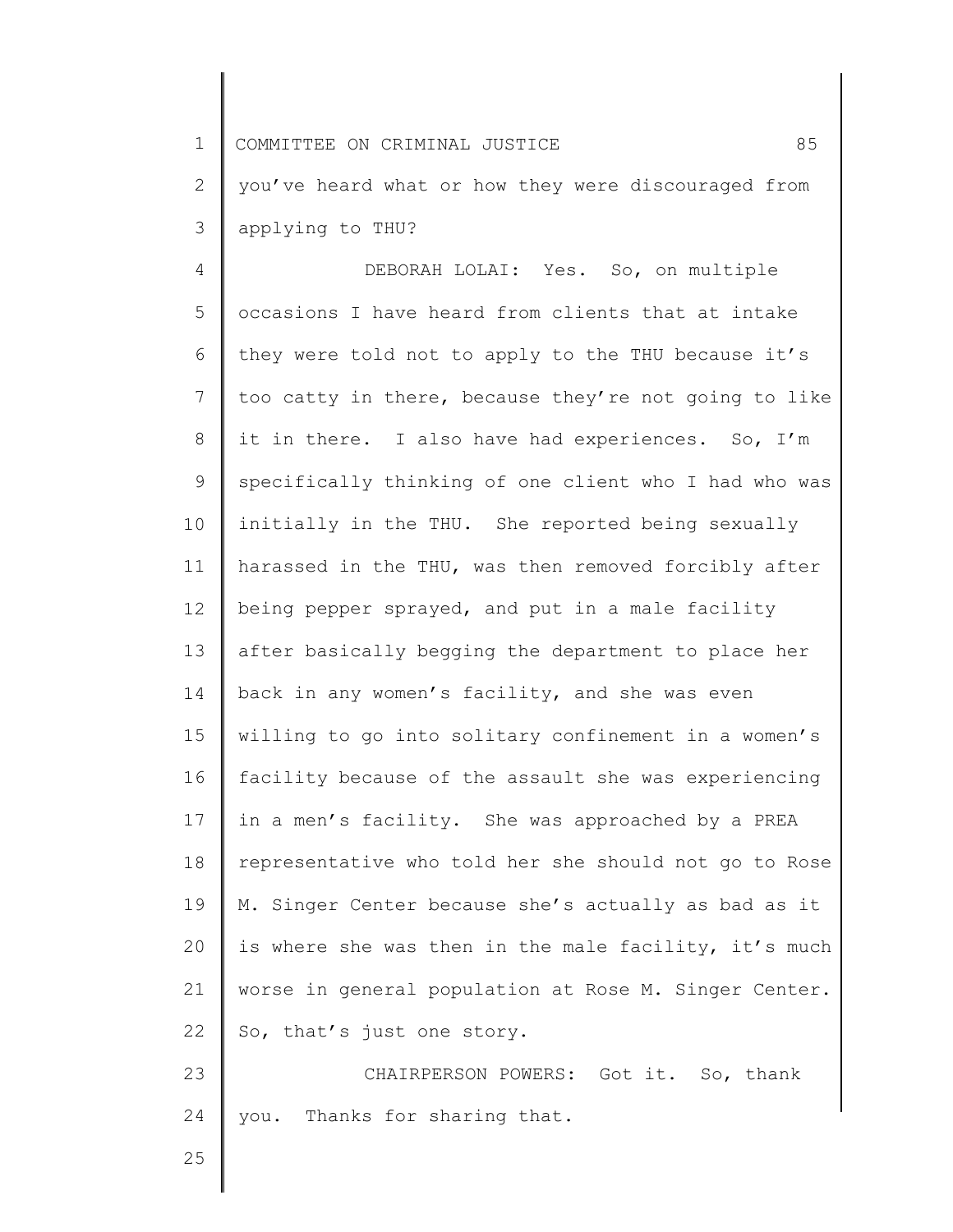2 3 4 5 6 7 8 9 10 11 12 13 14 15 16 17 18 19 20 21 22 23 24 25 KAYLA SIMPSON: Alright, good morning. My name is Kayla Simpson. I'm a staff attorney at the Prisoner's Rights Project of the Legal Aid Society. Thank you so much for having this hearing and for hearing us, and thank you to my fellow advocates who made points that will save me time. I join their testimony. We also continue to hear from trans women who want to be in the THU, but are removed for seemingly minor incidents, and instead of being housed a Rose, they languish in men's jails where they tell us, of course, the they're subject to continual harassment, and I want to focus specifically on one thing that we—we continue to hear in these hearings about how DOC makes housing decisions. It is still not clear obviously to us as an advocate community or to our clients what the criteria are and DOC has been saying that they have in draft forms those written policies and procedures for nearly a year by my recollection, and we look forward to seeing those. But the primary reason that DOC gives at least to us and I think to—to other members of our community for denying our clients gender consistent housing is a claim of dangerousness, but we're very concerned about how do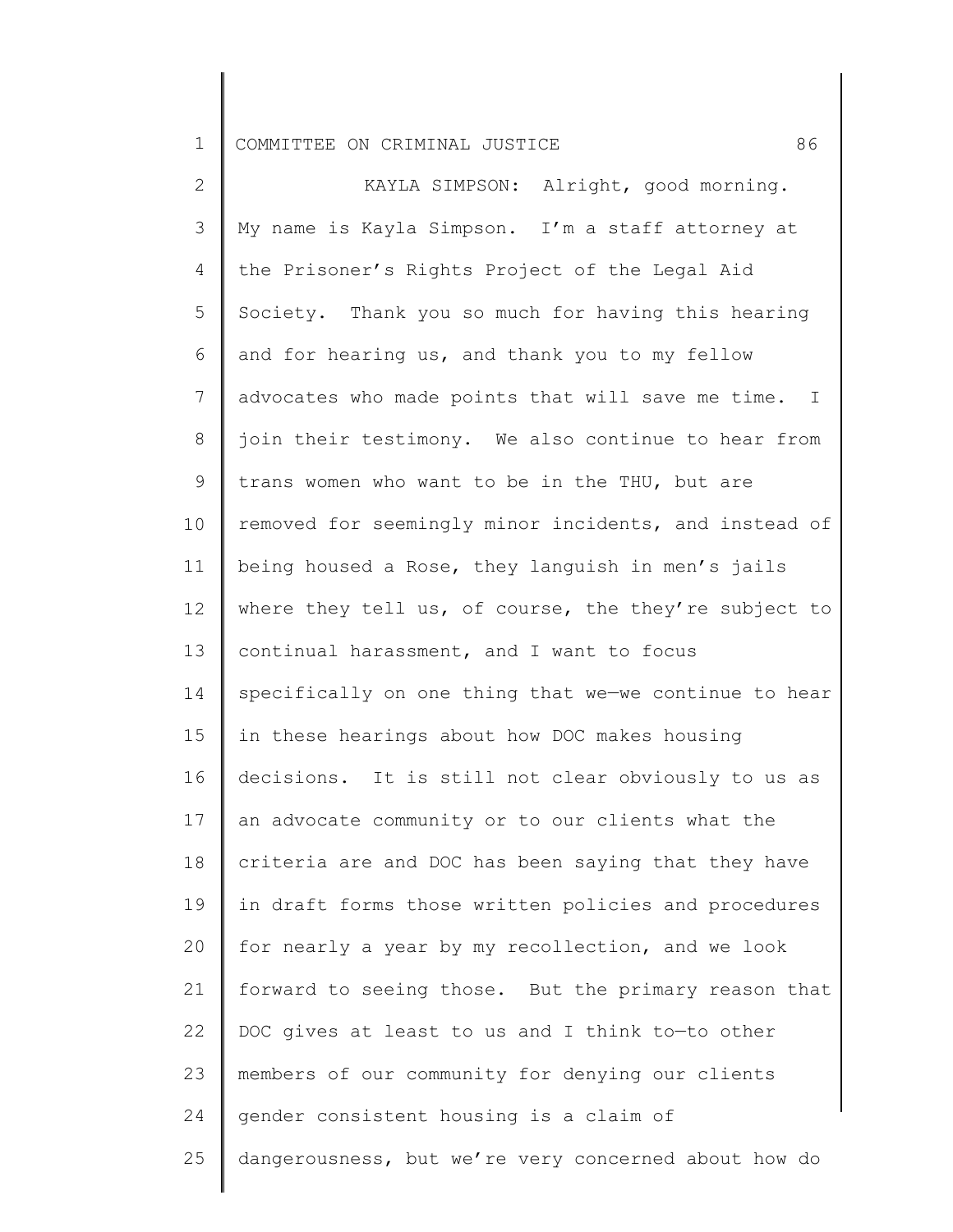| $\mathbf 1$    | 87<br>COMMITTEE ON CRIMINAL JUSTICE                   |
|----------------|-------------------------------------------------------|
| $\overline{2}$ | DOC assesses that factor. We don't know if they take  |
| 3              | into consideration how recent that behavior was, the  |
| 4              | fact that trans people are often forced into conflict |
| 5              | because of a dangerous environment and defend         |
| 6              | themselves. Is that assessed against them for gender  |
| $\overline{7}$ | consistent housing? We certainly support the PREA     |
| $8\,$          | standards, but we're concerned that PREA is often     |
| $\mathsf 9$    | used as a sword to deny gender consistent housing and |
| 10             | the security-a security expert recently told us       |
| 11             | there's no reason that that person cannot be housed   |
| 12             | consistent with gender identity unless they pose a    |
| 13             | risk to the safety of persons of the same gender      |
| 14             | identity. So, gender based violence, and the point    |
| 15             | as I think when cisgender women have behavioral       |
| 16             | issues, when they act violently, when they've show    |
| 17             | abusive behavior [bell] it certainly happens, the     |
| 18             | department doesn't move them to Men's facilities.     |
| 19             | Just because someone has a behavioral issue doesn't   |
| 20             | mean the department shouldn't still house the         |
| 21             | consistent with their gender identity, and that       |
| 22             | concern drives some of our written comments that we   |
| 23             | made, and I just want to say really quickly that we   |
| 24             | support very strongly the two resolutions before the  |
| 25             | committee. Legal Aid staff were actually in Albany    |
|                |                                                       |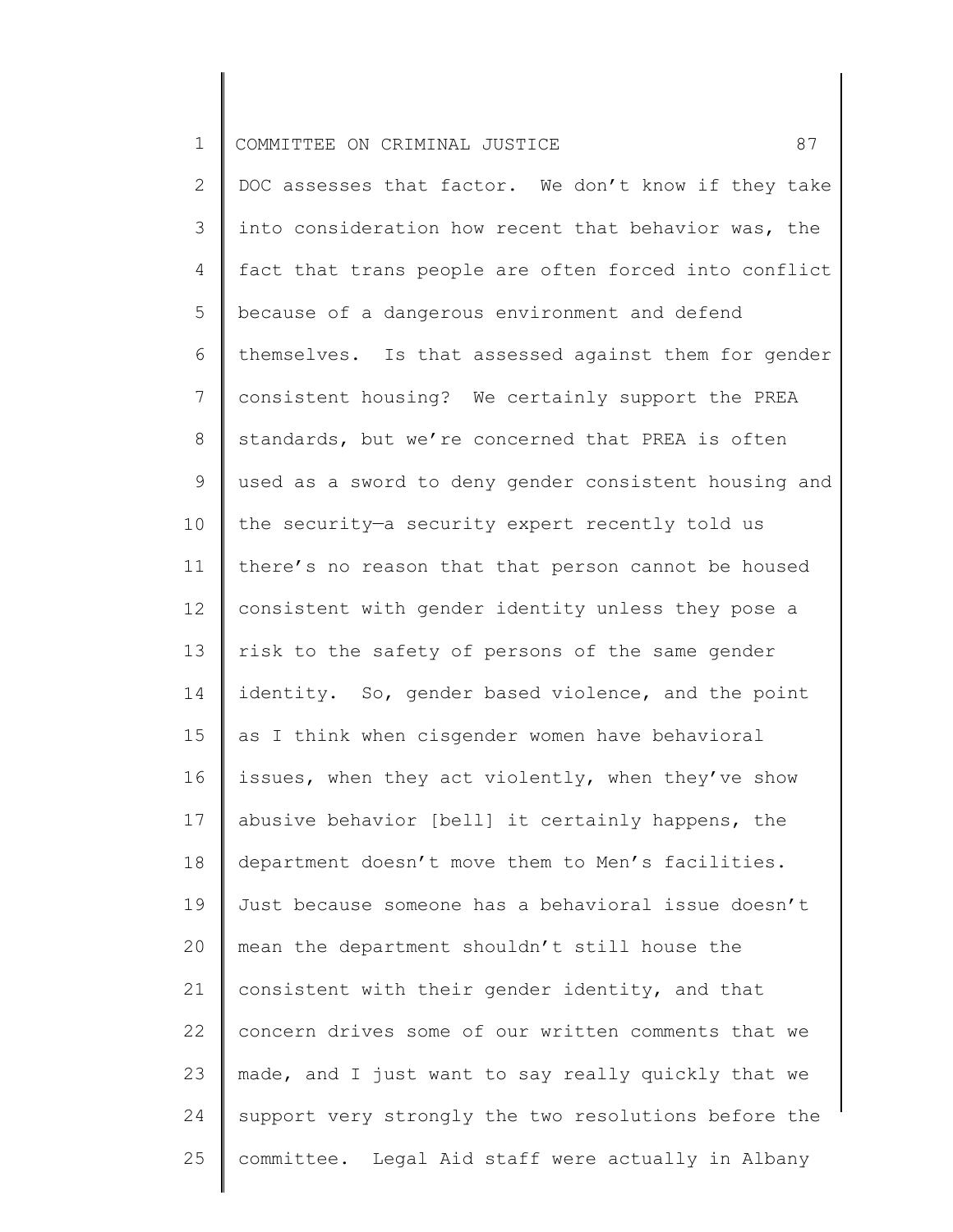| $\mathbf 1$ | 88<br>COMMITTEE ON CRIMINAL JUSTICE                   |
|-------------|-------------------------------------------------------|
| 2           | yesterday encouraging the passage of HALT and MAT,    |
| 3           | Intro 1514 and we, too, we believe that the standard  |
| 4           | of care for opioid addiction should be available to   |
| 5           | everybody in every facility regardless of gender      |
| 6           | identity. Thank you for the Council's leadership.     |
| 7           | CHAIRPERSON POWERS: Just a follow-up                  |
| 8           | question for you.                                     |
| 9           | KAYLA SIMPSON: Yes.                                   |
| 10          | CHAIRPERSON POWERS: Are the-are the                   |
| 11          | pieces of legislation that we're considering today in |
| 12          | your experience at the BOC hearing or in prior        |
| 13          | practice are those things that the DOC has stated are |
| 14          | currently occurring, meaning it's codifying the       |
| 15          | existing practice?                                    |
| 16          | KAYLA SIMPSON: The five-all five of                   |
| 17          | those?                                                |
| 18          | CHAIRPERSON POWERS: The bill, yes.                    |
| 19          | KAYLA SIMPSON: Yes, I think-I think they              |
| 20          | would say that they are-that they are currently in    |
| 21          | practice. I think that is out of line with the        |
| 22          | reality of what we're hearing from people.            |
| 23          | CHAIRPERSON POWERS: Got it. Thank you                 |
| 24          | for the testimony.                                    |
| 25          |                                                       |
|             |                                                       |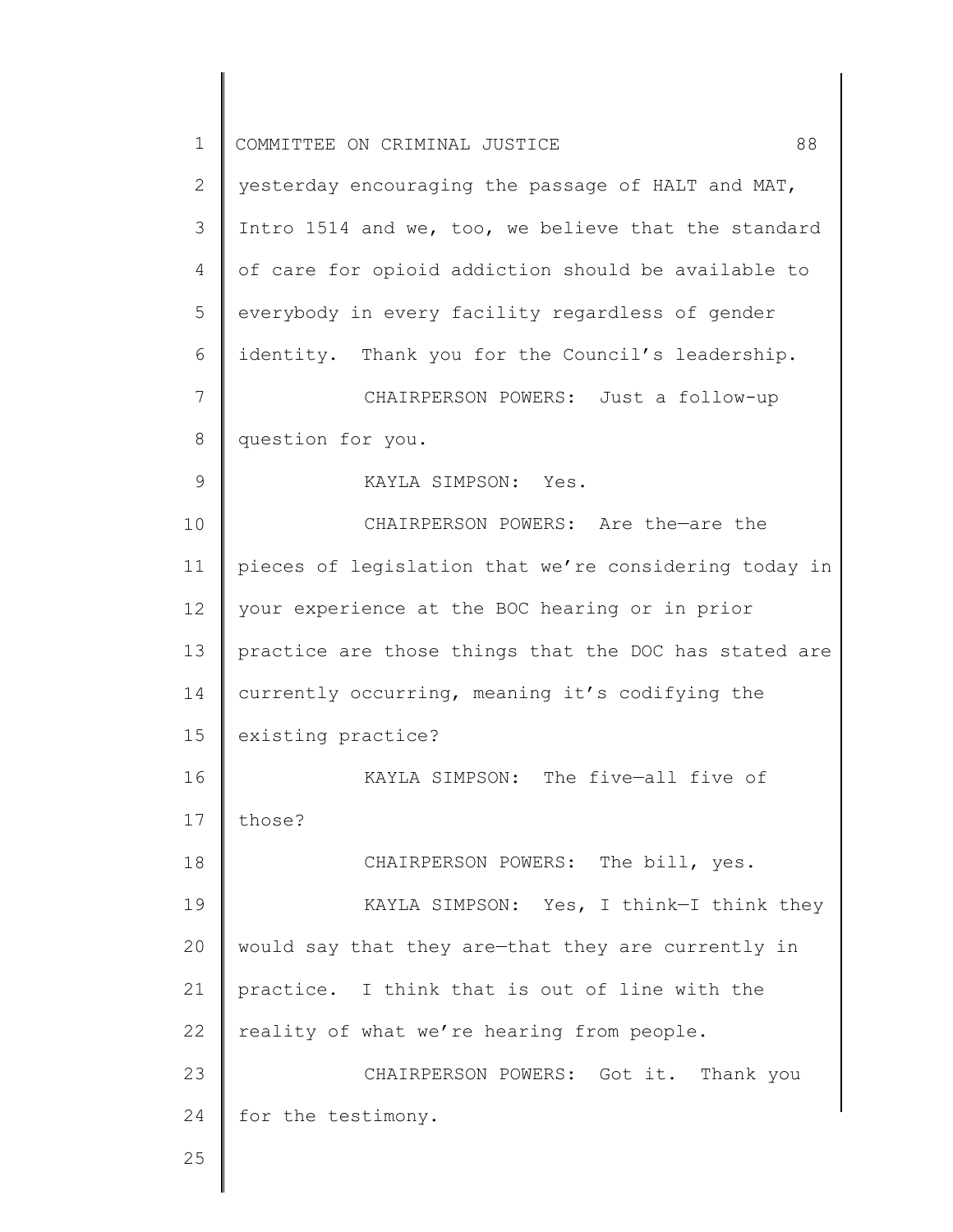2 3 4 5 6 7 8 9 10 11 12 13 14 15 16 17 18 19 20 21 22 23 24 25 KELSEY DE AVILA: Good morning. My name is Kelsey De Avila. I'm the Project Director of Jail Services at Brooklyn Defender Services, and I'm basically going to say everything that's already been said, but I'll try to say it in a different way. SO, first off, I mean I would like to thank you all for moving the hearing to today because we were also in Albany on our campaign for HALT. In addition, I just want to say think you for asking them some pretty direct questions to the department, but I mean I think to all of us were pretty simple to answer, but, you know, we found out that—what we already knew that there was—there's a lot of confusion. There's, you know, there's really no process. I'm not really sure what rules they are following, if any. You know, their directive is the one that I've seen the 2014 directive and we assume that that's what they're following, but it's pretty clear that they're not and. you know, I think that's really worrisome and it's harmful to our clients and the people in our jails. You know, there are so many times where people will—they've asked for THU. They've applied to THU, and they are being denied for arbitrary reasons. One example is we had a woman who was in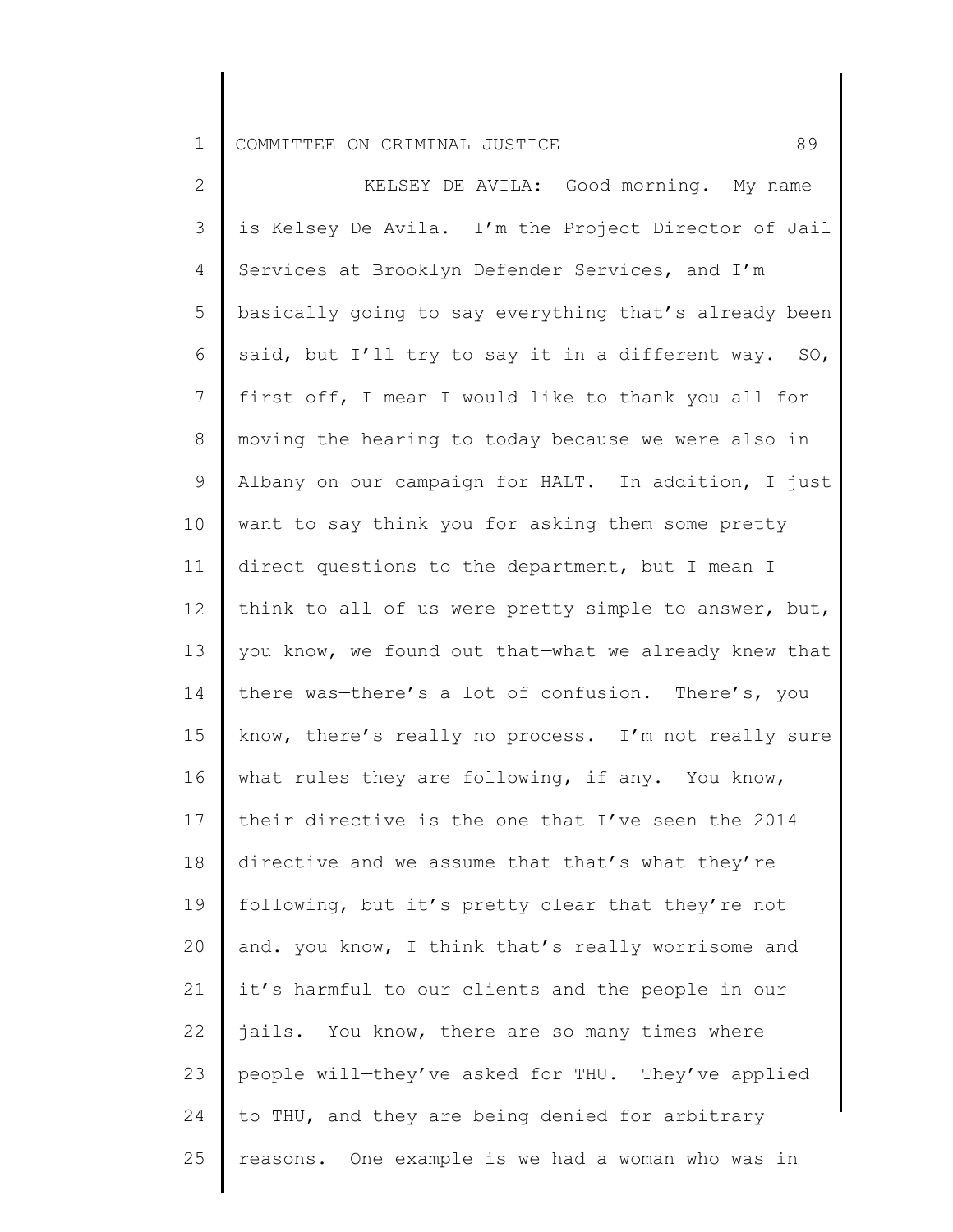| $\mathbf 1$     | 90<br>COMMITTEE ON CRIMINAL JUSTICE                   |
|-----------------|-------------------------------------------------------|
| $\overline{2}$  | the THU, and she was sentenced to a city year, and    |
| 3               | the next day when she got back from court, DOC        |
| 4               | removed her from THU and put her in a male facility.  |
| 5               | I reached out to the only person I know is the        |
| 6               | Assistant Commissioner Faye Yelardy, and the response |
| 7               | was that because she was sentenced, she was not be in |
| 8               | THU. Well, in the draft it doesn't say anything       |
| $\mathsf 9$     | about being sentenced, and in addition, there are a   |
| 10              | number of sentenced women who are in THU. So, how     |
| 11              | are these decisions being made, and yeah, I mean      |
| 12              | what's the criteria, and so I think, you know,        |
| 13              | depending on-they talk about case by case basis, but  |
| 14              | like it's-there's no following order. Like it's-it's  |
| 15 <sub>2</sub> | a lot of confusion, and it's difficult for us to      |
| 16              | advocate for our clients. You know, in addition, I    |
| 17              | think it's already been said about behavior being     |
| 18              | used against a person. We had a fairly young woman    |
| 19              | in her early 20s who [bell] she applied for-for THU,  |
| 20              | waited over a month for a response and we reached out |
| 21              | to the department. They said it was her behavior.     |
| 22              | Well, when she applied, she was like, you know,       |
| 23              | within the 24 hours and the behaviors they were       |
| 24              | talking about was how she was trying to defend        |
| 25              | herself from the assault, the physical assault and    |
|                 |                                                       |

 $\parallel$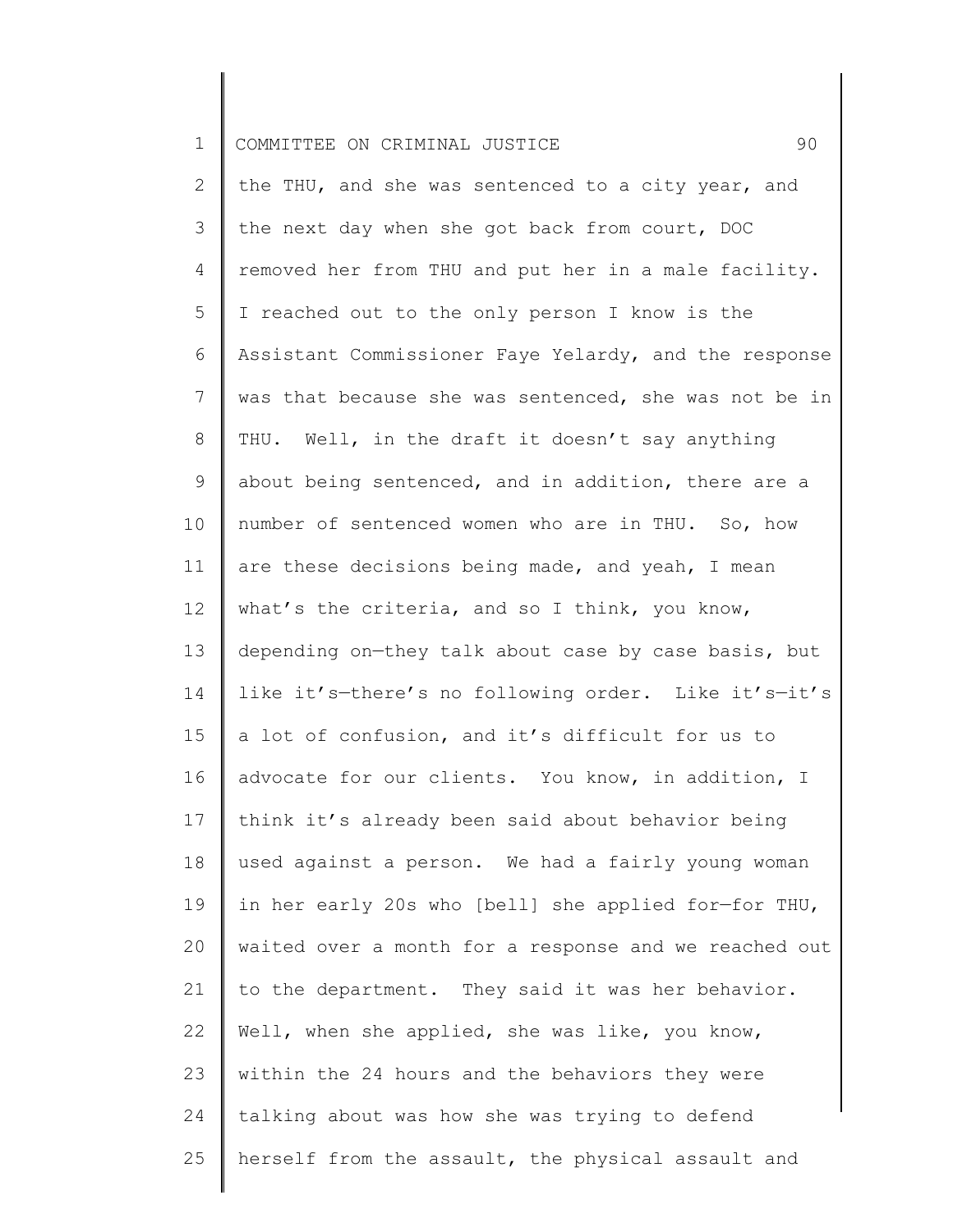| $\mathbf 1$  | 91<br>COMMITTEE ON CRIMINAL JUSTICE                   |
|--------------|-------------------------------------------------------|
| $\mathbf{2}$ | the sexual assault that she endured during that month |
| 3            | period waiting, and they used it against her to       |
| 4            | apply-to not be able to be in the THU, and then       |
| 5            | there's a lot more I have to say. Please read our     |
| 6            | written testimony. I just want to make one more       |
| 7            | point is that, you know, we need to ensure the        |
| 8            | department's leadership is not compromised by any     |
| $\mathsf 9$  | personal biases relating to transgender and gender    |
| 10           | non-conforming people. We need to be mindful of how   |
| 11           | they department creates and enacts policies meant to  |
| 12           | protect and safely house. So, thank you for your      |
| 13           | time.                                                 |
| 14           | CHAIRPERSON POWERS: Great. Thank you.                 |
| 15           | I think Council Member Holden, did you have a         |
| 16           | question?                                             |
| 17           | COUNCIL MEMBER HOLDEN: Yes, the                       |
| 18           | Department of Correction's testimony that they act on |
| 19           | these applications for housing immediately 24 hours.  |
| 20           | You-none of you have seen that?                       |
| 21           | MIK KINKADE: I-so just quickly, I go to               |
| 22           | the THU to teach a class twice a month and I go to    |
| 23           | the THUI the other two weeks. So, I'm at RMSC in one  |
| 24           | of the THUs every single week. None of the women who  |
| 25           | are currently in either of them were processed within |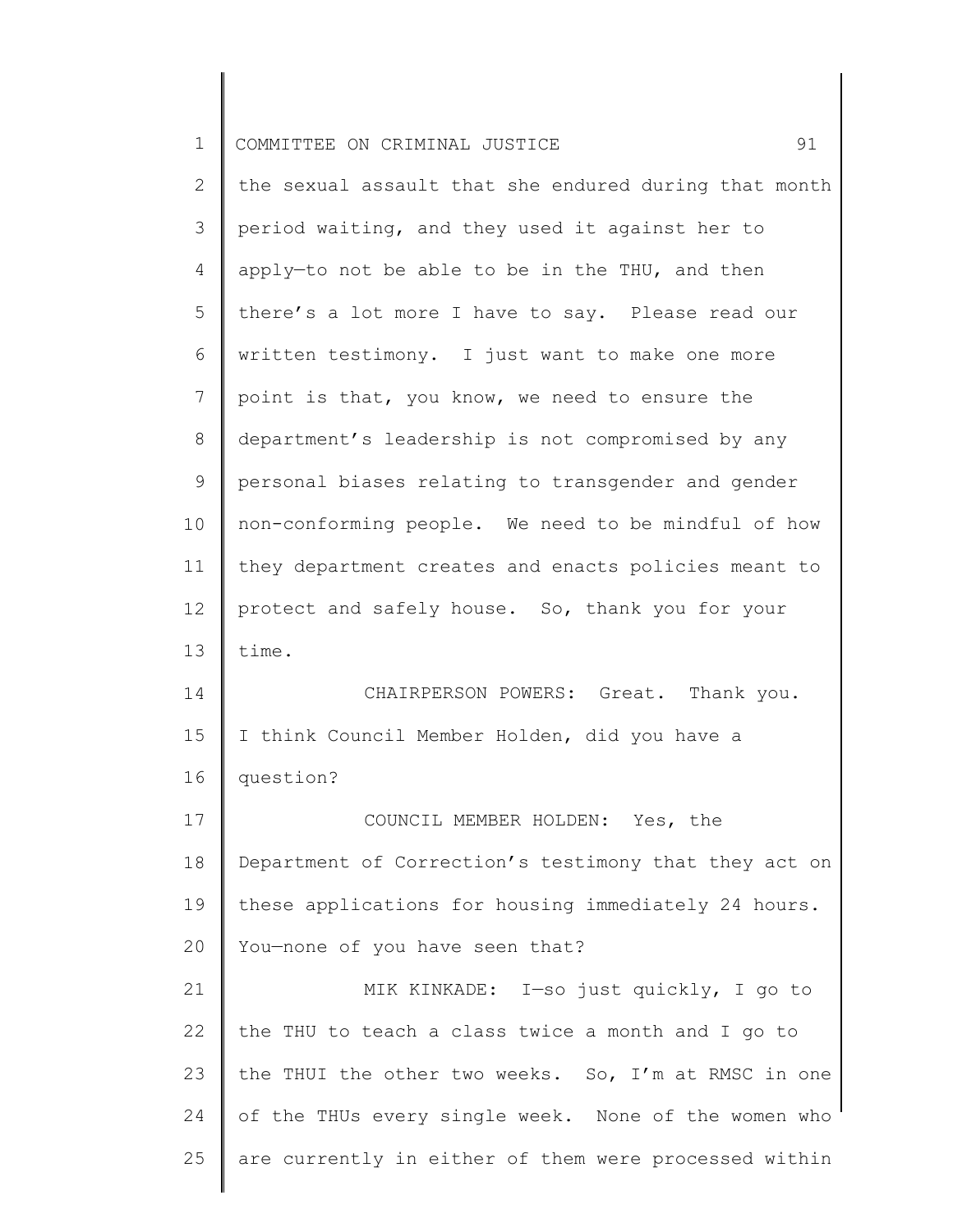2 3 4 5 6 7 8 9 10 11 12 13 14 15 16 17 18 19 20 21 22 24 hours. I routinely ask every time a new person comes in how did you get here, and their answers are either I don't know. I was in a men's jail. I was complaining, and then all of a sudden I got moved here, but it happened like between three to six weeks and it wasn't—they don't believe it was their complaints. They believe either their attorney or the judge intervened, or there are women who have come back from parole, and have been placed there within the 24 hours because they were there previously, and when they defaulted on parole they were placed back in there, but none of the women who are newly sentenced were placed within 24 hours. DEBORAH LOLAI: I—it's—it's very rare that I have a client who is place in the THU that wants to be in the THU within 24 hours. I actually don't know if it's ever happened, but what I will say is that it seems to me from [coughs] from patterns that I've been seeing that the department very largely determines their decision based on how femininely a woman presents, and that's extremely

23 24 25 problematic and, in fact, it's the basis for many of my clients' rejections and what the department will they have literally said this to me: We believe your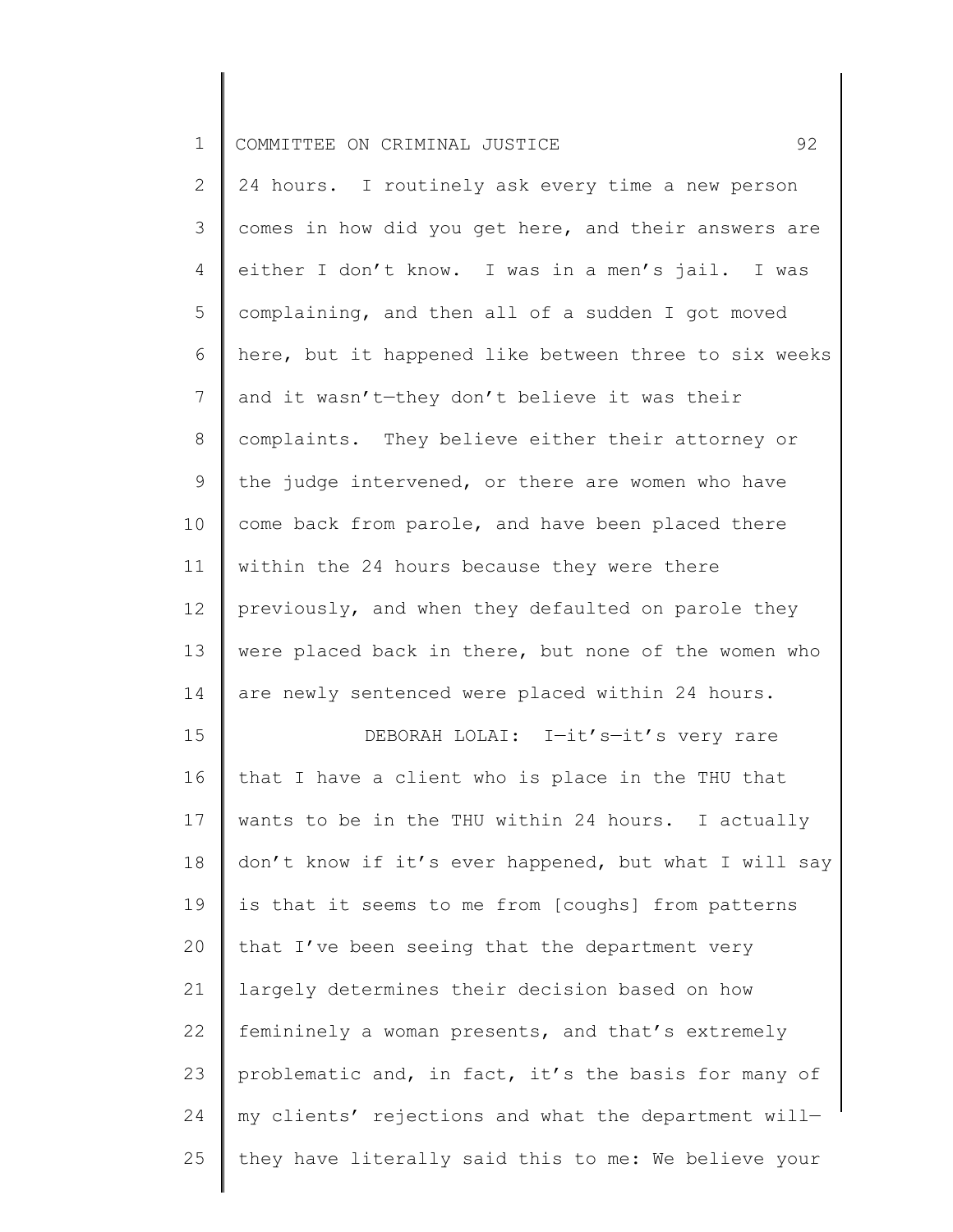| $\mathbf 1$    | 93<br>COMMITTEE ON CRIMINAL JUSTICE                   |
|----------------|-------------------------------------------------------|
| 2              | client is pretending to be transgender--[laughter]-   |
| 3              | and let me be clear, none of my clients have been     |
| $\overline{4}$ | pretending to be transgender. They are all            |
| 5              | transgender. So-so I think again, this sort of        |
| 6              | speaks to the lack of transparency about how these    |
| 7              | decisions are made within the department, but I do    |
| 8              | see a trend in terms of when a transgender client who |
| 9              | is a woman presents more femininely they usually get  |
| 10             | in a lot faster.                                      |
| 11             | COUNCIL MEMBER HOLDEN: Thank you.                     |
| 12             | Alright.                                              |
| 13             | CHAIRPERSON POWERS: Great. Thank you                  |
| 14             | for all your testimony. Thanks so much and your       |
| 15             | input applied to the hearing. So thank you. Our       |
| 16             | next panel we're going to have-we'll actually do a    |
| 17             | five-person panel. It's Mariah Lopez, Nancy Sapardo,  |
| 18             | Curtis Bell, Donna Hilton, and I can't read this      |
| 19             | name, but it's Vincent Schiraldi from Columbia        |
| 20             | University. [pause] Thank you. We'll start from       |
| 21             | the same-we'll start at the other end. Yep. [pause]   |
| 22             | VINCENT SCHIRALDI: Good morning. Thank                |
| 23             | you. I'm testifying on the Resolution on the Less is  |
| 24             | More Act. I'm the Co-Director of the Columbia         |
| 25             | University Justice Lab, former Commissioner or New    |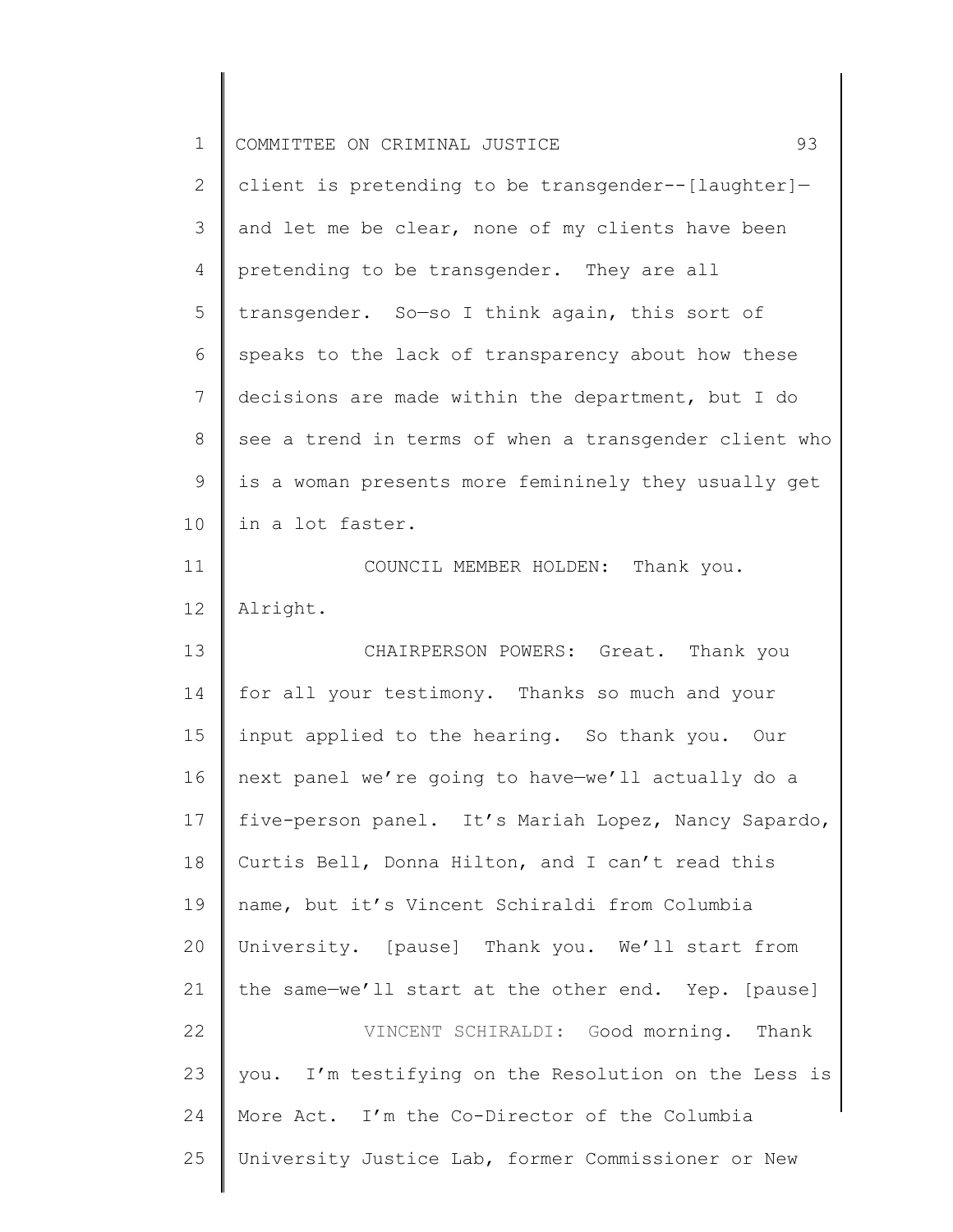| $\mathbf 1$    | 94<br>COMMITTEE ON CRIMINAL JUSTICE                  |
|----------------|------------------------------------------------------|
| 2              | York City Probation. I'm not going to read my        |
| 3              | testimony. I'm just going to say a couple of things  |
| 4              | and then get out of your way.                        |
| 5              | CHAIRPERSON POWERS: Great. Thanks.                   |
| 6              | VINCENT SCHIRALDI: We started probation              |
| $7\phantom{.}$ | and parole here in the United States, parole was     |
| 8              | actually started in New York State in the 1870s. It  |
| 9              | was unabashedly rehabilitative, an attempt to gauge  |
| 10             | how people did while they were locked up, and help   |
| 11             | them when they got out. That ran smack into the war  |
| 12             | on drugs and the war on crime and mass incarceration |
| 13             | in the '70s, and a lot of parole departments pivoted |
| 14             | to be very punitive and very surveillance focused.   |
| 15             | They started wearing guns and flap jackets. We       |
| 16             | started calling ourselves Community Corrections,     |
| 17             | engaging in intermediate sanctions, trying to keep   |
| 18             | our market share while prisons exploded, and we did  |
| 19             | keep our market share in one respect. We've got five |
| 20             | times as many people on probation and parole in      |
| 21             | America than we had back in the 1970s. In another    |
| 22             | respect we didn't because nobody ever funded that.   |
| 23             | So, now there are some caseloads that have over 100  |
| 24             | people who have legitimate needs for housing, for    |
| 25             | education, for employment. They carry the stigma of  |
|                |                                                      |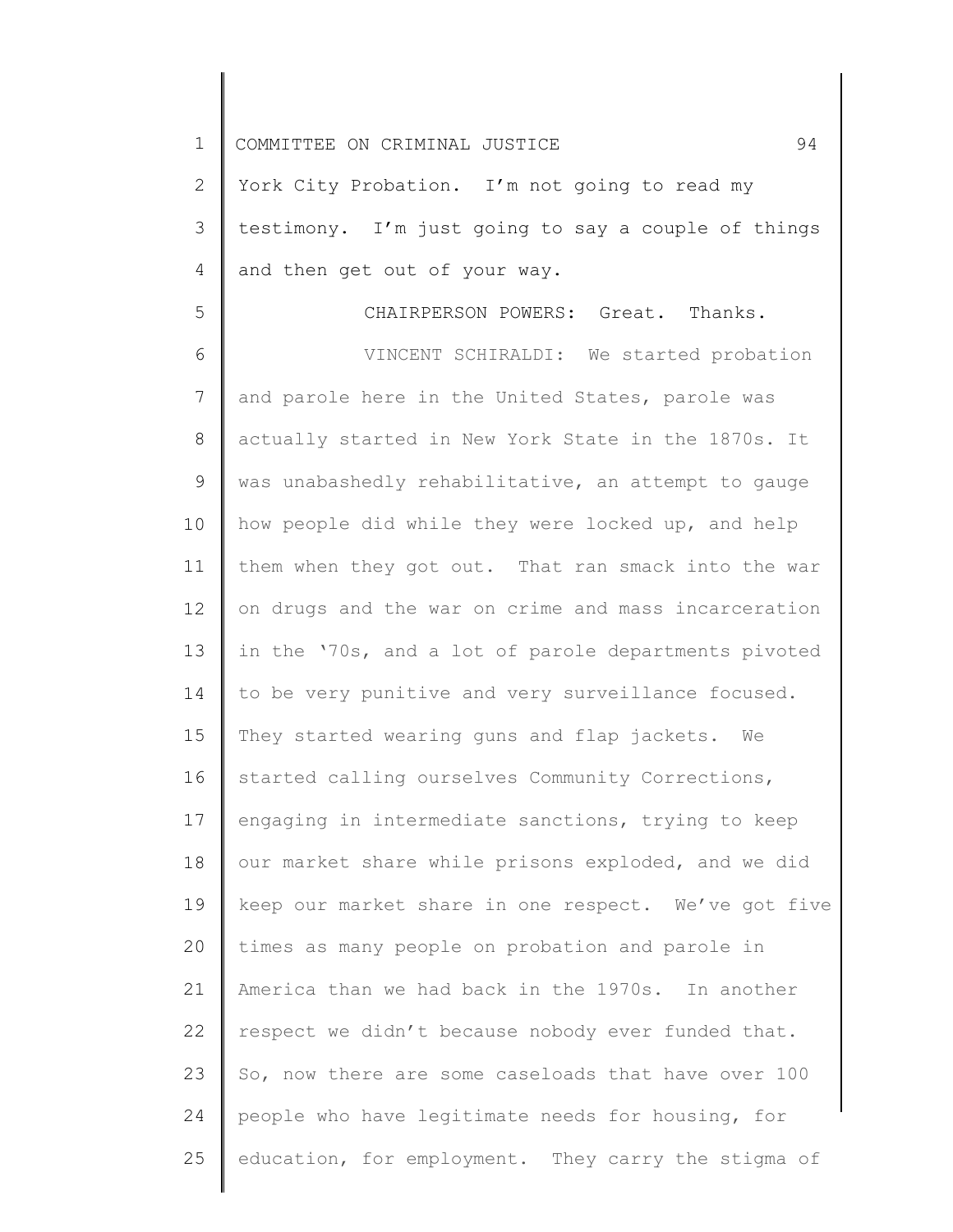|  | 1    COMMITTEE ON CRIMINAL JUSTICE |  |  |  |  |  |  |
|--|------------------------------------|--|--|--|--|--|--|
|--|------------------------------------|--|--|--|--|--|--|

2 3 4 5 6 7 8 9 10 11 12 13 14 15 16 17 18 19 20 21 22 a felony conviction and incarceration, but instead of helping them, what we've done is we've sort of ratcheted surveillance, ratcheted up a number of conditions that people are required to abide by so that almost no one could abide by those conditions, and what's happened now particularly is in New York State is that we're revoking people for minor missteps and re-incarcerating thousands and thousands of them every year. There's 6,300 locked up in our state facilities in New York, and that is just for non-criminal technical violations of rules like missing appointments, [bell] and that costs us hundreds of millions a year. It is thwarting the closure of Rikers Island. It's about 1 out of every 12 people at Rikers is in for a technical violation. Less is More addresses that by reducing the ability to be technically violated and hopefully the next step will be capturing some of those saving and putting them into the community so people can thrive rather than just live under the threat of a violation.

23 24 25 CHAIRPERSON POWERS: Thank you. Just one question. You mentioned a staff. I wanted to maybe get a clearer number here. As we are kind of having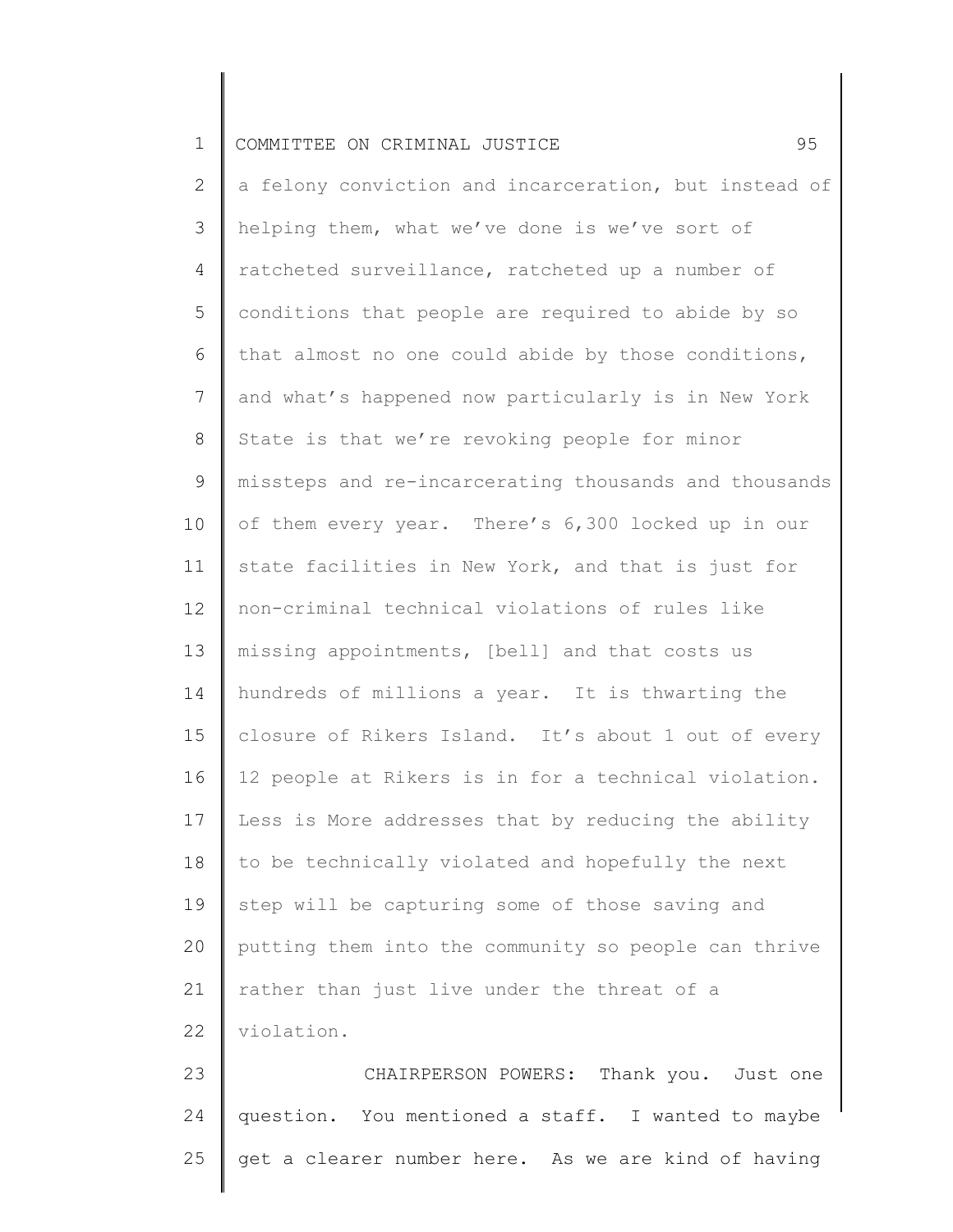| $1\,$            | 96<br>COMMITTEE ON CRIMINAL JUSTICE                   |
|------------------|-------------------------------------------------------|
| $\mathbf{2}$     | this conversation right now, but the siting of the    |
| $\mathcal{S}$    | new borough based facility for Rikers Island and talk |
| 4                | about population size relative to the recent reforms  |
| 5                | in Albany. Can you-what is the number today that are  |
| 6                | in on technical parole violations in our city jails?  |
| $\boldsymbol{7}$ | VINCENT SCHIRALDI: So, it's 650 on pure               |
| 8                | technical, and another 800 and change that are locked |
| 9                | up on a new offense, but they also have technical.    |
| 10               | So, it's important that new offense because there's a |
| 11               | lot of people in on misdemeanors with a technical     |
| 12               | parole hold. You don't stay very long in Rikers on    |
| 13               | misdemeanor right now. It's like eleven days is like  |
| 14               | the average length of stay, but if you have a parole  |
| 15               | violation the average length of stay is 99 days. So   |
| 16               | about half of the people locked up for a misdemeanor  |
| 17               | in Rikers are parole violators or are in on parole    |
| 18               | violations. That means that about 15,000 potential    |
| 19               | folks on parole are using as many beds as the other   |
| 20               | 8.6 million of us for misdemeanors in Rikers Island.  |
| 21               | It's crazy.                                           |
| 22               | CHAIRPERSON POWERS: Yes, great. Thank                 |
| 23               | you for that, and that clarification. Thanks so       |
| 24               | much.                                                 |
| 25               |                                                       |
|                  |                                                       |

∥ ∥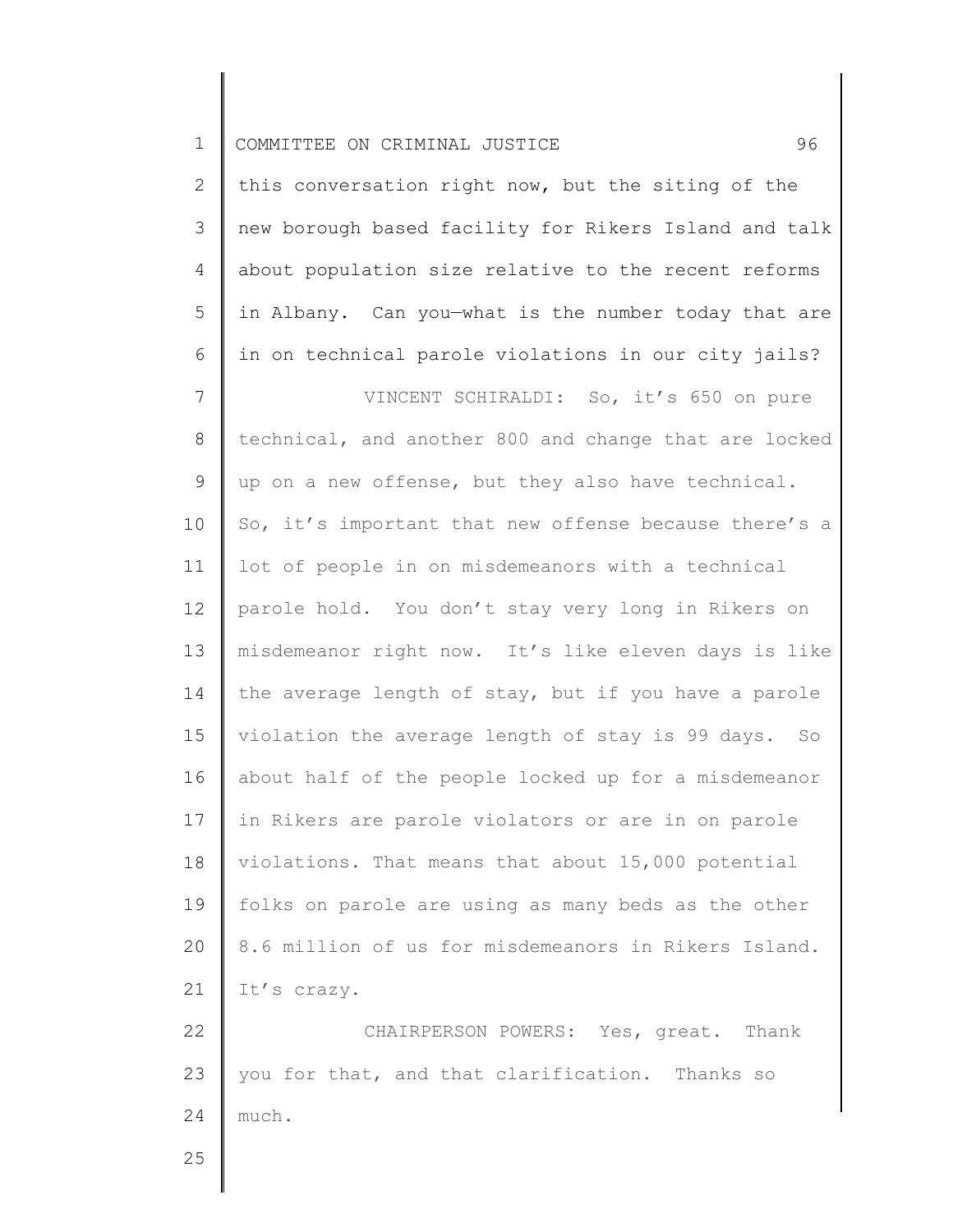| $\mathbf{2}$    | MARIAH LOPEZ: Hello. So my name is                    |
|-----------------|-------------------------------------------------------|
| 3               | Mariah Lopez. I have some slightly prepared remarks,  |
| 4               | but given that there are Corrections folk in the back |
| 5               | and people from Legal Aid and even the Executive      |
| 6               | here, I'm certainly going to go for the two minutes,  |
| $7\phantom{.0}$ | but I'm going to give context now-                    |
| 8               | CHAIRPERSON POWERS: But it's a two-                   |
| 9               | minute actually.                                      |
| 10              | MARIAH LOPEZ: --as to why, councilman.                |
| 11              | So, I'm the Executive Director of the oldest          |
| 12              | transgender rights group in the country, and most of  |
| 13              | my teens years were spent going back and forth to     |
| 14              | Rikers Island. I was the spokesperson for an Amnesty  |
| 15              | International Report, not brought up anywhere in      |
| 16              | these proceedings that first outlined the issues      |
| 17              | brought up today in the-in the hearing. Before the    |
| 18              | two minutes runs, and I'm just going to show you that |
| 19              | I will address my points regardless, I'm going to     |
| 20              | give Correction a little cover here. So, most of the  |
| 21              | issues that were brought up today could be cured      |
| 22              | legally--and I'm going to get to why I know my legal  |
| 23              | stuff in a second--by an executive order, and I'm     |
| 24              | glad this new wonderful progressive Council feels the |
| 25              | need to drag Corrections in and be moved by this      |
|                 |                                                       |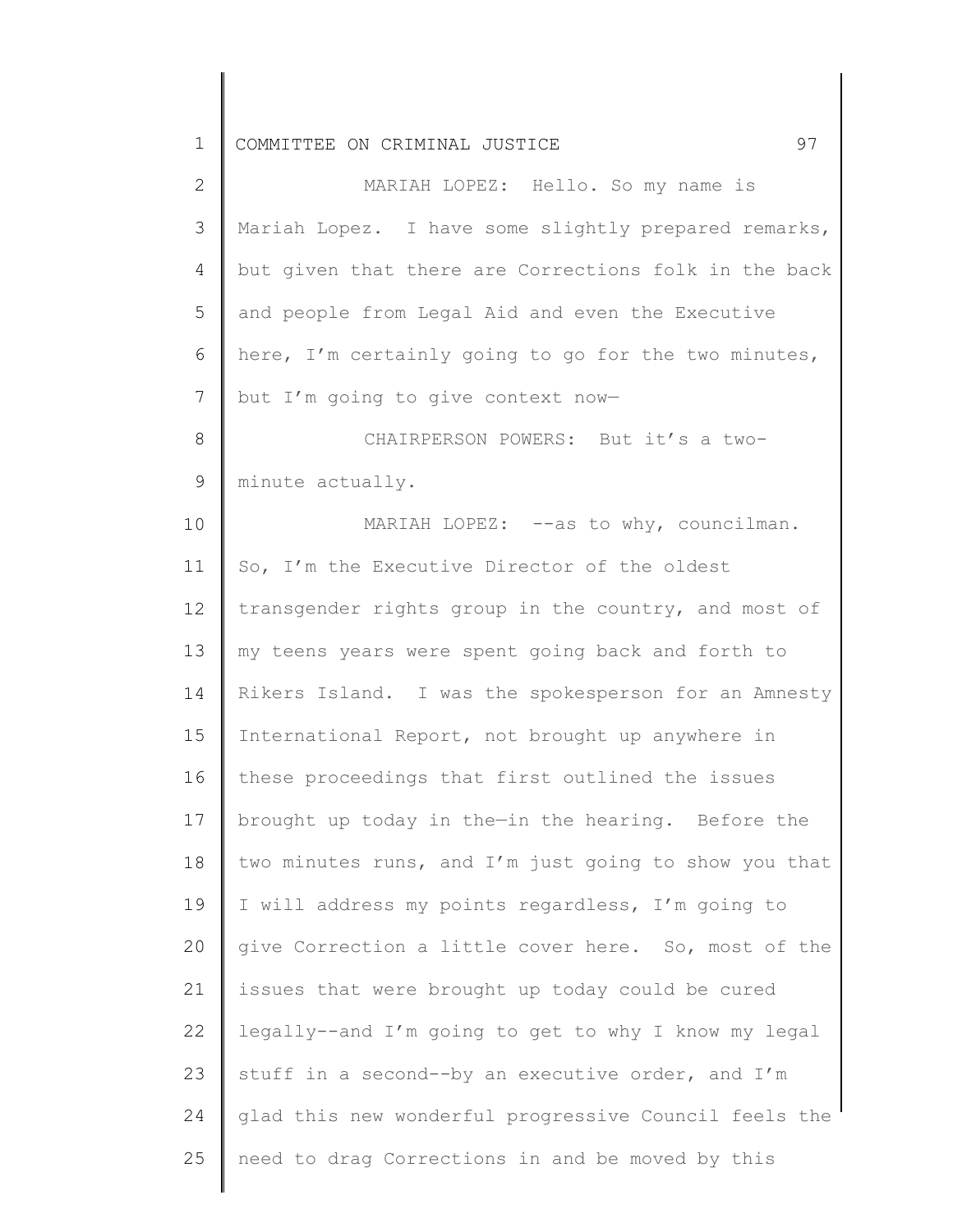2 3 4 5 6 7 8 9 10 11 12 13 14 15 16 17 18 19 20 21 22 23 24 25 whole progressive community, but the Legal Aid Society Prisoners' Rights Project and many of the Correction folk in the back will tell you that I personally put my body on the line for the year 2006 around—'til 2009 or '10 when Corrections under the pressure of multiple lawsuits from my attorneys and pressures from the community sort of bowed to my experience and decided making case by case decisions base on my scenario. I'm going to jump from my repair--prepared remarks, but if you knew Sylvia Rivera and you understand anything of that speech she gave in 1973, when that buzzer bell buzzes in about five seconds, I'm going to move on, and I'm going to read my prepared remarks [bell] because that's what's historically necessary this year. So, especially I was hoping Councilman Dromm stood here because if you're not familiar with Marsha P. Johnson and Sylvia Rivera, he was, you should be. So, my name is Mariah Lopez. I'm the Executive Director of STARR. STARR is the first and oldest trans rights organization in the country. We were founded in the white hot heat of the Stonewall Rebellion. As we celebrate the 50<sup>th</sup> Anniversary, it is important of Stonewall. It is important that we acknowledge and give credit to and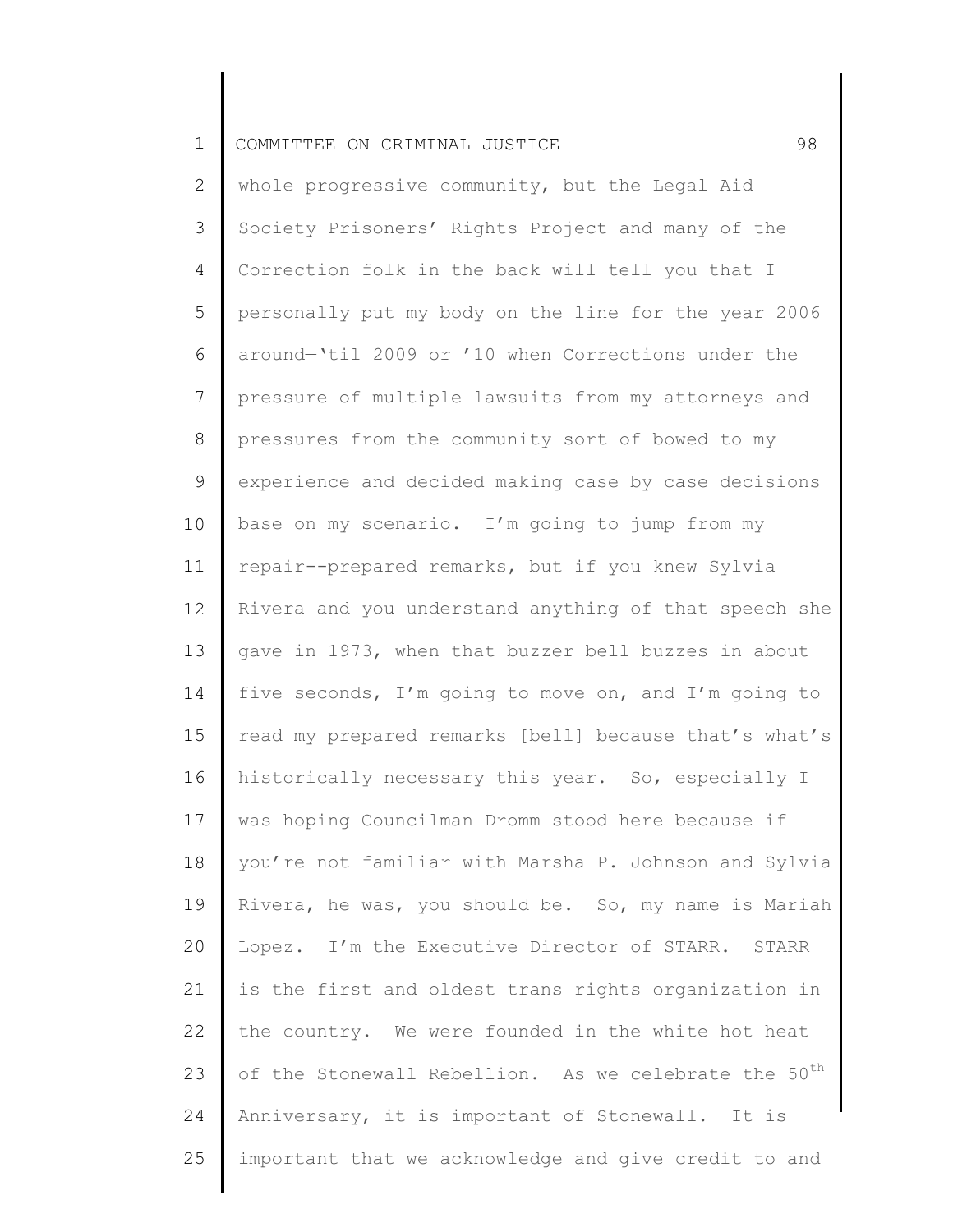|  | COMMITTEE ON CRIMINAL JUSTICE |  |  |  |  |  |  |
|--|-------------------------------|--|--|--|--|--|--|
|--|-------------------------------|--|--|--|--|--|--|

2 3 4 5 6 7 8 9 10 11 12 13 14 15 16 17 18 19 20 21 22 23 24 25 honor the work of trans pioneers who got us to where were are, and I'll reference back if both the Council and the people in the audience have not seen the clip of Sylvia Rivera at the Pride celebration in 1973 bringing—bringing up prisoners' rights issues. You should watch it. STARR I think is consistently advocating on these issues longer than any other [bell] organization. [bell] As it relates to today's proceedings, STARR is in favor of most of the resolutions. Today it sort of represents a crossroads in many ways anyway. The Council sees fit to prioritize connection Corrections in a formal canonized way to community members making it policy that Corrections and the community work further for, you know, to—to—on reforms and policy. I make myself available both to Corrections and Correction Health Services, and I just want to point out the fact that I bring up 2009 and '10 because the only thing that has changed—that has changed is political impetus. The legal principles behind the civil rights for transgender people in Corrections are the same. The State Constitution is the same. The only thing that happened were politics and elections, and so, if you would like me to come back here and never have to go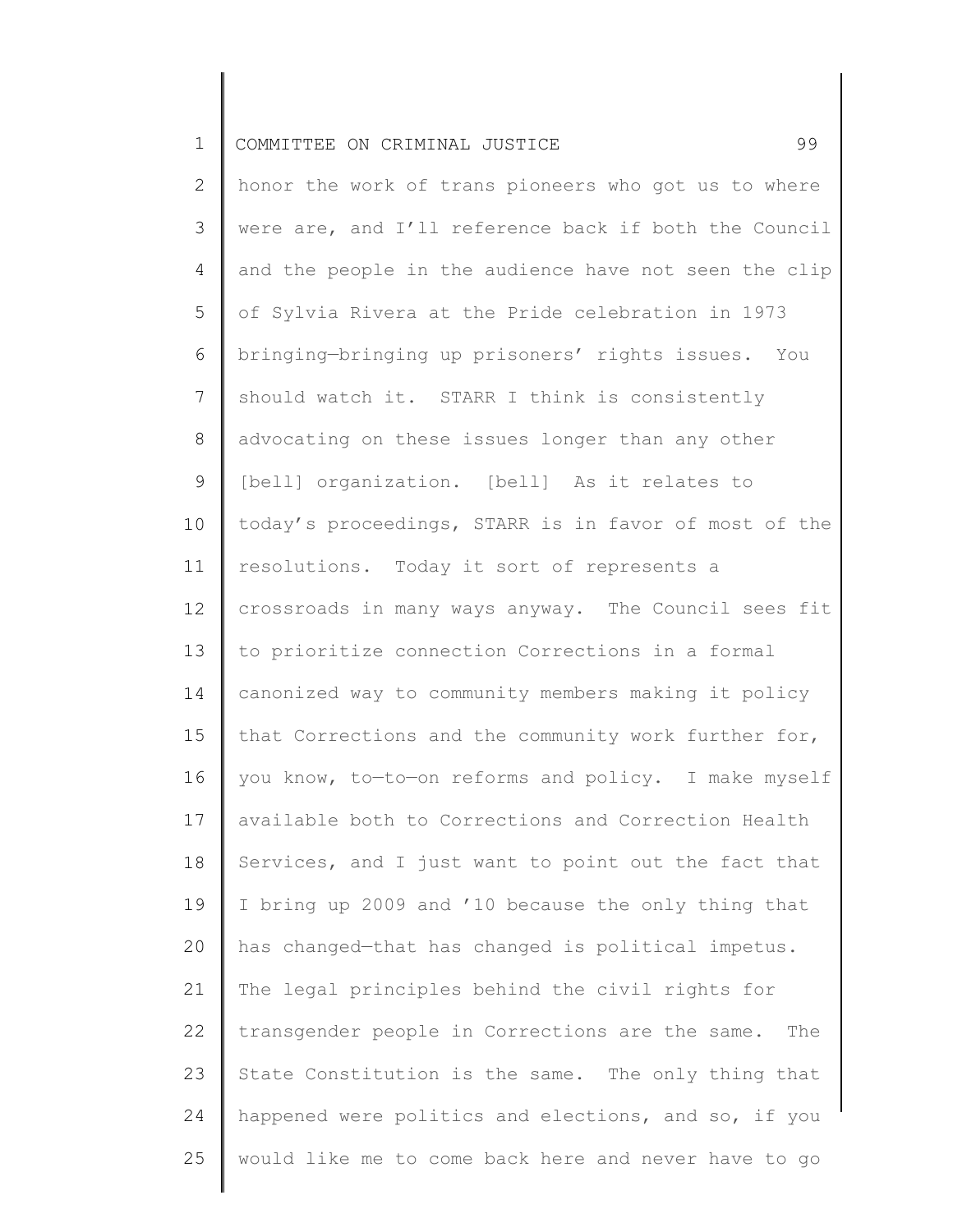| $\mathbf 1$    | COMMITTEE ON CRIMINAL JUSTICE<br>100                  |
|----------------|-------------------------------------------------------|
| 2              | over my time, I just recommend that the Council pass  |
| 3              | all the resolutions and stay on top of Corrections in |
| $\overline{4}$ | terms of working with community, and I obviously      |
| 5              | invite my community members to contact STARR is you   |
| 6              | know any transgender person that's faced abuse while  |
| 7              | in Correction custody.                                |
| 8              | CHAIRPERSON POWERS: Thank you.                        |
| 9              | MARIAH LOPEZ: You're welcome.                         |
| 10             | CHAIRPERSON POWERS: Thanks so much.                   |
| 11             | NANCY SACARDO: Good afternoon, Council                |
| 12             | Committee. My name is Nancy Sacardo and I'm here to   |
| 13             | read my testimony, and my truth. My name is Nancy     |
| 14             | Sacardo, and I am a member of Katal, and a Manhattan  |
| 15             | resident. I've been incarcerated at Rikers Island in  |
| 16             | state prisons, and I've seen enough of the system to  |
| 17             | know that I do not trust it, and it must be           |
| 18             | completely reformed. Rikers is an unjust facility     |
| 19             | that strips people-people of color of their humanity- |
| 20             | humanity. Why do we have such a place in our city     |
| 21             | when it's supposed to be progressive and fair? Why?   |
| 22             | We need to close Rikers, and create a system that is  |
| 23             | fair and bring safety and justice to all of our       |
| 24             | communities, a system that treats other nasties (sic) |
| 25             | like myself and young girls and women with the        |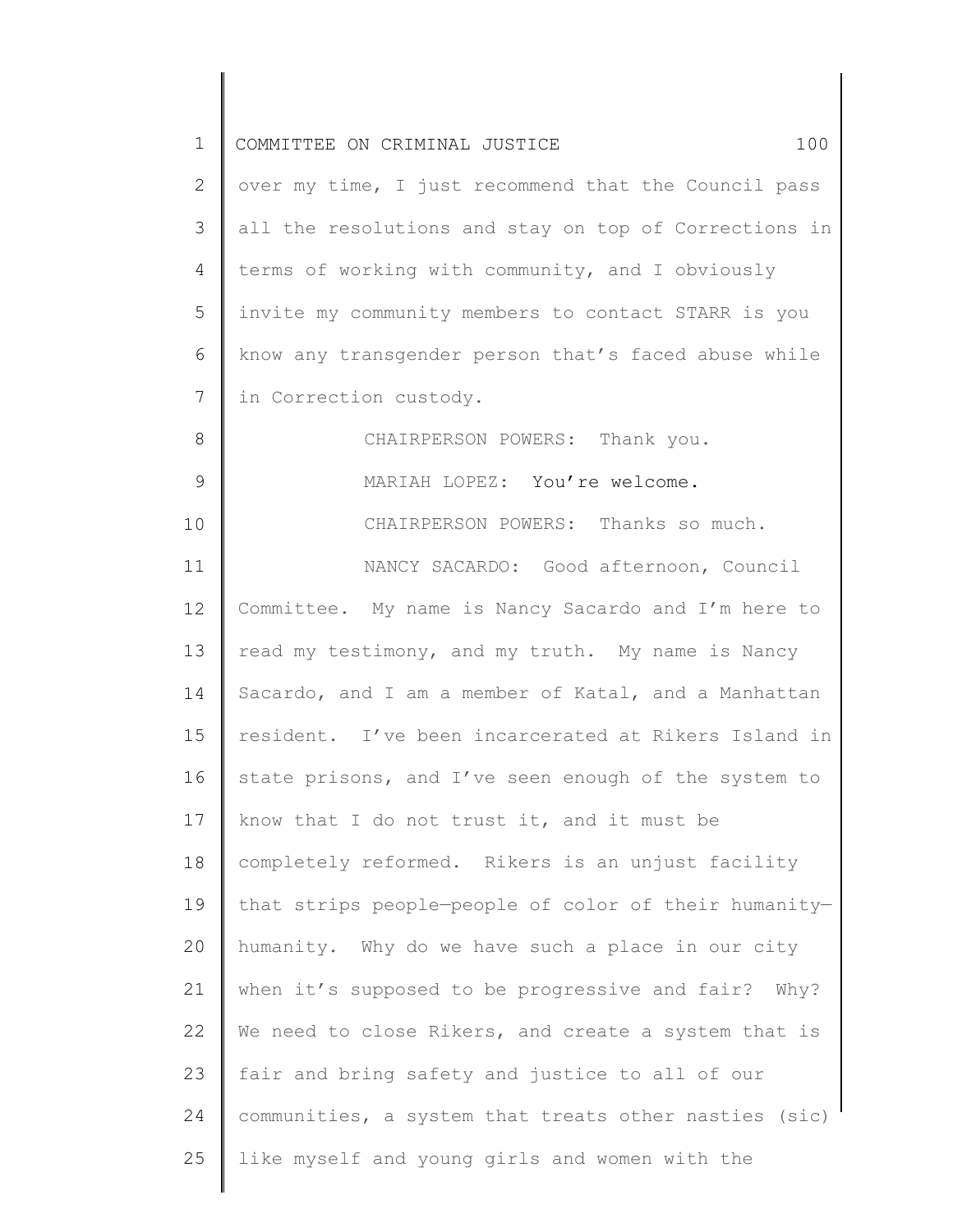| $\mathbf 1$     | 101<br>COMMITTEE ON CRIMINAL JUSTICE                  |
|-----------------|-------------------------------------------------------|
| $\mathbf{2}$    | respect and dignity that we deserve, and just to      |
| 3               | follow up on that a little I just want to-even though |
| $\overline{4}$  | it's not on paper. I was personally impacted by this  |
| 5               | technical violation a couple of years ago. I was      |
| 6               | violated and sent to prison not knowing what I was    |
| $7\overline{ }$ | violated for. Just that it was 30-year one. I         |
| $8\,$           | didn't find out 'til 90 days later that I was         |
| 9               | violated for eating poppy seeds, poppy seeds. Less    |
| 10              | is More is the way to go, and we need to pass this    |
| 11              | bill today. So, I would appreciate that. Thank you.   |
| 12              | CHAIRPERSON POWERS: Great. Thank you                  |
| 13              | for your testimony. Thanks.                           |
| 14              | CURTIS BELL KATAL: Curtis Bell Katal.                 |
| 15              | This is-let me first speak about something that doc   |
| 16              | said that they work very well with advocates. I       |
| 17              | would as this Council that anybody that comes before  |
| 18              | you saying they work with advocates because we all    |
| 19              | stay. We're linked to each other. If one group has    |
| 20              | a conversation with DOCS by 5:00 everybody has a      |
| 21              | transcript of it. So that is a lie. They haven't      |
| 22              | reached out to anybody to organize to have a meeting. |
| 23              | If they're talking about advocates, what do they      |
| 24              | mean, prison advocates? Because they have not spoke   |
| 25              | to groups, and they don't want us included in the     |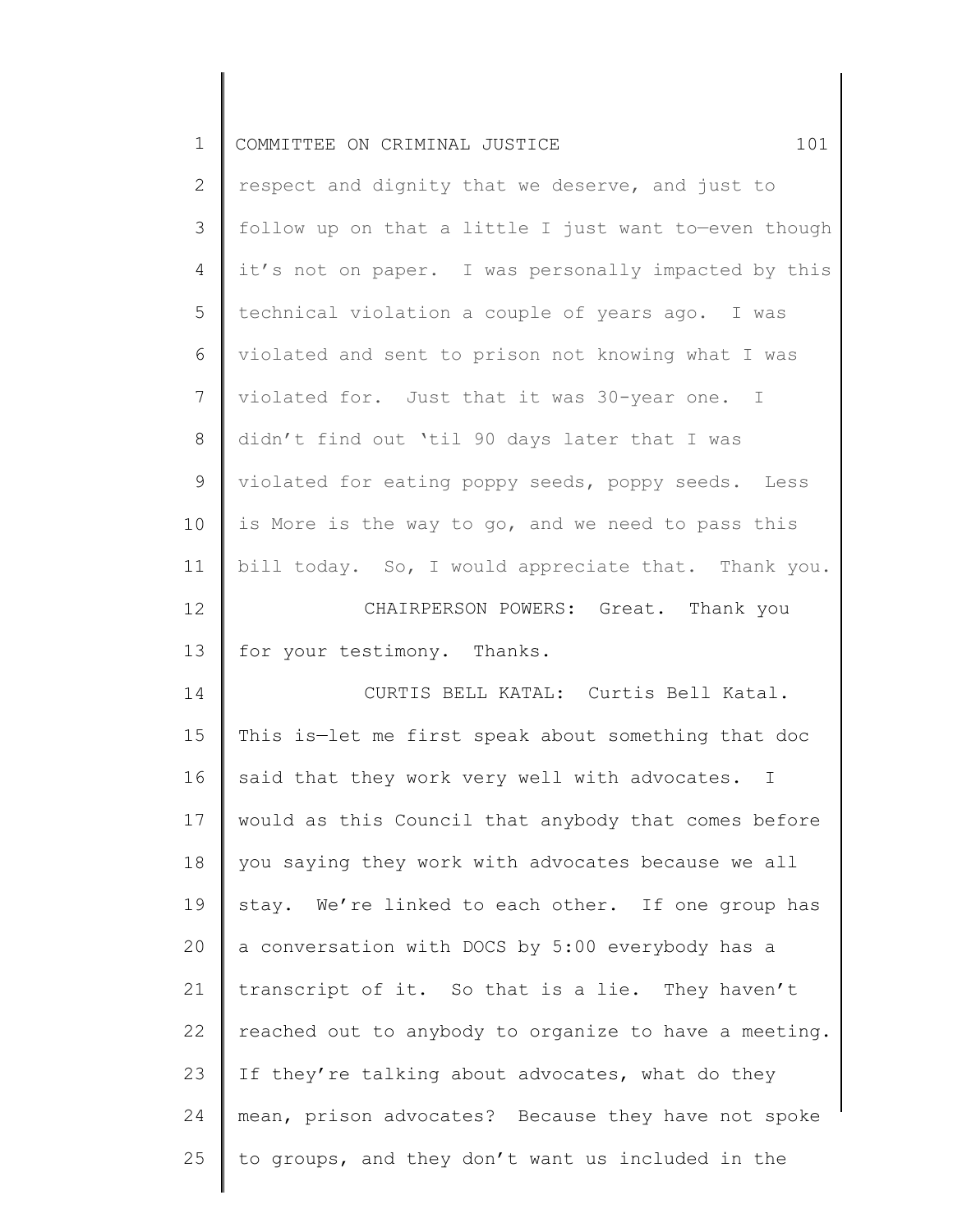| $\mathbf 1$  | 102<br>COMMITTEE ON CRIMINAL JUSTICE                  |
|--------------|-------------------------------------------------------|
| $\mathbf{2}$ | legislative process and even revealing your training  |
| 3            | videos you use to teach our officers, reveal them to  |
| 4            | us so the community can weigh in what's effective or  |
| 5            | not because at the end of the day, we have a culture  |
| 6            | that lacks transparency. There's reason why jails     |
| 7            | are built away from society. There's a reason why     |
| $\,8\,$      | they're on Rikers Island. Supreme isolation you       |
| $\mathsf 9$  | could do what you want with a docile body, and I'm    |
| 10           | not going to play games with this. At the age of 17   |
| 11           | I was one of those youths that happened to go to      |
| 12           | Rikers Island, and I'm going to tell you when you     |
| 13           | come to Rikers Island on a disciplinary bus, ask them |
| 14           | about that training? That informal training. How do   |
| 15           | you deal with aggressive inmates? Do you have a       |
| 16           | conversation with them? No. In part my language is    |
| 17           | boot to ass, and that's a slogan amongst correction   |
| 18           | officers. So, when you say that you're representing   |
| 19           | advocates, and you spoke with advocates, please be    |
| 20           | honest because that was a lie under oath. They want   |
| 21           | to talk to us. They want to speak for us, but they    |
| 22           | don't want to speak with us. They-they'll cloud it    |
| 23           | with these suggestions of security. Oh, they're not   |
| 24           | experts. Who's more qualified than 14-a 17-year-old   |
| 25           | man, a kid that spent 18 years in prison and has      |
|              |                                                       |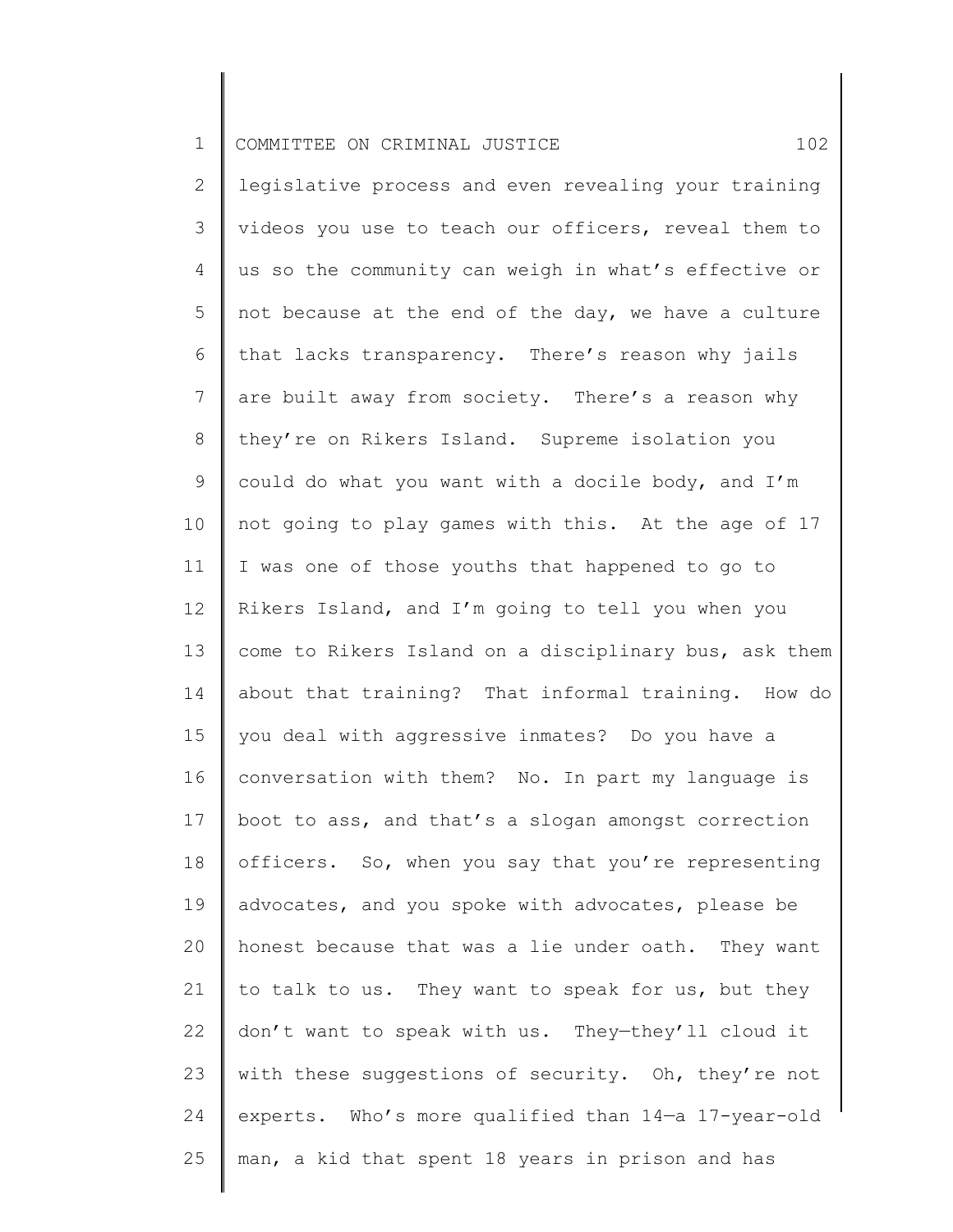| $\mathbf 1$     | 103<br>COMMITTEE ON CRIMINAL JUSTICE                  |
|-----------------|-------------------------------------------------------|
| 2               | degrees in criminal justice? You want to hear my      |
| 3               | experience. [bell] You shouldn't run from it. When    |
| $\overline{4}$  | we talk about Less is More, and putting our lives on  |
| 5               | the line, I'm going to be totally honest, New York    |
| 6               | State has done a remarkable job ushering us in a new  |
| $7\phantom{.0}$ | historical platform for criminal justice. In order    |
| 8               | to fulfill that promise, we have to hold all          |
| 9               | accountable, and that includes DOC's employees.<br>We |
| 10              | can no longer hide behind security, a fear of         |
| 11              | transparency. No. The thing you're hiding is that     |
| 12              | correctional officers are getting sick by working on  |
| 13              | Rikers Island. There's a documentary being prepared   |
| 14              | today, former captains have cancer from Rikers        |
| 15 <sub>1</sub> | Island. So, when we're talking about shutting it      |
| 16              | down, it is a justice imperative and a moral          |
| 17              | imperative. The need to pass Less is More is because  |
| 18              | mass incarceration is continuing on technical         |
| 19              | violations. So, we can't there and say we're a        |
| 20              | progressive state with draconian laws, antiquated     |
| 21              | behavior. We are hostile, and all of DOCs knows       |
| 22              | we're coming to your community. We're going to live   |
| 23              | next door to you. We are experts. We hold degrees.    |
| 24              | If you want to have a conversation with intelligent   |
| 25              | people to come up with a resolution, stop hiding      |
|                 |                                                       |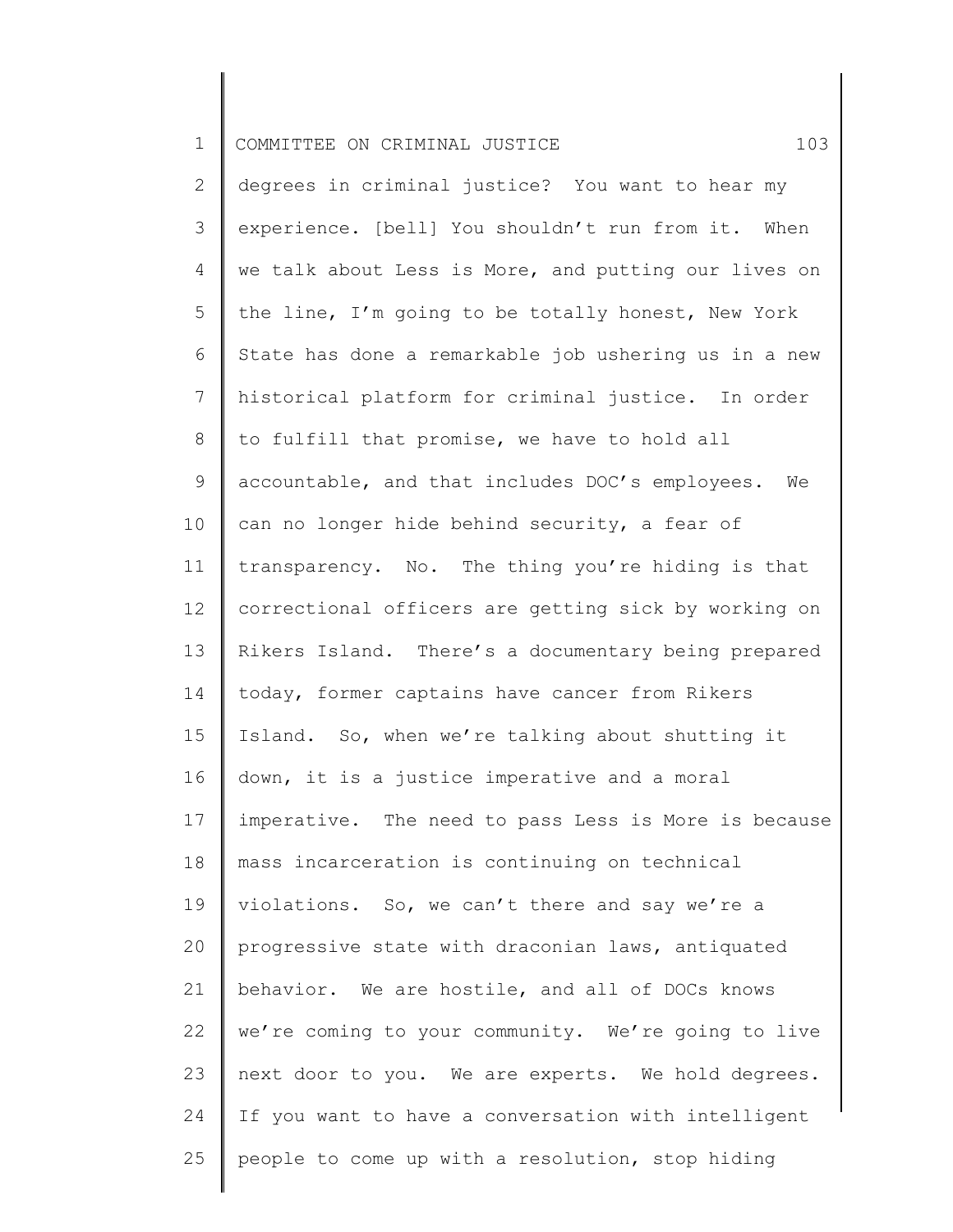| $\mathbf 1$     | 104<br>COMMITTEE ON CRIMINAL JUSTICE                  |
|-----------------|-------------------------------------------------------|
| $\overline{2}$  | behind security because it's not party politics.      |
| 3               | It's not union politics. It's lives. They know        |
| 4               | what's going on in Rikers Island, and they talk about |
| 5               | medical. Google it. I-the downside to New York        |
| 6               | State's incarceration [bell] and medical treatment.   |
| $\overline{7}$  | It will pop up. I Googled it while I was sitting      |
| 8               | here. It's the worst. So, when we're talking about    |
| 9               | what's going on, we really need transparency, and we  |
| 10              | need to hold DOCs really accountable because what     |
| 11              | they said is we have a plan in development. We have   |
| 12 <sup>°</sup> | a plan in development. Less is More is needed         |
| 13              | because what's going to happen is the efforts that    |
| 14              | Governor Cuomo, Mayor de Blasio and MOCJ used to      |
| 15              | reform this state, there is no legislation keeping    |
| 16              | mass incarceration from stopping because it was done, |
| 17              | decarceration was done without legislation. We need   |
| 18              | this piece of legislation to hold all accountable.    |
| 19              | If we want to build a fair, just and healthy society, |
| 20              | let's start by passing this law and taking lives very |
| 21              | seriously.                                            |
| 22              | CHAIRPERSON POWERS: Okay, I've got to-to              |
| 23              | end you there. Thank you for that.                    |
| 24              | FEMALE SPEAKER: Good morning.<br>Thank                |
| 25              | you, Councilman Peter-I mean Powers-sorry-for         |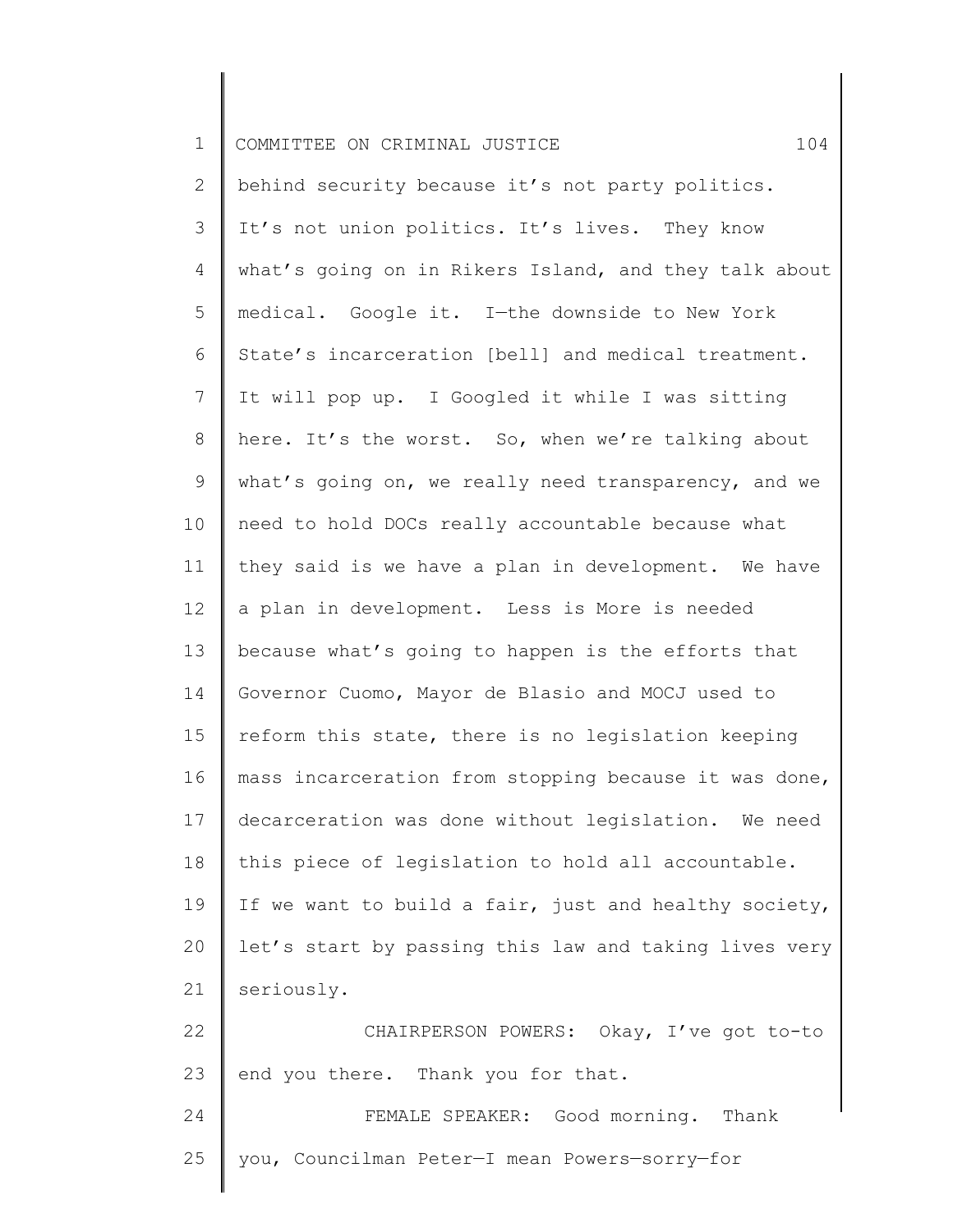| $\mathbf 1$    | 105<br>COMMITTEE ON CRIMINAL JUSTICE                  |
|----------------|-------------------------------------------------------|
| $\overline{2}$ | introducing Resolution 8 point--[laughter] you know,  |
| 3              | it's been a long morning right? We heard so much      |
| 4              | stuff. So, I want to talk about Less is More even     |
| 5              | more strongly. I personally from my own experience    |
| 6              | and from the countless stories and-and-and-and my     |
| $7\phantom{.}$ | relationships with formerly incarcerated people know  |
| $8\,$          | that parole violations have become the new form of    |
| 9              | incarceration, and just as Mr. Schiraldi said, the    |
| 10             | number is right. The numbers that we know right now,  |
| 11             | 605 they're increasing. I know some women personally  |
| 12             | who have been violated or threatened who are awaiting |
| 13             | adjudication or whatever you may call it right now    |
| 14             | for very simple, minor things that a normal regular   |
| 15             | John and Jane Doe would not see as a problem, and     |
| 16             | right now we have approximately 35,000 people on      |
| 17             | parole in New York State and that at any time that    |
| 18             | 35,000 could be sent back to prison, right, and so    |
| 19             | we're filling the beds again with-with bodies. And    |
| 20             | so, we are concerned, strongly concerned. We've-      |
| 21             | we've been our there in the community. We've been     |
| 22             | speaking all over the state, and having community     |
| 23             | members. You've seen and heard our leaders just now   |
| 24             | speaking about Less is More that certain communities  |
| 25             | within the city are targeted. There are certain       |
|                |                                                       |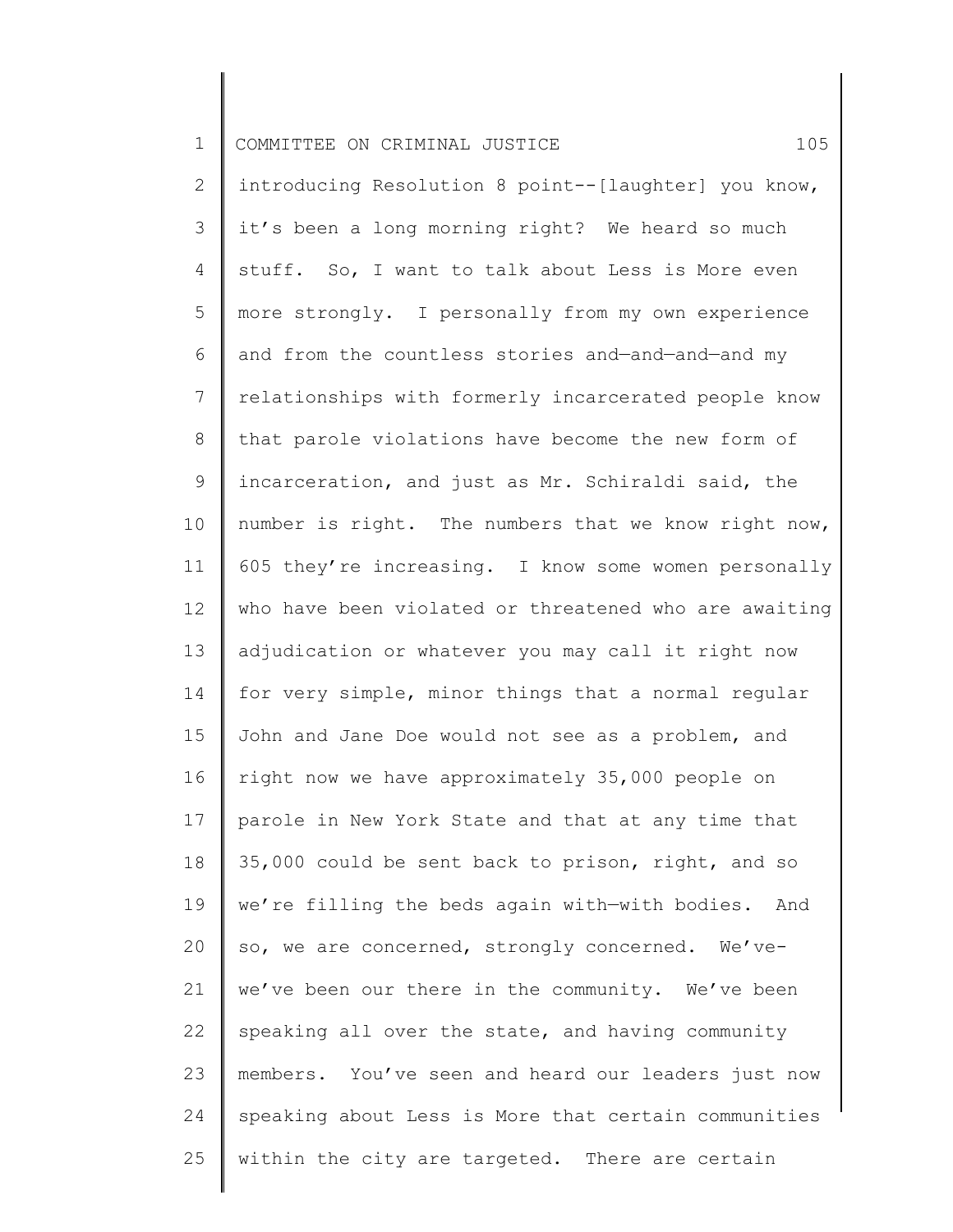1 2 3 4 5 6 7 8 9 10 11 12 13 14 15 16 17 18 19 20 21 22 23 COMMITTEE ON CRIMINAL JUSTICE 106 people from, you know, let's say the Bronx, which is one of the highest rates right. We call those million dollar blocks. We're being re-incarcerated for the simplest things and sadly I hate to say this, but sometimes it's just walking while black, and so we have to really consider, you know, what we as a people like you stated earlier [bell] what we are going to do as a whole to really progressively make some changes within our system, and we need to pass Less is More now, and I just have to say this because it has to do with solitary confinement and that as well. I spent 2-1/2 years collectively in solitary confinement, six months of those on Rikers Island when I was a kid, and I want to tell you that first they called it protective custody, and when they sent me to solitary confinement, which is called the Bing, it was the same thing. All I did was move across the hall. So, when you hear the term protective custody, it is also solitary confinement because you have no interaction with anyone, and so you really need to understand these things, and we are the experts and we can tell you what we have lived.

25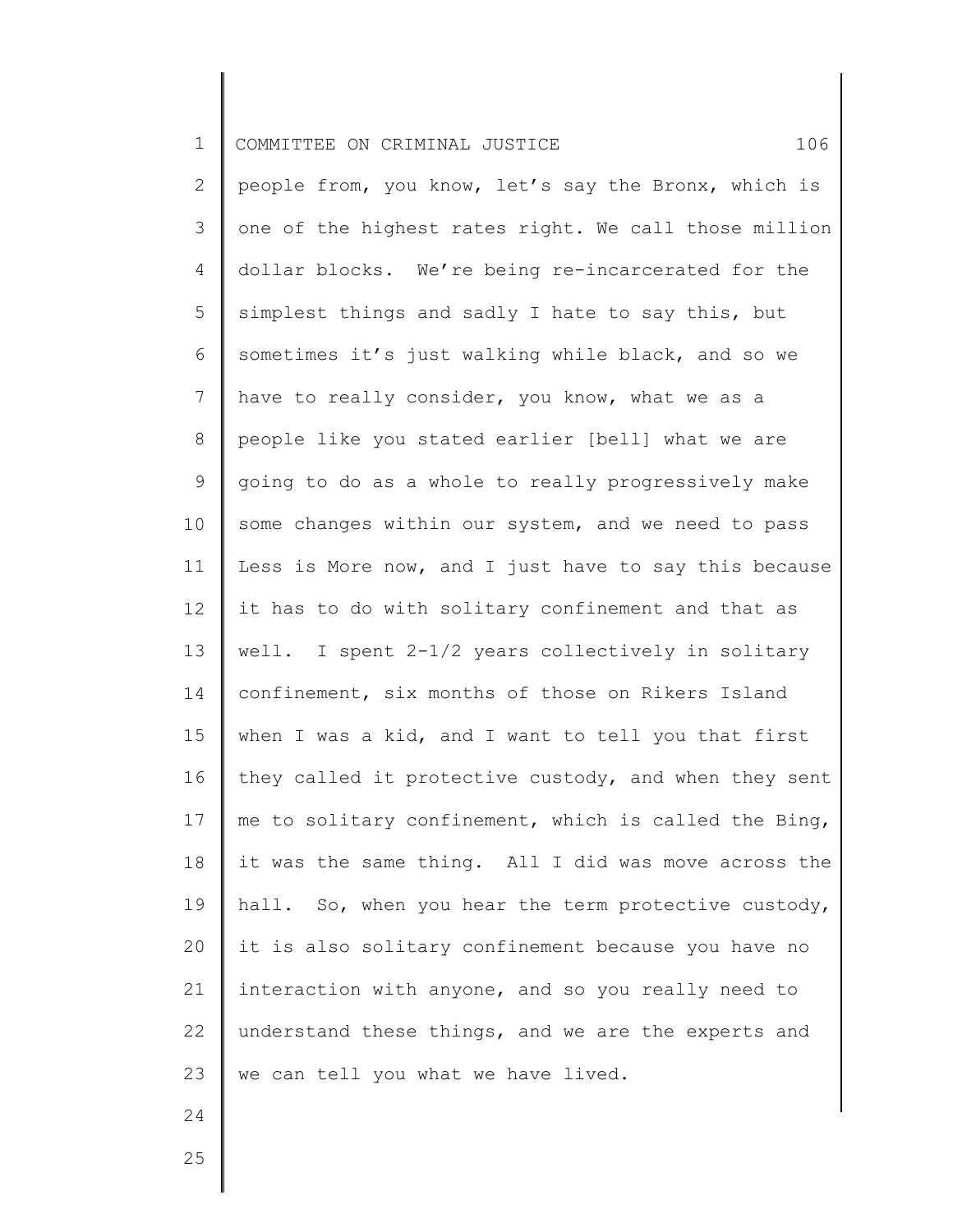| $\mathbf 1$    | 107<br>COMMITTEE ON CRIMINAL JUSTICE                  |
|----------------|-------------------------------------------------------|
| $\overline{2}$ | CHAIRPERSON POWERS: Great. Thank you.                 |
| 3              | I want to thank all of you for your involvement in-in |
| 4              | the effort to close Rikers Island, too. [applause]    |
| 5              | SERGEANT-AT-ARMS: Everybody, quiet down.              |
| 6              | CHAIRPERSON POWERS: Thank you.                        |
| 7              | FEMALE SPEAKER: And I just really--                   |
| 8              | CHAIRPERSON POWERS: [interposing] No.                 |
| $\mathsf 9$    | We're, yeah, we've got to go. We have-we have three   |
| 10             | or four more panels. We have to go. Thanks.           |
| 11             | MALE SPEAKER: Thank you for your                      |
| 12             | resolution Council member.                            |
| 13             | CHAIRPERSON POWERS: Thank you.                        |
| 14             | [background comments] We're going to-next up, we're   |
| 15             | going to have Cecelia Gentile, Gen Doman-Doman,       |
| 16             | Christina Herrera, Mike Overdall-Fidel and Betsy      |
| 17             | Windsor. [background comments/pause] And I just-I     |
| 18             | just want you to know we have-we have four more       |
| 19             | panels. That's a lot. There's a lot of people         |
| 20             | testifying. So, I'm going to cut you off at two       |
| 21             | minutes. It's-you have to obey, and it's out of-it's  |
| 22             | not our response, it's resect for the other people    |
| 23             | who are behind you or looking to testify.             |
| 24             | [background comments] Okay, we'll have-we'll start    |
| 25             | over here on the right.                               |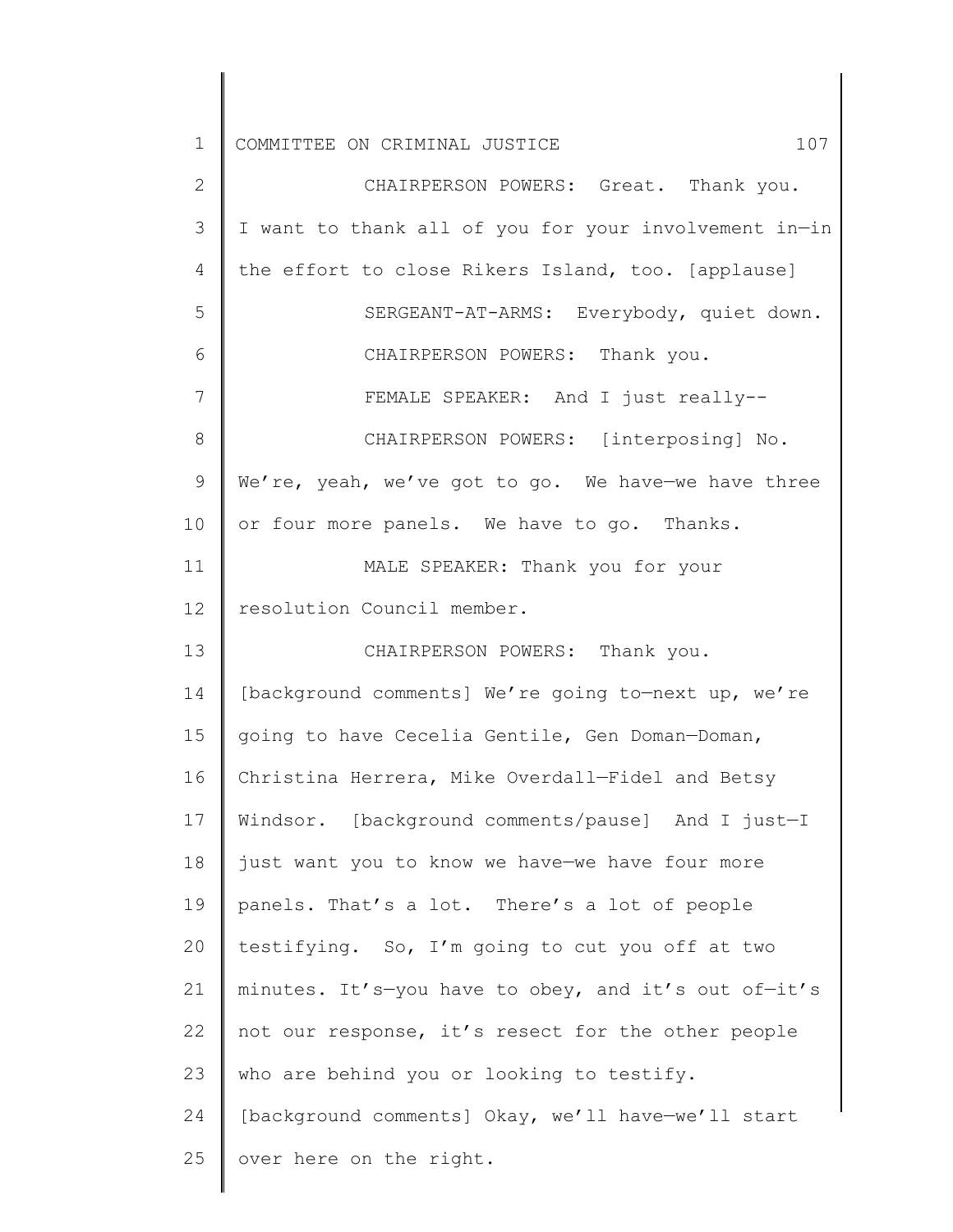2 3 4 5 6 7 8 9 10 11 12 13 14 15 16 17 18 19 20 21 22 23 24 25 CECILIA GENTILE: Good afternoon, Chair Powers and the Council members and I'm—I'm just going to cut to whole think you for doing this, and I'm going to my testimony. My name is Cecilia Gentile. I am a transgender woman who was briefly detained at Rikers Island where I was housed with the male population. As a person with substance abuse issues at the time, I was dealing with a terrible addiction to Heroin. Once sent to Rikers I was not provided with any medication to help my situation. My stay there not only was terrible for the kind of harassment I experienced from direct of the male identified individuals that I had to live with, but for the life transitioning with drugs episodes that lasted five days without any treatment. Needless to say, I was not provided with any mental health support to help me adapt to such a shocking reality. I believe making these changes in terms of treatment available for TGN&B individuals as well as revising the housing regulations and creating a fast forward to address policies related to treatment of transgender, gender non-conforming, and non-binary individuals in the Department of Correction would make our expanses in their more bearable and create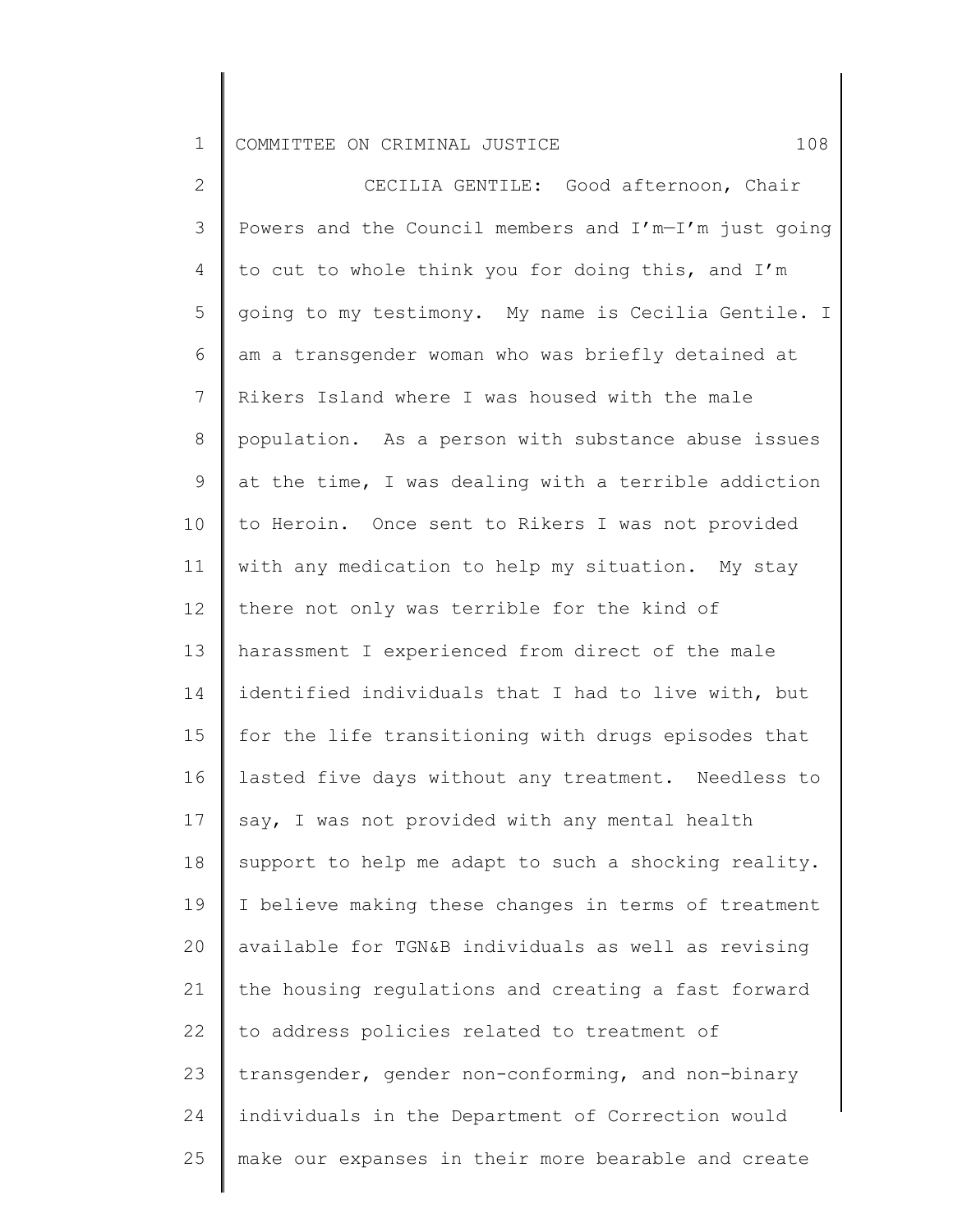| $\mathbf 1$    | 109<br>COMMITTEE ON CRIMINAL JUSTICE                  |
|----------------|-------------------------------------------------------|
| $\mathbf{2}$   | an ideal recovery and mental health maintenance to    |
| 3              | keep after their release. After a short time in       |
| $\overline{4}$ | Rikers, I was handled-handled-handed to ICE although  |
| 5              | they said that, you know, Rikers did not, you know,   |
| 6              | send ICE for you, they did. They picked me up, and    |
| $\overline{7}$ | who put me in deportation procedures. While waiting,  |
| $8\,$          | I was put in isolation. I do know how hard it is to   |
| $\mathsf 9$    | live in the situation, and I urge the New York State  |
| 10             | Legislators to pass and the Governor to sign the      |
| 11             | Human Alternatives to Long-Term Solitary Confinement  |
| 12             | Act and condemn the Criminal Justice Committee [bell] |
| 13             | and-and-and applaud the Criminal Justice System       |
| 14             | Committee for asking this measurement to be taken.    |
| 15             | CHAIRPERSON POWERS: Very good.                        |
| 16             | CECILIA GENTILE: Thank you.                           |
| 17             | CHAIRPERSON POWERS: Thank you. Thank                  |
| $18\,$         | you for your testimony. We'll go to the next.         |
| 19             | JEN DOMAN: Hello. My name is Jen Doman,               |
| 20             | and I am the Supervisor for the Forensic Social Work  |
| 21             | Unit at New York County Defender Services. Thank you  |
| 22             | for listening to me today. In my six years there as   |
| 23             | it relates for our transgender clients I have noticed |
| 24             | two outstanding issues. I don't know if I'll get to   |
| 25             | the second one. The first is the client's legal       |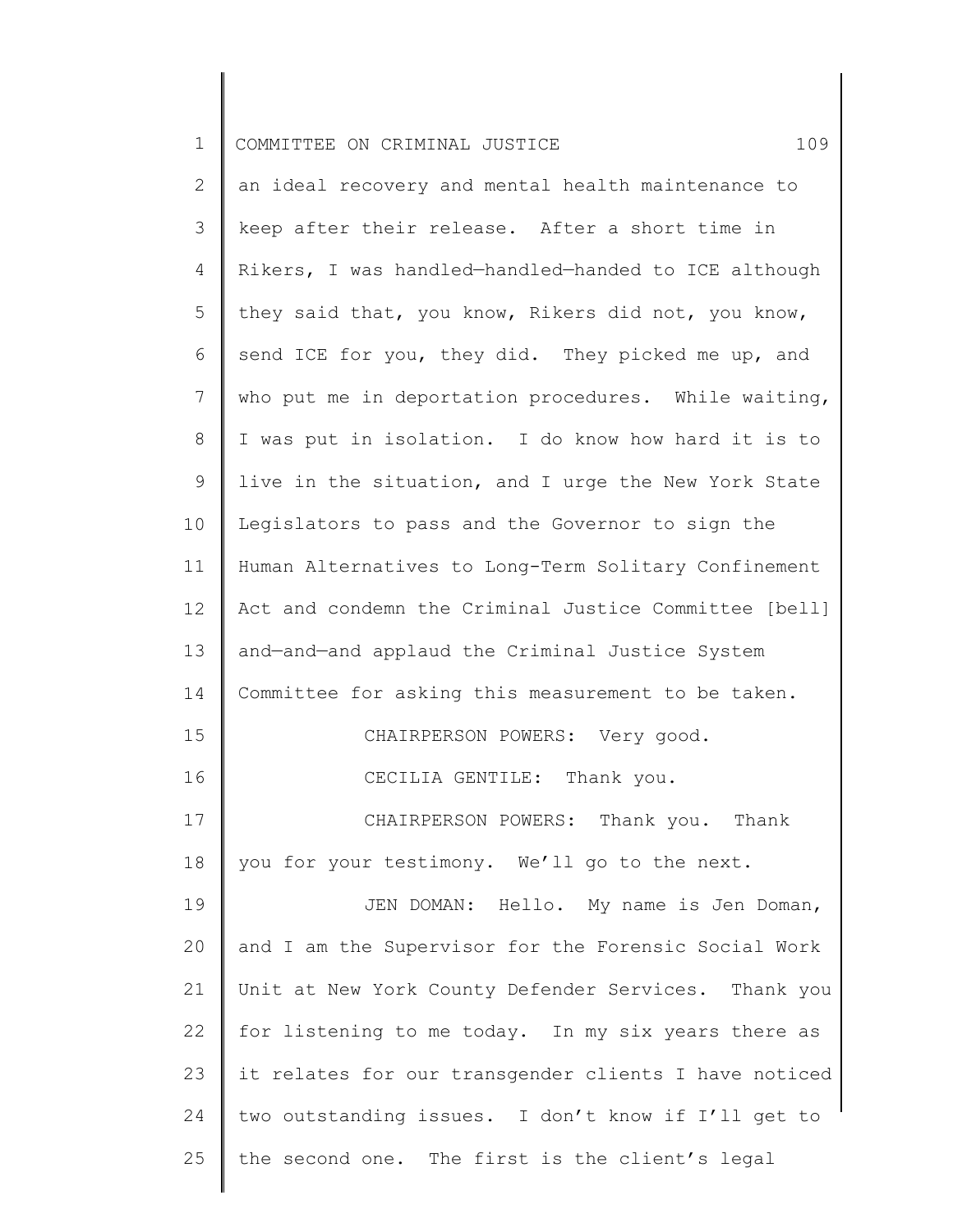| $\mathbf 1$     | 110<br>COMMITTEE ON CRIMINAL JUSTICE                  |
|-----------------|-------------------------------------------------------|
| $\mathbf{2}$    | right to receive the necessary hormone therapy        |
| 3               | treatment that they need. The initial concern was     |
| 4               | whether or not they were receiving their hormones at  |
| 5               | all. It was a battle to make that happen for our      |
| 6               | clients. Six years later, DOC has made dramatic       |
| $7\phantom{.0}$ | improvements in terms of getting clients their        |
| 8               | hormone treatment. The issue now is the timing of     |
| 9               | receiving the hormone. Imagine thing your body that   |
| 10              | you were born with, and then prior to incarceration,  |
| 11              | you were able to take agency over your own body by    |
| 12              | beginning the process of transitioning. You then      |
| 13              | become involved with the Criminal Justice System and  |
| 14              | it is a slow drip process waiting to resume your      |
| 15              | therapy modality. If a client is waiting a DOC for    |
| 16              | close to a month to receive their hormones, facial    |
| 17              | hair is returning, breast tissue is decreasing,       |
| 18              | psychological hell is happening. The client is        |
| 19              | already in hell by being incarcerated. We are simply  |
| 20              | asking that the hell not be compounded. Whether       |
| 21              | employees at DOC religiously or culturally agree,     |
| 22              | which once desired a transition from one sex to       |
| 23              | another is irrelevant. The speed with which           |
| 24              | incarcerated transgender people receive their hormone |
| 25              |                                                       |
|                 |                                                       |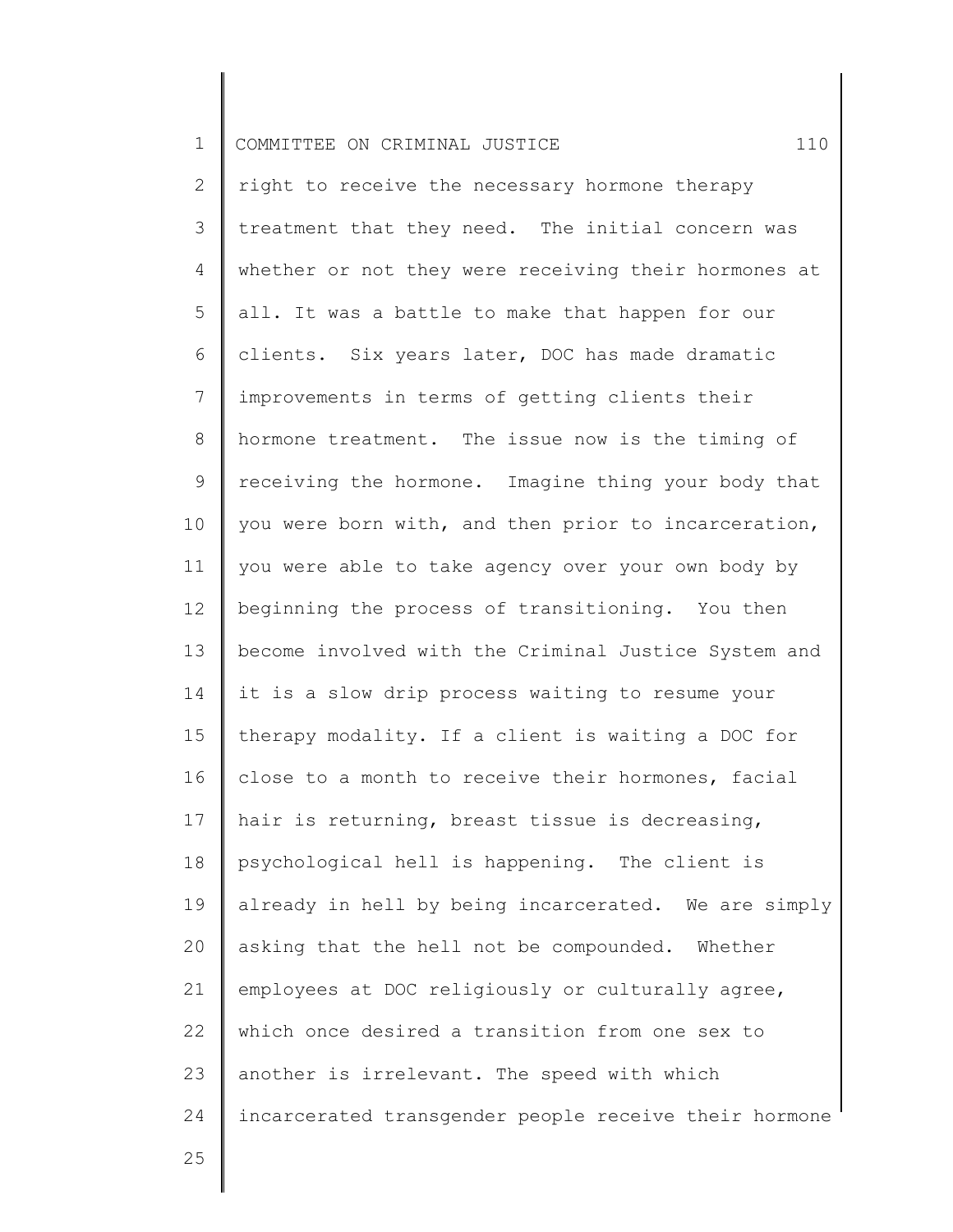| $\mathbf 1$  | 111<br>COMMITTEE ON CRIMINAL JUSTICE                        |
|--------------|-------------------------------------------------------------|
| $\mathbf{2}$ | therapies is relevant and dramatically needs to             |
| 3            | improve. Thank you.                                         |
| 4            | CHAIRPERSON POWERS: Thank you, and I                        |
| 5            | just want to note that we didn't have a chance to get       |
| 6            | into those-that issue as much as $I' d - I' d$ like, but it |
| 7            | is something that the Council is interested in and          |
| $8\,$        | concerned about in terms of the hormone therapy,            |
| 9            | timing, dosage and making sure that people are              |
| 10           | getting what they need.                                     |
| 11           | JEN DOMAN: Thank you.                                       |
| 12           | FEMALE SPEAKER: Thanks Alana.                               |
| 13           | CHAIRPERSON POWERS: Thank you.                              |
| 14           | CHRISTINE HERRERA: Thank you. Good                          |
| 15           | morning Chair Powers and City Council Members and           |
| 16           | staff of the Committee on Criminal Justice. My name         |
| 17           | Christine Herrera, and I am the CEO and Founder Trans       |
| 18           | Equity Network. I'm here to talk about a series of          |
| 19           | introductions and resolutions around the treatment of       |
| 20           | transgender, gender non-conforming, and non-binary          |
| 21           | individuals in New York City Jails. I want to take          |
| 22           | this opportunity to thank you all for your advocacy         |
| 23           | for the TGNC and B community around these very              |
| 24           | sensitive issues. As part of the Trans Equity               |
| 25           | Coalition, and the Coalition-Coalition look to-we           |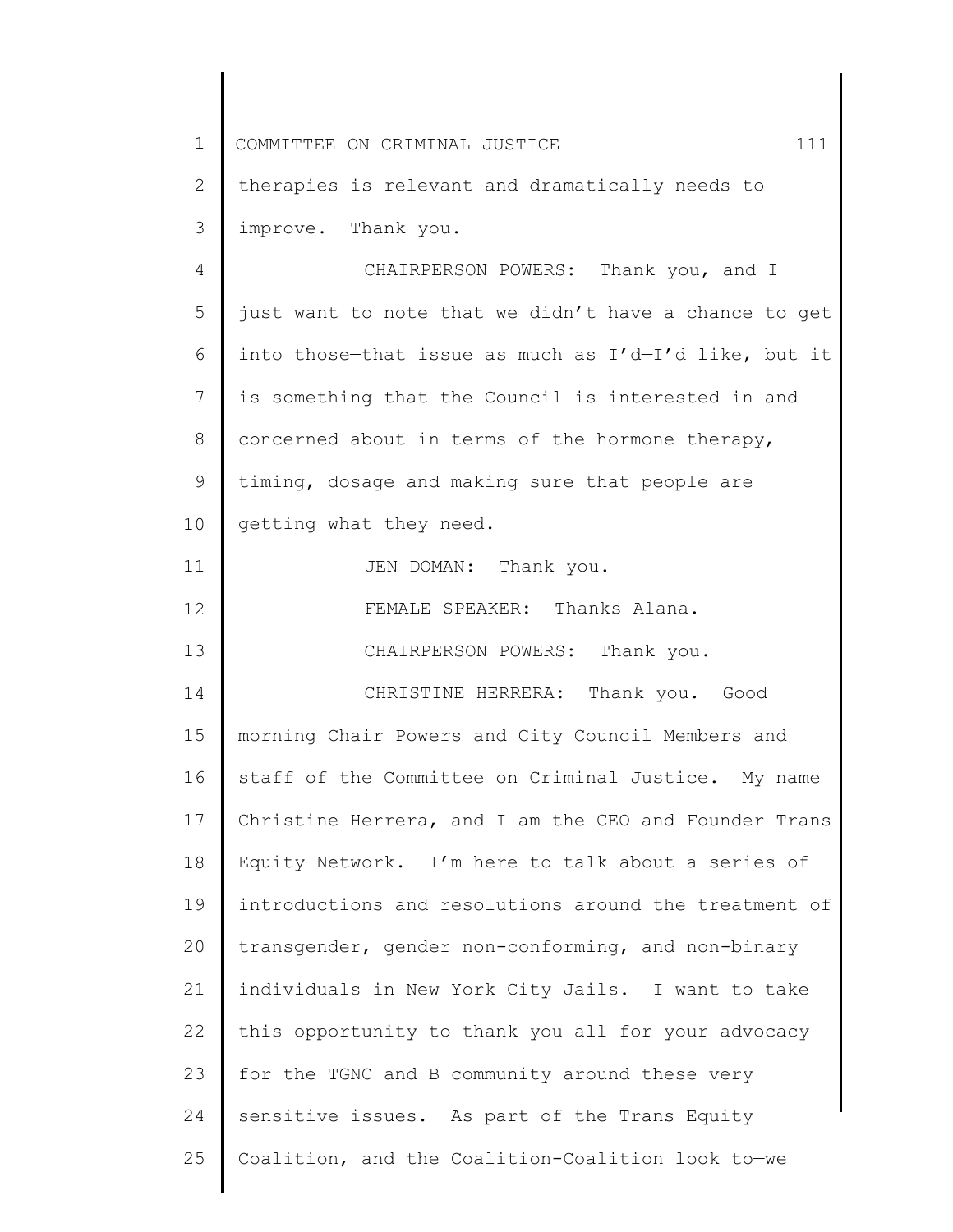| $\mathbf 1$     | 112<br>COMMITTEE ON CRIMINAL JUSTICE                  |
|-----------------|-------------------------------------------------------|
| 2               | look to improve the lives of our New York City        |
| $\mathfrak{Z}$  | residents especially the community that encounters    |
| 4               | the jail system. I want to speak about the            |
| 5               | experience of TGNC and B individuals, our Trans       |
| 6               | Equity Network and other community member significant |
| $7\phantom{.0}$ | work with these individuals and their experience      |
| $8\,$           | going through that jail system, and how important it  |
| 9               | is for these local pieces of legislature and          |
| 10              | resolution call the New York State Legislature to     |
| 11              | pass and the Governor to sign the Humane Alternatives |
| 12              | to Long-Term Solidarity Confinement Act. It's so      |
| 13              | important for the trans communities. Our community    |
| 14              | needs mental health and substance abuse treatment in  |
| 15              | the jail system. As we have seen in research, our     |
| 16              | peers just struggle with multiple health issues. As a |
| 17              | transgender New Yorker in our community of the NYSER  |
| 18              | who has been working with the TGNC and B community    |
| 19              | for the last 20 years, I have seen the many           |
| 20              | challenges that my community struggles with. [bell]   |
| 21              | One of the primary was the mental health issues.      |
| 22              | There have been dozens of clients that I have worked  |
| 23              | with that have gone through the New York City jail    |
| 24              | system and have experienced being ignored when they   |
| 25              | asked for support around their mental health needs.   |
|                 |                                                       |

║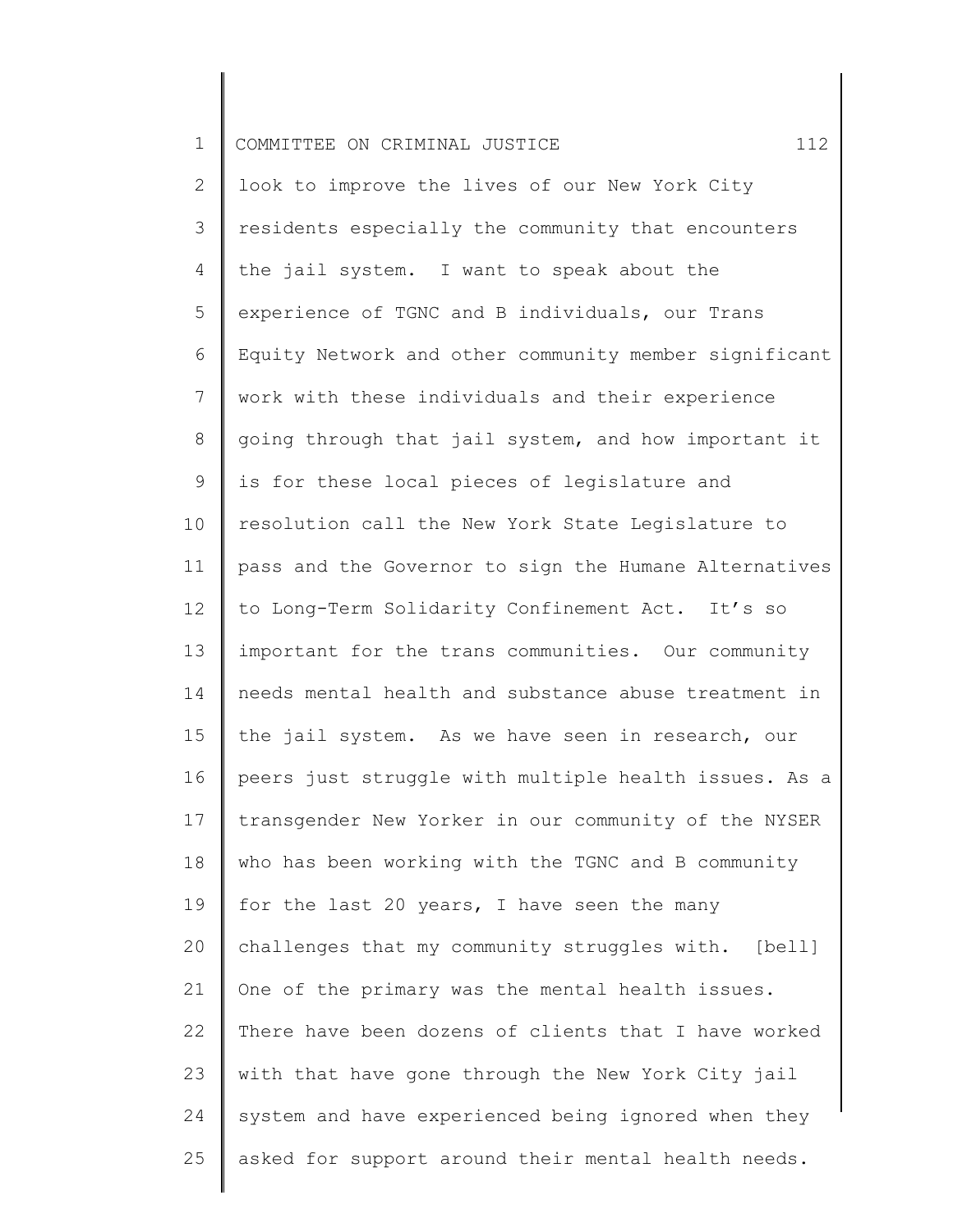| $\mathbf 1$ | COMMITTEE ON CRIMINAL JUSTICE<br>113                 |
|-------------|------------------------------------------------------|
| 2           | In my work I have observed members of the Trans      |
| 3           | Equity Network who have been sent to jails and have  |
| 4           | had-have been housed with peers--                    |
| 5           | CHAIRPERSON POWERS: That is it. We need              |
| 6           | you to just come to your final conclusion.           |
| 7           | CHRISTINE HERRERA: Yes. The last two                 |
| 8           | lines.                                               |
| 9           | CHAIRPERSON POWERS: Sure, good.                      |
| 10          | CHRISTINE HERRERA: Uh-hm. Thank you.                 |
| 11          | Been housed with their peers who are similar to be   |
| 12          | assigned aspect of birth instead of their gender     |
| 13          | identity instead of being put in isolation           |
| 14          | confinement. This is dangerous physically and mental |
| 15          | dangerous. Trans Equity Network supports this        |
| 16          | legislation being introduced today. I thank you,     |
| 17          | Chair Powers, and the rest of the City Council team, |
| 18          | and staff for your support on this.                  |
| 19          | CHAIRPERSON POWERS: Very good.                       |
| 20          | CHRISTINE HERRERA: Uh-hm.                            |
| 21          | CHAIRPERSON POWERS: Okay, thank you.                 |
| 22          | You're next.                                         |
| 23          | BETSY LINDOR: Is this on? Hello. Oh,                 |
| 24          | sorry. Hello, good afternoon everyone. My name is    |
| 25          | Betsy Lindor and I am a member of Katal (sic) and we |
|             |                                                      |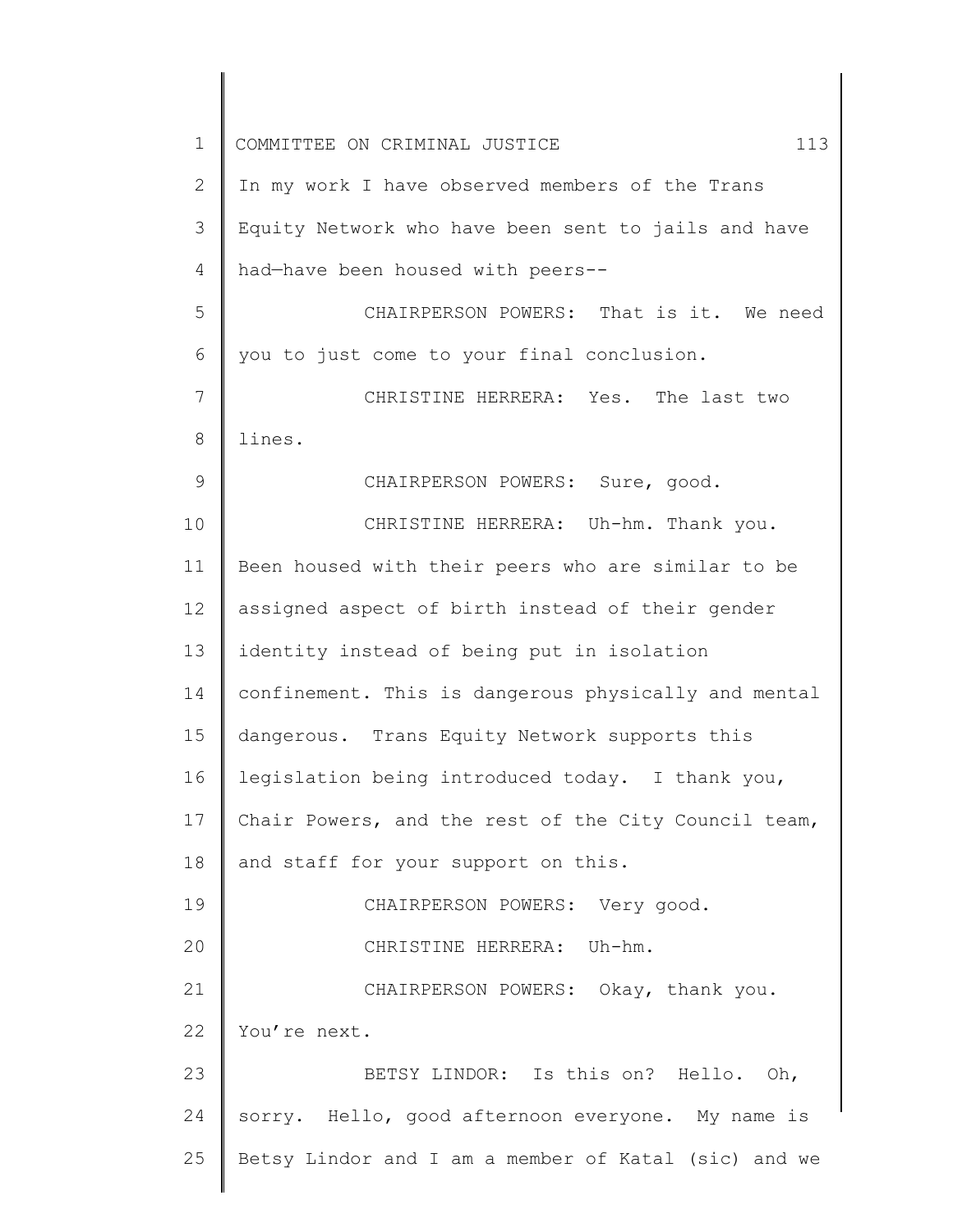| $1\,$          | 114<br>COMMITTEE ON CRIMINAL JUSTICE                  |
|----------------|-------------------------------------------------------|
| $\overline{2}$ | are here for the Less is More Bill, and this is my    |
| 3              | statement: Trust me, I'm not going to go over two     |
| 4              | minutes. [laughter] It's very short. Basically,       |
| 5              | this is just my opinion-my statement. I feel like     |
| 6              | the Less is More Bill is an excellent opportunity     |
| $\overline{7}$ | that the City Council, legislator and the Governor-it |
| 8              | should be passed, and the reason why the bill should  |
| 9              | be passed is for, you know, for people. Wait.         |
| 10             | Actually, I'm so sorry. It's to be able to have       |
| 11             | professionals for people who are making chance-making |
| 12             | changes in their lives for the better, and not have   |
| 13             | to deal with unnecessary taking the code violations   |
| 14             | going back and forth from Rikers and all of that      |
| 15             | stuff. So, when it comes to Rikers as a whole, it     |
| 16             | does need to be closed because as we all know, it has |
| 17             | bad reputation. I'm not going into details as to why  |
| 18             | because at this point we all should know, and that's  |
| 19             | my statement, and I'm also going to be reading for    |
| 20             | Mr. Rabbi Michael who is also part of Katal, and--    |
| 21             | [background comments]                                 |
| 22             | CHAIRPERSON POWERS: Okay.                             |
| 23             | RABBI MICHAEL: Yes, my name is Michael                |
| 24             | Katal (sic) Rabbi, but better known as Rabbi Michael. |
| 25             |                                                       |
|                |                                                       |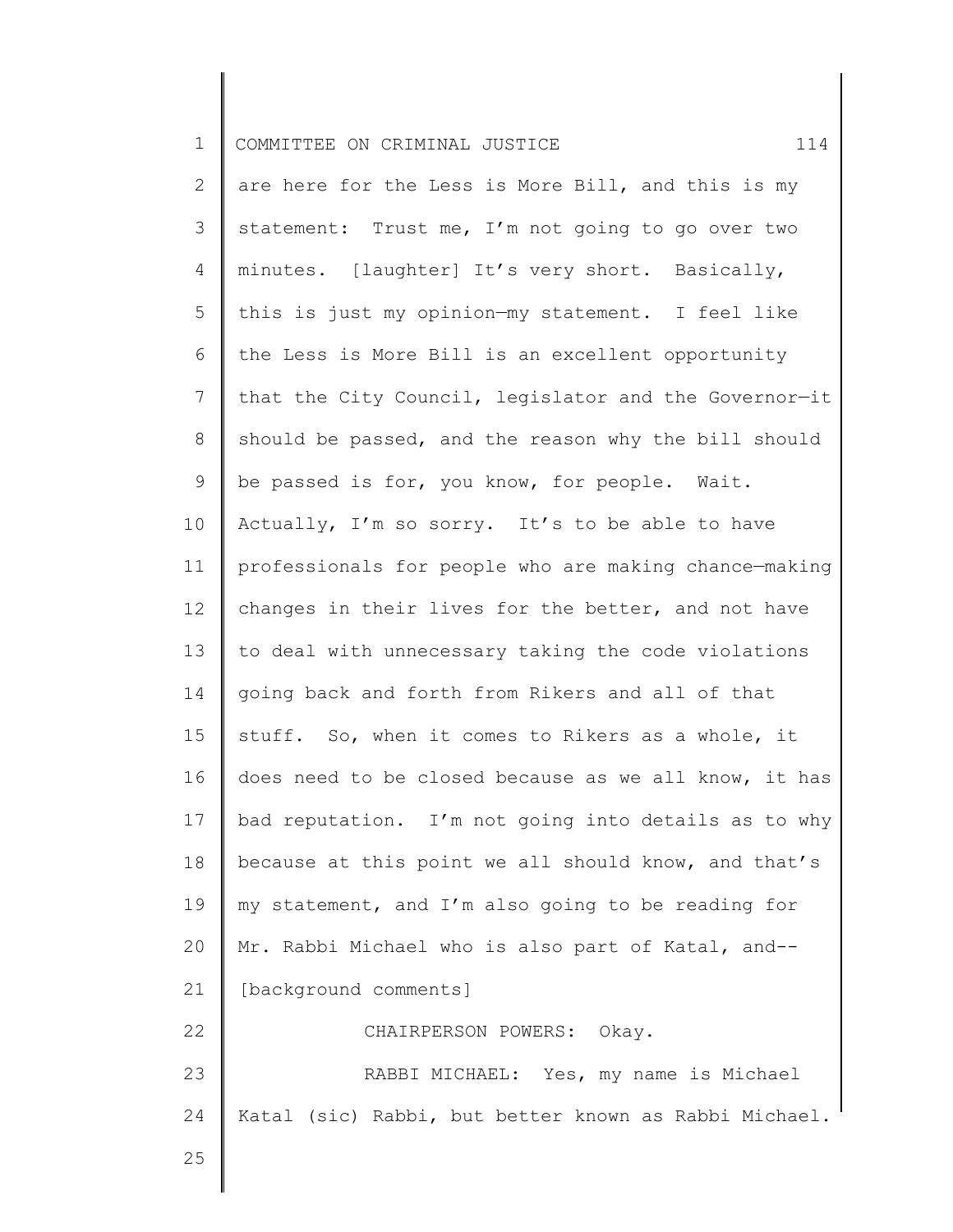1 2 3 4 5 6 7 8 9 10 11 12 13 14 15 16 17 18 19 20 21 22 23 24 25 COMMITTEE ON CRIMINAL JUSTICE 115 I didn't bring my glasses and that's why she's reading it off for me. CHAIRPERSON POWERS: Okay. BETSY LINDOR: Well, do you want to borrow this? CHAIRPERSON POWERS: Well, do I? Are you echoing her sentiments? RABBI MICHAEL: It feels like it. BETSY LINDOR: Okay. CHAIRPERSON POWERS: Okay. RABBI MICHAEL: Go ahead. BETSY LINDOR: Okay. CHAIRPERSON POWERS: Okay. BETSY LINDOR: Alright. Hello again. [laughter] Okay, this is his words. To Whom It May Concern: I am addressing this letter to you in regards s to why I am as a person feel that Rikers Island should be closed down. Number 1: Rikers Island is overcrowded. A lot of people that are in Rikers Island have mental problems--Oh, I'm sorry—in one form or another. It may be drugs or some form of drugs or alcohol or broken homes. Also, they do not have the proper counseling over there or mental health people over there to help them in their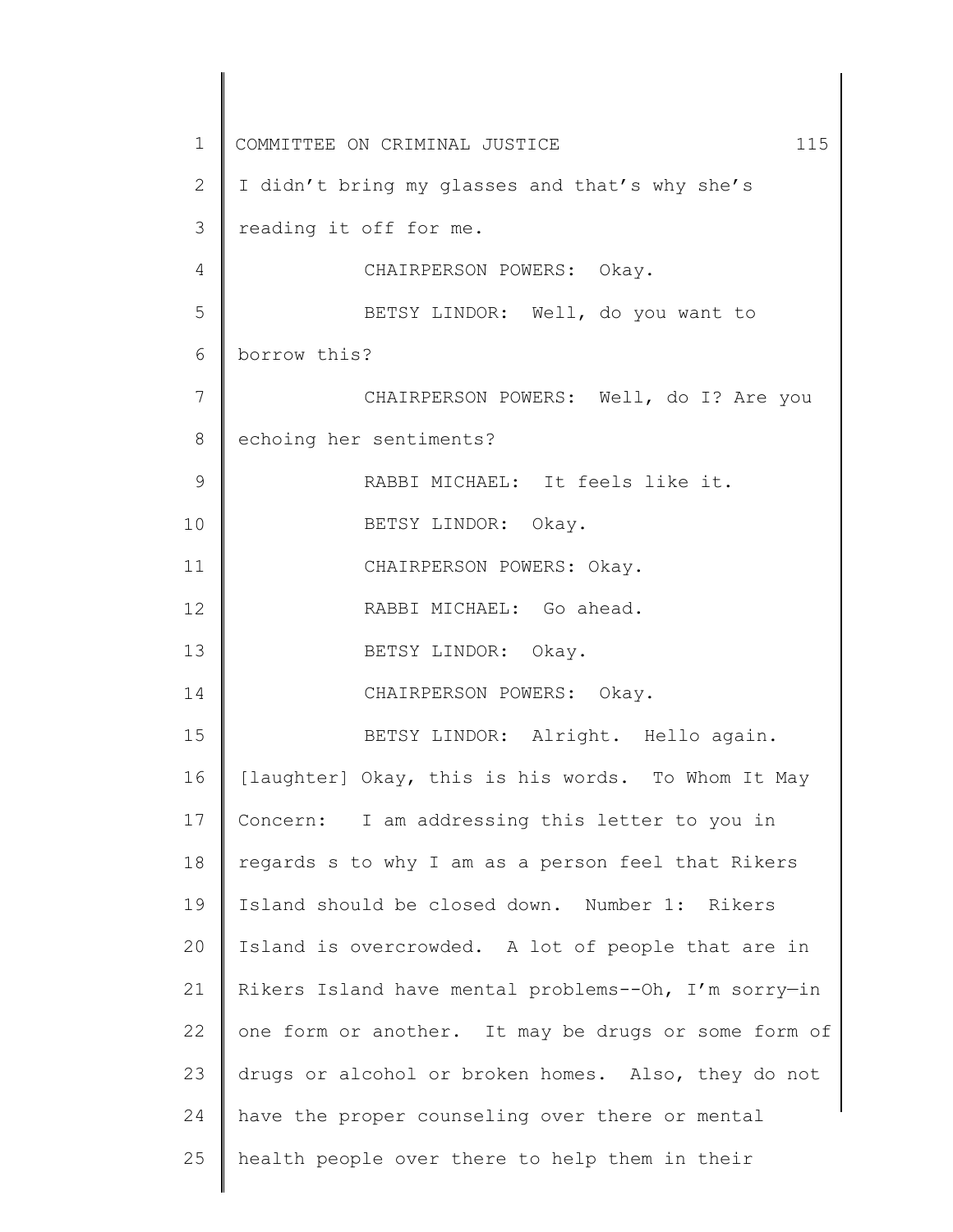| $\mathbf 1$     | 116<br>COMMITTEE ON CRIMINAL JUSTICE                  |
|-----------------|-------------------------------------------------------|
| $\mathbf{2}$    | transition back out to the streets. Number 2: There   |
| 3               | are lots of fights and things that go on there. A     |
| 4               | lot of people get hurt there just waiting to be       |
| 5               | transported back and forth to court. They have to     |
| 6               | get up at approximately and forth to court. They      |
| $7\phantom{.0}$ | have to get up at approximately 4:00 in the morning   |
| 8               | or maybe earlier just to get transported to court.    |
| $\mathsf 9$     | If they do not get to court to time, their case is    |
| 10              | put off until another day. Also fam-also when         |
| 11              | families come over there to visit, it is very hard    |
| 12              | for a family member to be able to see their loved     |
| 13              | ones because they have to travel very, very far. If   |
| 14              | they have-if they had a correctional facility or a    |
| 15              | jail in each borough it would make it a little bit    |
| 16              | easier for them to get to court and have visits. And  |
| 17              | last but not least, there are four borough based      |
| 18              | jails already existing in the boroughs that transport |
| 19              | people back and forth to court. They can be expanded  |
| 20              | to include those on Rikers. Rikers is overcrowded.    |
| 21              | There are people waiting to go to court who cannot    |
| 22              | pay their bail because bail is too high. [bell]       |
| 23              | [background comments] Alright thank you.              |
| 24              | CHAIRPERSON POWERS: We-we appreciate it.              |
| 25              | I want to note that we've been joined by Council      |
|                 |                                                       |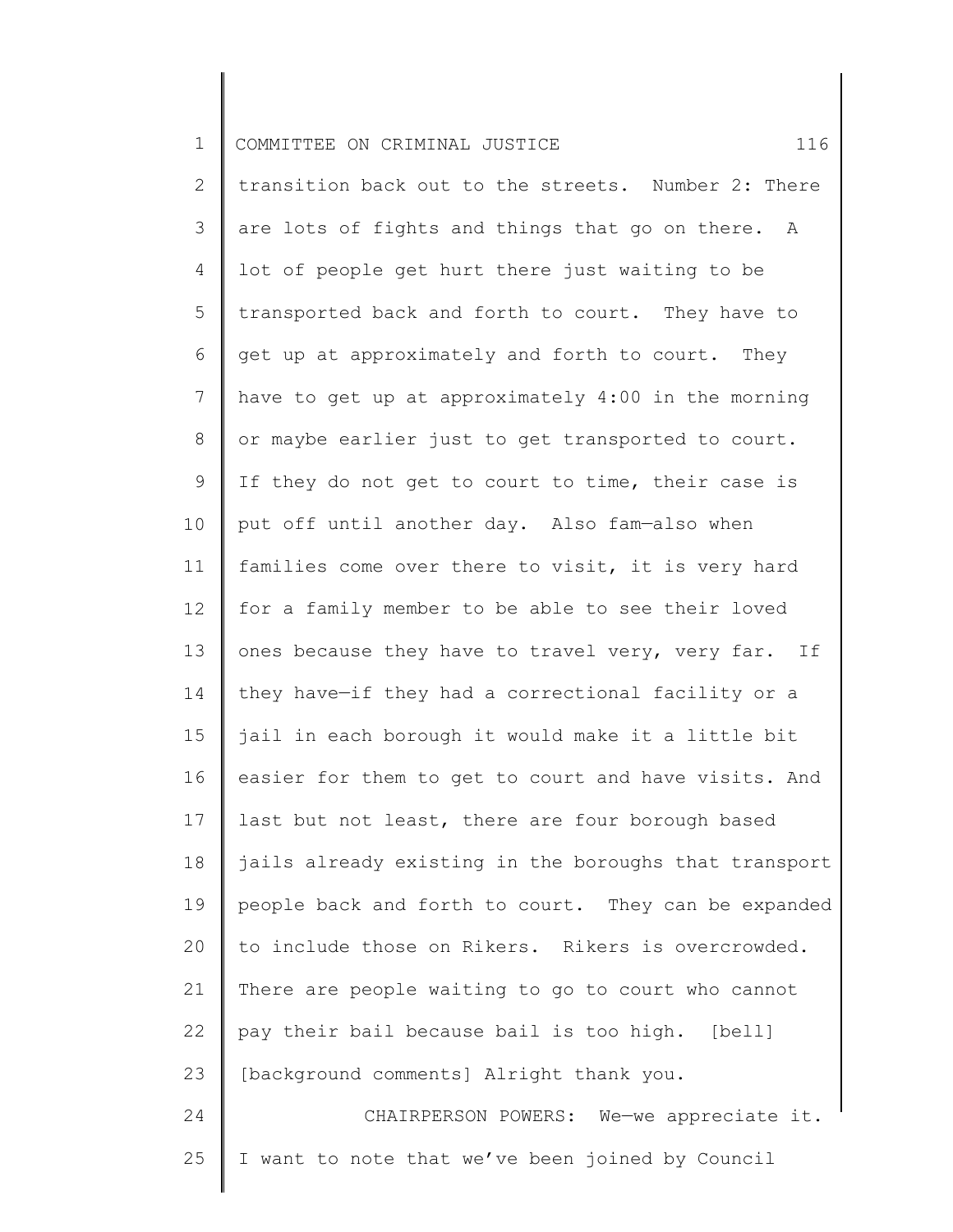| $\mathbf 1$  | 117<br>COMMITTEE ON CRIMINAL JUSTICE                  |
|--------------|-------------------------------------------------------|
| $\mathbf{2}$ | Member Rosenthal as well. I have to just jump to the  |
| 3            | hearing next door. So, Council Member Rosenthal is    |
| 4            | going to chair for the-the time, and is on-and this   |
| 5            | is on?                                                |
| 6            | BETSY LINDOR: Great. Thank you.                       |
| 7            | CHAIRPERSON POWERS: I'll be right back.               |
| $8\,$        | COUNCIL MEMBER ROSENTHAL: Thank you,                  |
| 9            | Chair Powers and thank you to this panel for your     |
| 10           | testimony. Oh, hi. It's really great. I'm-I-I have    |
| 11           | all your testimony, and I know the Committee staff    |
| 12           | does, and everyone is reading everything very         |
| 13           | thoroughly. So, thank you for that. I'm going to      |
| 14           | call up the next panel. Akesia Johnson, Alajo         |
| 15           | Rodriguez, Marcus Campbell, Michelle Silbor, Zachary  |
| 16           | Kettelson, and five Miale Leneck (sp?) You think I    |
| 17           | did? [background comments/pause] I am also going to   |
| 18           | call up Andrea Bowen. It just looks like not everyone |
| 19           | is still here. Thank you. Thank you so much for       |
| 20           | coming. If we could start with my left. If you'd      |
| 21           | like to start, just introduce yourself and where      |
| 22           | you're from and-and speak to me from your heart.      |
| 23           | AKESIA JOHNSON: Okay.                                 |
| 24           | COUNCIL MEMBER ROSENTHAL: That isn't                  |
| 25           | testimony.                                            |
|              |                                                       |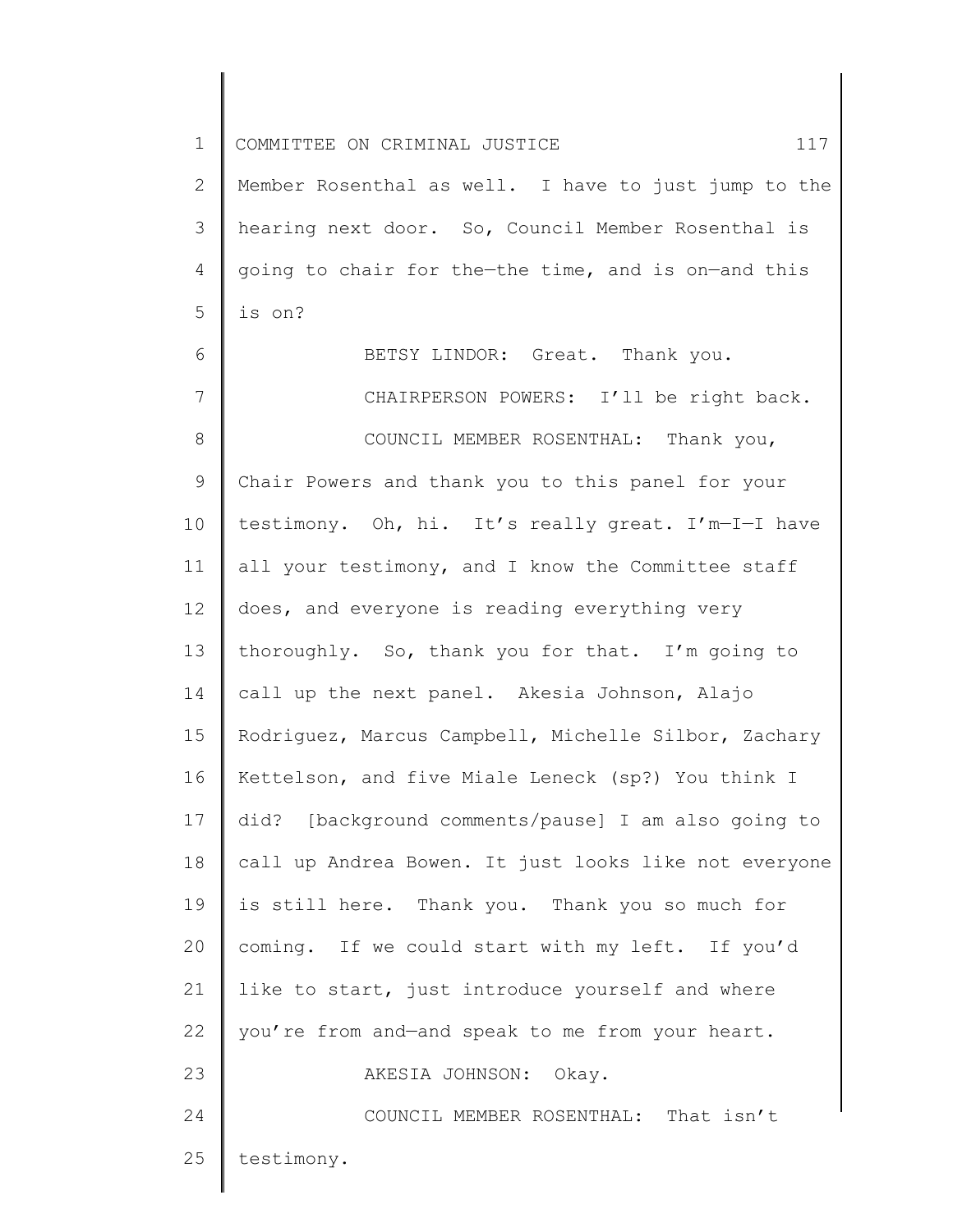2 3 4 5 6 7 8 9 10 11 12 13 14 15 16 17 18 19 20 21 22 23 24 25 AKESIA JOHNSON: [laughter] Okay great. Hi, I'm Akesia Johnson. I'm here—I'm a Katal Center Member. I would like to tell you that I thoroughly support the Less is More Community Supervision Revocation Reform Act. I'm a former New York City Police Officer and a formerly incarcerated woman. I just was paroled on July  $5^{th}$  of 2018. You know, it could be very stressful just having a technical violation and as lingering thought even though I had been successful while on parole. A second violation is non-compliance with conditions of community supervision and includes not reporting to a parole officer, missing curfew or testing positive for drugs. These are not crimes in and of themselves. We can utilize our resources in a more efficient, effective and comprehensive way that will empower and build successful communities. In addition to aiding the effort to shutter Rikers Island due to the significant amount of people that would be released from county and state jails and prisons if this legislation is not passed—if this legislation is passed, excuse me. The Less is More Community Supervision Revocation Act would shorten parole and probation terms overall. Studies show that the modes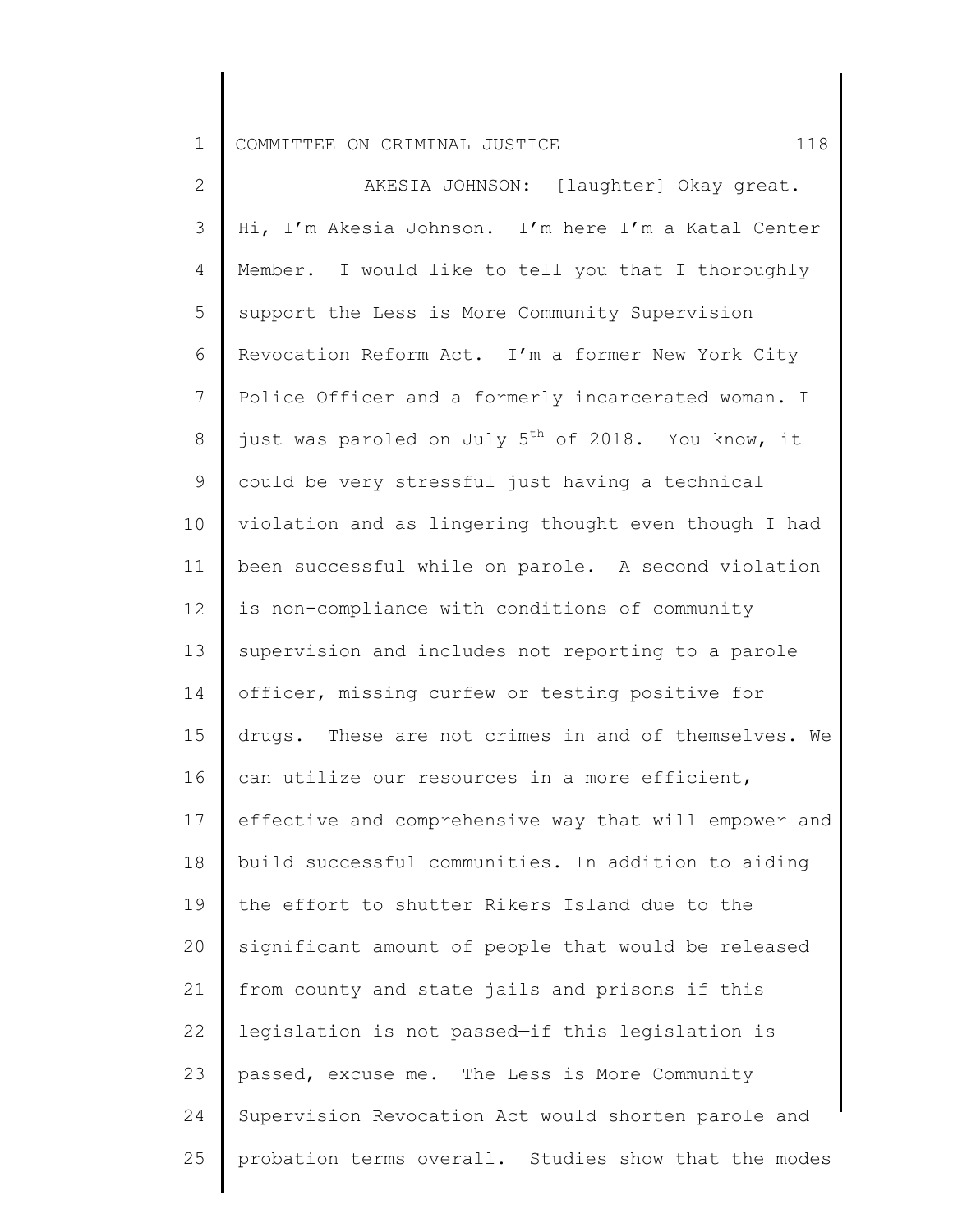| $\mathbf 1$    | 119<br>COMMITTEE ON CRIMINAL JUSTICE                  |
|----------------|-------------------------------------------------------|
| $\overline{2}$ | of re-offenses occurred within the first year or two  |
| 3              | of supervision, cap the amount of time people can     |
| 4              | spend in jail for technical violations before they    |
| 5              | must be released, incentivise-incentivise good        |
| 6              | behavior by allowing people to earn accelerated       |
| 7              | discharge such as mandating 30 days of probation or   |
| 8              | parole for every 30 days a person spends violation    |
| 9              | free in the community. Require a robust hearing with  |
| 10             | lawyers for their queues before a judicial officer    |
| 11             | before jailing someone accused of a technical         |
| 12             | violation. Create a high legal threshold for jailing  |
| 13             | people on parole for minor offenses and expedite the  |
| 14             | hearing. We allocate savings from these reforms to    |
| 15             | community programs that support reentry efforts for   |
| 16             | formerly incarcerated-for formerly incarcerated       |
| 17             | people. There should be no more delays in passing     |
| 18             | this bill, which will help with the closure of Rikers |
| 19             | Island. Experiencing the unsavory conditions [bell]   |
| 20             | and inhumane treatment on Rikers Island will leave a  |
| 21             | bad taste in anyone's mouth. So, today I call on      |
| 22             | you, New York City Council to pass this resolution.   |
| 23             | I call on the Legislature and the Governor to pass    |
| 24             | the Less is More Act, which would further decarcerate |
| 25             | Rikers and jails and prisons across New York State,   |
|                |                                                       |

 $\begin{array}{c} \hline \end{array}$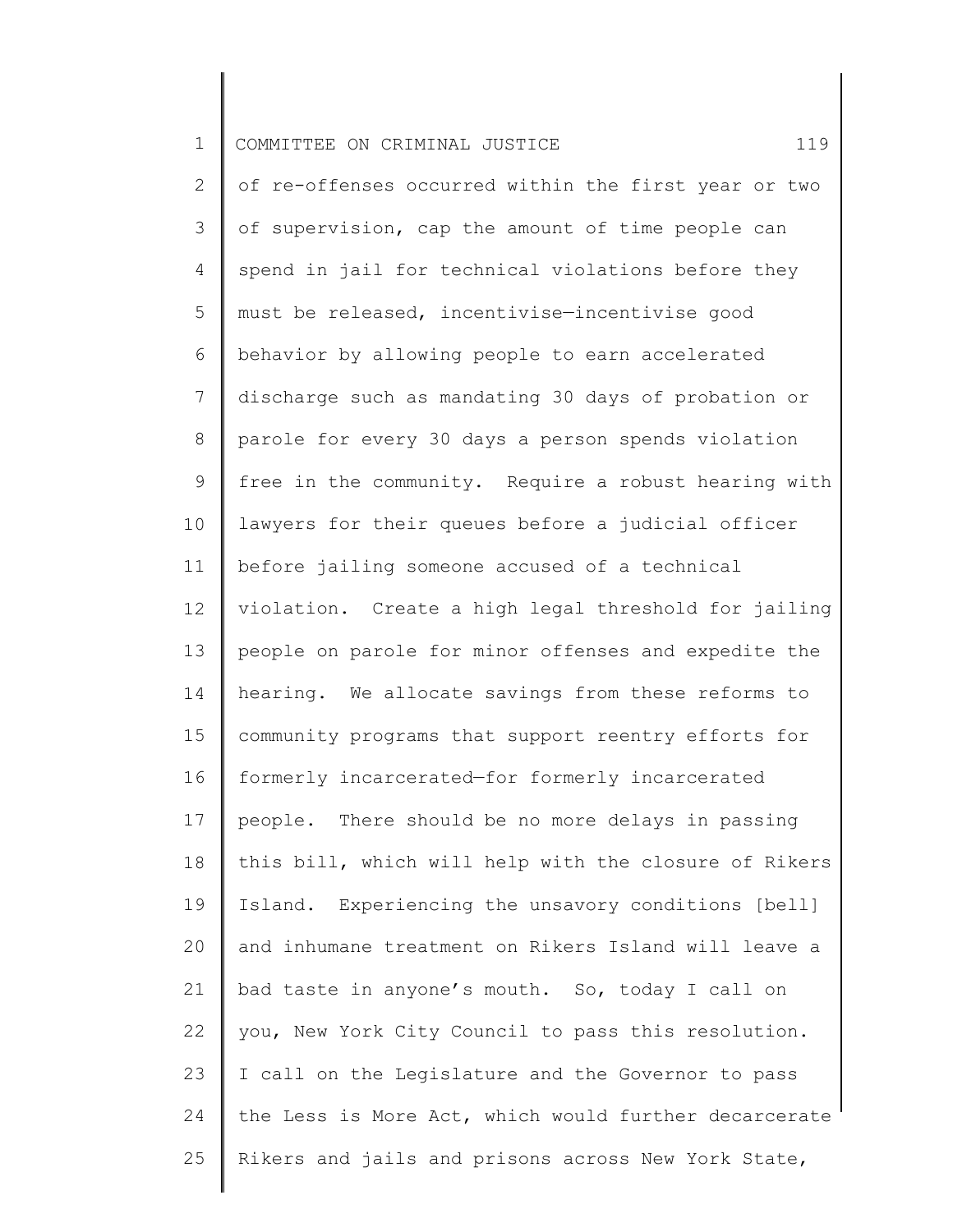| $\mathbf 1$ | 120<br>COMMITTEE ON CRIMINAL JUSTICE                  |
|-------------|-------------------------------------------------------|
| 2           | and help people like myself to successfully re-       |
| 3           | integrate back into communities with their families.  |
| 4           | The city must take swift action to close Rikers       |
| 5           | because everyone deserves a quality of life whether   |
| 6           | you're from Park Avenue or park bench. Thank you.     |
| 7           | COUNCIL MEMBER ROSENTHAL: Thank you for               |
| 8           | your eloquent testimony. [laughter] Listen, I will    |
| 9           | say, though, every single bit of testimony is already |
| 10          | going to be in the record, and if you want to just    |
| 11          | speak from your heart, and-and, you know, within the  |
| 12          | timeframe, we'll-we'll be able to hear that, too, and |
| 13          | that added piece will then be in the record.          |
| 14          | ZACHARY KATZ-NELSON: Good afternoon.<br>Мy            |
| 15          | name is Zachary Katz Nelson, and I'm the Policy       |
| 16          | Director at the Independent Commission on New York    |
| 17          | City Criminal Justice and Incarceration Reform,       |
| 18          | Commonly known as the Lippman Commission. Thank you   |
| 19          | for the opportunity to testify, and thank you for the |
| 20          | introduction of the resolutions in support of Less of |
| 21          | More. I want to focus on what the current parole      |
| 22          | population at Rikers and what it means for the        |
| 23          | closure of the jails there because the numbers really |
| 24          | speak volumes. Roughly 20% of the people who are      |
| 25          | incarcerated in city jails right now are there        |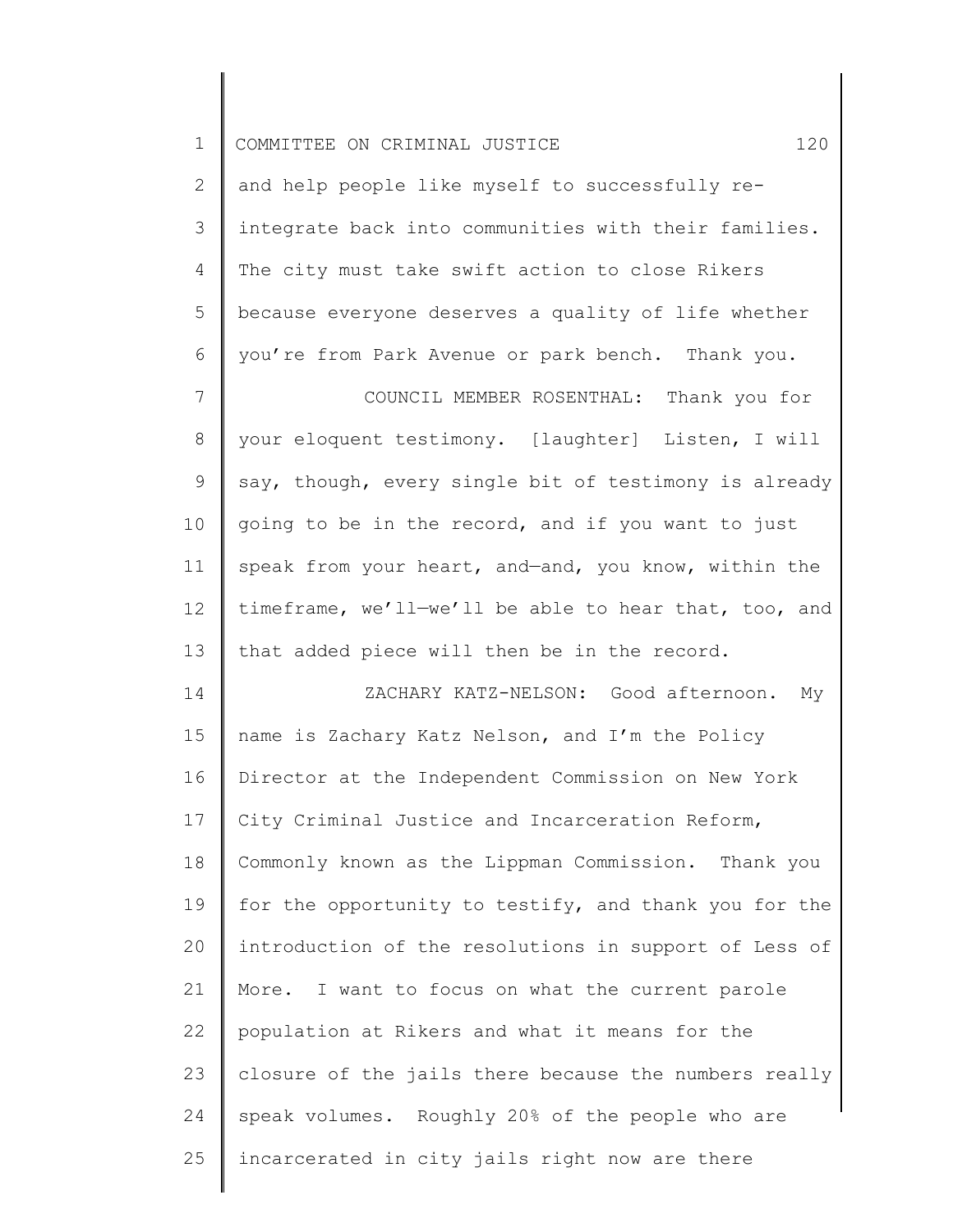| $\mathbf 1$    | 121<br>COMMITTEE ON CRIMINAL JUSTICE                  |
|----------------|-------------------------------------------------------|
| $\mathbf{2}$   | because they have parole violations. Over 600 people  |
| 3              | for technical violations, then over 500 people who    |
| 4              | are there for misdemeanors or low-level non-violent   |
| 5              | felonies would normally be free, but because pending  |
| 6              | trial-but because they have parole violations,        |
| $7\phantom{.}$ | they're automatically locked up. And so the city is   |
| 8              | spending actually upwards of half a billion dollars a |
| 9              | year just focused on these folks paying to            |
| 10             | incarcerate these people who under most circumstances |
| 11             | would otherwise be free, and so this-and-and then the |
| 12             | numbers are wrong. Right, you have, 1,100 people who  |
| 13             | are there, and if you took them out of the jail       |
| 14             | population, return them to the community where        |
| 15             | they're working hard many of them to trying to        |
| 16             | succeed upon return from prison, it would             |
| 17             | dramatically change the population. It would          |
| 18             | dramatically change what the jails that the city is   |
| 19             | proposing right now to build, what those would look   |
| 20             | like as well. And so, we really have this             |
| 21             | opportunity to pass the Less is More to not just      |
| 22             | reform the-the parole system and its impact on the    |
| 23             | individuals and their communities, which is-which is  |
| 24             | critically needed, but also to really impact the city |
| 25             |                                                       |
|                |                                                       |

 $\parallel$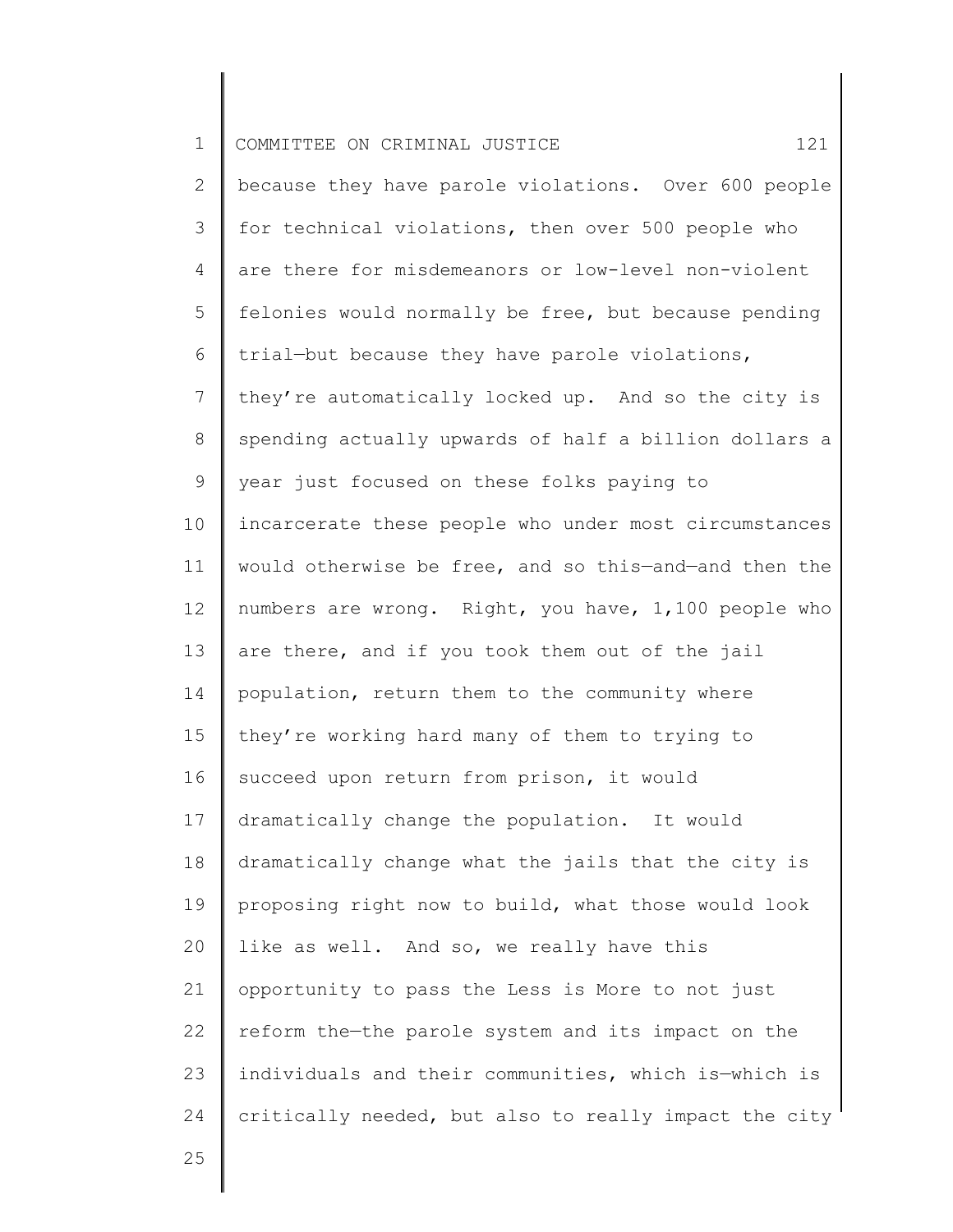1 2 COMMITTEE ON CRIMINAL JUSTICE 122 jails and speed up our opportunity to close Rikers as

soon as possible. Thank you.

3

4 5 6 7 8 9 10 11 12 13 14 15 16 17 18 19 20 21 22 23 24 25 ALAJO RODRIGUEZ: Hi. Thank you for having me, and thank you for the two people who spoke before me. It's going to make my sharing a lot easier to provide, you know, to speak on-- My name is Alajo (sic) Rodriguez. I served 32 years in state custody in Department of Corrections. Also currently that I'm here today representing Exodus Transitional Community. It's a re-entry organization in East Harlem, and to share some observations of some of the issues that many of our clients are faced with dealing—having to deal with technical parole violations, and what we've learned and the sense that we have gotten is that to violate individuals for minor violations, minor technical violations no matter how minor to punish them for these reasons and yet not reward for good behavior, for very significant good behavior for individuals who are doing their right thing and helping to work with others is an unjust system. It's very one-sided, and actually perpetuates the resentment that individuals have towards law enforcement. It undermines really the relationship that we want to try to build with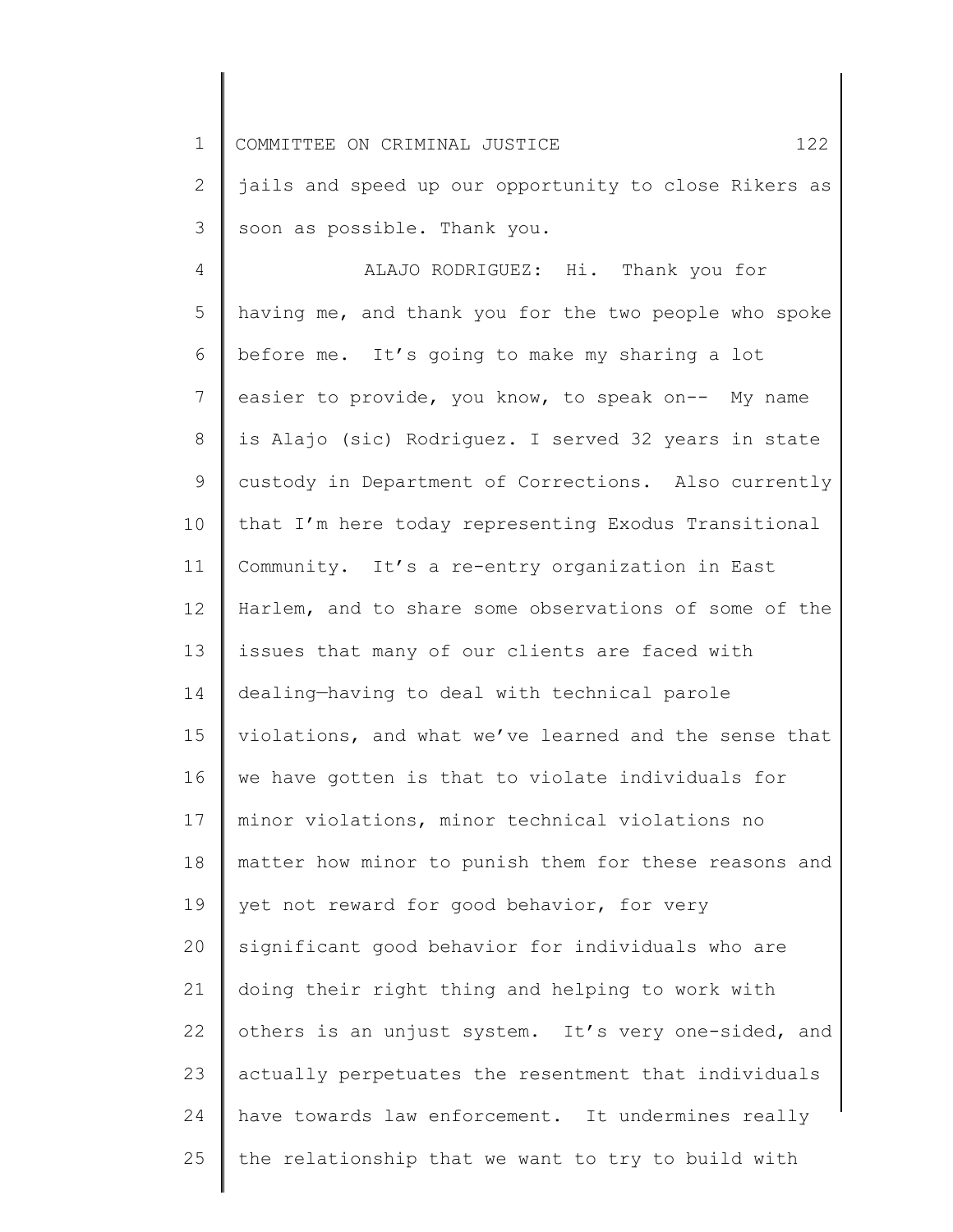| $\mathbf 1$    | 123<br>COMMITTEE ON CRIMINAL JUSTICE                  |
|----------------|-------------------------------------------------------|
| $\mathbf{2}$   | community members and having individuals return as    |
| 3              | productive citizens. The-the notion of-of             |
| 4              | essentially having to walk on one tightrope after     |
| 5              | another is truly counterproductive, and it really     |
| 6              | undermines the work of a number of community based    |
| $\overline{7}$ | organizations who is-whose missions is are to provide |
| 8              | the mentoring and provide the kind of resources       |
| 9              | needed to reinsure individuals' success. You know,    |
| 10             | when we talk about reentry and individual parole and  |
| 11             | this nature, the concept of reentry one size does not |
| 12             | fit all. A person's issues who've done three years    |
| 13             | in prison is a lot different than person who done 30  |
| 14             | years in prison. [bell] And so we need to look at     |
| 15             | these things very calm-very closely, and this is why  |
| 16             | I ask that we support the Less is More bill.          |
| 17             | COUNCIL MEMBER ROSENTHAL: Thank you very              |
| 18             | much.                                                 |
| 19             | COUNCIL MEMBER ROSENTHAL:                             |
| 20             | ALAJO RODRIGUEZ: Thank you.                           |
| 21             | COUNCIL MEMBER ROSENTHAL: After hearing               |
| 22             | the three of you and looking at it very quickly, I'm  |
| 23             | going to talk to my Legislative Director about        |
| 24             | signing me on to the resolution as well and I         |
| 25             | appreciate you. [cheers/applause]                     |
|                |                                                       |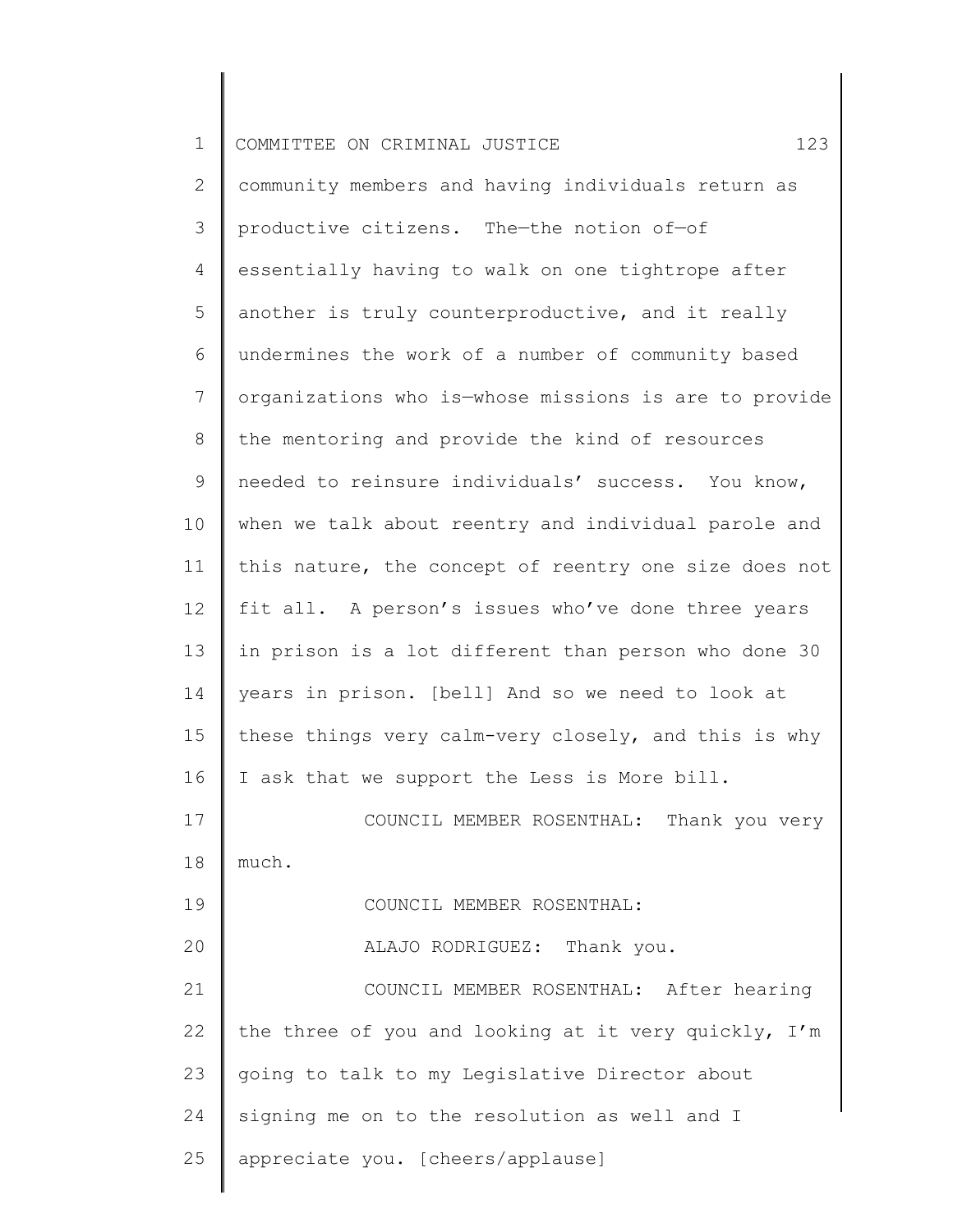2 3 4 5 6 7 8 9 10 11 12 13 14 15 16 17 18 19 20 21 22 23 24 25 ANDREA BOWEN: Thank you, Council Member Rosenthal and Committee staff and Chair Powers. I'm Andrea Bowen. I'm speaking as a consultant on behalf of New York City Anti-Violence Project. I also coordinate the TGNCNB Solutions Coalition, which works to make sure city agencies are really doing their work with the community. I am also—AVP is also a member or the Trans Equity Coalition, which tries to get funding for TGNCNB right in serving organizations. So, we support AVP, all of the intros and the resolutions within. I want to make a couple of broad points around all of this. First of all, AVP believes that the protections for TGC—TGNCNBI people within these intros are effectively already provided for within CCHR Guidelines around gender, then gender identity and expression. So, we think it's already part of the law. That being said, statutes are always more important and powerful than agency guidance, and so we're—we really support and applaud City Council for specifically naming TNCNBI protections. Like that is the thing that is necessary in all areas of city life especially DOC supports for substance abuse and mental health. So, my testimony has a lot of really technical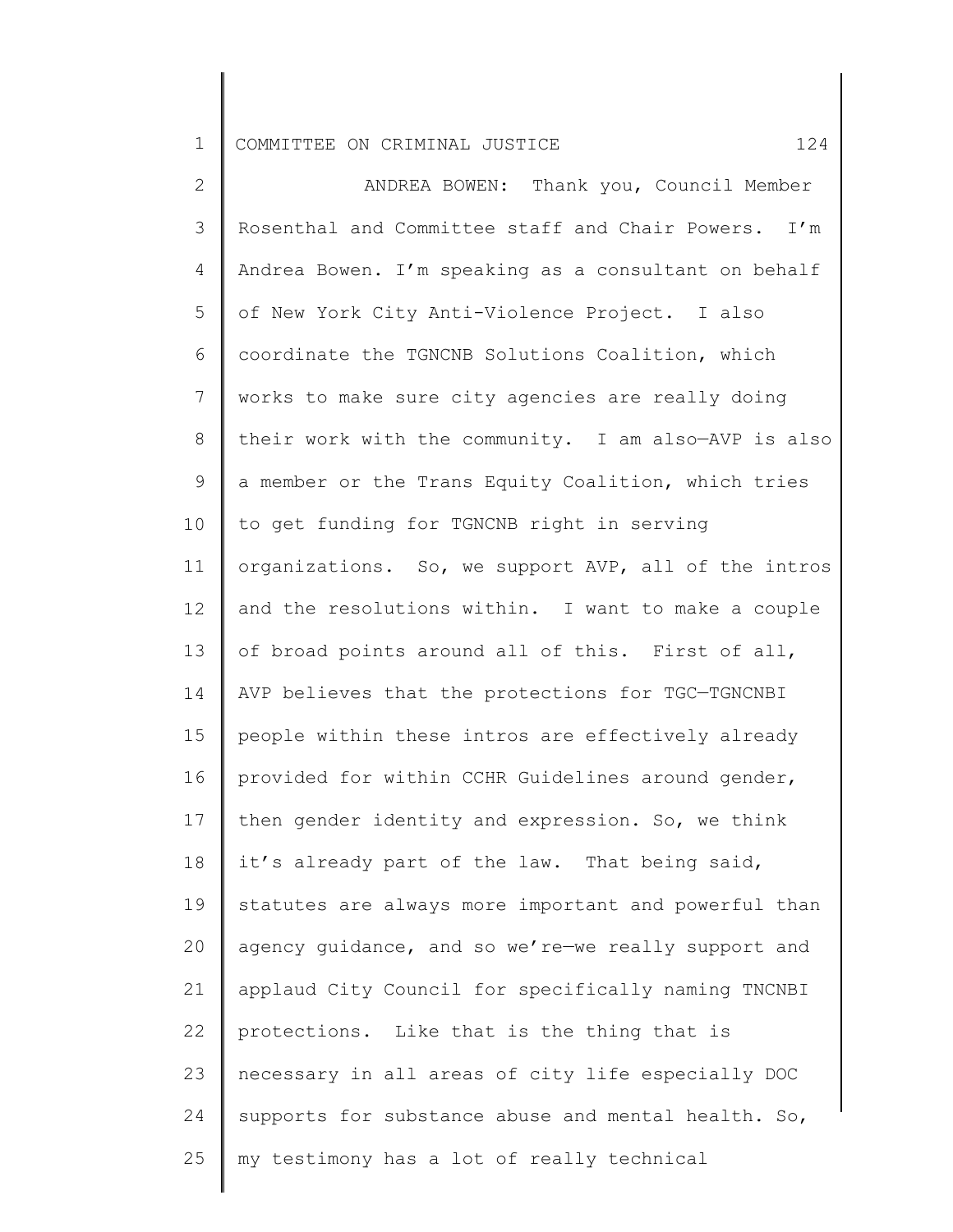| $\mathbf 1$    | 125<br>COMMITTEE ON CRIMINAL JUSTICE                  |
|----------------|-------------------------------------------------------|
| $\mathbf{2}$   | recommendations just like additions and subtractions  |
| 3              | to-to the pieces of legislation. I guess one other    |
| $\overline{4}$ | thing I wanted to note about the Resos, we hope that  |
| 5              | they could be amended just to mention that TGNCNBI    |
| 6              | people especially TGNCNBI of color are at risk of     |
| 7              | state violence including incarceration. That isn't    |
| 8              | really noted in there AVP has a general physician and |
| 9              | as my colleague acknowledged, Callen-Lorde, let's not |
| 10             | advocate or support the overall expansion of the jail |
| 11             | and prison industry, and that is pretty much my time. |
| 12             | So, the rest of my testimony says a lot more. So,     |
| 13             | thank [bell] for your time. [laughter]                |
| 14             | COUNCIL MEMBER ROSENTHAL: No, Andrea,                 |
| 15             | thank you and, you know, I'm noting on here you were  |
| 16             | very specific in your written testimony and that's    |
| 17             | incredibly helpful to the staff, to us. I'm reading   |
| 18             | through your comments on the bill that I'm proposing, |
| 19             | and you're spot on right, and I like what you said,   |
| 20             | the importance of naming something is critical, and   |
| 21             | we're at a juncture where are we going to sweep       |
| 22             | things under the carpet or are we going to name them? |
| 23             | ANDREA BOWEN: Right.                                  |
| 24             | COUNCIL MEMBER ROSENTHAL: So, I very                  |
| 25             | much appreciate your comments, [applause] and you     |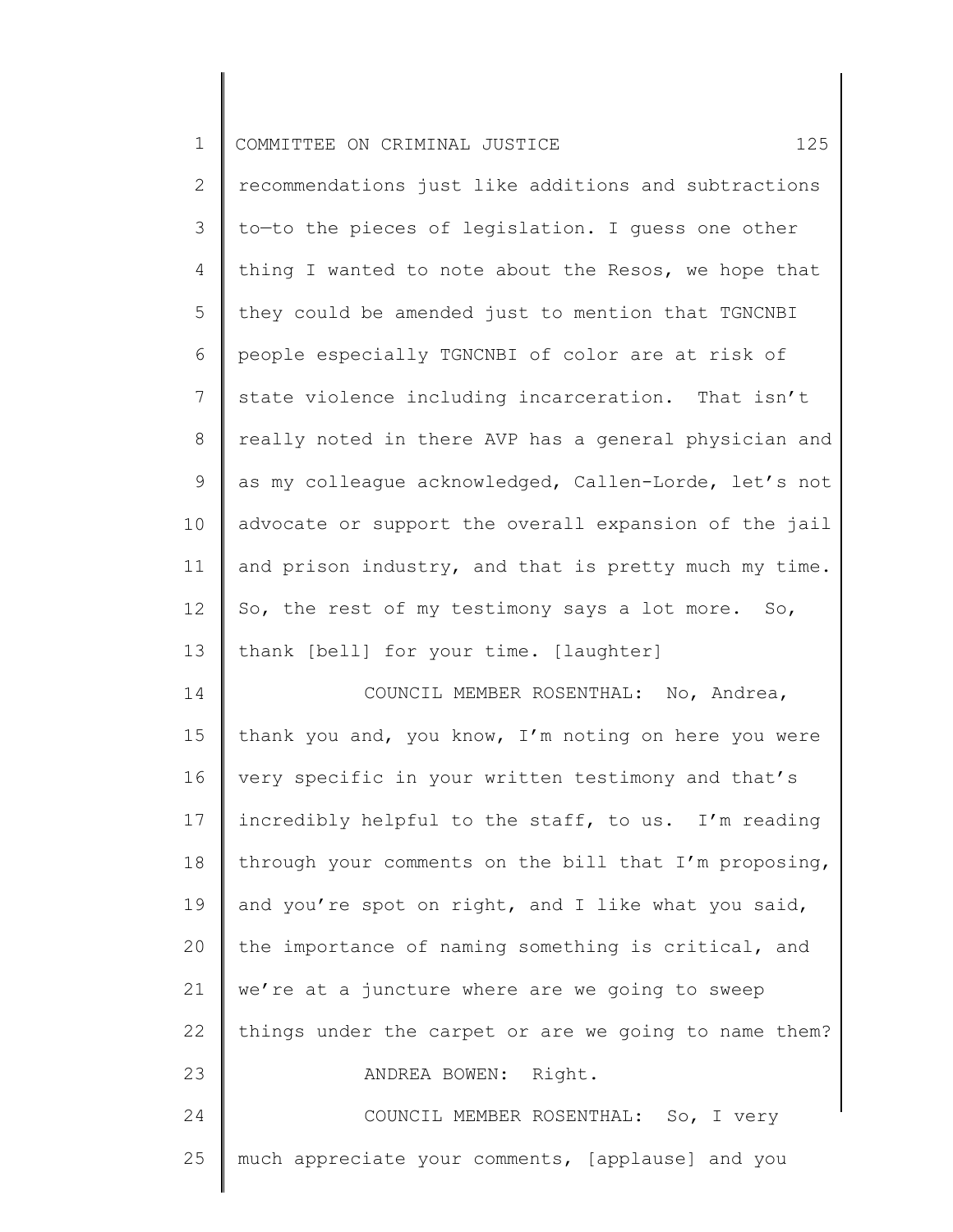1 2 3 4 5 6 7 8 9 10 11 12 13 14 15 16 17 18 19 20 21 22 23 24 25 COMMITTEE ON CRIMINAL JUSTICE 126 will absolutely see a different A version on my bill for sure. ANDREA BOWEN: Yeah, thank you and I'll say—yeah, just—just to note, you know, there—there are a couple of notes that like we want to make sure that specifically local organizations that serve TGNNBI people are included. COUNCIL MEMBER ROSENTHAL: Right. ANDREA BOWEN: We want to make sure that folks that aren't just in trans housing are included, and so I mean we also want—one more like quick thing is making sure that like we get as much information on the granular level as possible, and Council Member Moya's Intro it talks about providing aggregate information about trans housing. It occurs to me (sic) we're going to identify we're going to do a FOIL request. I would probably get individual things just with identifying information blacked out. So, I would like to see as granular of information as possible on the advocacy side. Knowing what specific things people have faced will be really important. So, that's just one other thing I wanted to get in. COUNCIL MEMBER ROSENTHAL: A good point and there are always ways around it. You know,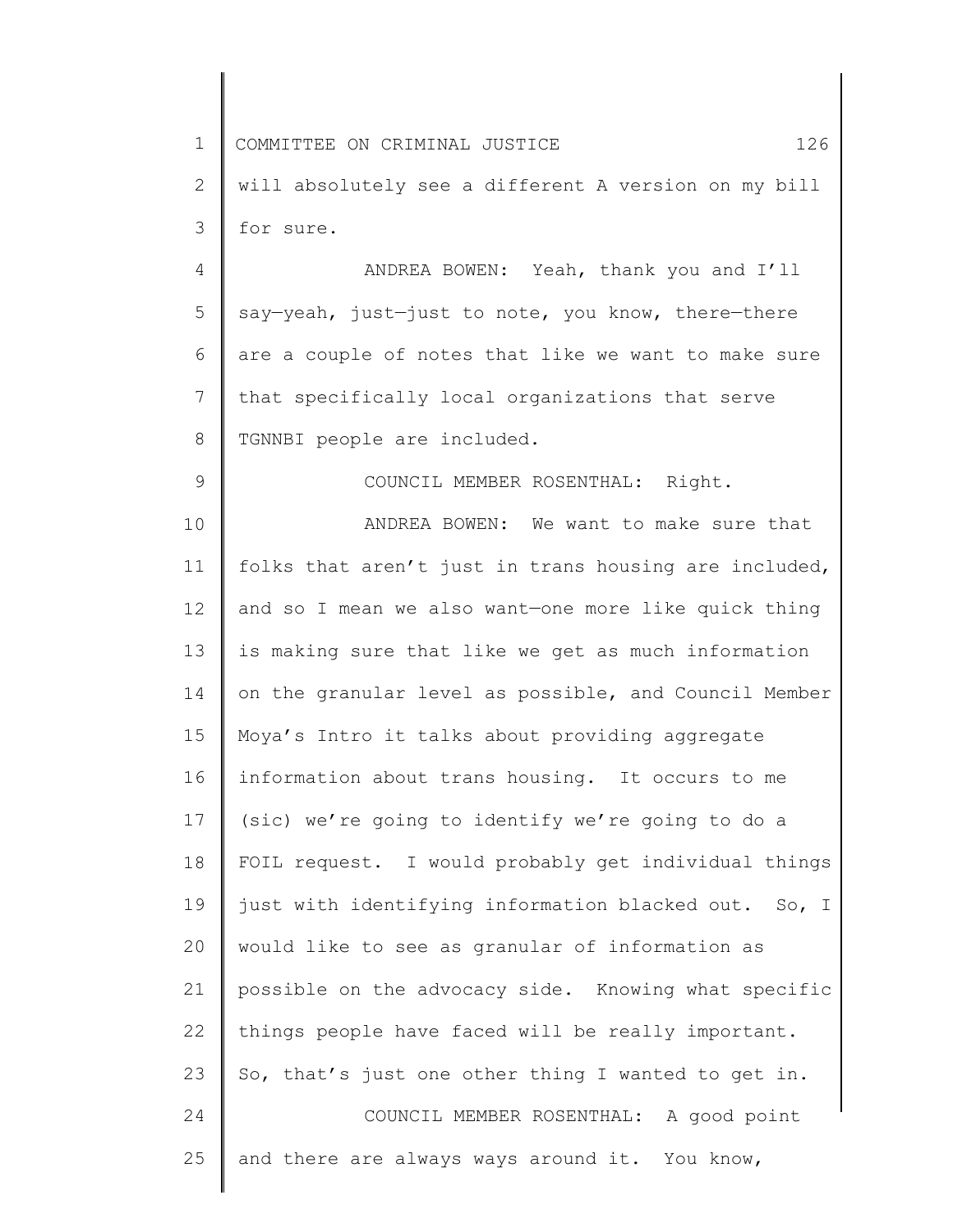| $\mathbf 1$  | 127<br>COMMITTEE ON CRIMINAL JUSTICE                 |
|--------------|------------------------------------------------------|
| $\mathbf{2}$ | either by redacting or culling out the specific      |
| 3            | reasons without any identifying information          |
| 4            | whatsoever.                                          |
| 5            | ANDREA BOWEN: I think it's--                         |
| 6            | COUNCIL MEMBER ROSENTHAL: [interposing]              |
| 7            | But I agree with you, the devil is in the details.   |
| 8            | ANDREA BOWEN: Yes.                                   |
| 9            | COUNCIL MEMBER ROSENTHAL: So, I really               |
| 10           | appreciate you. Thank you all of testifying today.   |
| 11           | ANDREA BOWEN: Thank you. [applause]                  |
| 12           | COUNCIL MEMBER ROSENTHAL: I'm going to               |
| 13           | call up the next panel. Samulyn Kabasa (sp?). If I   |
| 14           | pronounce names wrong, my apologies. [background     |
| 15           | comment] Yeah. Jasmine Perez, Hannah Miller, Phil    |
| 16           | Miller, Scott Paltrowitz and Diane Tatro, and if I   |
| 17           | can just say for the record that on my bill in       |
| 18           | particular, which is Intro 1535, I very much         |
| 19           | appreciate the testimony, yes from the Anti-Violence |
| 20           | Project, but also from the Legal Aid Society, the    |
| 21           | Bronx Defenders and the Brooklyn Defender Services   |
| 22           | who have given us terrific specific suggestions to   |
| 23           | improve the bills, and we will be absolutely taking  |
| 24           | those suggestions into account. So, I want to thank  |
| 25           | you for that. Alright. Again, if we could start      |
|              |                                                      |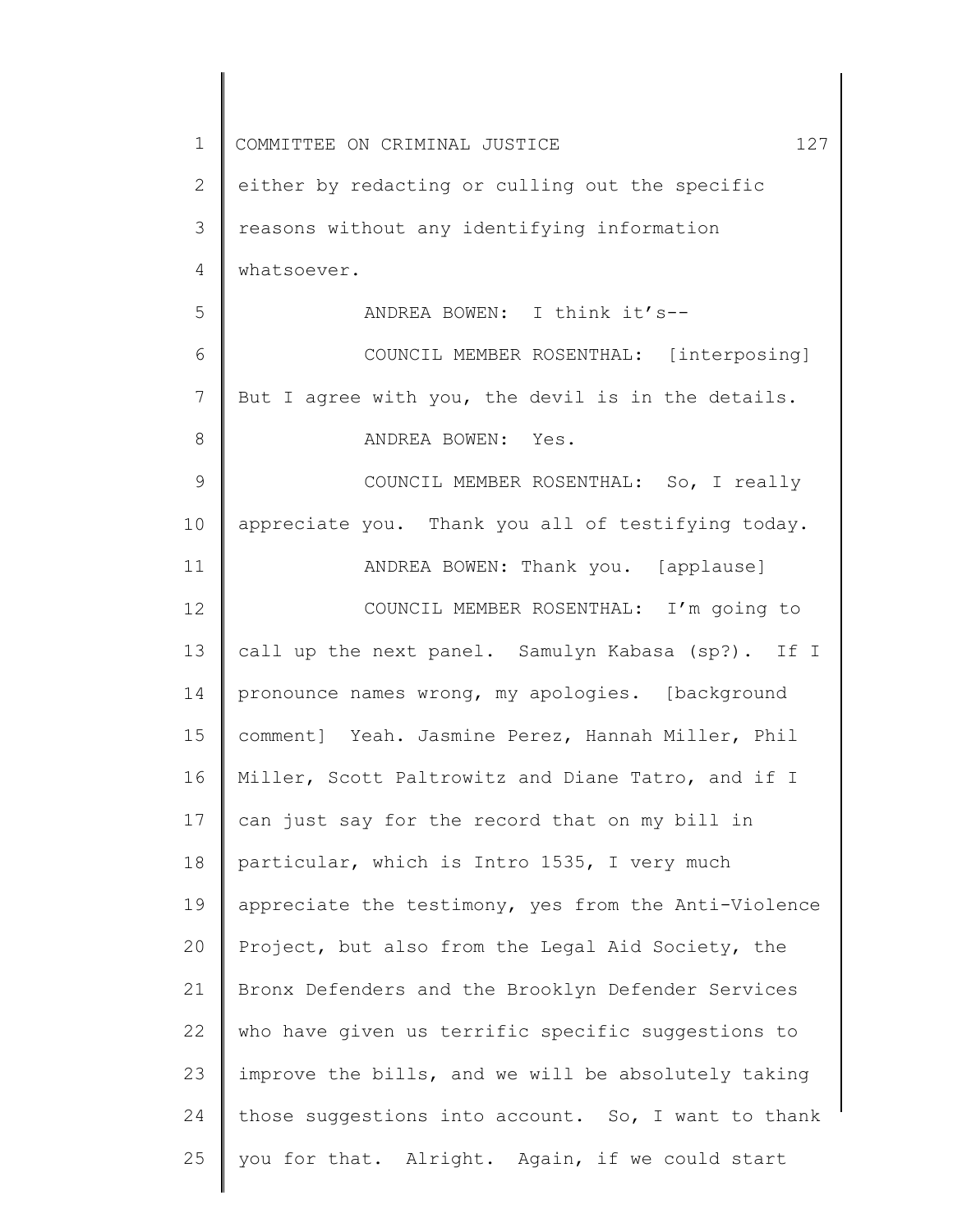2 3 4 5 with you, just your name, your organization if you're testifying on behalf or your, and from the heart just a couple of minutes about why you're here. What—what powers you through today?

6 7 8 9 10 11 12 13 14 15 16 17 18 19 20 21 22 23 24 25 DYJUAN TRATRO: Good afternoon and thank you for having me. My name—my name is Dyjuan Tatro. The views I express today are my own. However, I sit on the Board at the Fortune Society, and I am an alumnus of the Bard Prison Initiative. I had a prepared statement, but I'm also a debater. So, I'm going to ground my testimony today for you, and it's also very, very important. So, I think I want to take a moment to get away from the numbers and the facts and look at kind of the socio-psychological impact that the parole has on people reintegrating back into society, right. This should be an arm of our government that is helping people effectively reintegrate themselves back into society, but how do you do that when you walk into a parole office every week and you are worried whether or not you're going to go back to prison for one or another. I personally am currently on parole, and I go in there every week, and it feels like I'm walking back into prison. How do you make real life plans, and life decisions when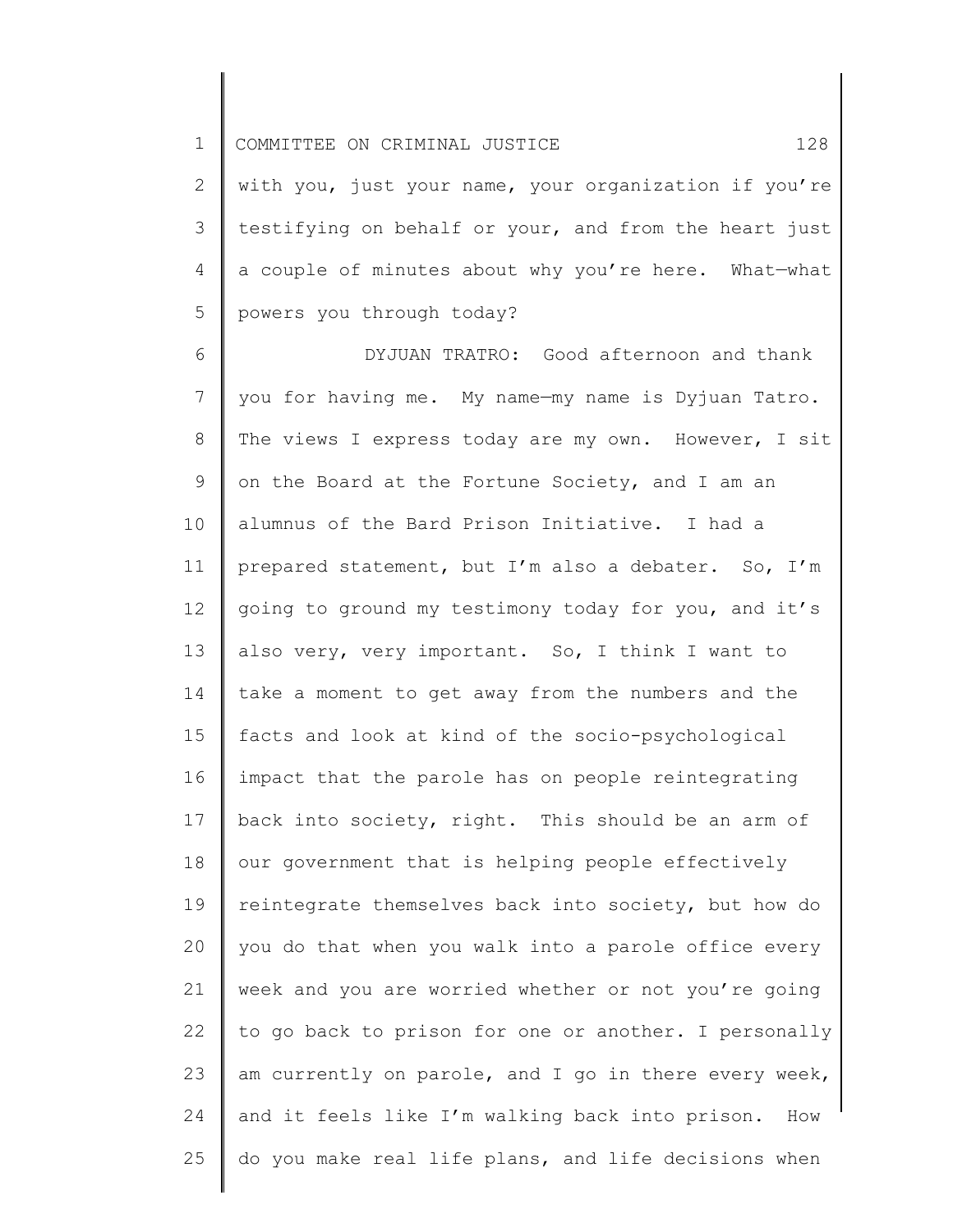| $\mathbf 1$  | 129<br>COMMITTEE ON CRIMINAL JUSTICE                  |
|--------------|-------------------------------------------------------|
| $\mathbf{2}$ | you don't know whether or not you're going to be free |
| 3            | tomorrow for something as trivial as not coming home  |
| 4            | for curfew. Further, I often go to parole and sit     |
| 5            | there in excess of five hours every week to be heard  |
| 6            | for five minutes. That is an insane waste of time     |
| 7            | and productivity. Today, where I am in my life,       |
| 8            | parole is usually the only place I am confronted with |
| 9            | criminal activity on a regular basis. You go on       |
| 10           | parole and you're solicited for drugs and every other |
| 11           | things. It is a hotbed for that type of association,  |
| 12           | and I would also like to point out especially in      |
| 13           | relation to the Less is More Act and the measures to  |
| 14           | strengthen kind of judicial process around people on  |
| 15           | parole we need to be looking at the ways in which the |
| 16           | parole is used to fuel mass incarcerations.           |
| 17           | Specifically, there's a lot of people sitting on      |
| 18           | Rikers Island for technical violations, but some of   |
| 19           | them people are there on misdemeanors for new crimes. |
| 20           | It's common practice for the court to OLR them people |
| 21           | because they have a parole hold. Therefore, their     |
| 22           | time in Rikers is not counted towards their sentence  |
| 23           | and we keep people [bell] in prison longer, right,    |
| 24           | and so there are all types of things like that around |
|              |                                                       |

Ι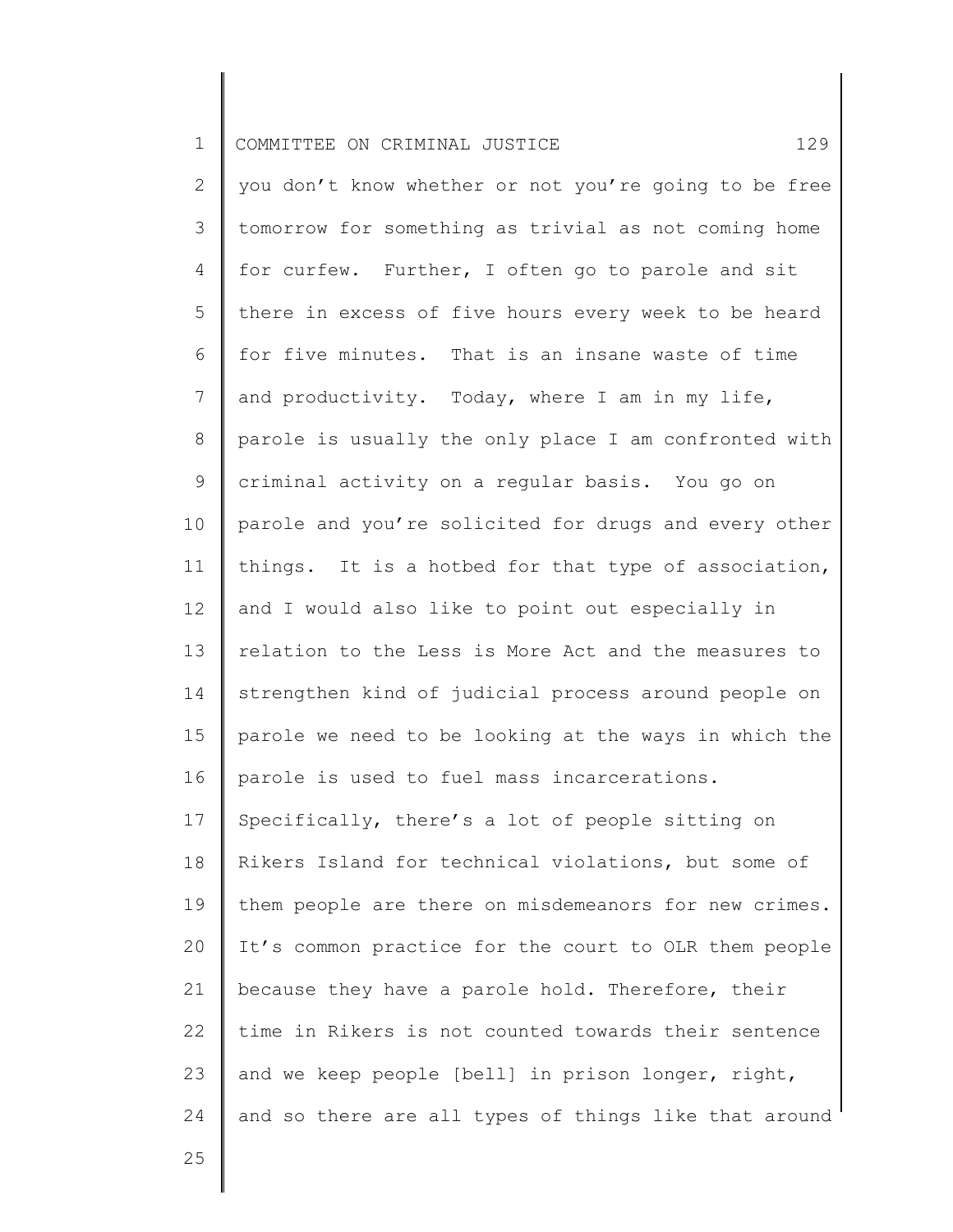| $\mathbf 1$    | 130<br>COMMITTEE ON CRIMINAL JUSTICE                  |
|----------------|-------------------------------------------------------|
| 2              | the judicial process that we also need to be looking  |
| 3              | at. [pause]                                           |
| $\overline{4}$ | SAMUEL CABASSA: Hello. Thank you for                  |
| 5              | having me before you. I'm representing New York KAKE  |
| 6              | (sic) on the Halt Solitary Act. My name is Samuel     |
| 7              | Cabassa. I have a prepared statement to read. I       |
| 8              | tested it yesterday. It's going to be under three     |
| 9              | minutes, and members of KAKE had other meetings to go |
| 10             | to, and I would ask your permission if after I read   |
| 11             | my testimony I can read this one page on behalf of    |
| 12             | one of the members.                                   |
| 13             | COUNCIL MEMBER ROSENTHAL: [off mic]                   |
| 14             | Okay.                                                 |
| 15             | SAMUEL CABASSA: Okay, thank you. Good                 |
| 16             | morning. My name is Samuel Cabassa, and I am          |
| 17             | testifying today as member of the New York KAKE Halt  |
| 18             | Solitary Campaign. Our campaign is a community of     |
| 19             | people who have survived solitary confinement, family |
| 20             | members of people incarcerated, concerned community   |
| 21             | members, advocates, health and mental health          |
| 22             | professions and people in the human rights, health,   |
| 23             | faith, and social justice communities across New York |
| 24             | State. I am testifying today to urge the City         |
| 25             | Council to adopt Resolution 143, which calls upon the |
|                |                                                       |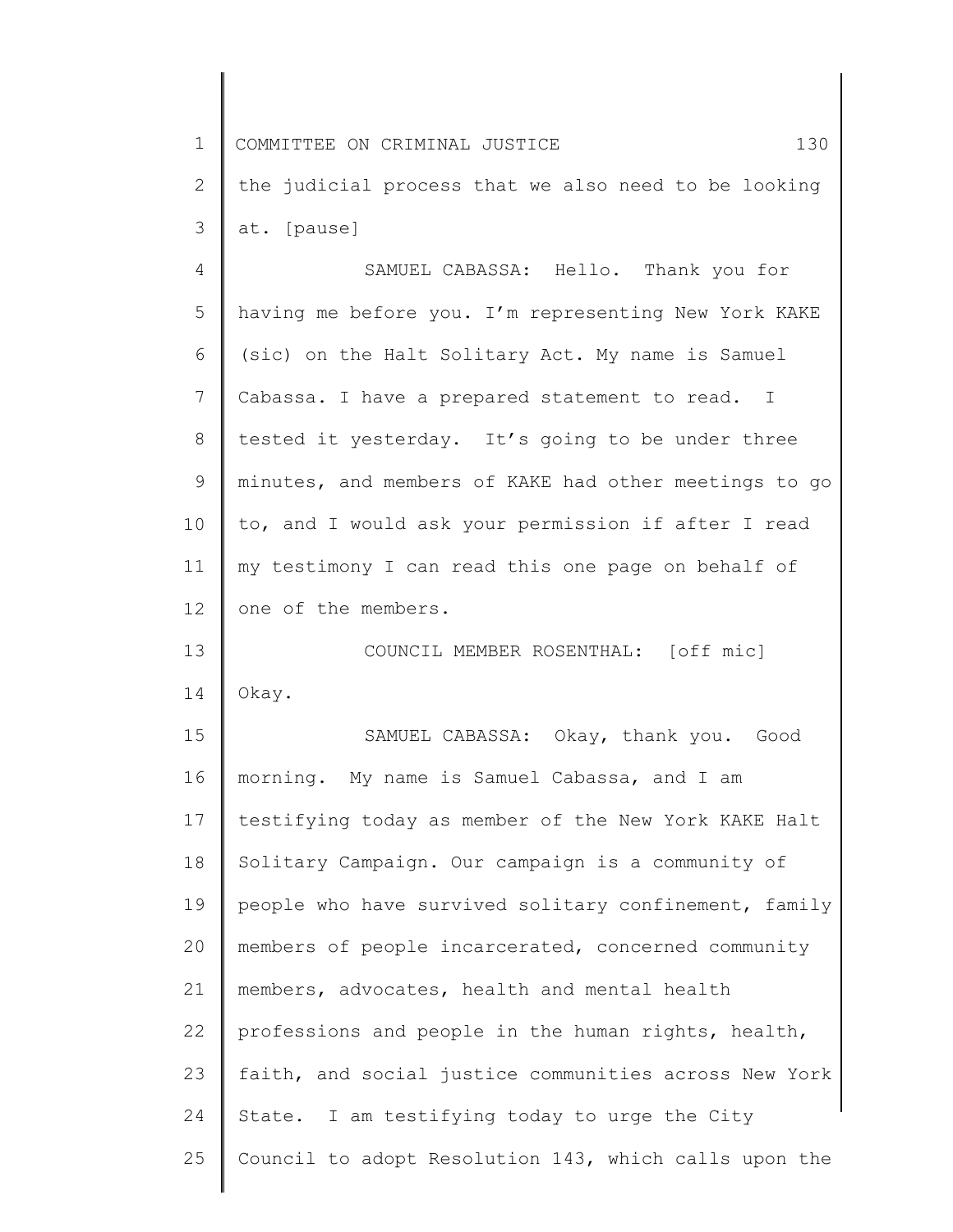1 2 3 4 5 6 7 8 9 10 11 12 13 14 15 16 17 18 19 20 21 22 23 24 COMMITTEE ON CRIMINAL JUSTICE 131 New York State Legislature to pass and the governor to sign the HALT Solitary Confinement Act. Solitary confinement is torture. People in solitary in New York State are held up to 24 hours a day with no meaningful human contact or programming. I would know. I served 34 consecutive years in New York State Prisons, spent 8 years in 10 different solitary confinement units, 40 months in one stretch. I was alone in my cell for 23 hours per day, and for that last hour I was held alone in a—in different steel cages, and/or cinderblock enclosures. Is that recreation? This practice has long been known to cause devastating harm, mentally, physically and emotionally. Over 30% of suicides in New York prisons take place in solitary. A study in New York City jails found that people [bell] in solitary were 70 times more likely to engage in acts of self-harm. Solitary also makes our prisons, jails and communities less safe. Despite all this, thousands of our fellow New Yorkers are in solitary confinement each day across our state and tens of thousands each year. Black and Latino people are disproportionately subjected to this inhumane practice. People are held

in solitary for months, years and even decades. There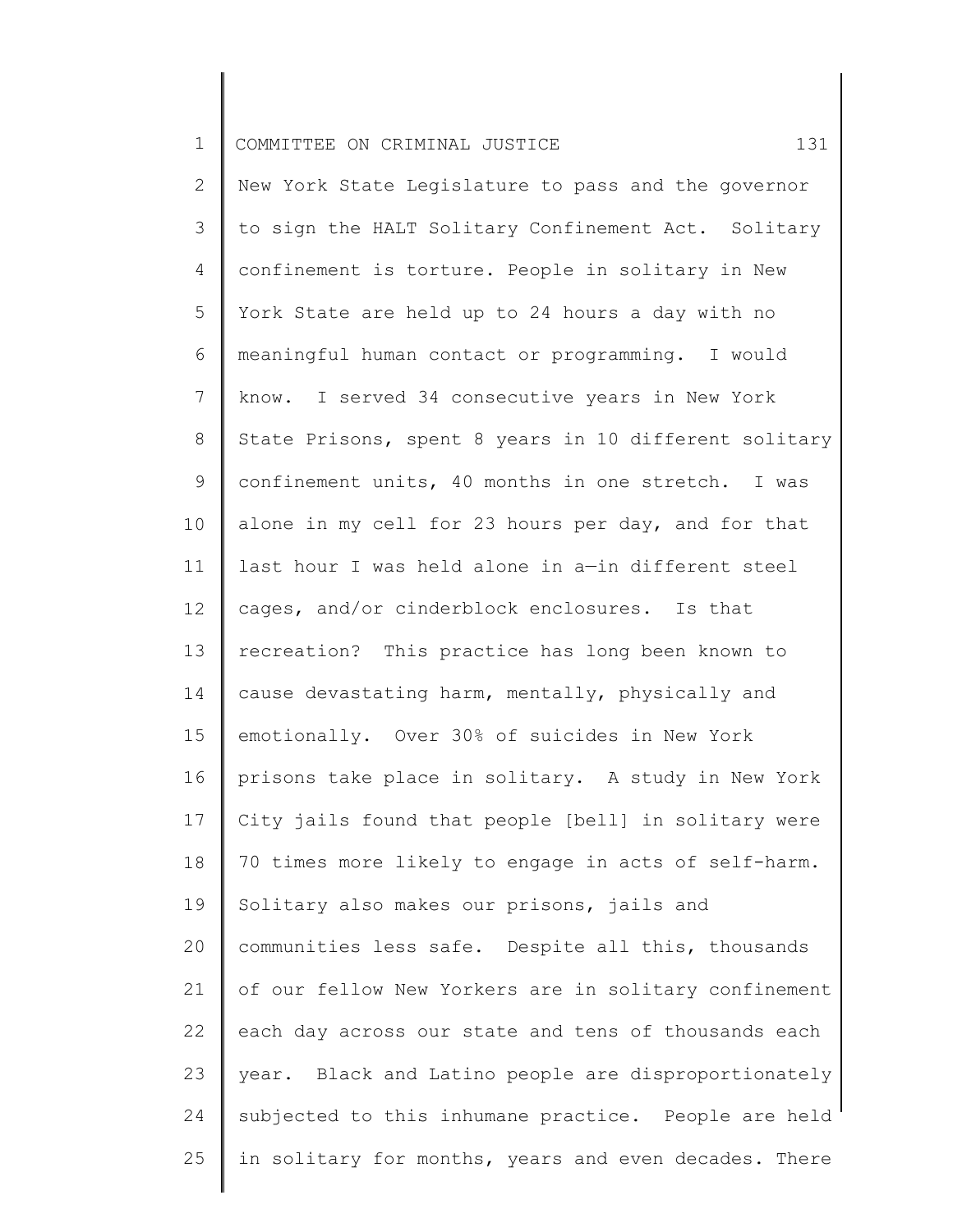| $\mathbf 1$  | 132<br>COMMITTEE ON CRIMINAL JUSTICE                    |
|--------------|---------------------------------------------------------|
| $\mathbf{2}$ | are people in our state prisons who have been in        |
| 3            | solitary confinement for over 20 and 30 years. This     |
| 4            | I is horrific and unconscionable. Far too many minds    |
| 5            | and lives have been and continue to be destroyed.<br>It |
| 6            | has to stop. The HALT Solitary Confinement Act would    |
| 7            | end the torture of solitary confinement and create      |
| 8            | more human and effective alternatives. Specifically,    |
| $\mathsf 9$  | HALT would end solitary beyond 15 days for all people   |
| 10           | in line with what is defined internationally as         |
| 11           | torture. Instead, HALT would create program based       |
| 12           | alternatives proven to be more humane, effective and    |
| 13           | safer. HALT would also restrict criteria for what       |
| 14           | the conduct result in solitary confinement or other     |
| 15           | separations, ban some groups from solitary entirely,    |
| 16           | and provide greater reporting and oversight. The New    |
| 17           | York State Assembly passed HALT last year, and now a    |
| 18           | majority of both senators and Assembly members are      |
| 19           | official sponsors of the bill. The time for the         |
| 20           | State Legislature and the governor to act is now.       |
| 21           | There must be-they must enact HALT immediately. We,     |
| 22           | therefore, urge the City Council to adopt Resolution    |
| 23           | 143 and lend the voice of the City Council to say no    |
| 24           | to this torture, and if I-the letter from the           |
| 25           | prisoners, the one letter?                              |
|              |                                                         |

║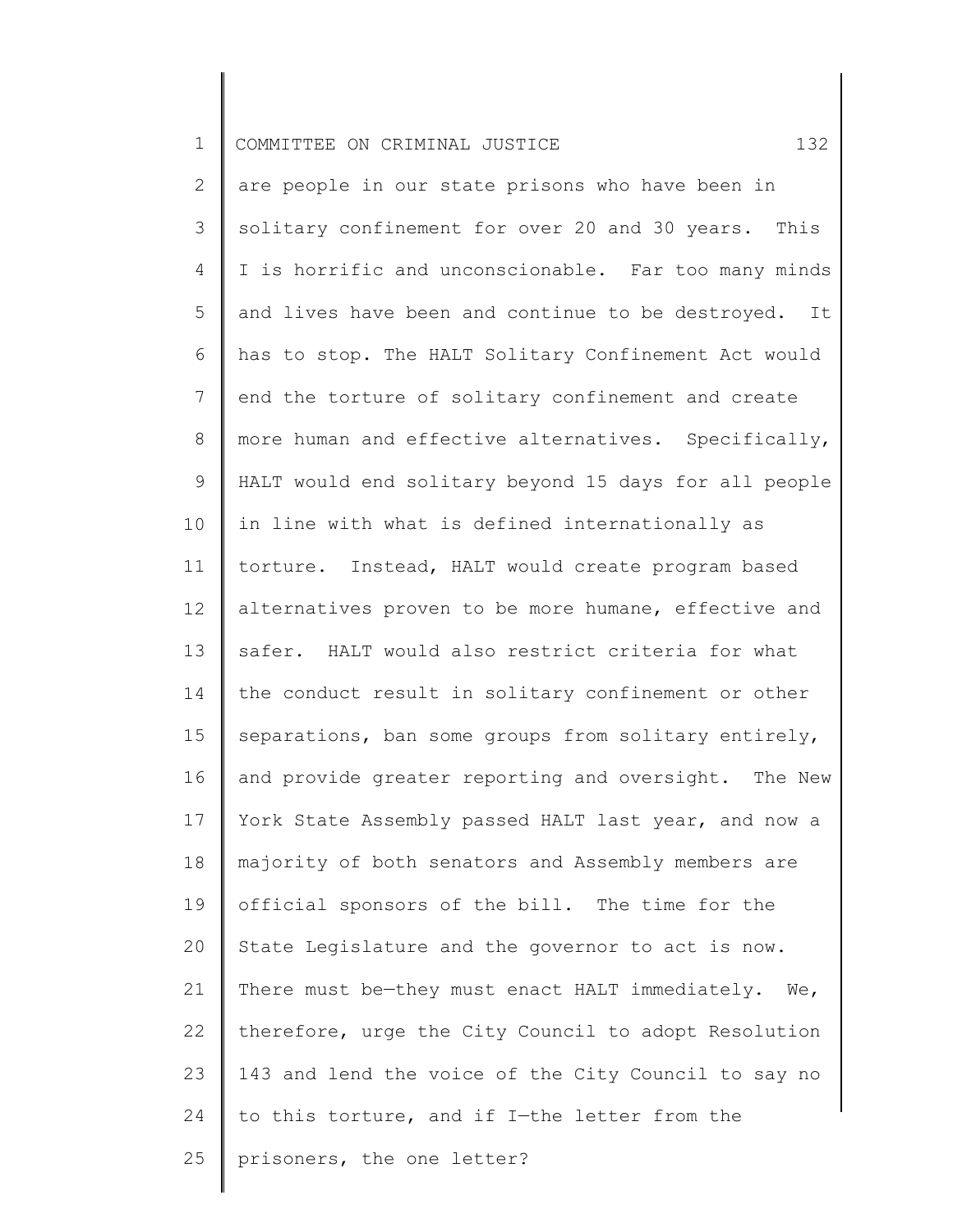1 2 3 4 5 6 7 8 9 10 11 12 13 14 15 16 17 18 19 20 21 22 23 24 25 COMMITTEE ON CRIMINAL JUSTICE 133 COUNCIL MEMBER ROSENTHAL: [off mic] Thanks, but no, you can't read that. (sic) SAMUEL CABASSA: Okay, thank you. JASMINE PEREZ: Hello. I'm Jasmine Perez. I'm a Social Worker from Destination Tomorrow. As a social worker I work with LGBTQ youth of all ages, and also as out transwoman, I have heard personal accounts of people within the Criminal Justice System, and before I go into the prepared statement, I do want to—I have a concern with the training that the officers are getting at Rikers. COUNCIL MEMBER ROSENTHAL: [off mic] Me, Too. JASMINE PEREZ: [laughter] The concern that I have around is it because I always come back to this as a social worker when it comes to training that I'm creating around tolerance and acceptance because I feel that we can sit in a training all day long. We can learn about LG this BTQ that, but I don't know if it's really sinking in into people, which is what I'm getting at in terms of it—they are being tolerated. So, in, you know, in their personal account I have heard a lot of my trans clients be constantly misgendered, and with them not being—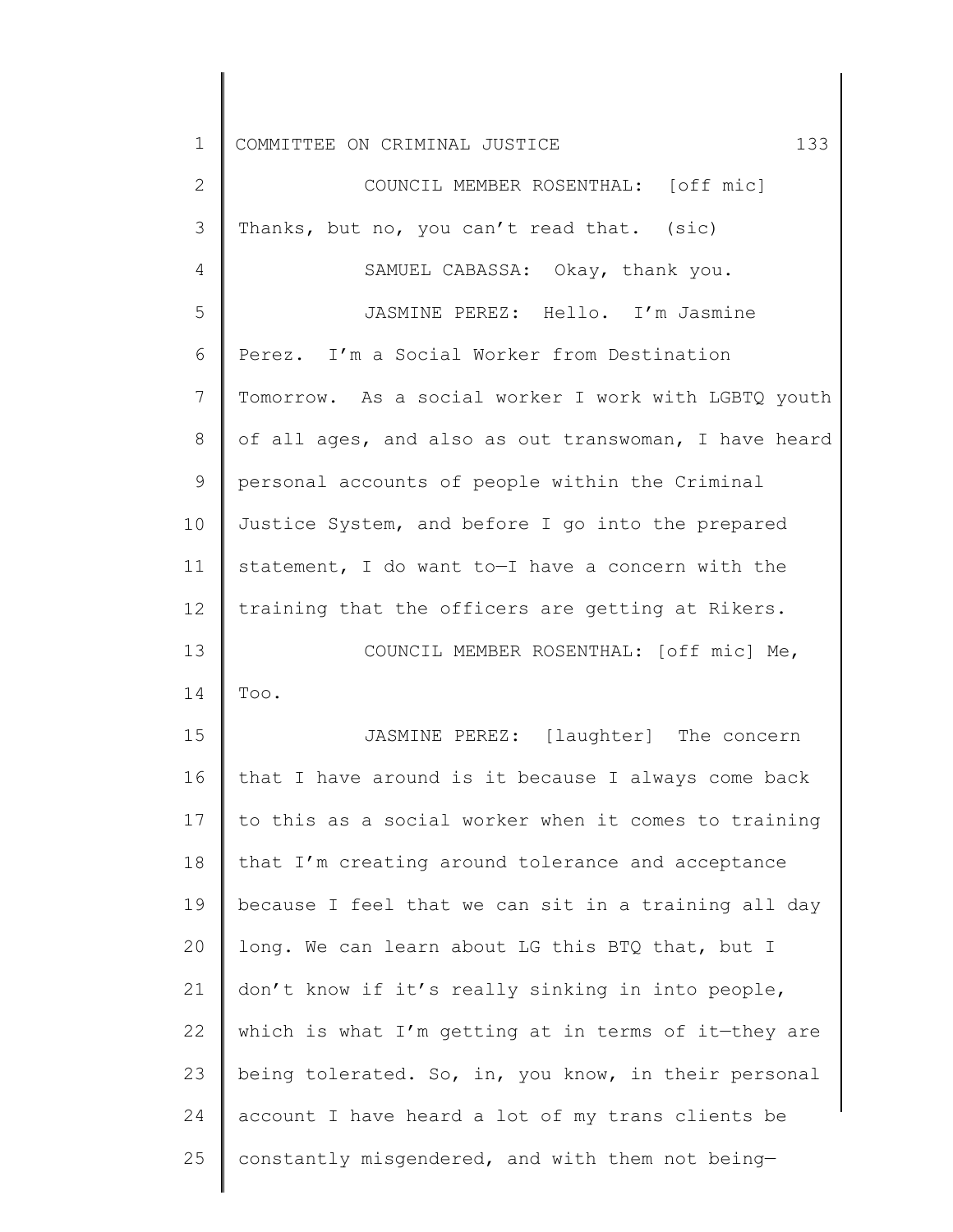| 1             | 134<br>COMMITTEE ON CRIMINAL JUSTICE                  |
|---------------|-------------------------------------------------------|
| 2             | using-with them not using the correct gender pronoun. |
| 3             | So, you know, as a social worker, you know, I've      |
| 4             | heard a lot of misuse within the solitary confinement |
| 5             | because they did not know where to house them, and    |
| 6             | as-being that they-I'm sorry. I'm sorry. This is a    |
| 7             | little distracting for me. [laughter]                 |
| 8             | COUNCIL MEMBER ROSENTHAL: Well, I                     |
| $\mathcal{G}$ | appreciate you. We were just-you're-you're a very     |
| 10            | powerful person--                                     |
| 11            | JASMINE PEREZ: Oh.                                    |
| 12            | COUNCIL MEMBER ROSENTHAL: -- and we were              |
| 13            | just talking about that.                              |
| 14            | JASMINE PEREZ: Oh, okay.                              |
| 15            | COUNCIL MEMBER ROSENTHAL: So, sorry to                |
| 16            | be talking about you, but that's what we were talking |
| 17            | about. We got you. Keep--                             |
| 18            | JASMINE PEREZ: Sorry. That's okay.                    |
| 19            | COUNCIL MEMBER ROSENTHAL: If you want to              |
| 20            | just submit your testimony if you've got it--         |
| 21            | JASMINE PEREZ: [interposing] So my                    |
| 22            | testimony is there--                                  |
| 23            | COUNCIL MEMBER ROSENTHAL: -- but I'll                 |
| 24            | tell you I just heard you--                           |
| 25            | JASMINE PEREZ: Okay                                   |
|               |                                                       |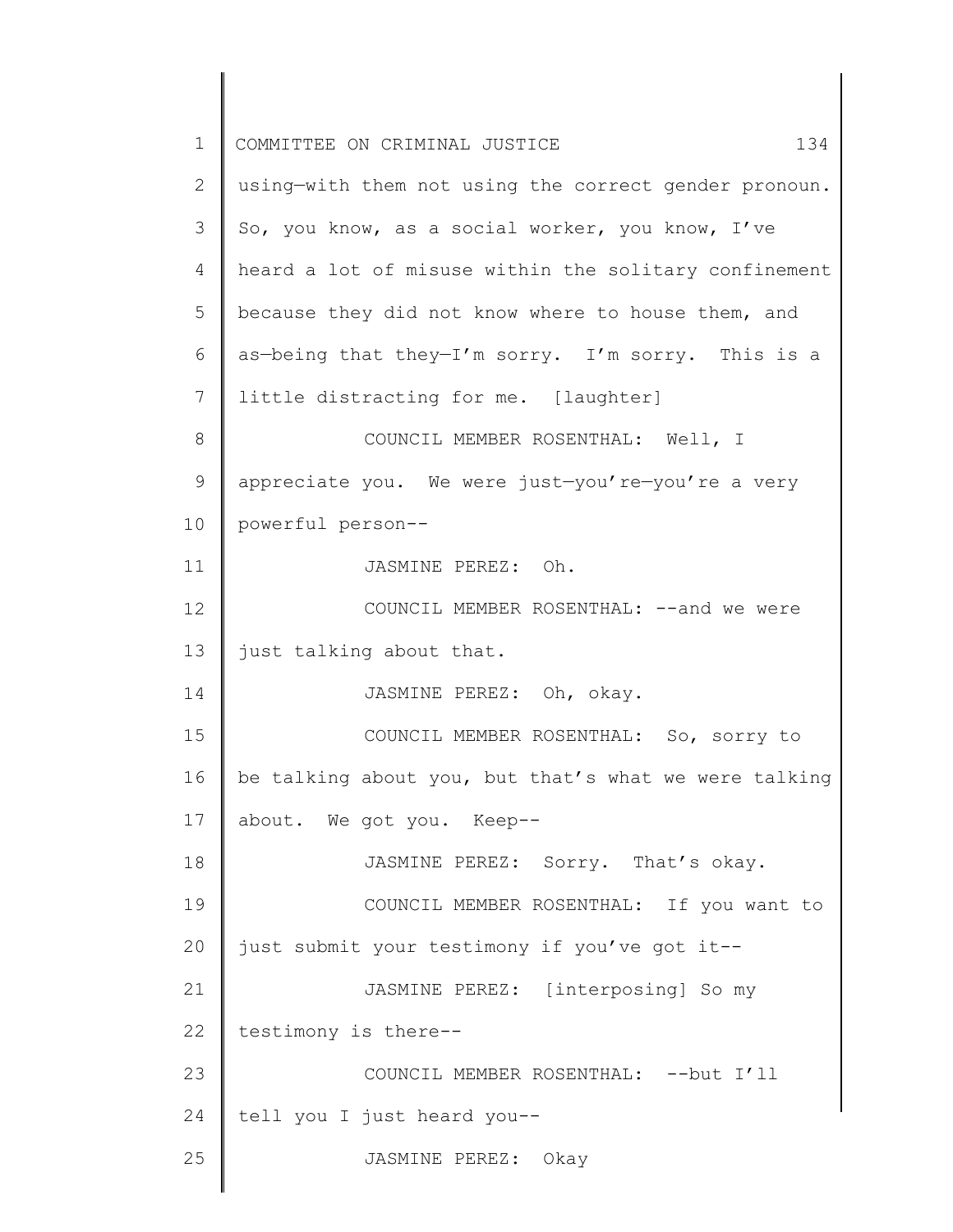2 3 COUNCIL MEMBER ROSENTHAL: --very loud and clear.

4 5 6 7 8 9 10 11 12 13 14 15 16 17 18 19 20 21 22 23 24 25 JASMINE PEREZ: Well, in terms of—in terms of going back to what you were talking about before and just speaking from your heart rather than speaking from the prepared statement, what's coming from my heart is that of getting the tolerance and acceptance [bell] that I was just before, and also in regards to hormonal regime, I find that with the accounts that I've heard from trans inmates that when they're being put in solitary confinement that they are all of a sudden being forgotten about, and when they're forgotten about, it's like they're-they're they're not, their mental health is not being addressed and their hormonal regime is not being addressed as well. And so, those are the two main thing that I'd like to come from my heart and the rest is within my prepared statement. Thank you. COUNCIL MEMBER ROSENTHAL: [off mic] Thank you. [laughter/pause] PHIL MILLER: Hello. So my name is Phil Miler. I represent the Correctional Association of New York. We're an independent non-profit organization that was established in 1844, and we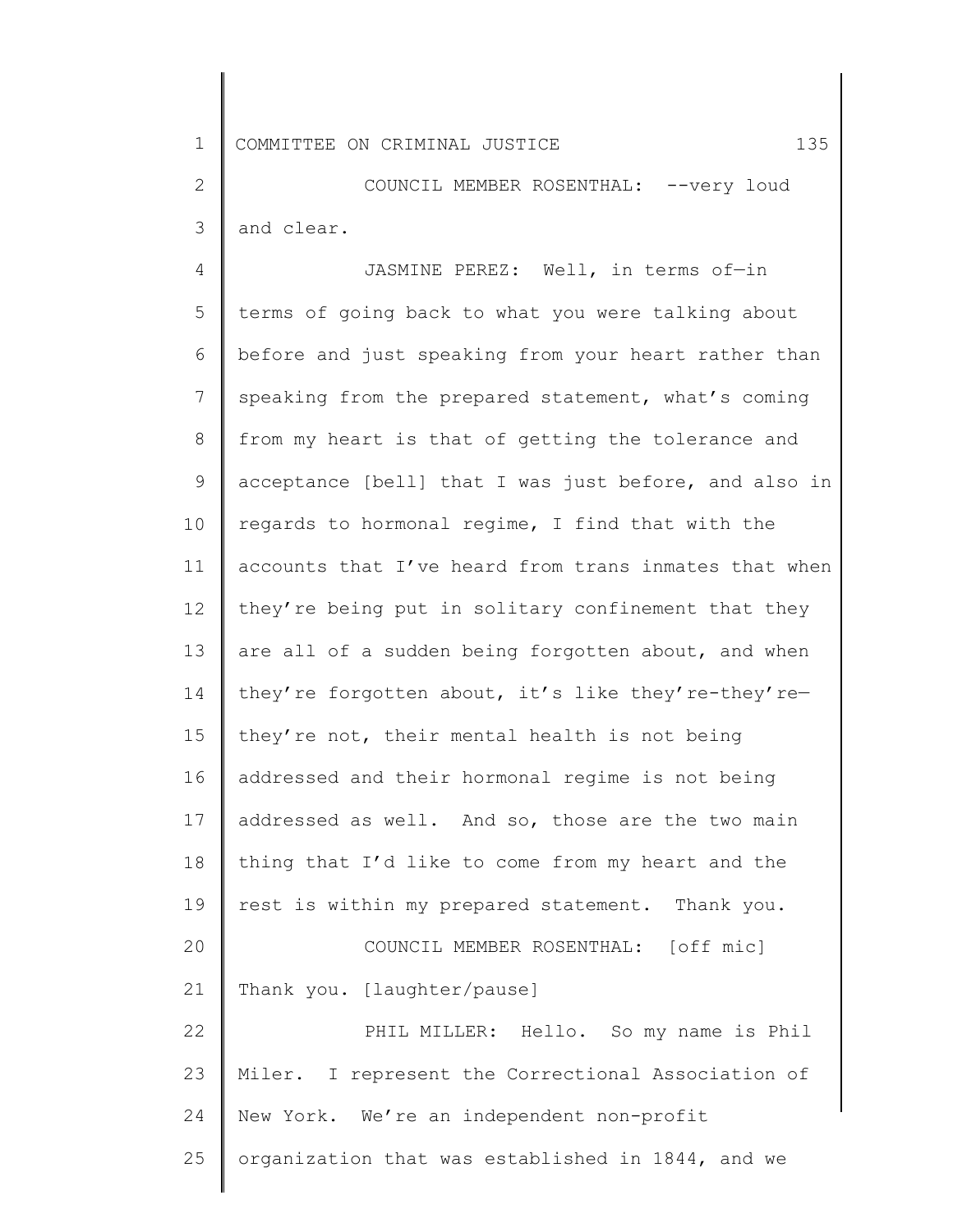| $\mathbf 1$    | 136<br>COMMITTEE ON CRIMINAL JUSTICE                  |
|----------------|-------------------------------------------------------|
| $\overline{2}$ | monitor all of New York State's prison. So, you       |
| 3              | already have my testimony, my formal testimony. So,   |
| 4              | I'm just going to speak a little differently and      |
| 5              | summarily. So, as an organization we support both     |
| 6              | the HALT and the Less is More Acts. Particularly for  |
| $7\phantom{.}$ | HALT we were supportive because it puts some service  |
| 8              | limits on the inhumane practices of isolated          |
| 9              | confinement, and it's long overdue for something like |
| 10             | this to happen, and from a personal perspective I'll  |
| 11             | say that I spent some years in solitary confinement.  |
| 12             | So, I can tell you that just sitting in a cell locked |
| 13             | away, the days of the week merge together. You lose   |
| 14             | the sense of time. It's easier to stop talking to     |
| 15             | people, and by the time you actually leave that place |
| 16             | after many years, your muscles have atrophied so much |
| 17             | it's difficult to even walk down a hallway. So, the   |
| 18             | whole bill is a-is a really good step in the right    |
| 19             | direction. In terms of Resolution 829, which          |
| 20             | concerns the Less is More Act, we support this        |
| 21             | because it really puts serious limitations on         |
| 22             | technical parole violations, and also reforms how     |
| 23             | much time parole violations can lead to in terms of   |
| 24             | re-incarceration. Technical parole violations         |
| 25             | they're really minor things, but they completely      |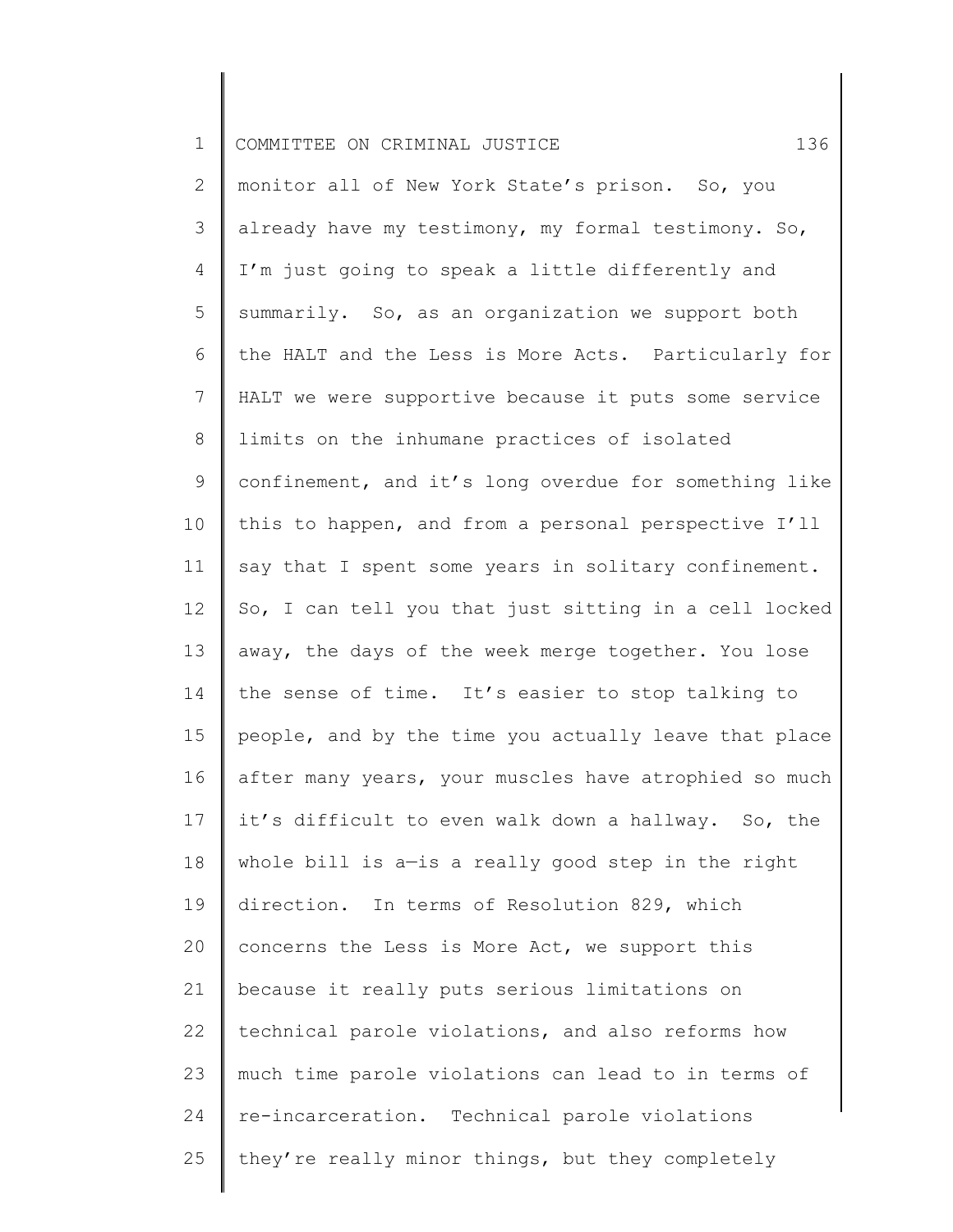| 2              | disrupt rehabilitation, reintegration. They disrupt   |
|----------------|-------------------------------------------------------|
|                |                                                       |
| 3              | family relations, any progress someone has made, can  |
| 4              | totally be destroyed in a second because of it. Any   |
| 5              | housing opportunities someone has disappear           |
| 6              | immediately, and so from an organizational            |
| $7\phantom{.}$ | perspective we support the Less is More Act because   |
| 8              | any law that help more people remain free to          |
| 9              | establish connections with their families and move    |
| 10             | forward with their lives is something that we wish to |
| 11             | also support, and then from a personal perspective,   |
| 12             | I'll say that sitting in a parole office with other   |
| 13             | people who are waiting to see parole officers, you    |
| 14             | can feel the fear in that room because so many people |
| 15             | are there happy. They just got a new job. They        |
| 16             | might have just had a new child, and they really      |
| 17             | don't know if they are going to be a violator or not  |
| 18             | because two days ago [bell] they didn't answer a      |
| 19             | phone call in time from their parole officer. And so  |
| 20             | it's a constant state of anxiety where people are     |
| 21             | trying to move forward, but these little rules can    |
| 22             | jeopardize everything, and really keep people stuck   |
| 23             | in the city that they can't escape from, and so these |
| 24             | laws need to be passed.                               |
|                |                                                       |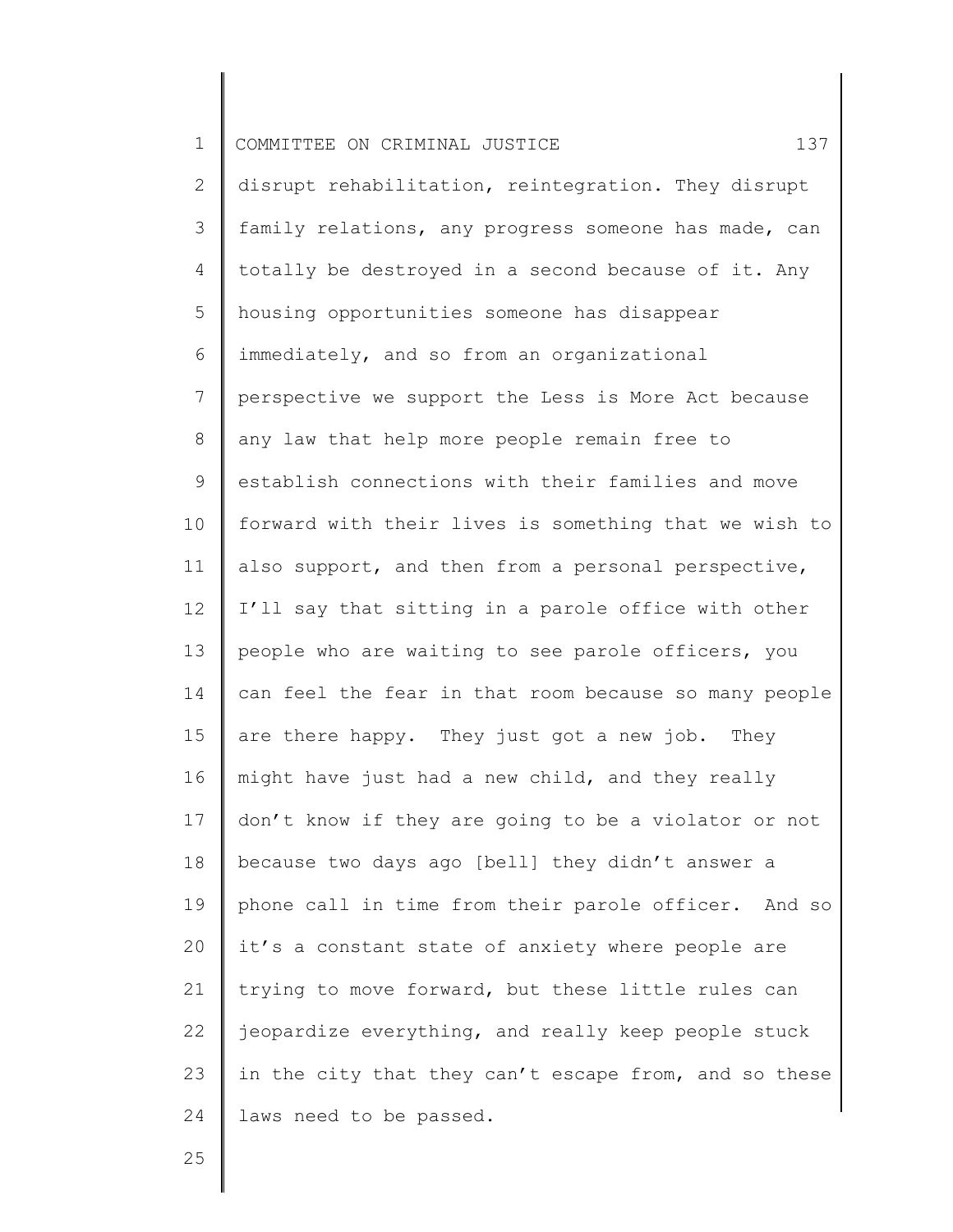| $\mathbf 1$     | COMMITTEE ON CRIMINAL JUSTICE<br>138                  |
|-----------------|-------------------------------------------------------|
| $\mathbf{2}$    | COUNCIL MEMBER ROSENTHAL: Thank you very              |
| 3               | much, and again, thank you for your powerful          |
| 4               | testimony today. Really appreciate you. I'm going     |
| 5               | to turn it back to the Chair Council Member Powers.   |
| 6               | CHAIRPERSON POWERS: Thanks for that, and              |
| $7\phantom{.0}$ | I know you're on a list somewhere to go ask questions |
| 8               | too.                                                  |
| $\mathcal{G}$   | COUNCIL MEMBER ROSENTHAL: I am.                       |
| 10              | CHAIRPERSON POWERS: So thank you for                  |
| 11              | that. [background comments] Okay, thank you, guys.    |
| 12              | Thanks so much. I'm going to call up the next panel.  |
| 13              | We have Charlie Solomon from LGBT Network, Kay        |
| 14              | Simmons from the Case Law School. Michael, I can't    |
| 15              | read your last name. I apologize for that. Juan-      |
| 16              | Juana Peralta from the Center, Nala Toussaint from    |
| 17              | Callen-Lorde Community Center, and Juana Peralta from |
| 18              | LGBT Center. [background comments/pause] Thank you.   |
| 19              | I think we're waiting for one or two more, but before |
| 20              | I stop, I just want to say thank you for waiting and  |
| 21              | being patient with us. I know it's-it's hard to sit   |
| 22              | through all of this, and knowing many of the works    |
| 23              | that your organizations are doing we're-we're very    |
| 24              | happy that you were able to join us today, and we've  |
| 25              | also been joined by Council Member Lander I think     |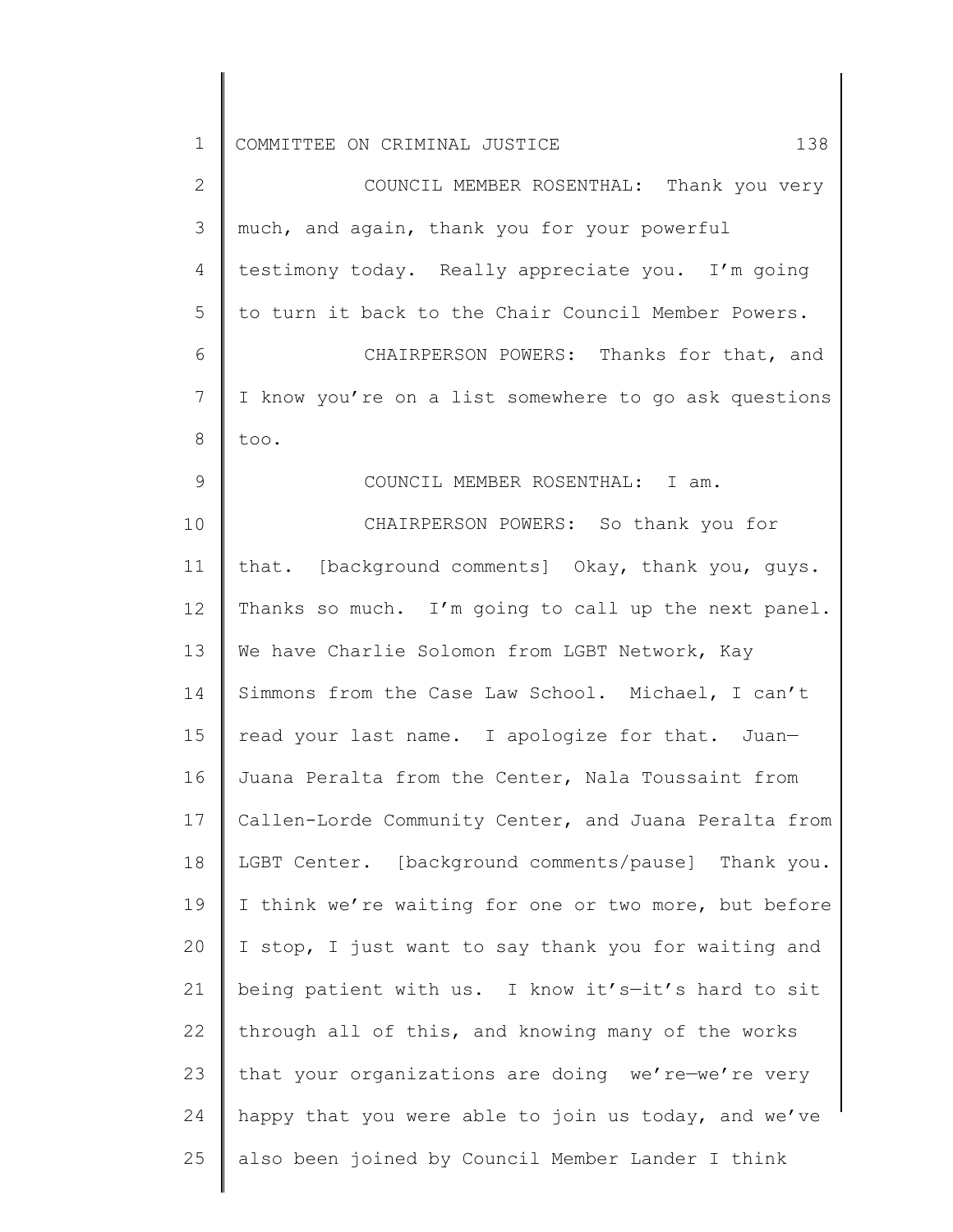2 3 4 5 6 briefly he's come in. Well, why don't we get started. You want to start on the—on the left end again. The same thing. If you can just state your name and your organization before you start that would be great. Thanks.

7 8 9 10 11 12 13 14 15 16 17 18 19 20 21 22 23 24 25 CHARLIE SOLIDUM: Sure. Hi, thank you Chairman Powers. I'm—my name is Charlie Solidum. I'm the Program Manager of HIV STI Services at the LGBT Network, Queens LGBT Center. I'm going to diverge from my written testimony because you guys have that, and it does cover a lot of what we have already discussed today, but I just wanted to add the additional commentary that we've heard a good amount of testimony today about how transgender inmates are routinely denied access to crucial services. So, I just wanted to highlight a specific case of one client I've encountered who actually did end up accessing healthcare at Rikers, but the unfortunate thing is that even though in that outlier of a case she was able to access healthcare. That provider was not at all prepared to provide medically sound information to this woman. She had been on street hormones on the outside, but upon bringing up hormones to her provider at Rikers in order to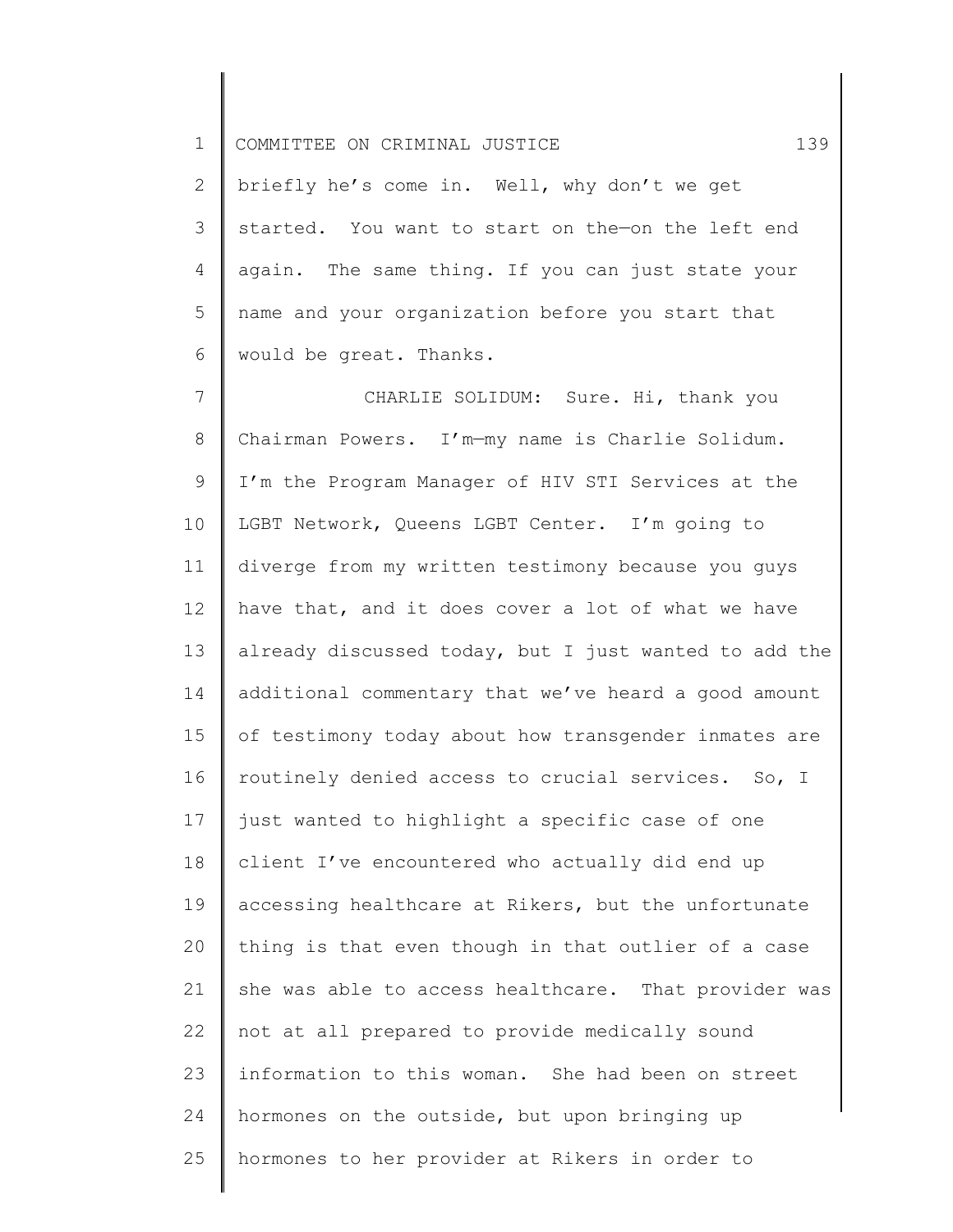2 3 4 5 6 7 8 9 10 11 12 13 14 15 16 17 18 19 20 receive those hormones under the supervision of a doctor for the first time, that provider actively dissuaded her from pursuing hormones while in jail because he told her his reasoning was that providing her hormones would cause her to have a stroke. Now, I want to be clear that there is no peer reviewed available data for this claim. I've been working in transgender health for over a decade, and I've seen this sort of tactic before. It is absolutely a scare tactic that is utilized in order to—for that provider to avoid doing their job of being able to provide care to those patients. It's clear that in this circumstance—in this exceptional circumstance, that even though this trans woman was able to access medical services, these services were woefully inaccurate providing inaccurate information and inadequate care for this person. So, I just wanted to highlight that, and I will yield the rest of my time.

21 22 23 24 CHAIRPERSON POWERS: Great. That's something we really care about. I think it's going to be part of our follow-up conversation. Thank you for that.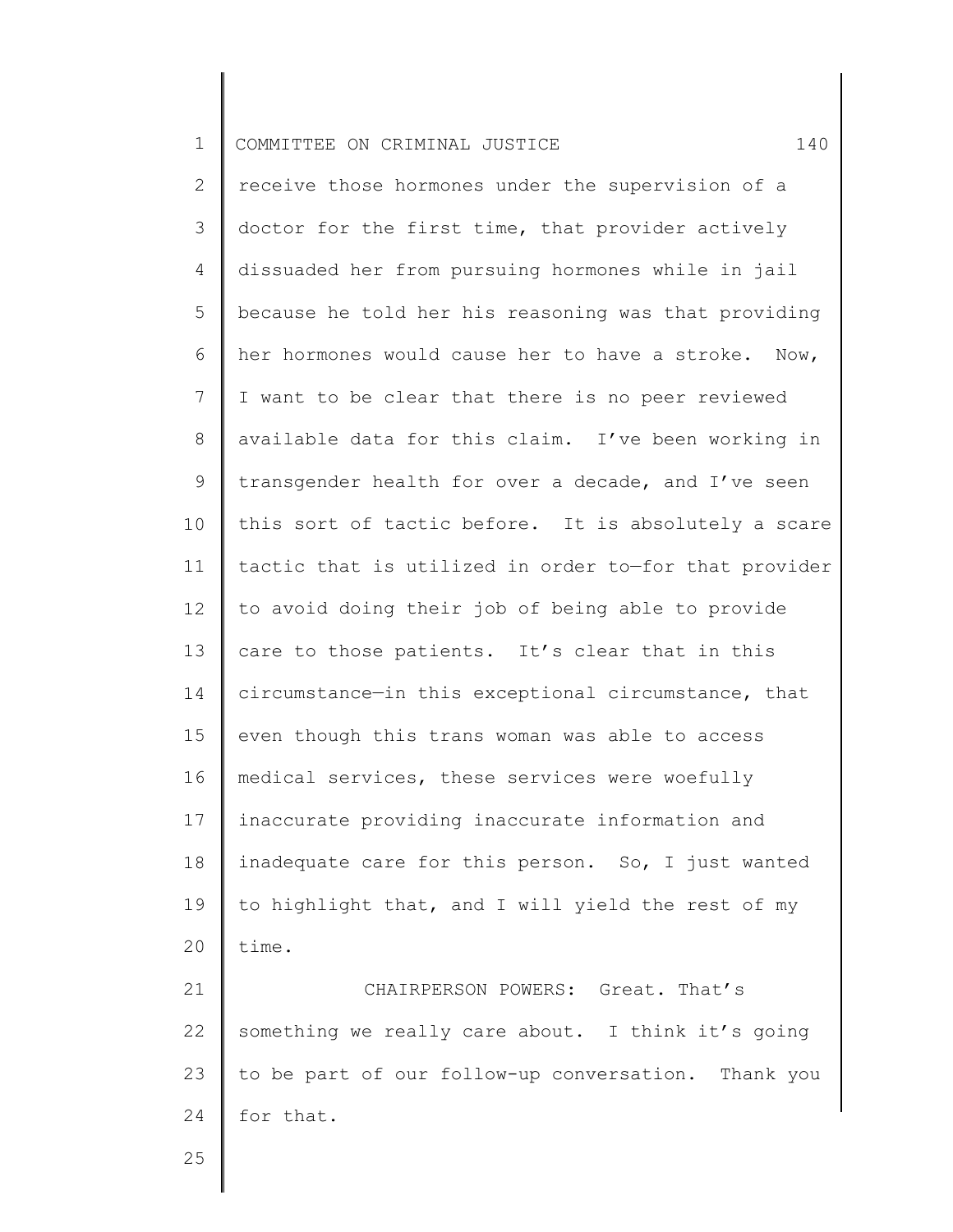2 3 CHARLIE SOLIDUM: Thank you. [background comments]

4 5 CHAIRPERSON POWERS: I'm back to the last one. (sic)

6 7 8 9 10 11 12 13 14 15 16 17 18 19 20 21 22 23 24 25 JUANA PERALTA: Okay. It doesn't matter. Hello. My name is Juana Peralta and I'm the Director of Economic Justice Initiatives at the LGBT Center in the West Village. I'm also going to reiterate the points that other advocates have made, and we've submitted our grand theme (sic). I'm going to diverge from it a bit. Transgender and gender nonconforming community members faced challenges concerning healthcare access and safety within the Criminal Justice System at large. These problems are only magnified in jails where Correction officials argue that the temporary nature of the system provides the excuse to overlook severe, harmful and dehumanizing practices. Gender transition related healthcare like Charlie mentioned, including access to hormones and TGNC competent mental healthcare providers within city jails is inconsistent and difficult to access. Often times individuals are unable to continue existing treatments, or are unable to receive the healthcare that they need. This is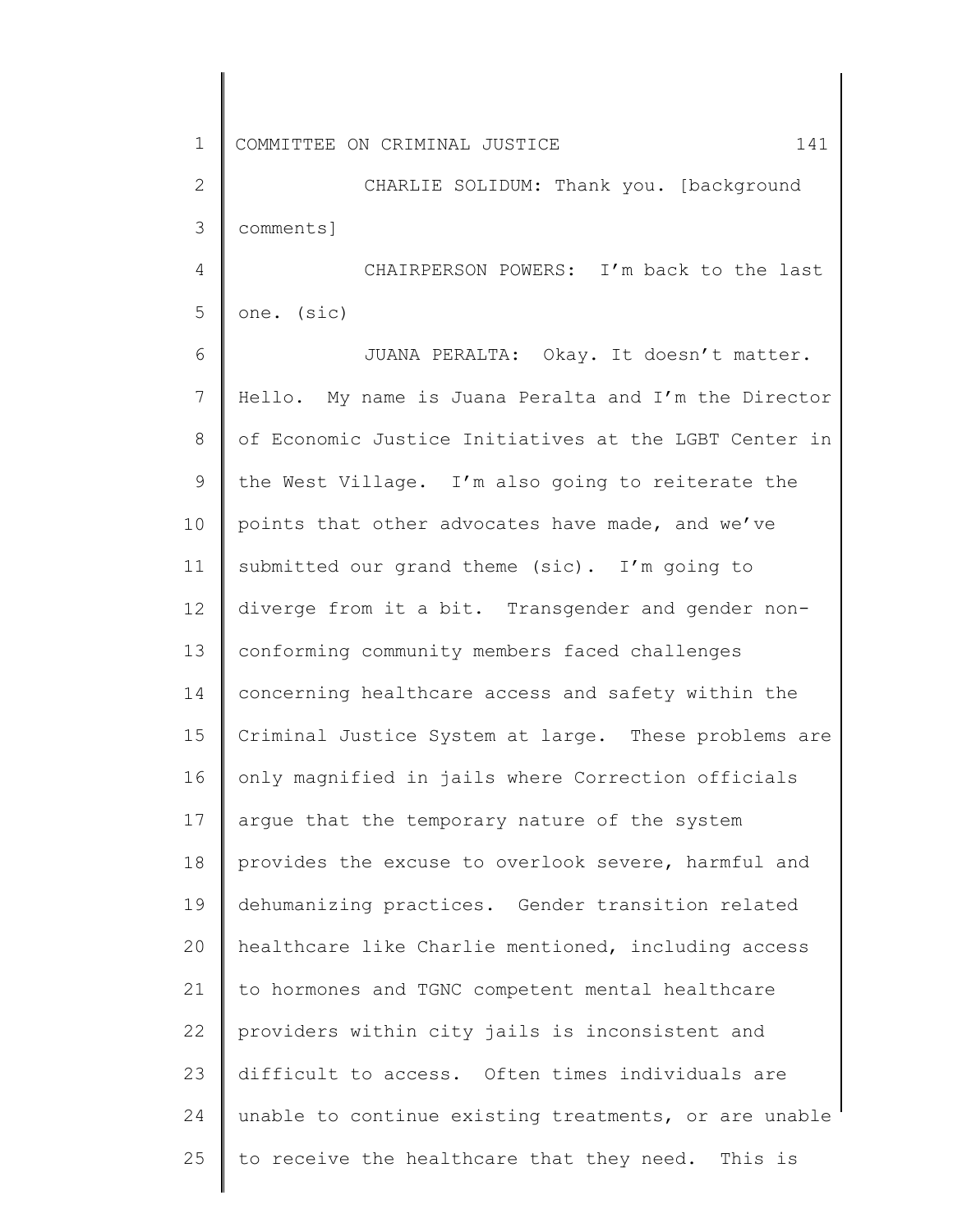| $\mathbf 1$    | COMMITTEE ON CRIMINAL JUSTICE<br>142                  |
|----------------|-------------------------------------------------------|
| $\overline{2}$ | further compounded given the disproportionally high   |
| 3              | rates of incarceration of TGNC individuals.<br>The    |
| 4              | continuous and tremendous stressor on barriers, lack  |
| 5              | of clarity of the process, amounts of time spent      |
| 6              | around self-advocacy required to access anything      |
| 7              | often dissuades individuals from requesting and       |
| 8              | accessing any of the healthcare they desperately      |
| 9              | need. There's consistent and intentional              |
| 10             | misgendering increasingly harming community members   |
| 11             | that are already vulnerable in this space.<br>Many    |
| 12             | incarcerated individuals face humiliation, and        |
| 13             | degradation from both correction staff and other      |
| 14             | prisoners, inconsistent policies like folks have      |
| 15             | shared and practices around staff members about how   |
| 16             | to interact with TGNC identified individuals.         |
| 17             | Sometimes within a single facility lead to            |
| 18             | unnecessary fear of-fear and emotional trauma of      |
| 19             | incarcerated individuals. I want to share some        |
| 20             | personal experience. I was a former staff member of   |
| 21             | the Sylvia Rivera Law Project, and I heard            |
| 22             | consistently from T-H-from community members that     |
| 23             | were in the THU during my visit when it was housed at |
| 24             | the Manhattan Detention Complex that folks were       |
| 25             | routinely misgendered, that there was a lack of       |
|                |                                                       |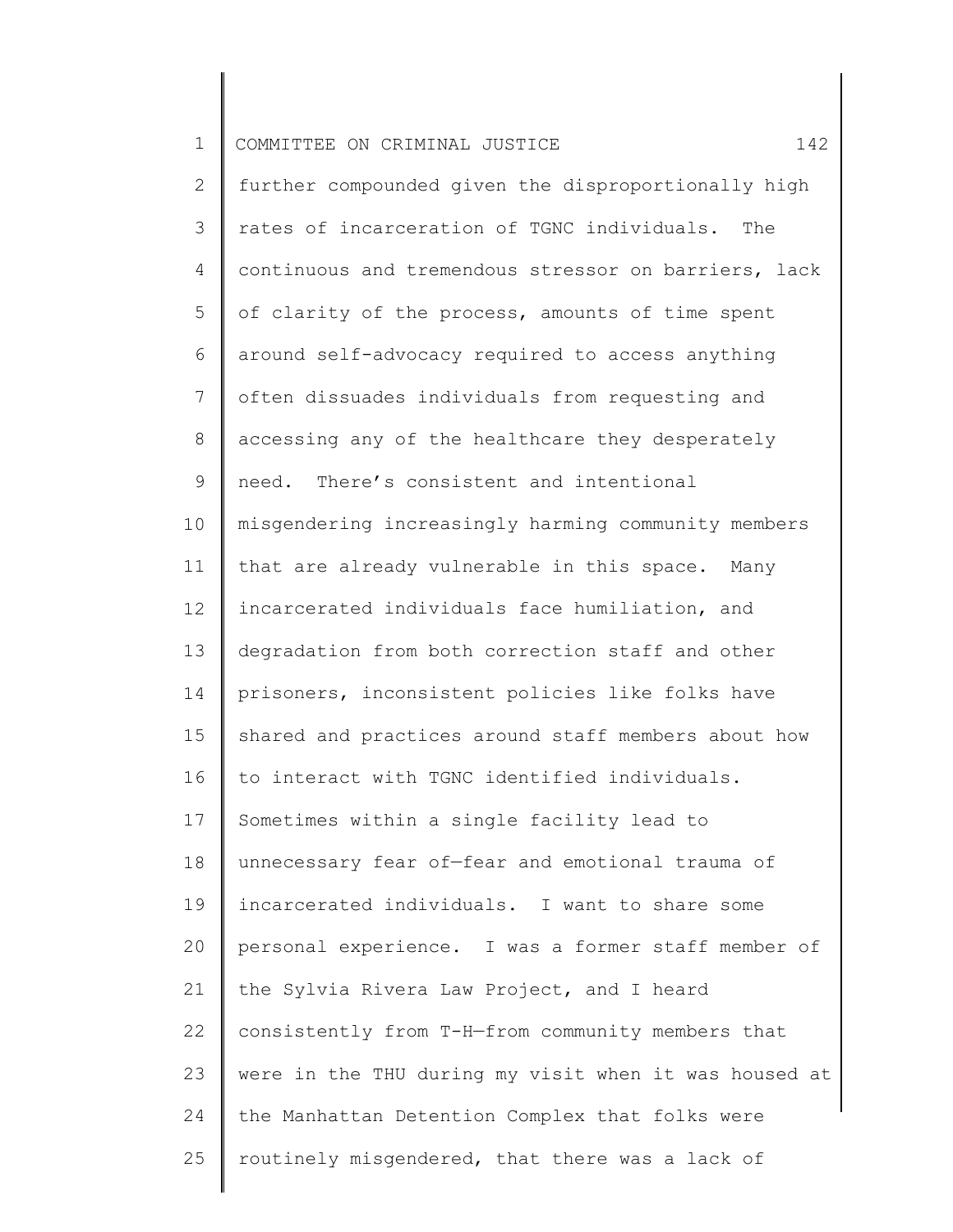| $\mathbf 1$    | 143<br>COMMITTEE ON CRIMINAL JUSTICE                  |
|----------------|-------------------------------------------------------|
| $\overline{2}$ | clarity of any grievance process, that there was      |
| 3              | overall [bell] consuming about the lack of clarity.   |
| 4              | Can I just share one more point? There was a group of |
| 5              | advocates that was routinely meeting with DOC staff,  |
| 6              | and with the Mosque (sic) Group joined, the meetings  |
| 7              | stopped after two meetings after people were told     |
| 8              | that TGNC people were new to that and they refused to |
| 9              | be concerned about any of the housing directives      |
| 10             | reflected, and they also just have an internal bias   |
| 11             | around TGNC people that was apparent, and they        |
| 12             | refused to address it. Thank you.                     |
| 13             | CHAIRPERSON POWERS: Thank you for                     |
| 14             | sharing with us. Thanks.                              |
| 15             | MICHAEL MUSHLIN: Good afternoon. My                   |
| 16             | name is Michael Muslin. I want to thank you for       |
| 17             | holding this--this hearing, and giving us the         |
| 18             | opportunity to testify. I'm a Law Professor at PACE   |
| 19             | University, and I have been involved for over 40      |
| 20             | years in the effort to reform solitary confinement.   |
| 21             | So, I'm happy to be here in support of the Resolution |
| 22             | 143, which I think is a very important document.      |
| 23             | There are five reasons that I'd like to offer for why |
| 24             | the City Council will do a very important thing if it |
| 25             | adopts this resolution. One is as solid as you've     |
|                |                                                       |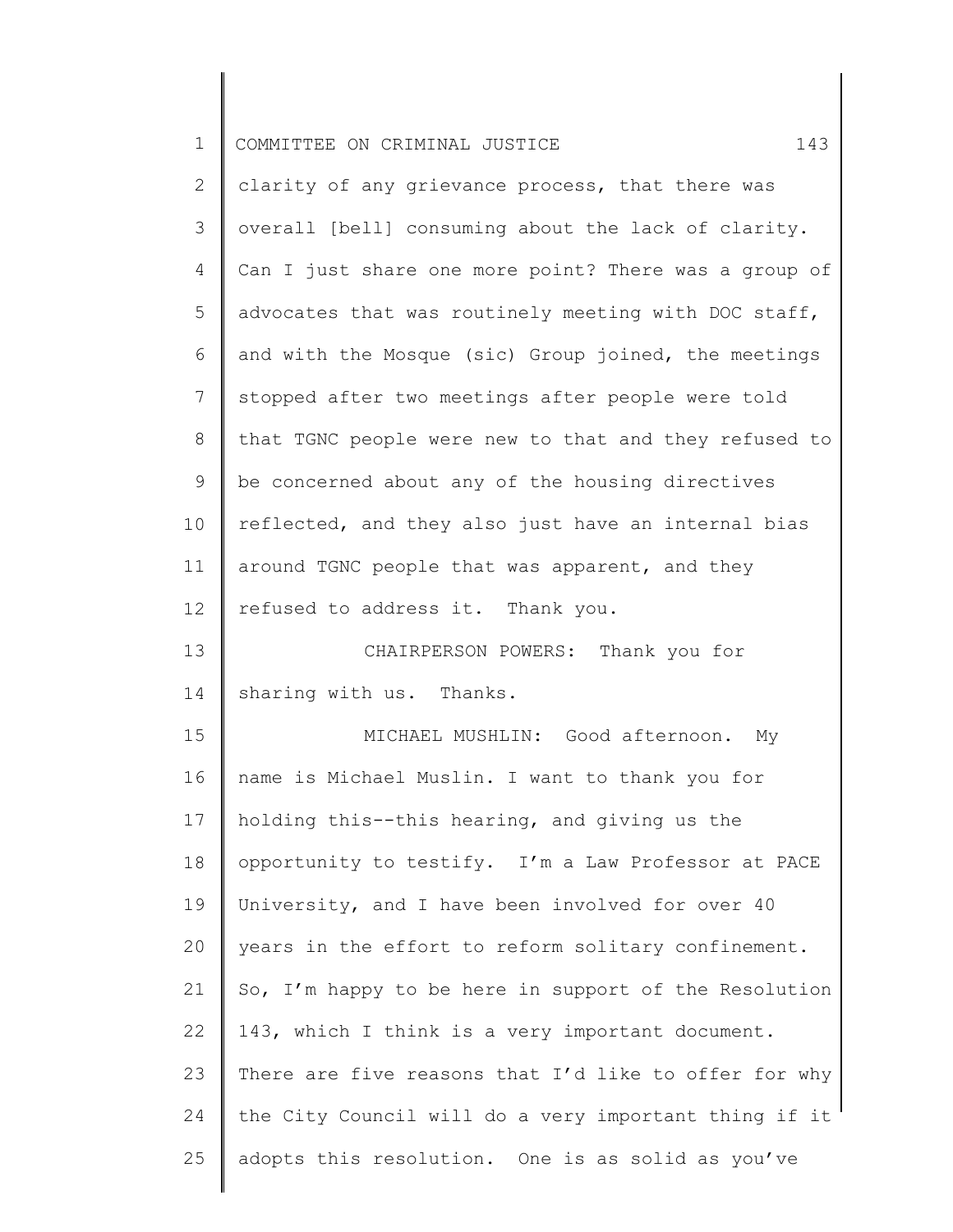| $\mathbf 1$    | 144<br>COMMITTEE ON CRIMINAL JUSTICE                  |
|----------------|-------------------------------------------------------|
| $\mathbf{2}$   | heard, and as you know, solitary confinement is       |
| 3              | torture. It's burying people alive. It-it-it-it-it    |
| 4              | causes suicide. It causes self mutilation. It         |
| 5              | causes mental-it exacerbates mental illness. It       |
| 6              | causes mental illness. The people that survive        |
| $7\phantom{.}$ | solitary confinement, and you've heard from some of   |
| 8              | the today have enormous courage. It's a-it's a pain   |
| $\mathsf 9$    | that should not be inflicted on people, and we've     |
| 10             | known this. The second reason is it violates          |
| 11             | fundamental human rights, and we've know this for     |
| 12             | over 170 years. Charles Dickens said it best when he  |
| 13             | came to America, and he saw solitary confinement      |
| 14             | being used in Philadelphia. He said, it's a dreadful  |
| 15             | punishment that inflicts an immense amount of torture |
| 16             | and agony, which no man has a right to inflict upon   |
| 17             | his fellow creatures. Ten years ago, Atul Gawande in  |
| 18             | the New Yorker wrote that when we look back on this   |
| 19             | period we'll-we'll look back at a time when we can go |
| 20             | and legal segregation, and we'll look back at a time  |
| 21             | when we condoned legalized torture. Solitary          |
| 22             | confinement violates fundamental human rights.<br>It  |
| 23             | violates the U.N. Standards on the treatment of       |
| 24             | prisoners. I was privileged to be on the ABA Task     |
| 25             | Force on the legal status of prisoners that led to    |
|                |                                                       |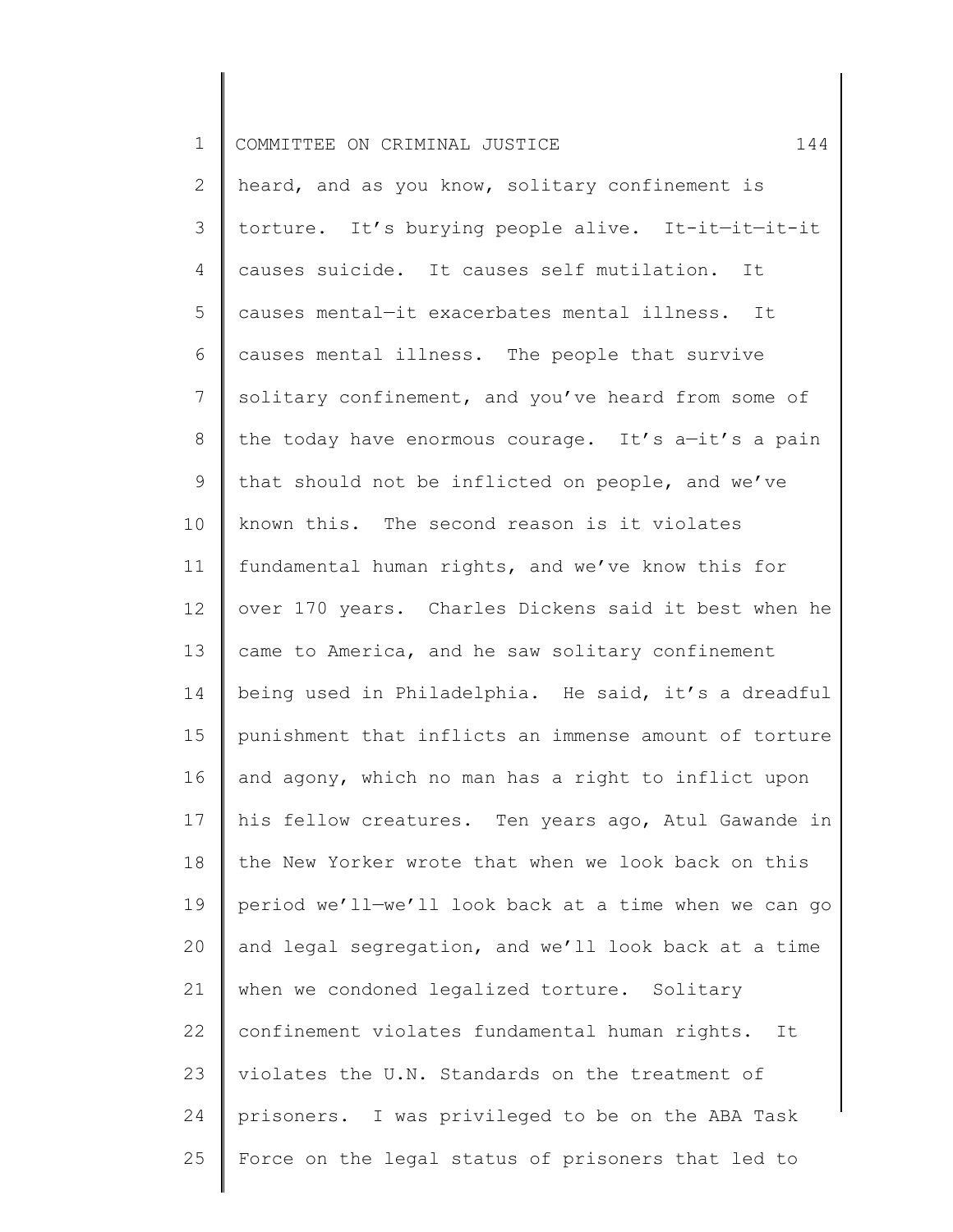| $\mathbf 1$  | 145<br>COMMITTEE ON CRIMINAL JUSTICE                  |
|--------------|-------------------------------------------------------|
| $\mathbf{2}$ | the adoption of standards for the treatment of        |
| 3            | prisoners by the legal profession, and that it        |
| 4            | condemns solitary confinement and [bell] says that's  |
| 5            | a violation of the standards of the profession.       |
| 6            | Solitary confinement is unnecessary. We now know      |
| 7            | it's not needed. The profession has come to a         |
| 8            | consensus that it can be done, that we can take care  |
| 9            | of everyone without solitary confinement. It's        |
| 10           | inflicted on tens of thousands of New York citizens   |
| 11           | today. So, the City Council, we're at a historic      |
| 12           | moment, and I'm just so happy that the City Council   |
| 13           | has this resolution and I urge you to pass it. I      |
| 14           | hope it will be passed unanimously by the City        |
| 15           | Council.                                              |
| 16           | CHAIRPERSON POWERS: Me, too.                          |
| 17           | NALA TOUSSAINT: Hello. My name is Nala                |
| 18           | Toussaint. I speak as a woman of trans experience in  |
| 19           | my role as a transgender Health Advocacy Coordinator  |
| 20           | at Callen-Lorde as well as a part of the Trans Equity |
| 21           | Coalition and the Solution Coalition. So my           |
| 22           | statements were focused on our support on Intro 1513, |
| 23           | a bill requiring all department facilities housing    |
| 24           | transgender, gender non-conforming, non-binary and    |
| 25           | intersex individuals to have access to comprehensive  |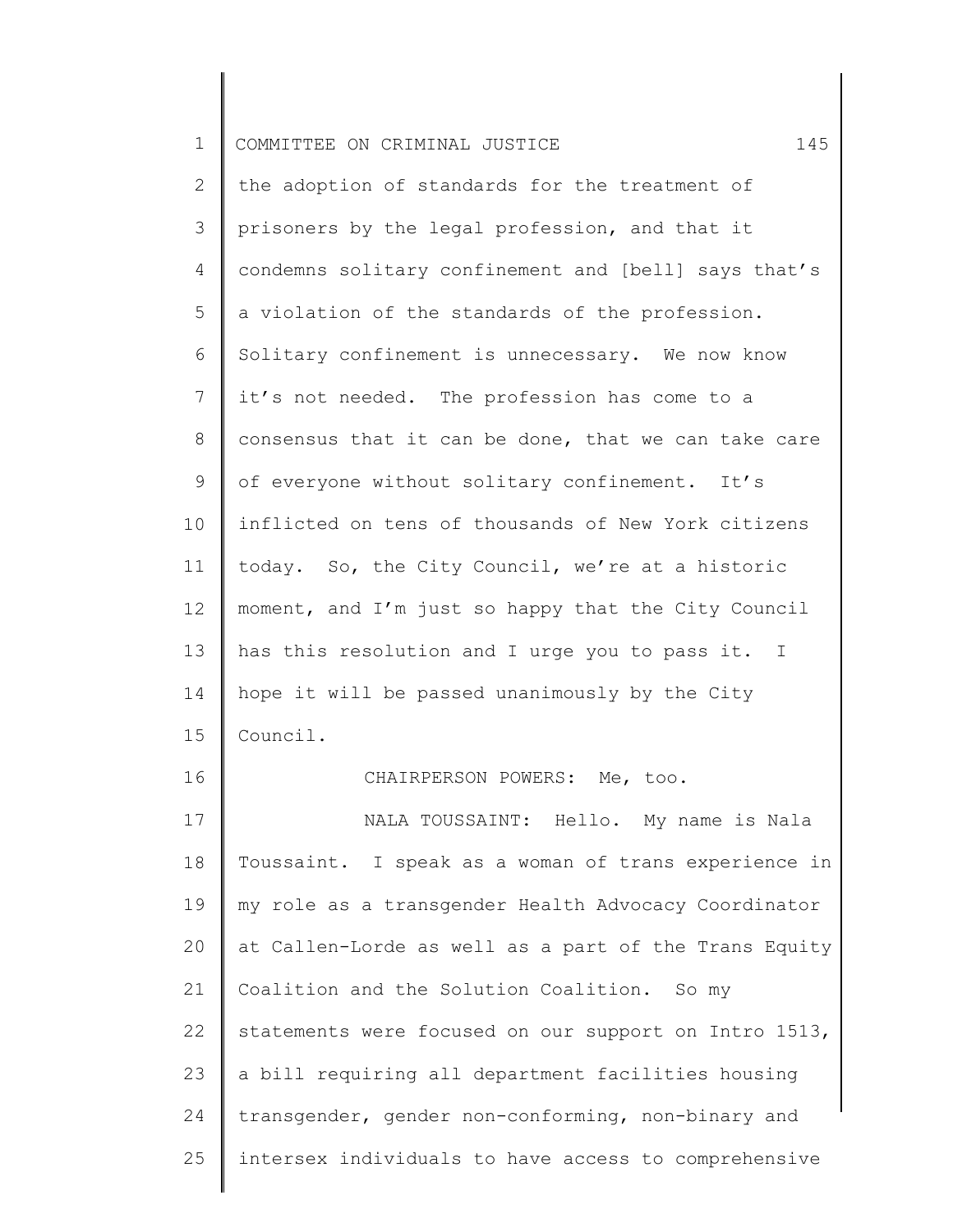| $\mathbf 1$    | 146<br>COMMITTEE ON CRIMINAL JUSTICE                  |
|----------------|-------------------------------------------------------|
| $\mathbf{2}$   | mental health treatment. So, Callen-Lorde is a        |
| 3              | community health center that provides integrated      |
| 4              | primary and behavioral healthcare. We estimate more   |
| 5              | than 20% of our behavioral health patients have       |
| 6              | history with Criminal Justice System. We can attest   |
| $\overline{7}$ | first hand to the need for behavioral health and      |
| $8\,$          | mental health service for TGNB individuals in New     |
| $\mathsf 9$    | York City's jails, and so if you see on one of the    |
| 10             | testimonies, there are about five asks that we have   |
| 11             | received from our response and communication to TGNB  |
| 12             | folks who are incarcerated. So, we get over 20 a      |
| 13             | year, and so I want to highlight the fifth            |
| 14             | overarching ask, which is about receiving legal       |
| 15             | support round discrimination in the prison system,    |
| 16             | and including information regarding what their rights |
| 17             | are as transgender and gender non-binary inmates.     |
| 18             | So, there's a lack of information. So the lack of     |
| 19             | information is recurring-is a recurring theme in the  |
| 20             | letters that we receive and which-what it does create |
| 21             | is a lack of-it creates a lack of hope, and it        |
| 22             | creates isolation. I want to highlight two-about two  |
| 23             | stories. One of our-a former patient named Brittany   |
| 24             | was formerly incarcerated, and shared with out mental |
| 25             | health providers that she was placed in solitary      |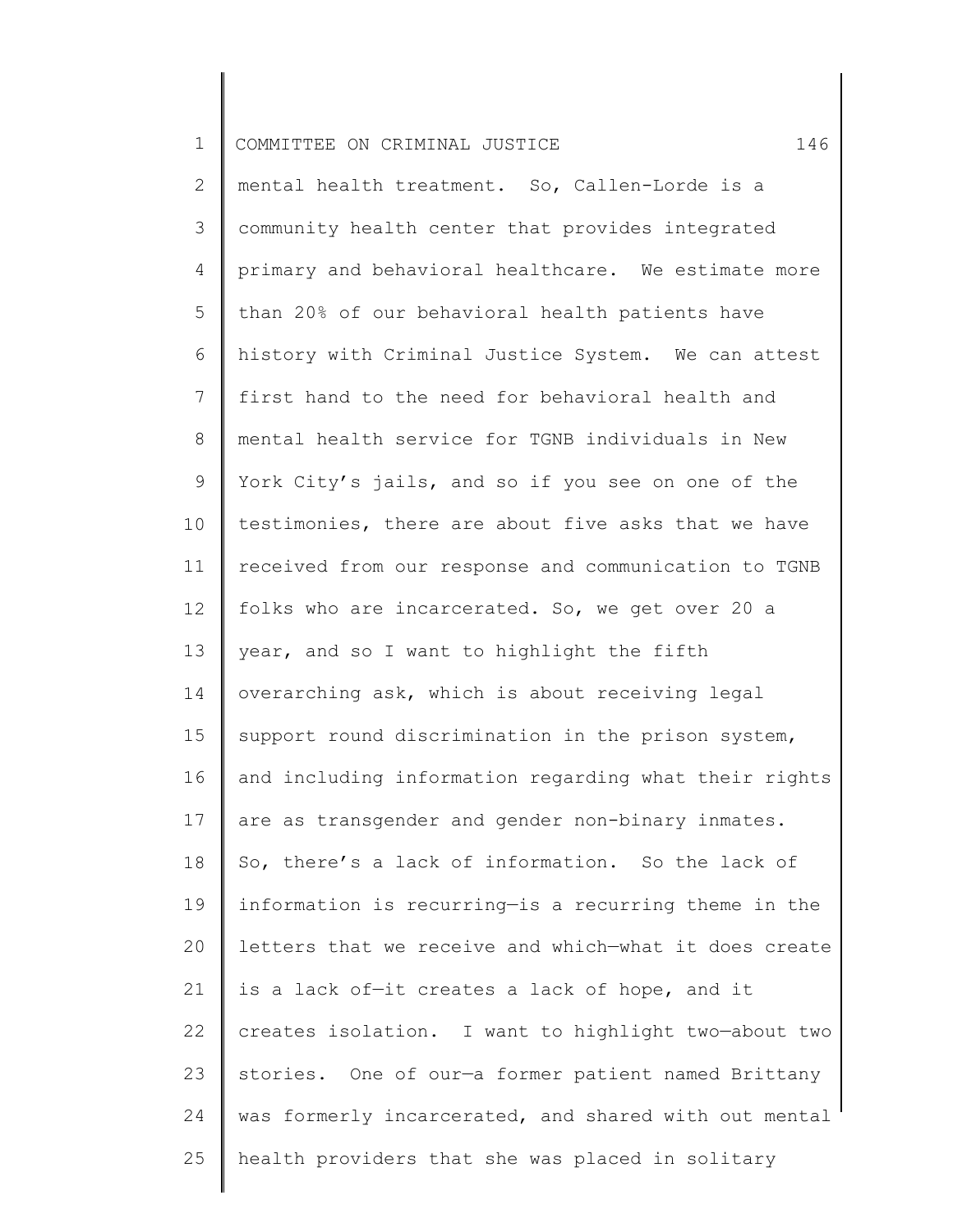| $\mathbf 1$ | 147<br>COMMITTEE ON CRIMINAL JUSTICE                  |
|-------------|-------------------------------------------------------|
| 2           | confinement while she served five years. She told     |
| 3           | the provider that this was only option given, and it  |
| 4           | explained that it was meant to save her life from the |
| 5           | inmates, but she ended up being ripped to pieces by   |
| 6           | the guards. She explained that she was able to deal   |
| 7           | with it most days because she was drugged by such-by- |
| 8           | with such--she had taken on medication. [bell] The-   |
| $\mathsf 9$ | can I just say one more point, please. One of our     |
| 10          | youth, a transgender female shared with me that when  |
| 11          | she was sent to New York City jail she had never-she  |
| 12          | had never had sexual activity before. So imagine an   |
| 13          | adolescent, your niece, your nephew, who had never    |
| 14          | shared a romantic kiss or had sexual encounter with   |
| 15          | anybody held in a male jail. Her sexual abuse being   |
| 16          | raped multiple times per week in order to survive.    |
| 17          | In order to have the costly protection by one co-     |
| 18          | dwelling inmate from other inmates. So, there-there   |
| 19          | are some other stories that I included in both of the |
| 20          | testimonies. Thank you so much again for supporting   |
| 21          | these bills.                                          |
| 22          | CHAIRPERSON POWERS: Thank you. Thank                  |
| 23          | you for everybody for your patients [applause] and    |
| 24          | your advocacy here as well and I want to thank all    |

25 || the groups who came before us and testified today.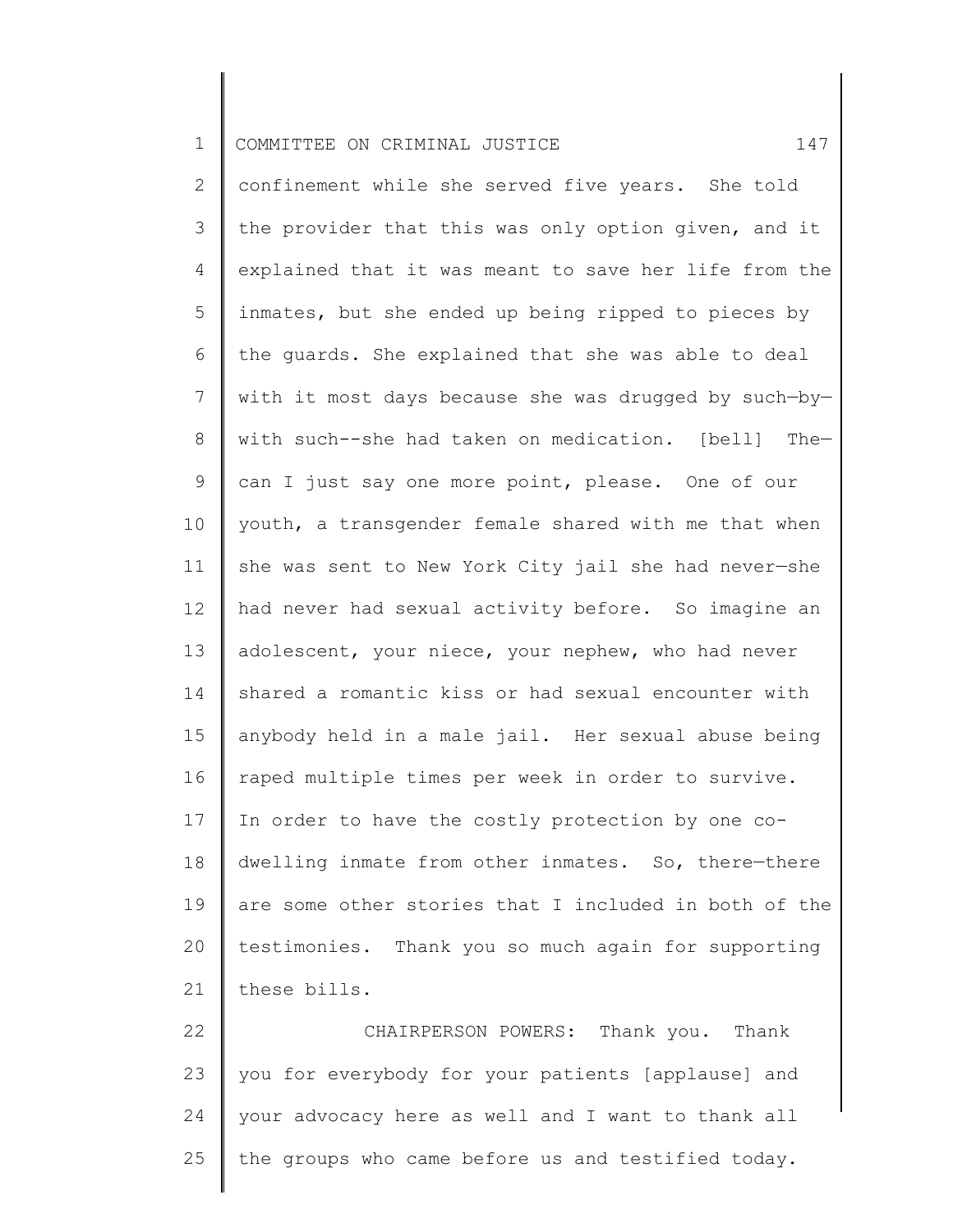| $\mathbf 1$  | COMMITTEE ON CRIMINAL JUSTICE<br>148                  |
|--------------|-------------------------------------------------------|
| $\mathbf{2}$ | As-as always on the legislation before us it's very-  |
| 3            | extremely helpful to hear the comments and-and        |
| 4            | positions of the groups that are-and-and agencies     |
| 5            | that are working in this area, and we, you know,      |
| 6            | after all these hearings we always find we have much  |
| 7            | more work to do in areas where were didn't get enough |
| 8            | time to focus on it at this committee hearing as      |
| 9            | well. So we look forward to our continued work        |
| 10           | altogether. I want to thank again my staff for        |
| 11           | helping to put this together, and-and thanks          |
| 12           | everybody for-for being here today. Thanks. [gavel]   |
| 13           |                                                       |
| 14           |                                                       |
| 15           |                                                       |
| 16           |                                                       |
| $17$         |                                                       |
| 18           |                                                       |
| 19           |                                                       |
| 20           |                                                       |
| 21           |                                                       |
| 22           |                                                       |
| 23           |                                                       |
| 24           |                                                       |
| 25           |                                                       |

 $\begin{array}{c} \hline \end{array}$